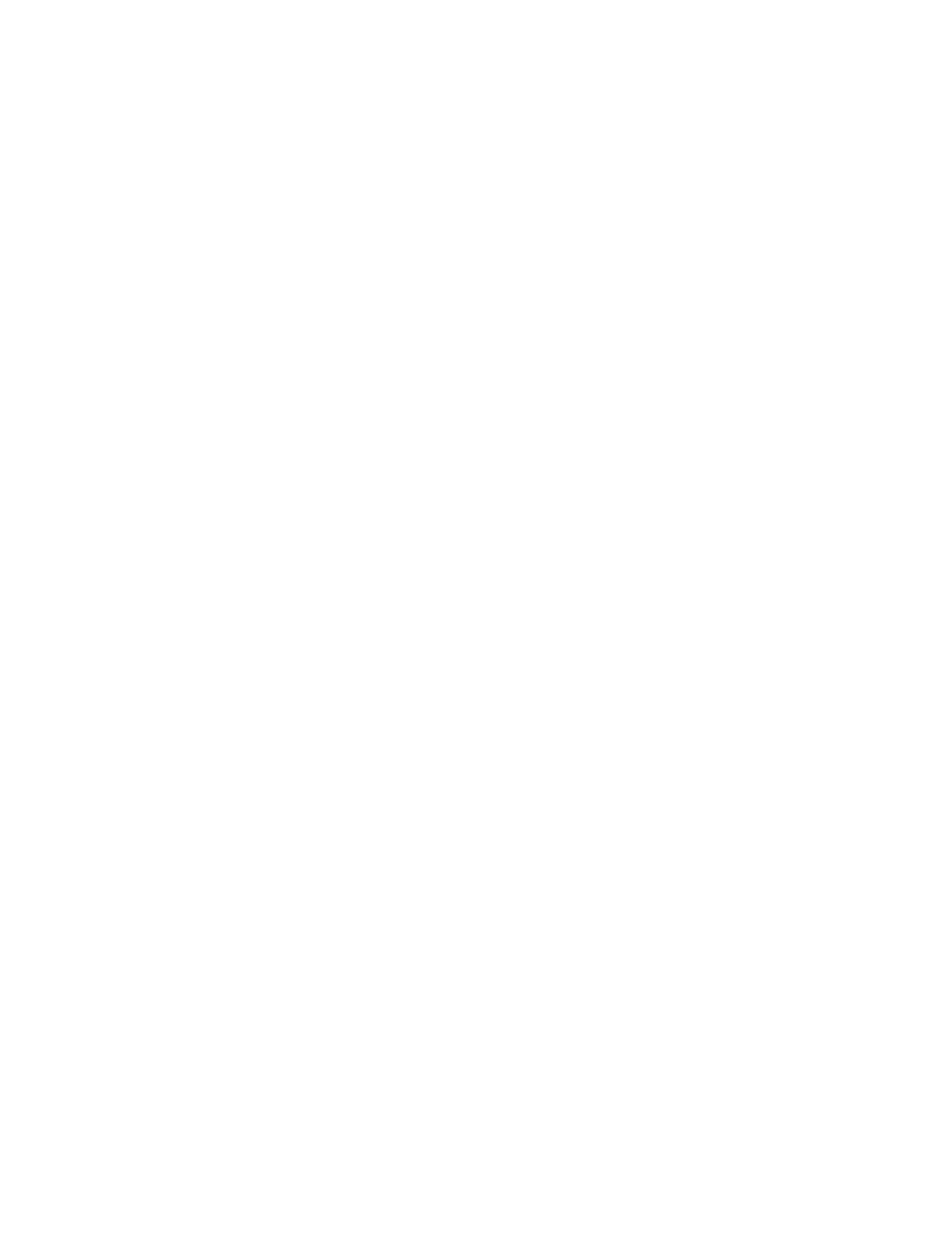# **RESOURCES FOR DEVELOPING PRO BONO LEGAL SERVICES** Pro Bono Clearinghouse Manual

**A joint publication of** 

**PILnet: The Global Network for Public Interest Law** Paulay Ede utca 50 **l** 1061 Budapest **l** Hungary

**Advocates for International Development** 24th Floor, The Broadgate Tower **l** 20 Primrose Street **l** London EC2A 2RS **l** United Kingdom



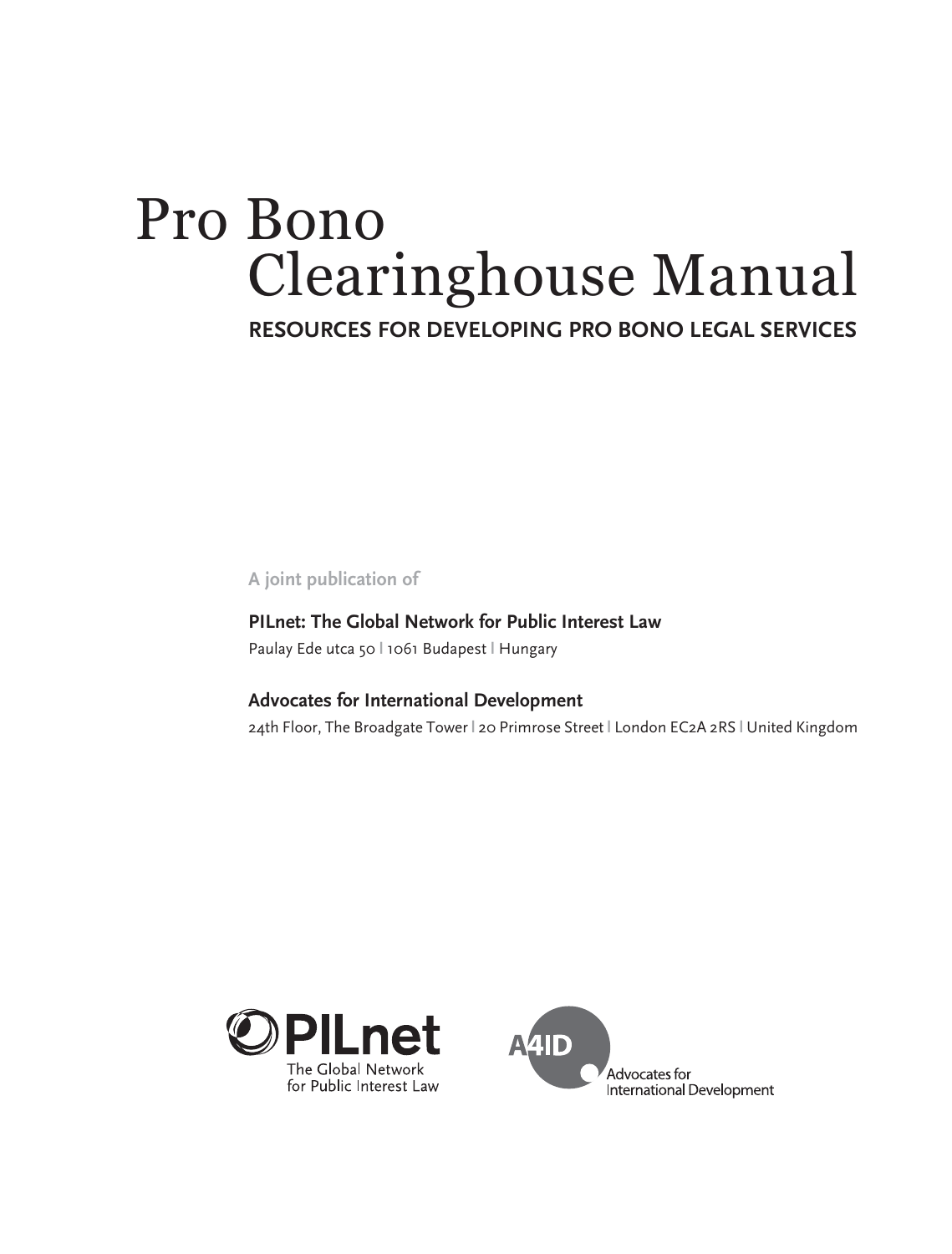©2011 PILnet: The Global Network for Public Interest Law and Advocates for International Development



This publication is made available to the world through the Creative Commons Attribution-Noncommercial-No Derivatives 3.0 Unported License Agreement (http://creativecommons.org/licenses/by-nc-nd/3.0/legalcode). Parts of this publication may be quoted or distributed, but only for non-commercial purposes, provided PILnet: The Global Network for Public Interest Law and Advocates for International Development (A4ID) are acknowledged as the source. No alterations, modifications, adaptations or translations may be made without the advance written permission of both PILnet and A4ID.

Material in the Appendix of *Pro Bono Clearinghouse Manual: Resources for Developing Pro Bono Legal Services* expresses the opinions of the authors and does not necessarily reflect the opinions of PILnet, A4ID, or any institution affiliated with either.

ISBN 978-963-88337-1-6

Published by:

PILnet: The Global Network for Public Interest Law Paulay Ede utca 50 H–1061 Budapest, Hungary Tel: (+36 1) 461-5700 Fax: (+36 1) 461-5701 www.pilnet.org PILnet@pilnet.org



Advocates for International Development 24th Floor, The Broadgate Tower, 20 Primrose Street London, EC2A 2RS, UK Tel: (+44 0) 20 3116 2798 www.a4id.org info@a4id.org Charity number 1118565 Registered Company 1118565



Cover design: Laura Baer l Studio LB Typography and layout: Judit Kovacs l Createch Ltd. Printed in Hungary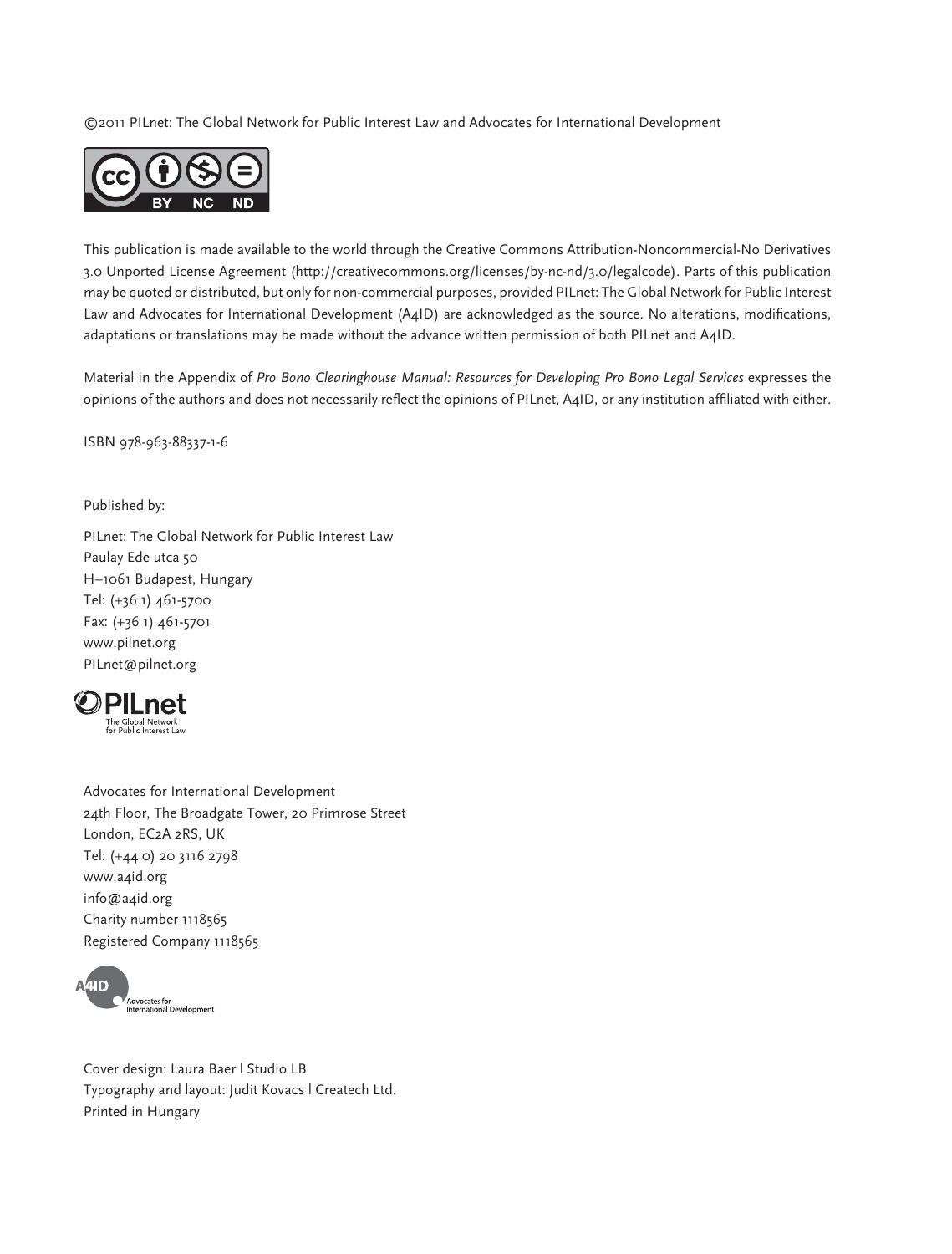## Table of Contents

| I.   |                                                                  | 7  |
|------|------------------------------------------------------------------|----|
| II.  |                                                                  | 9  |
| III. |                                                                  | 11 |
| IV.  |                                                                  | 15 |
| V.   |                                                                  | 17 |
|      |                                                                  | 17 |
|      |                                                                  | 19 |
|      | $c_{\cdot}$                                                      | 19 |
| VI.  |                                                                  |    |
|      | a.                                                               | 23 |
|      |                                                                  | 24 |
|      | i.                                                               | 24 |
|      | ii.                                                              | 25 |
| VII. | Procedures for Establishing and Running a Pro Bono Clearinghouse | 27 |
|      | a.                                                               | 27 |
|      | i.                                                               | 27 |
|      |                                                                  | 28 |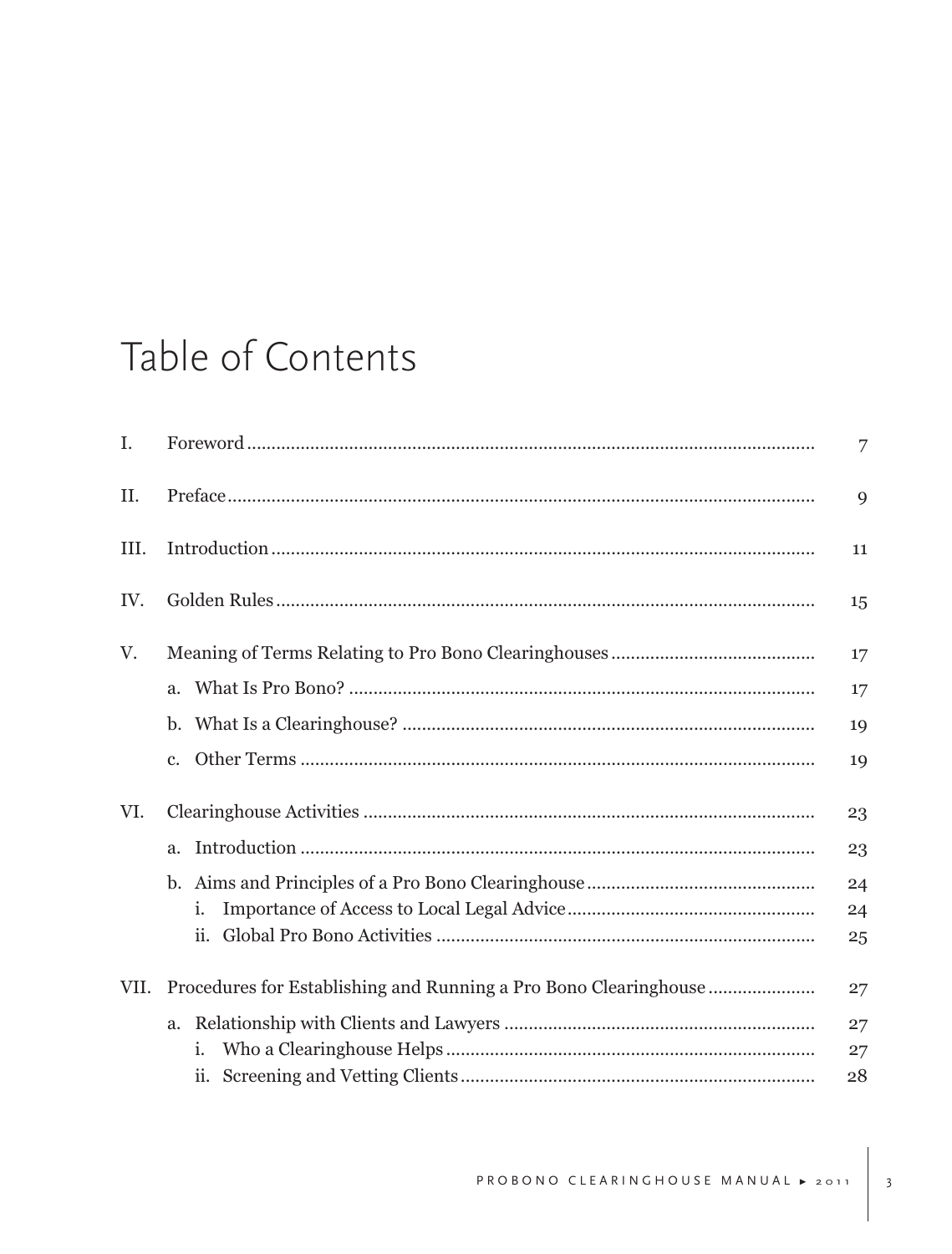|     |                |                                                                   | 31 |
|-----|----------------|-------------------------------------------------------------------|----|
|     |                |                                                                   | 32 |
|     |                |                                                                   | 34 |
|     |                |                                                                   | 37 |
|     |                |                                                                   | 38 |
|     |                | i.                                                                | 38 |
|     |                |                                                                   | 38 |
|     |                |                                                                   | 39 |
|     | c.             |                                                                   | 41 |
|     | d.             |                                                                   | 42 |
|     | e.             | Guidance for Successfully Effecting Communication Between Lawyers |    |
|     |                |                                                                   | 44 |
|     |                | $\mathbf{1}$ .                                                    | 44 |
|     |                | 11.                                                               | 45 |
|     |                |                                                                   | 47 |
|     | a.             |                                                                   | 47 |
|     |                |                                                                   | 47 |
|     |                | i.                                                                | 47 |
|     |                | ii.                                                               | 48 |
|     |                |                                                                   | 49 |
|     |                |                                                                   | 51 |
|     | c.             |                                                                   | 52 |
|     |                | i.                                                                | 52 |
|     |                | ii.                                                               | 53 |
|     |                |                                                                   | 53 |
|     |                |                                                                   | 53 |
|     |                |                                                                   |    |
| IX. |                |                                                                   | 55 |
|     | a.             |                                                                   | 55 |
|     | $\mathbf{b}$ . |                                                                   | 55 |
|     |                | i.                                                                | 55 |
|     |                |                                                                   | 55 |
|     |                |                                                                   | 56 |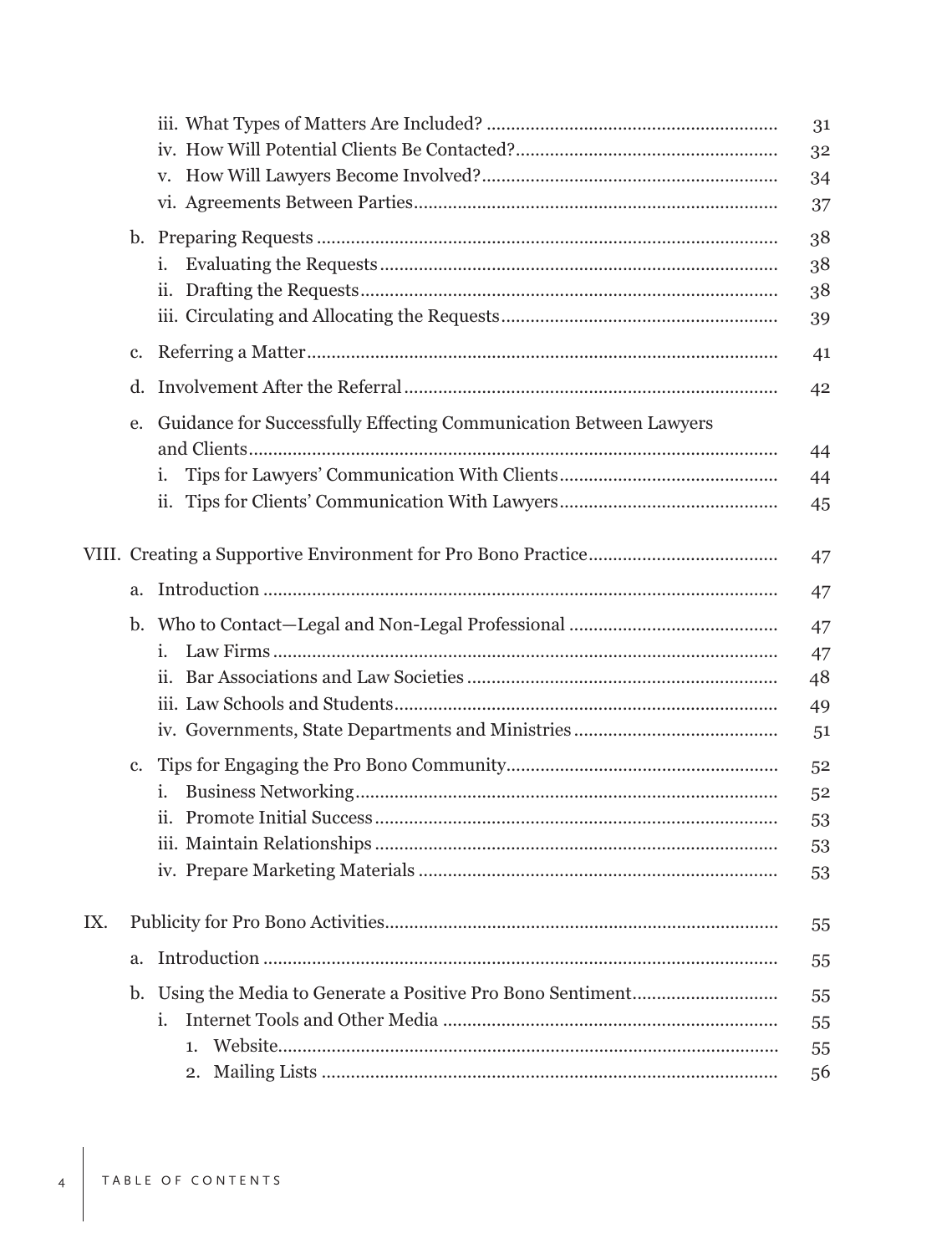|      |             | 57  |
|------|-------------|-----|
|      |             | 57  |
|      | 5.          | 58  |
|      |             | 58  |
|      | ii.         | 59  |
|      |             | 59  |
|      |             | 59  |
|      |             | 60  |
|      |             | 62  |
|      | V.          | 64  |
|      | $c_{\cdot}$ | 64  |
| X.   |             | 65  |
| XI.  |             | 67  |
|      |             | 67  |
|      |             | 69  |
| XII. |             | 71  |
|      |             | 121 |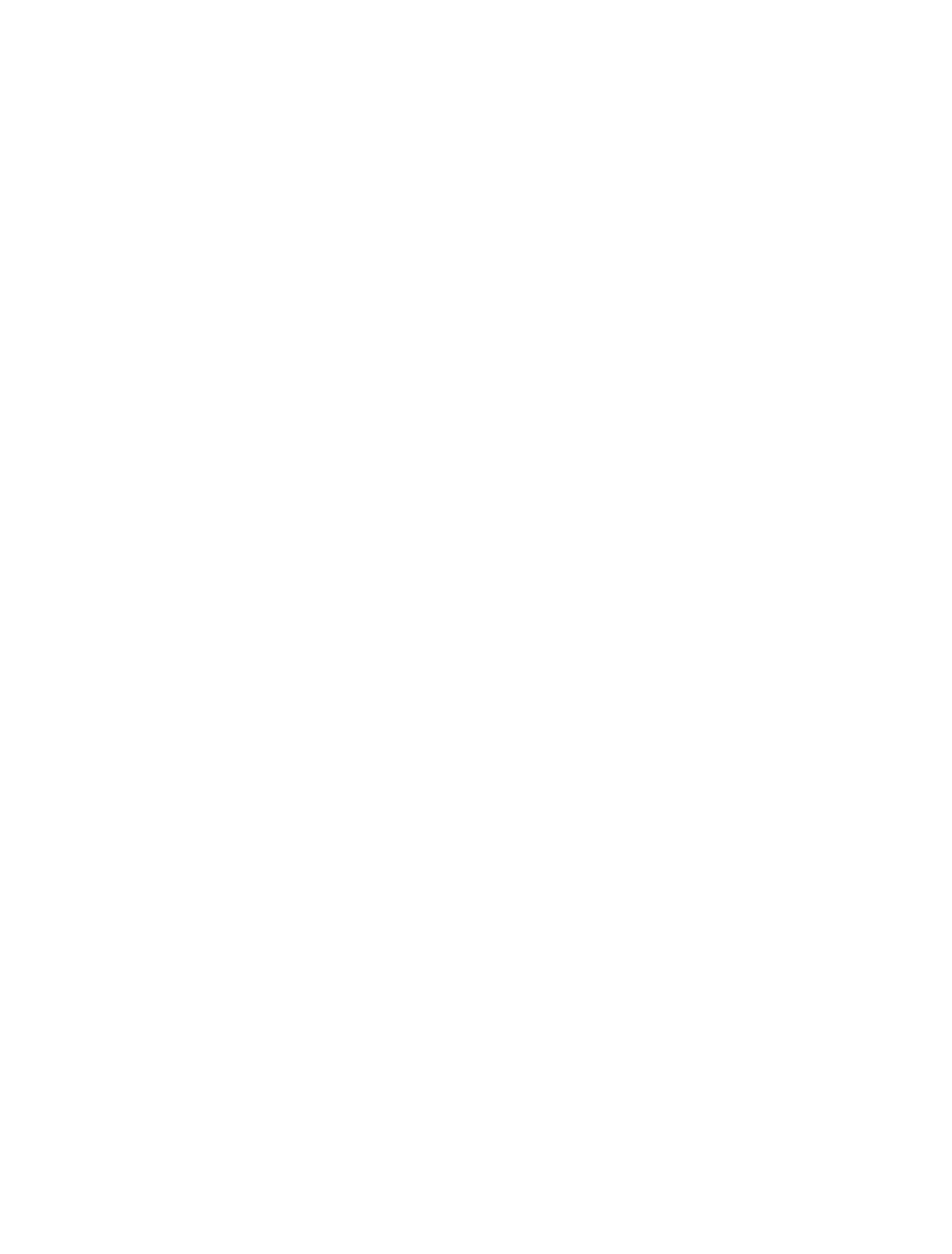## I. Foreword

We live in a world of potent inequalities—power, wealth, access to information and opportunity—in which numerous people struggle to achieve their potential. Many do not know the rights they have. Even more do not know how they can go about accessing them. These are problems universal in nature, from the housing estates of east London to the rural communities in east Africa. Far too often, the law lacks relevance and power.

This is a challenge not just for the individual but also for the community group, the charity and the not-for-profit. Inequalities of wealth and power have the potential to leave people with little access to the legal resources needed to protect themselves and those they seek to assist.

Recent decades have seen an exponential growth in access to free legal assistance. At the same time, we are faced with the challenge of ever-decreasing state funding for legal services. Access to justice continues to be a major global problem and one to which there is no ready, government-based solution in sight.

With this in mind, it is the responsibility of lawyers, and of the legal profession globally, to do all they can to ensure that people are able to access the protection the law should provide. It is not right that we live in a world in which, according to the United Nations, four billion people live outside the rule of law. This is a situation that we cannot simply sit by and accept, or argue that the solution should only be the responsibility of others.

I have been fortunate, through my time as the chairman of Advocates for International Development (A4ID) and now as the person leading the pro bono and community affairs programs globally at Allen & Overy, to meet both the lawyers willing to offer their assistance and the people and groups who have needed it so much. For some, the barrier to seeking legal advice is financial. For others, it is psychological—a lawyer would not want to assist me since surely lawyers only act for the other side? For many, the question of communication is key.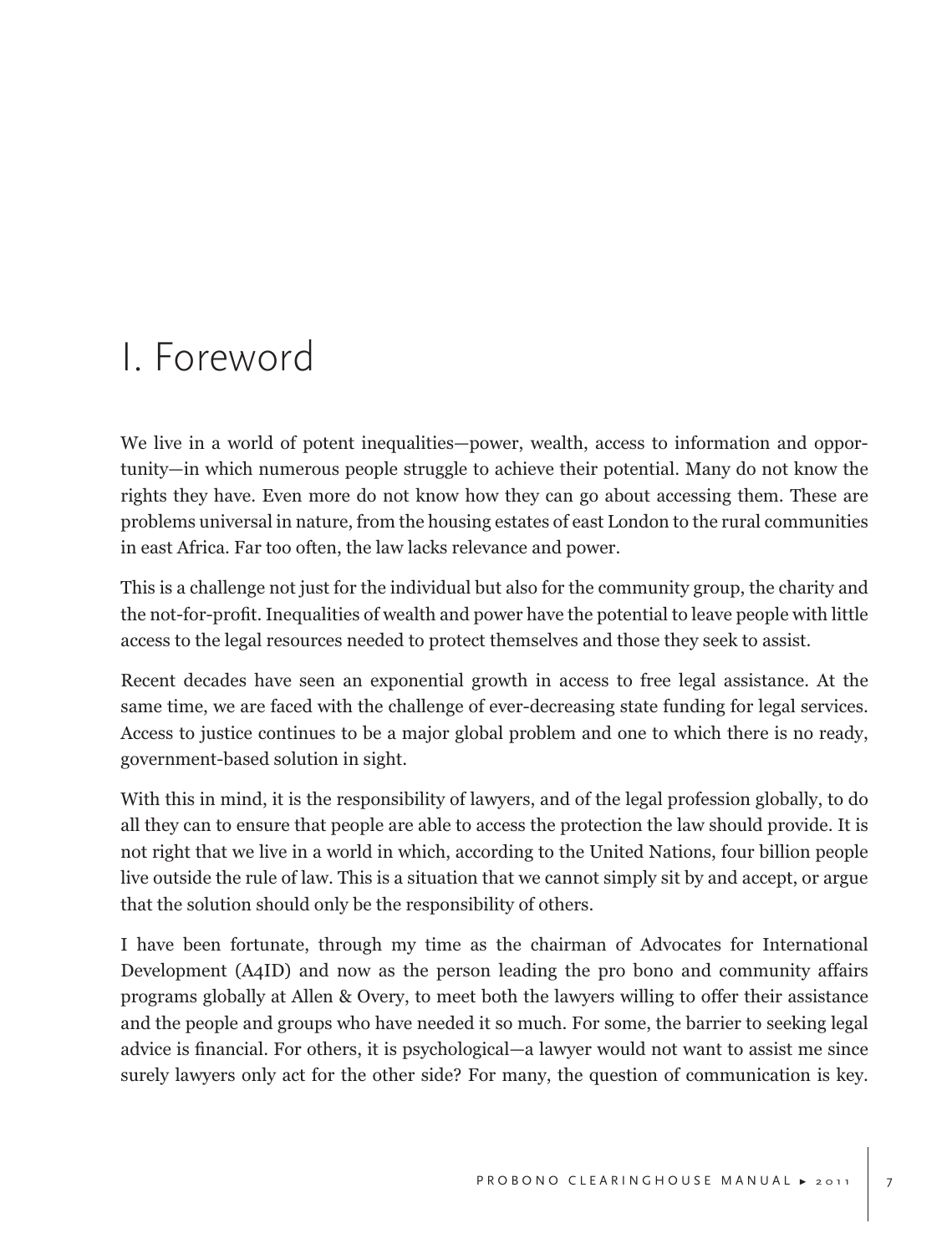The lawyers involved also face similar issues—can my skills be of use? how will I manage the relationship? how do I find the right person to assist?

Pro bono clearinghouses, like PILnet, A4ID and many others around the world, provide an essential solution to these problems. At their heart they connect skills with need. But they also do much more. They raise the profile of the pro bono client. They raise the standards that we as legal professionals must meet. They enable slowly, gradually, step-by-step, more of those four billion to be reached.

Clearinghouses already achieve so much, from the nearly 200 matters placed each year across PILnet, to the 340+ organizations assisted by A4ID since it was founded. However, they are just a part of the global picture. More needs to be done to make a difference, and this manual is an important step on that journey.

From experience, I know it can be daunting to try and set up a new clearinghouse. However, there is a need for clearinghouses to spread so that we can build a greater network around the world, especially throughout developing countries in need.

For this to happen there needs to be a real sharing of knowledge and expertise across clearinghouses. This is my hope for this guide (and also for the workshops that PILnet has been running). It does not provide answers to all the questions new clearinghouses will face—nothing ever will—but it does identify many of those key challenges and explains the ways in which others have navigated around those issues. This manual should be seen as a living document into which the experiences of others can be fed and which can continue to provide a blueprint for clearinghouse growth well into the future.

I also hope that this guide will inspire ever-closer working relationships among clearinghouses worldwide. We are at our very best when we come together to share, to be open and to learn. In a world where resources are scarce but legal need is great, we stand a far greater chance of meeting our objectives when we work together.

At its heart, pro bono is about a lawyer working with a client, offering a much needed service for which otherwise the client would not be able to pay. Without clearinghouses, this connection would be much less likely to happen.

This manual offers the potential for so many more connections to be made and for so many more people to be assisted. It is an incredibly welcome development. I hope and trust that through the manual, and by working together, we can each do our part to reach those in need and bring them within the protection of the rule of law.

*Chris Marshall*

Pro Bono and Community Affairs Senior Manager, Allen & Overy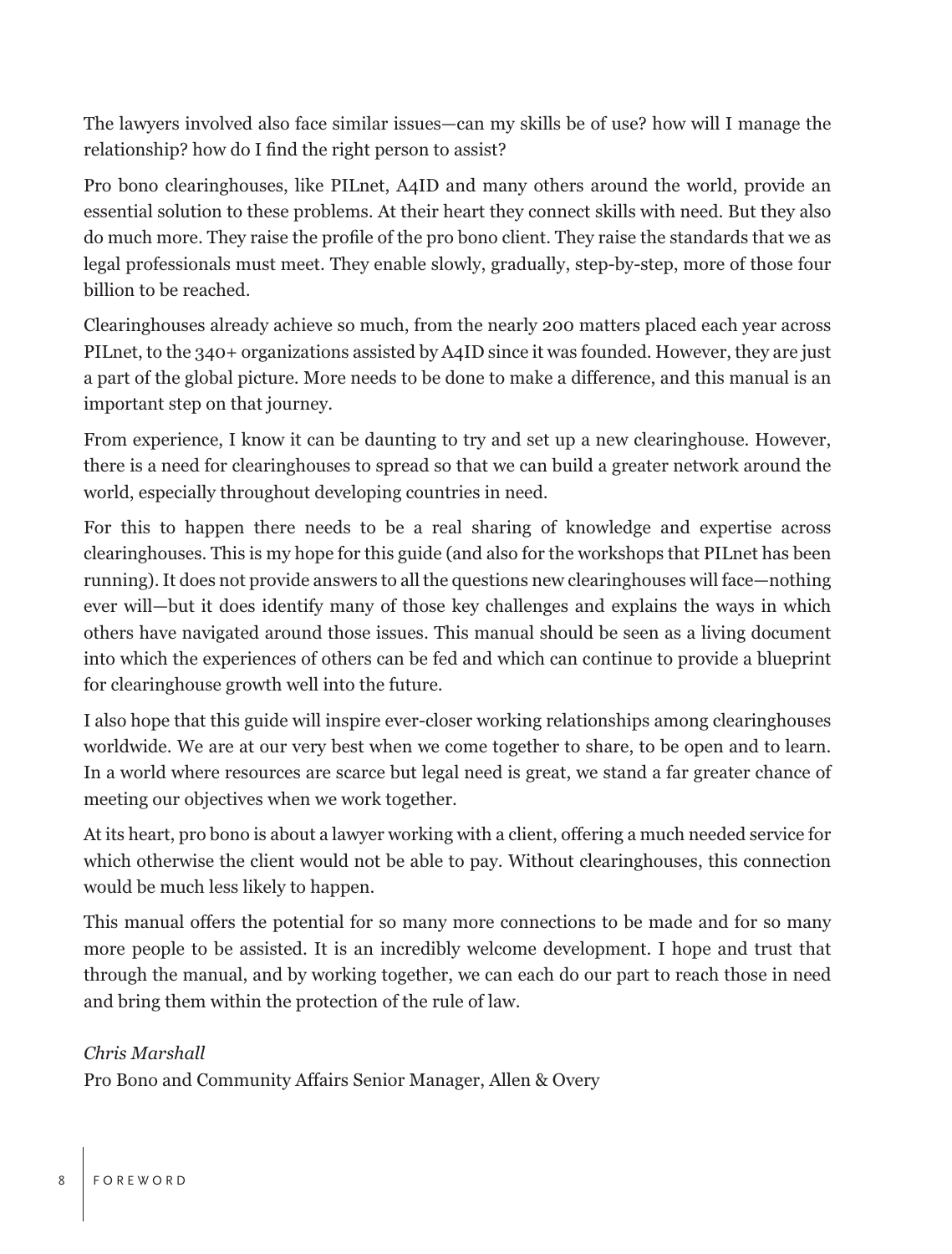## II. Preface

This manual represents an ongoing collaboration between PILnet: The Global Network for Public Interest Law (PILnet) and Advocates for International Development (A4ID) to develop best practices for operating pro bono clearinghouses in order to assist the development of pro bono clearinghouses globally.

When PILnet first began working in Eastern Europe in 1997, one of its core goals was to enhance access to justice for socially vulnerable, poor and disadvantaged people. It developed strategies to reform legal aid systems and legal education, and it successfully facilitated critical reforms throughout the region. PILnet also helped build the advocacy capacity of civil society organizations by maximizing the reach of their work and their impact on the communities they serve.

Towards the end of its first decade working in Europe, PILnet (formerly know as the Public Interest Law Institute or PILI) witnessed an increasing interest in "pro bono"—uncompensated voluntary legal services for the public good. Seeing an opportunity to develop much-needed legal resources for public interest purposes, PILnet began its quest to bridge the gap between the lawyers willing to provide free legal help and those who need it.

Around the same time in the United Kingdom, A4ID was also trying to institutionalize the commitment to international pro bono. Following the Asian tsunami of 2004, a group of London-based lawyers, the "1,000 City Lawyers," came together in association with Oxfam to further the underlying goals and principles of the Make Poverty History campaign. A4ID was the independent successor organization of this movement—pulling together the talent, commitment and enthusiasm generated by 1,000 City Lawyers but adopting a broader focus: to use legal skills in support of a range of development actors to champion the United Nations Millennium Development Goals.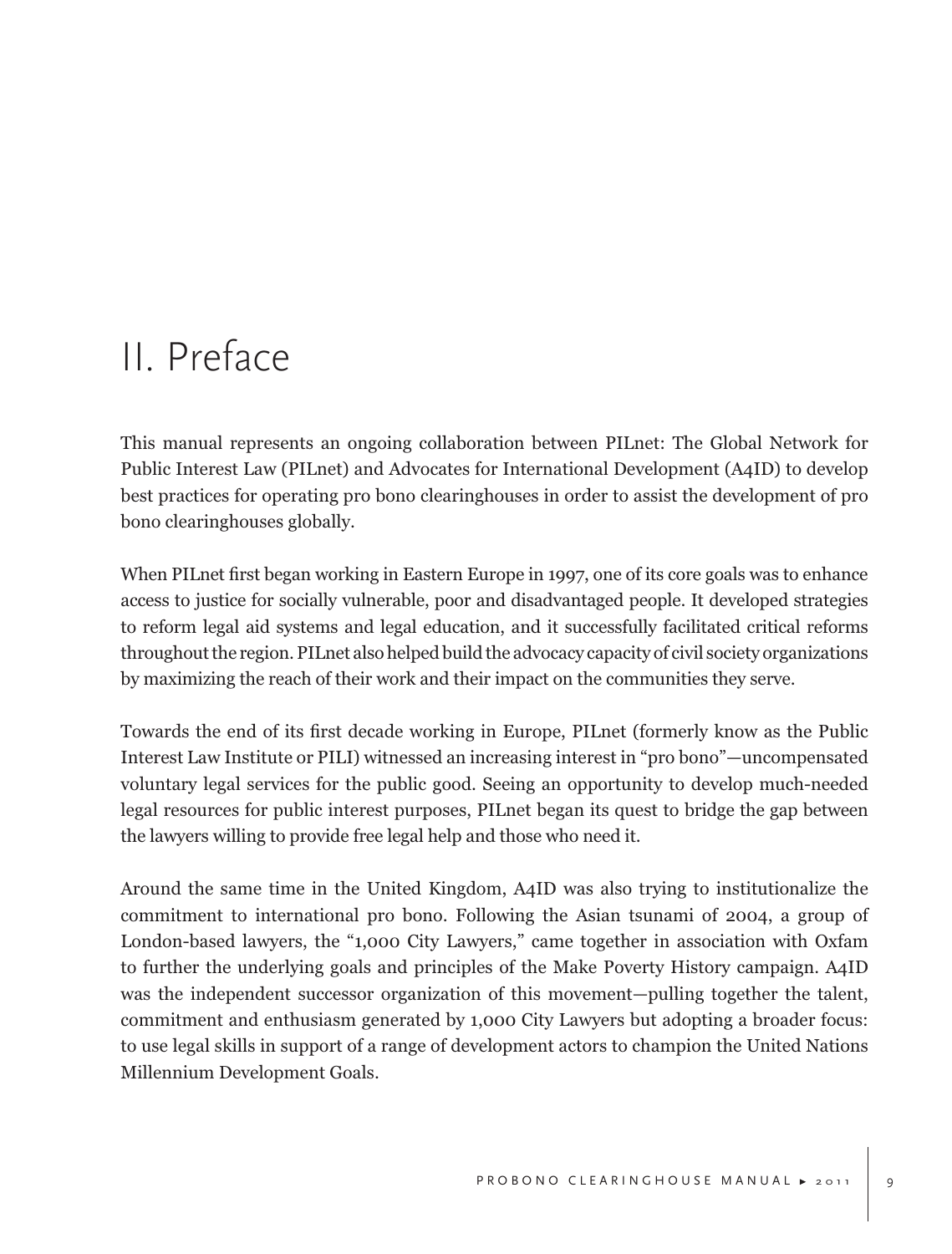Both PILnet and A4ID independently realized that establishing a clearinghouse was one way to achieve their new goals. A clearinghouse facilitates the provision of pro bono legal advice by acting as a broker between people or organizations who need legal assistance and lawyers who are willing to help. Clearinghouses generally aim to institutionalize the pro bono practice of law firms and individual practitioners in order to leverage private sector resources for the good of all. By promoting and providing technical assistance for organized pro bono, clearinghouses help increase access to legal resources for more disadvantaged groups.

Accordingly, in 2006, PILnet launched its Global and Hungarian clearinghouses to help enable long-lasting connections between pro bono practitioners and NGOs around the world, later adding clearinghouses in Russia and China. In London, A4ID was simultaneously launching its clearinghouse aimed at promoting international development and poverty eradication by increasing access to legal practitioners. Following these models, other European clearinghouses launched soon thereafter. Suddenly, pro bono practice in Europe was becoming a reality.

In 2007, PILnet held its first European Pro Bono Forum, which has since become an essential event for those interested in pro bono practice in Europe. Before the conference, PILnet hosted the first-ever European Pro Bono Clearinghouse Workshop. By the 2010 Forum, held in Paris, the attendance and agenda of the Clearinghouse Workshop had expanded greatly, bringing together participants from across Europe and around the globe—from as far afield as Ireland, France, Latvia, Brazil, and South Africa—to share knowledge, exchange information, and freely discuss issues. A4ID made major contributions to these conversations, but both A4ID and PILnet felt there was more to share.

The success of the Forum, coupled with the proliferation of emerging clearinghouses around the world, made us realize there was a need for a practical guide aimed at giving substantial guidance to individuals and NGOs who plan to launch a pro bono clearinghouse in their country. In an attempt to capitalize on our combined experience in establishing and running successful clearinghouses, the *Pro Bono Clearinghouse Manual* was born. The manual has since benefitted from the input of a number of fellow clearinghouses, particularly at the November 2010 Pro Bono Clearinghouse Workshop. We hope that learning from the experiences of other clearinghouses will help guide your clearinghouse and expand pro bono practice globally.

#### *Edwin Rekosh*

Executive Director, PILnet: The Global Network for Public Interest Law

#### *Yasmin Batliwala*

Chief Executive, Advocates for International Development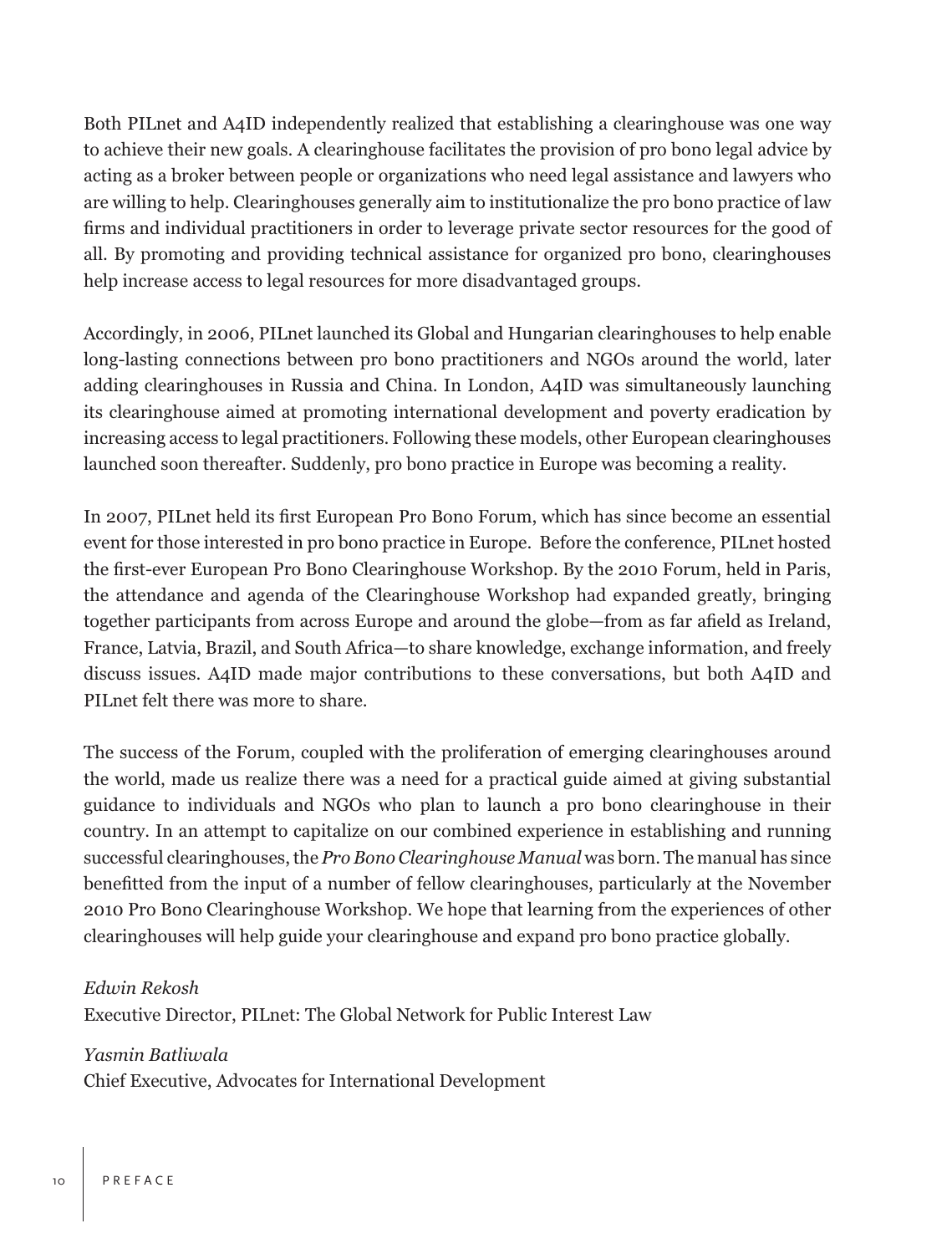### III. Introduction

In many jurisdictions, free legal services have traditionally been available to those in need either informally, from solo practitioners and small firms on a pro bono basis, or through legal aid or non-profit organizations that employed lawyers to provide free services to specific categories of clients in need. More recently, however, and particularly during the last two decades, pro bono has become a more institutionalized service within the legal profession. A number of factors have contributed to this. First, in some jurisdictions, cuts in government-funded legal aid programs challenged the legal profession to examine the availability of free legal services to those in need and to consider the profession's role in providing such services on a pro bono basis. Second, as the size and globalization of law firms began to grow, many law firms started to institutionalize their firms' pro bono work, in part in order to recruit top law school graduates and retain associates. Finally, many bar associations began organizing non-profit pro bono programs and promoted volunteerism at law firms as an alternative to legal aid organizations. A critical contribution to the development of pro bono legal services has been the growth of pro bono clearinghouses—non-profi t organizations that help promote the availability and institutionalization of pro bono while acting as pro bono matchmakers, connecting those in need of free legal services with lawyers capable of providing it. The goal of this manual is to draw on the experiences of PILnet, A4ID and others to provide resources to new and developing pro bono clearinghouses globally.

This project has been prepared jointly by Advocates for International Development (A4ID) and PILnet: the Global Network for Public Interest Law (PILnet).

**A4ID** is a charity registered in England and Wales and an international NGO that plays a strategic role in creating effective and efficient solutions to eradicating global poverty by utilizing the law and harnessing the skills of the legal profession to meet development needs.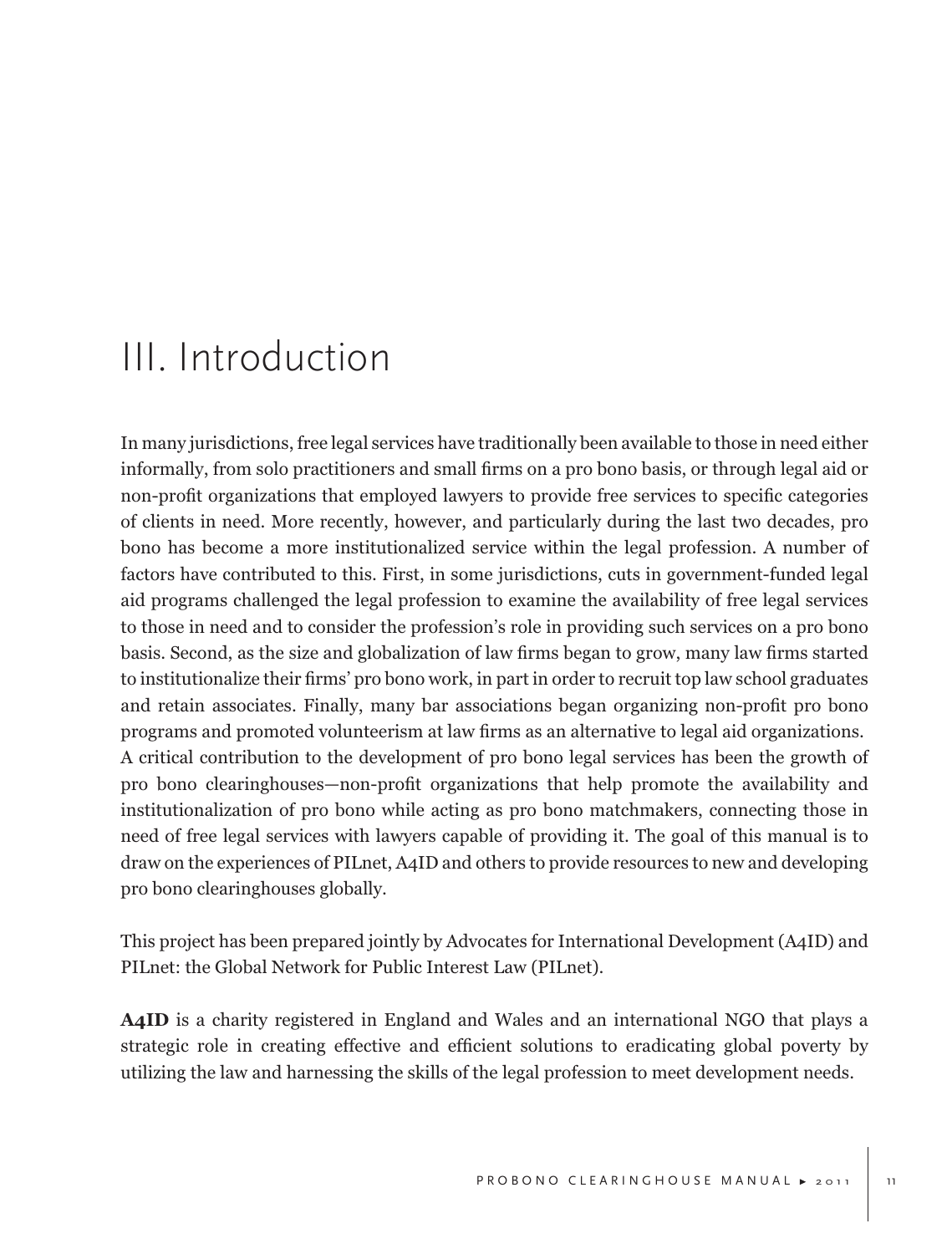A4ID inspires and enables lawyers<sup>1</sup> to play an active role in the fight against poverty and ensures that legal support is available to organizations involved in international development. This is achieved through its global network of leading law firms, chambers and in-house legal teams who provide pro bono legal assistance to A4ID's international development partners that include local charities, global NGOs, social enterprises, bar associations and developing country governments. The legal support offered through this clearinghouse allows A4ID's partners to operate more effectively, and thus increase their impact. It also assists them in influencing legislation and policy decisions, protecting rights and building a strong rule of law, in order to meet international development goals.

In partnership with lawyers and development organizations, A4ID also works to raise awareness and share knowledge about the role law can play in tackling poverty, in order to develop more effective and sustainable responses to development challenges. This is done through a program of education events, seminars and debates, as well as the dissemination of current thinking around issues of concern related to law and development.

A4ID grew out of the Oxfam 1,000 City Lawyer Initiative following the Asian tsunami of December 2004. It became a separate organization in 2006 and has grown rapidly to become a global pro bono leader.

**PILnet** was established in 1997 after the fall of the Berlin Wall, when the countries of Central and Eastern Europe were re-inventing themselves. At that time, the law was seen by many as a means of state control rather than an instrument for the common good. PILnet was created to promote the use of law as a tool to serve the interests of the whole of society rather than those of a powerful few.

In 2002, PILnet established an office in Budapest, Hungary, from which it coordinated efforts across Central and Eastern Europe. Subsequently, PILnet set up offices in Russia (2004) and China (2008) to address the on-the-ground needs of its international fellows as well as apply its unique approach of activating, empowering and connecting those that use legal tools to work in the public interest.

<sup>1</sup> Throughout this manual, the authors use the terms "lawyers" and "law firms" interchangeably. When the authors use the term "lawyer" it does not necessarily mean that a clearinghouse should bypass any appropriate pro bono coordinators, committees or specially-assigned pro bono partners that exist within the law firm structure.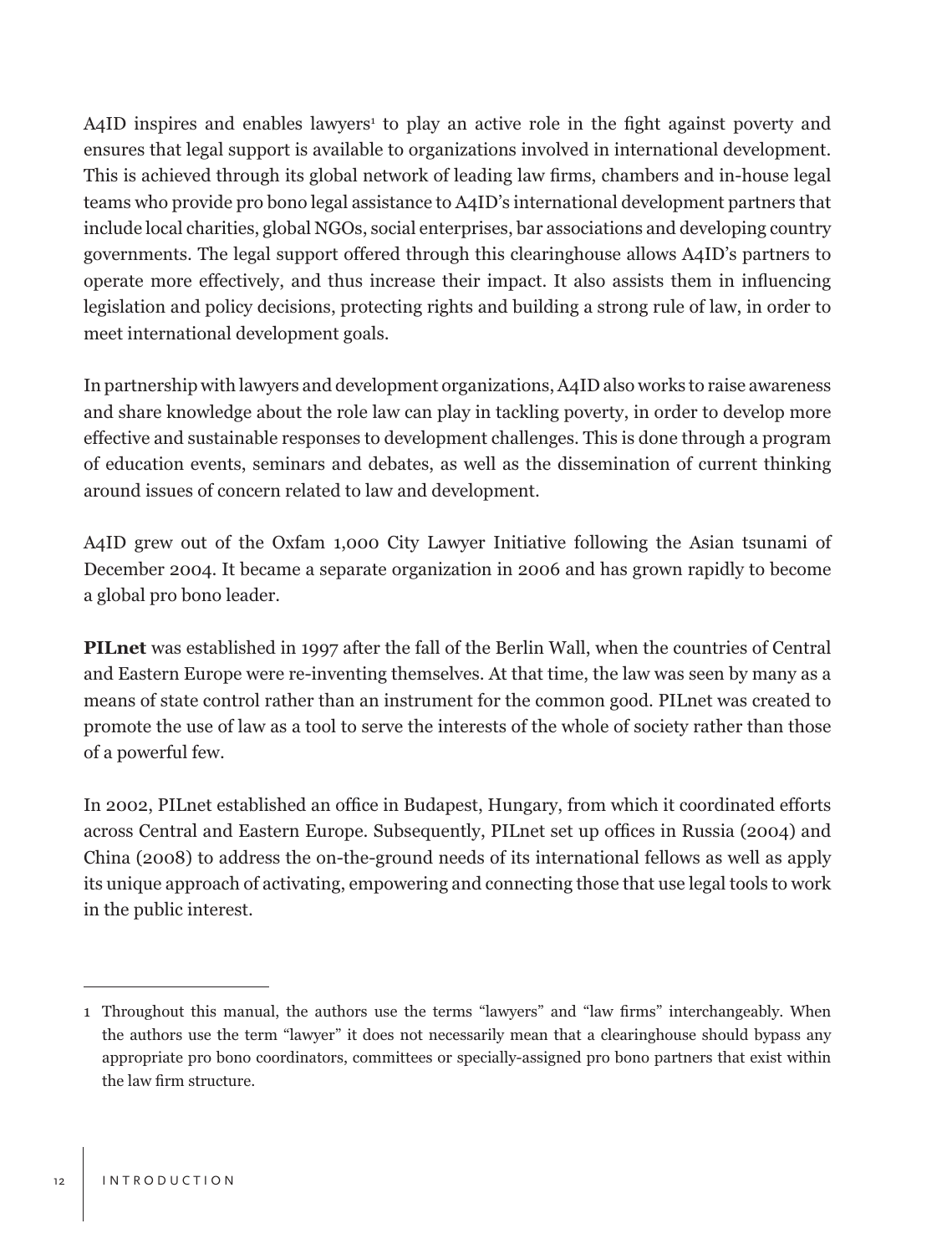In 2007, PILnet became an independent non-profit organization (then the Public Interest Law Institute) and established a New York office; PILnet adopted its current name in 2011 to better reflect its strategy of bringing together global networks devoted to delivering justice and protecting rights.

In order to inspire lawyers to advance the public interest and strengthen the ability of civil society to influence laws and policies and assist individuals in need, PILnet develops pro bono (or volunteer) legal practice around the world. Although in recent years, lawyers and firms have become increasingly willing to undertake pro bono matters, they often lack a direct connection to the community. PILnet's pro bono clearinghouses in Hungary, Russia, China and its crossborder Global Pro Bono Clearinghouse serve to bridge that gap between lawyers seeking opportunities to provide free legal help and those who need it.

PILnet also helps replicate its model by providing technical assistance, know-how exchange and other forms of coordination to partner clearinghouses in Europe and elsewhere, including nascent efforts in India, Nigeria, and Hong Kong. It also organizes the annual European Pro Bono Forum to provide a dynamic, multinational platform for exchange of information, skills transfer and networking related to pro bono activities on an increasingly global scale.

This manual draws on the experiences of A4ID, PILnet and others in starting and managing pro bono clearinghouses.

The intention of this volume is not to say that there is one right way to start and manage a pro bono clearinghouse. There is not. Instead, careful thought is required taking into account culture and context so that a clearinghouse meets local need appropriately and effectively. It is hoped that this manual will act as a starting point for that process so that the shared learning of PILnet and A4ID can help to inform and encourage others working to enable access to lawyers for those otherwise unable to afford it.

The following guide offers practical tools, advice and personal accounts for how to start and maintain a clearinghouse. The initial chapters introduce the concept of clearinghouses and detail the procedures for setting up and successfully running a clearinghouse, including who will be helped, how to involve the legal community, referring matters and follow-up communications. The later chapters focus on communication. Specifically, they detail how to create a supportive environment for pro bono practice and how to develop a strategy for publicizing the pro bono activities of the clearinghouse. Finally, we provide brief chapters on financial sustainability and useful contacts.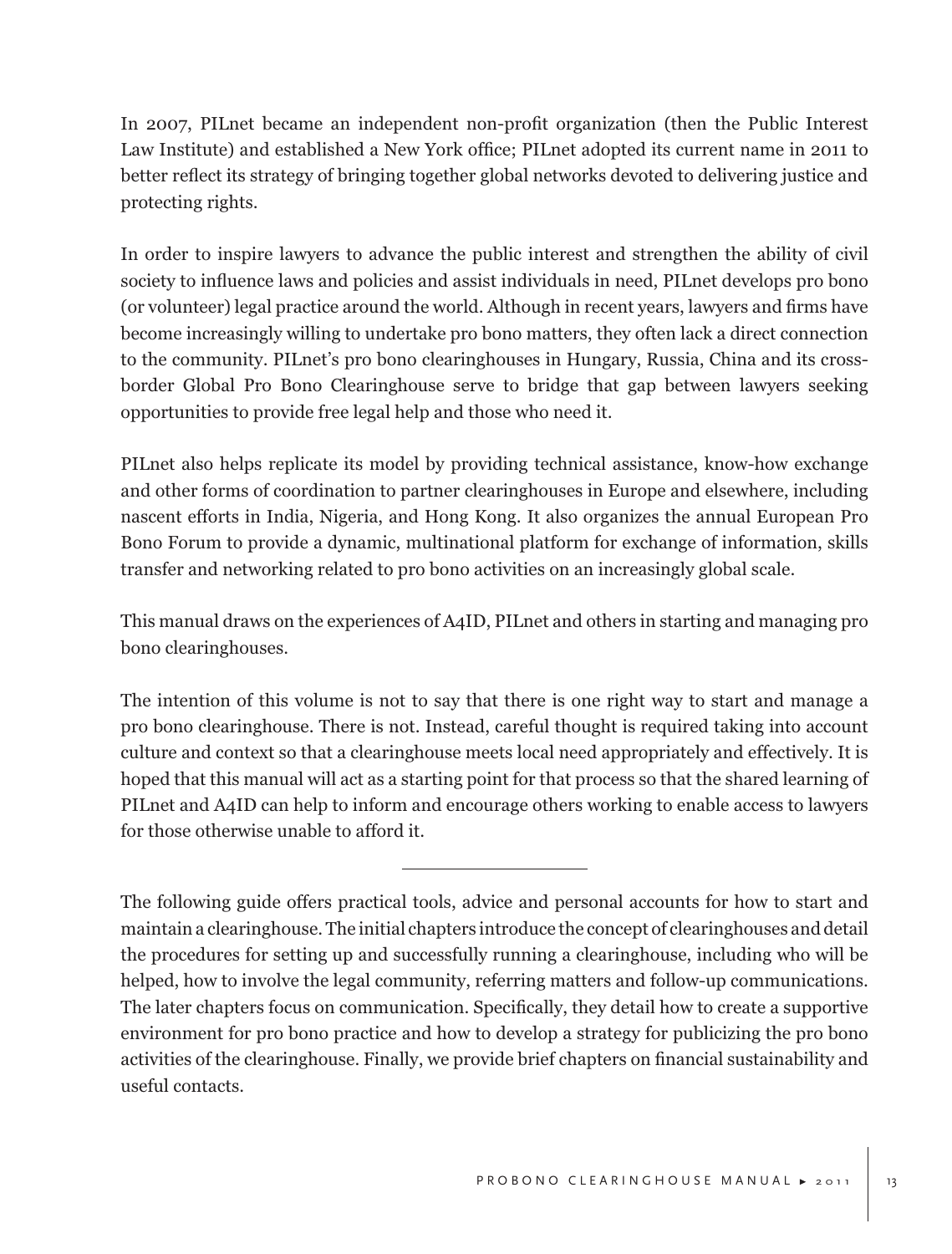Throughout, we provide examples and refer to documents that we believe illustrate and supplement what is being discussed in the text of the guide. The appendix contains this set of documents, which are included for illustrative purposes only. These tools provide examples of the different ways clearinghouses operate, so we encourage you to use them practically. There is no right way to run a pro bono clearinghouse, and varying cultures and contexts will dictate how to operate a particular clearinghouse. It is our hope that learning from the experiences of other clearinghouses will serve as a positive example and will help guide the creation of a successful clearinghouse.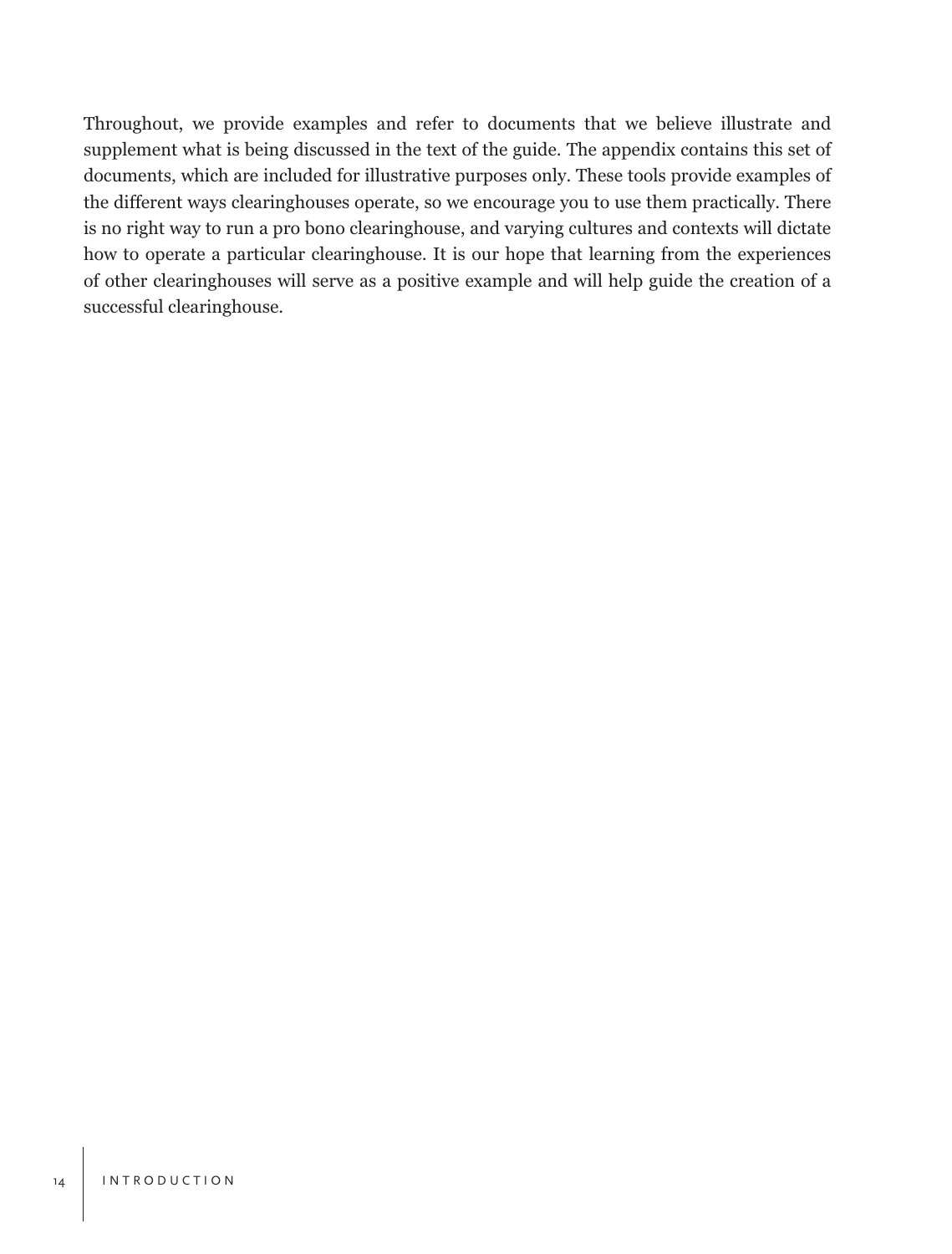## IV. Golden Rules

- 1. Be clear about the clearinghouse's objectives by defining its goals and principles and communicating them clearly to clients, lawyers and donors.
- 2. Clearly define the type and scope of the legal matters on which the clearinghouse can assist.
- 3. Build the supply of pro bono legal services. Raise awareness and seek the support of the local bar or law societies and all parts of the legal profession, from law students to retired lawyers.
- 4. Identify demand for pro bono legal services. Work with NGOs to understand their and their constituents' needs, and let them know what pro bono legal services may be available to assist them in achieving their goals.
- 5. When matching lawyers with pro bono opportunities, make sure all parties agree on the terms and conditions of the pro bono legal service. Keep in touch with both the client (NGO, individual) and the law firm/lawyer to ensure the matter has been completed and that both parties are satisfied.
- 6. Publicize successes by using new media tools. Keeping an up-to-date website, sending out newsletters and communicating through social media will help grow both the clearinghouse and pro bono generally.
- 7. Appreciate and recognize the pro bono community. Organizing pro bono award ceremonies, dinners and other events will express thanks to lawyers who dedicated their time and effort to pro bono and will encourage them to do more.
- 8. Seek support and encouragement from fellow clearinghouses! There is a growing international network of pro bono clearinghouses, many of which are listed in this manual.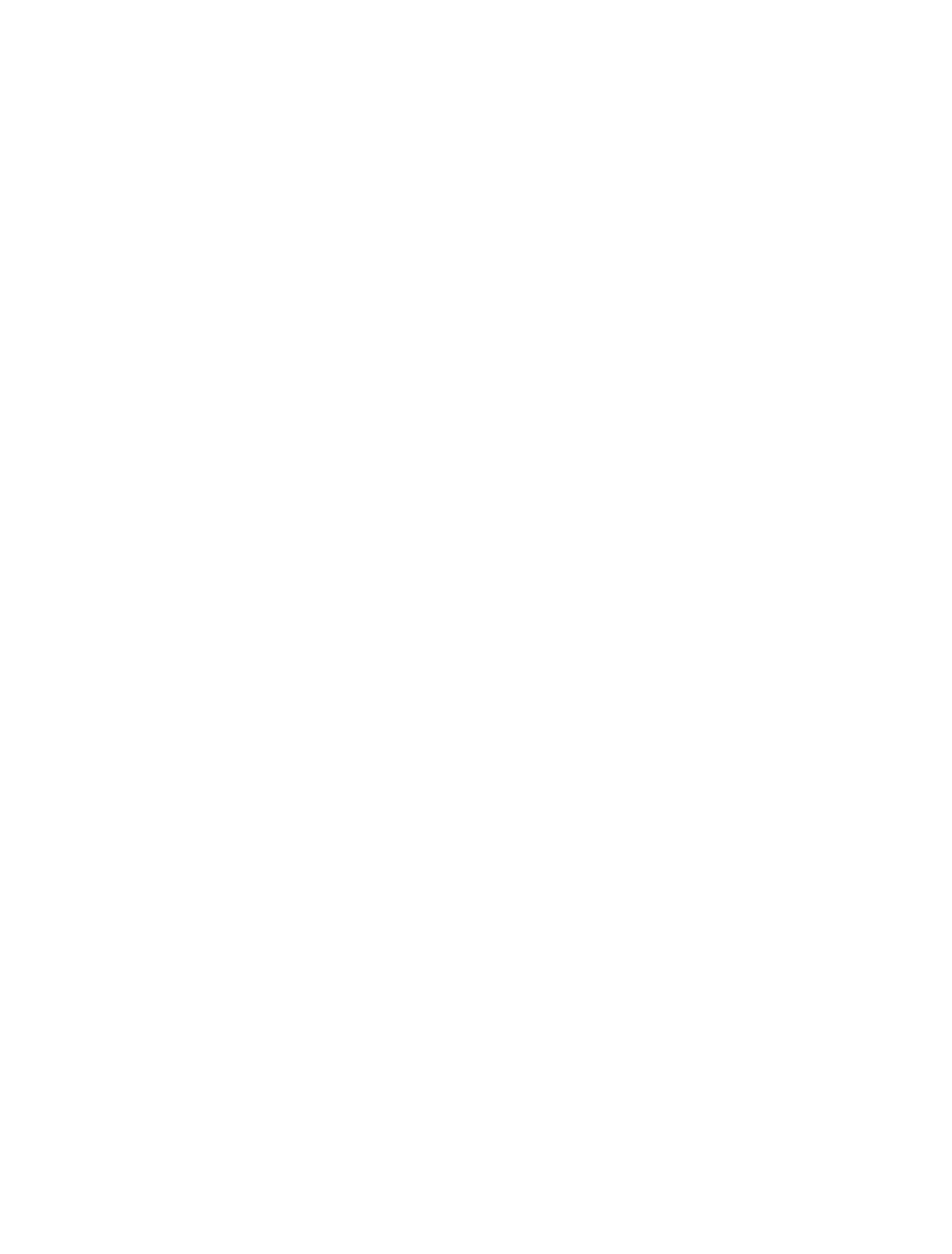# V. Meaning of Terms Relating to Pro Bono Clearinghouses

#### a. What Is Pro Bono?

"Pro bono" derives from the Latin phrase *pro bono publico*, which means "for the public good." The term is used within the legal profession to refer to lawyers' provision of free legal services to those in need but otherwise without access to such services. While the kind of work that is considered to be "pro bono" may vary depending on local legal traditions, cultures or social backgrounds, pro bono can be defined as having certain of the following characteristics:

- legal work done by lawyers;
- for the public good, rather than for commercial interests;
- voluntary and uncompensated for the lawyer;
- free for the client; and
- delivered with the same professional standard as paid legal work.

A distinction can be drawn between pro bono and other free legal services available to those in need. For example, some people are eligible to have their legal problems serviced at their government's expense through government-funded legal aid programs. Such work is not considered to be "pro bono" because the lawyer providing the service is paid to do so by the government. Another example involves situations in which those in need access free legal services provided by lawyers working at a law center or other non-profit organization. Again, such work is not considered to be "pro bono" because the lawyer providing the service is paid to do so by the non-profit organization. Finally, some lawyers may give free initial consultations to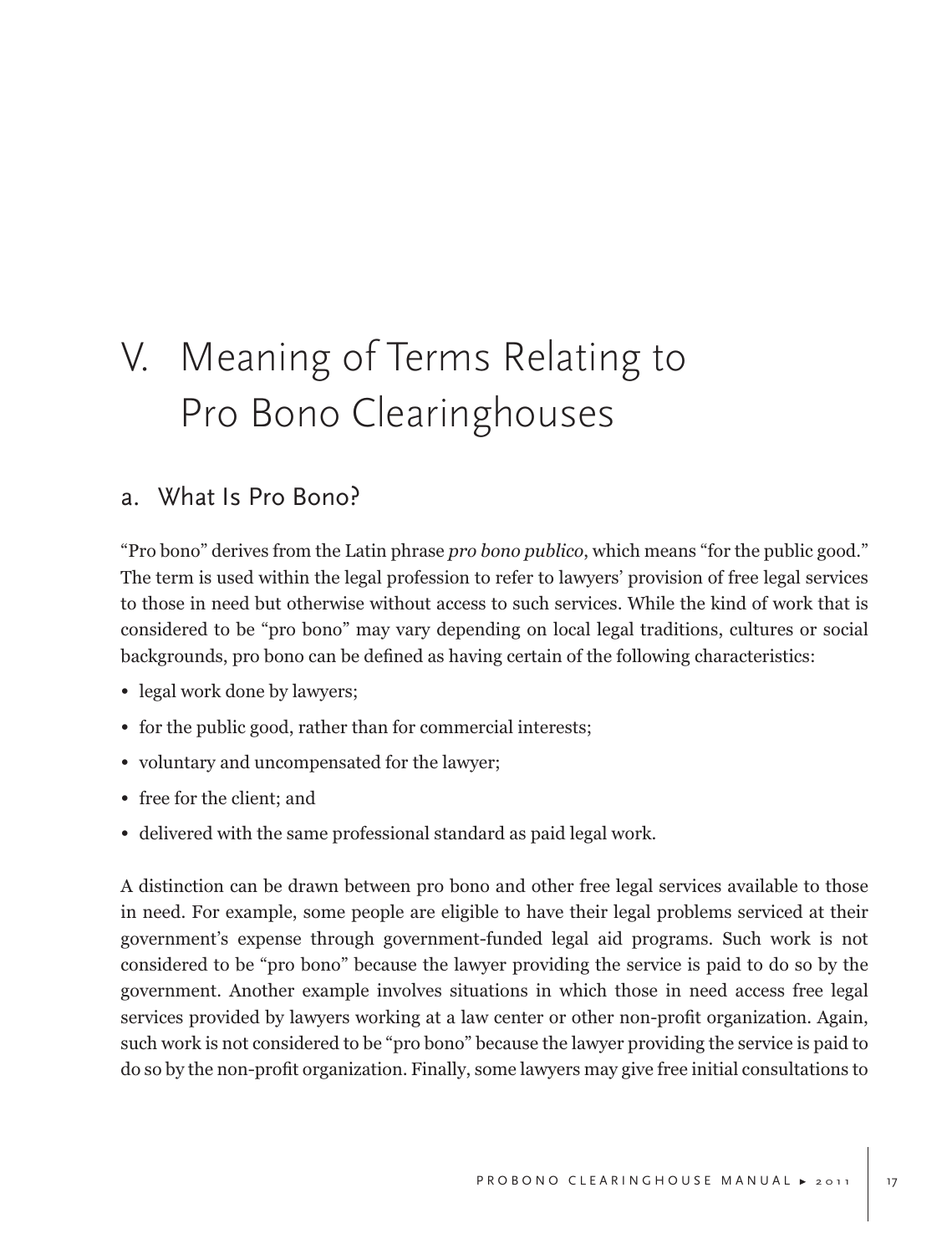prospective clients. This is not considered to be "pro bono" because the lawyer is acting in his/ her own commercial interests to cultivate new fee-paying clients.

In Germany, the Frankfurt Pro Bono Roundtable defines pro bono as:

The provision of free legal advice for a good cause. Pro bono activities involve advising and representing charitable and non-profit organizations, NGOs, foundations and persons of limited means, as well as a commitment to promoting due process and human rights. The intention behind pro bono work is for law firms to make their expertise and resources available for a good cause and, as such, to develop their civic commitment through their professional activities. Pro bono legal advice is subject to the same professional standards as paid-for legal advice.

In the United States, the **American Bar Association** (ABA) provides a non-binding model ethical code that individual bars at the state level are encouraged to adopt.

ABA Model Rule 6.1 defines pro bono as follows:

Every lawyer has a professional responsibility to provide legal services to those unable to pay. A lawyer should aspire to render at least fifty (50) hours of pro bono publico legal services per year. In fulfilling this responsibility, the lawyer should:

a) provide a substantial majority of the 50 hours of legal services without fee or expectation of fee to:

- 1) persons of limited means or
- 2) charitable, religious, civic, community, governmental and educational organizations in matters which are designed primarily to address the needs of persons of limited means; and
- b) provide any additional services through:
	- 1) delivery of legal services at no fee or substantially reduced fee to individuals, groups or organizations seeking to secure or protect civil rights, civil liberties or public rights, or charitable, religious, civic, community, governmental and educational organizations in matters in furtherance of their organizational purposes, where the payment of standard legal fees would significantly deplete the organization's economic resources or would be otherwise inappropriate;
	- 2) delivery of legal services at a substantially reduced fee to persons of limited means; or
	- 3) participation in activities for improving the law, the legal system or the legal profession.

In addition, a lawyer should voluntarily contribute financial support to organizations that provide legal services to persons of limited means.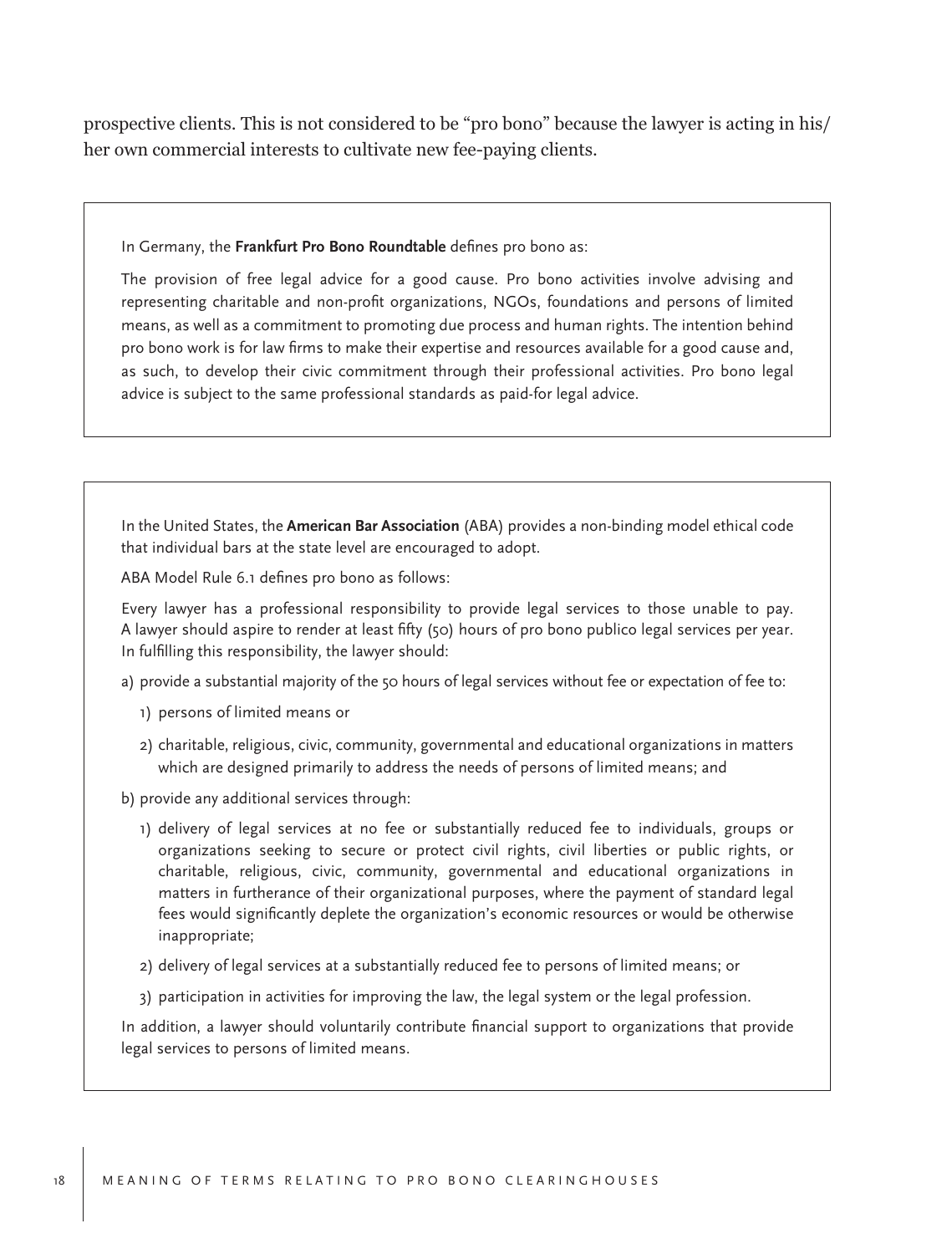In the United States, the **Pro Bono Institute** defines pro bono as activities that a firm undertakes normally without expectation of fee and not in the course of ordinary commercial practice and consisting of:

- a) the delivery of legal services to persons of limited means or to charitable, religious, civic, community, governmental and educational organizations in matters which are designed primarily to address the needs of persons of limited means;
- b) the provision of legal assistance to individuals, groups, or organizations seeking to secure or protect civil rights, civil liberties or public rights; and
- c) the provision of legal assistance to charitable, religious, civic, community, governmental or educational organizations in matters in furtherance of their organizational purposes, where the payment of standard legal fees would significantly deplete the organization's economic resources or would be otherwise inappropriate.

#### b. What Is a Clearinghouse?

A clearinghouse<sup>2</sup> facilitates the efficient provision of pro bono legal advice. It acts as an intermediary between people or organizations needing legal assistance and lawyers prepared and able to assist. By acting as a hub for the skills and expertise of the legal world, a pro bono clearinghouse provides NGOs, governments and/or individuals with an identifiable mechanism through which they can find legal support. It provides access to an otherwise inaccessible service.

#### c. Other Terms

This manual provides definitions for the following terms. Although definitions vary, the manual will rely on the following understanding of each term when used throughout this publication.

**Bar, Bar Association or Law Society**—A professional body representing, and in some cases regulating, all or part of the legal profession in relation to a specific jurisdiction.

<sup>2</sup> Sometimes clearinghouses operate under a different name, such as "Pro Bono Center" or "Pro Bono Alliance."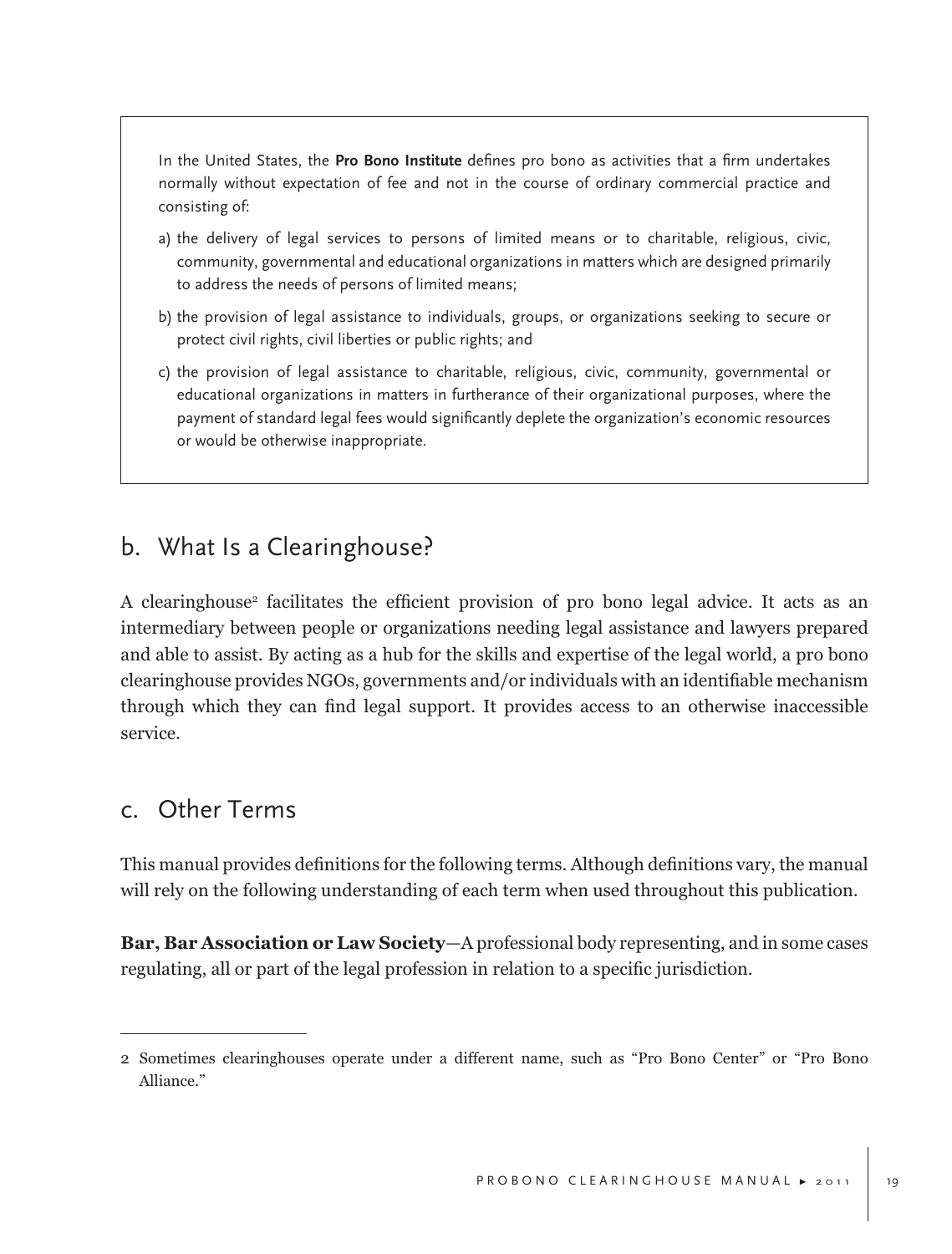**Broker**—An individual or organization acting as an intermediary between two individuals or entities, in this context a client and a lawyer. Clearinghouses are sometimes described as brokers.

**Client**—An individual or organization receiving pro bono legal advice.

**Engagement letter**—A letter provided by the lawyer to the client that sets out the relationship between them and what each can expect. This is also known as an **appointment letter**  or **retainer agreement**.

**Indigent**—Derives from the Latin *indigere*, "to lack," and is used as an adjective to describe a person living in poverty or in need. It can also be used as a plural noun ("the indigent") to describe such persons.

**Lawyer**—A legally qualified person providing legal advice, also known as an attorney, solicitor, barrister, or counsel, depending on the country and context.<sup>3</sup>

**Legal advice clinic**—A place where free legal information and advice on various areas of law is regularly provided. There are a variety of different legal clinic models. Some clinics provide advice on the spot, while others follow-up with advice at a later date. All should be supervised by qualified lawyers who may be employed by the clinic or may be volunteers.

**Legal aid**—The provision of free or subsidized legal advice or representation to people who cannot afford to pay for it, generally subsidized by government. It is different from pro bono services which are usually provided by lawyers who do not receive payment for their work.

Pro bono is not a substitute for legal aid. It is a necessary supplement because unmet legal needs exist in every society no matter how robust a state's organized legal aid system. Governments usually have an obligation to fund and provide legal aid, and the availability of pro bono should not be an excuse to reduce or eliminate a legal aid system. Governments should work closely with clearinghouses to ensure that unmet legal needs are addressed.

**Matter**—A legal matter, which may be a case, legal research, or legal issue, that is referred to a lawyer or law firm.

<sup>3</sup> Law students, paralegals, apprentice or trainee lawyers may also assist in providing pro bono legal services under the supervision of a fully qualified lawyer in certain jurisdictions.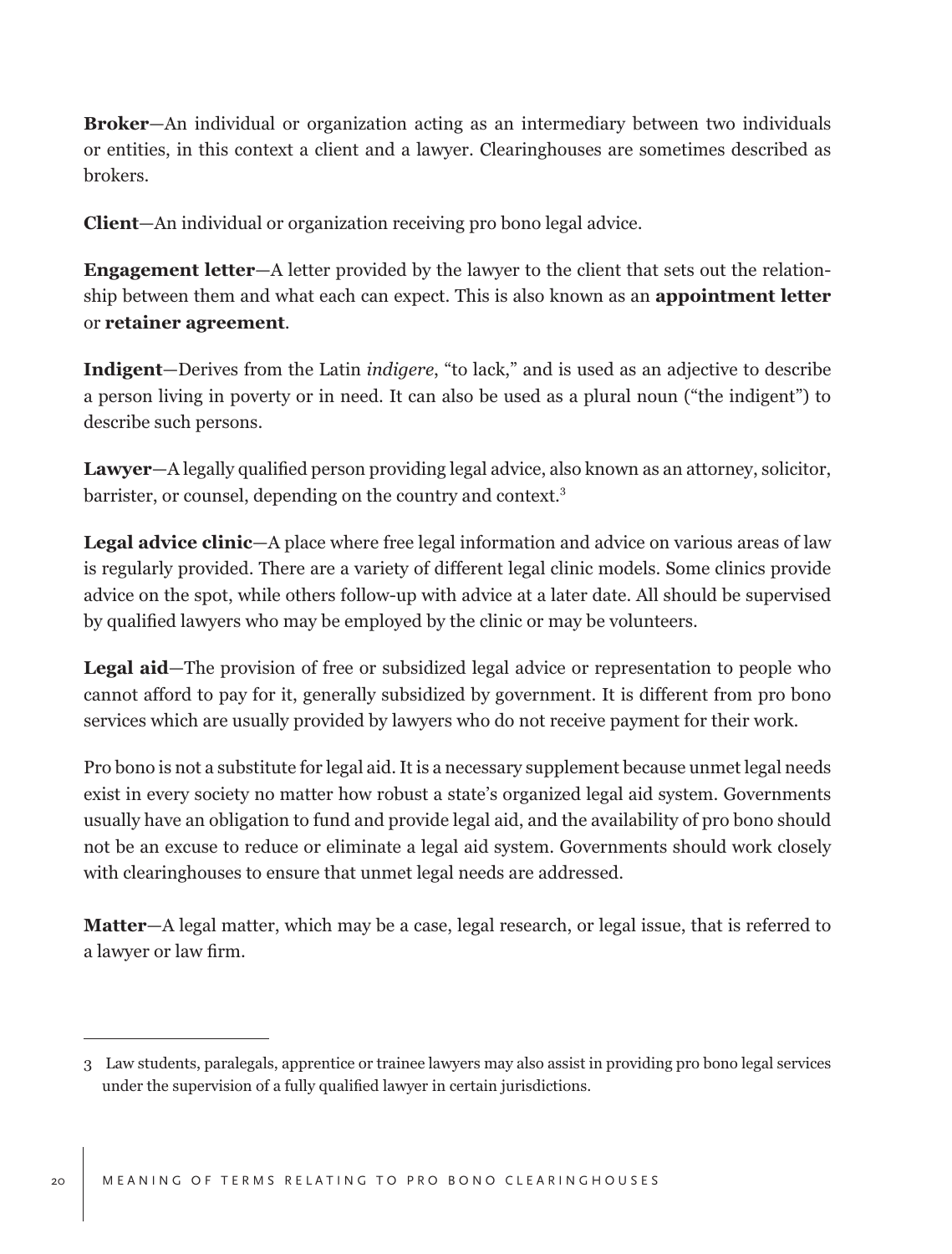**Non-governmental organization (NGO)**—A non-profit organization that promotes justice or other social issues and that is fully independent from the government (though it may receive some government funding). Also known as independent organizations, charities, grassroots organizations, associations, private voluntary organizations, self-help organizations, civil society organizations, community groups, the Third Sector and non-state actors.

**University-based legal clinic**—A clinic through which law students provide free legal and law-related services under the supervision of qualified legal professionals. The students' work may be part of an assessed curriculum or it may be conducted on an extra-curricular basis.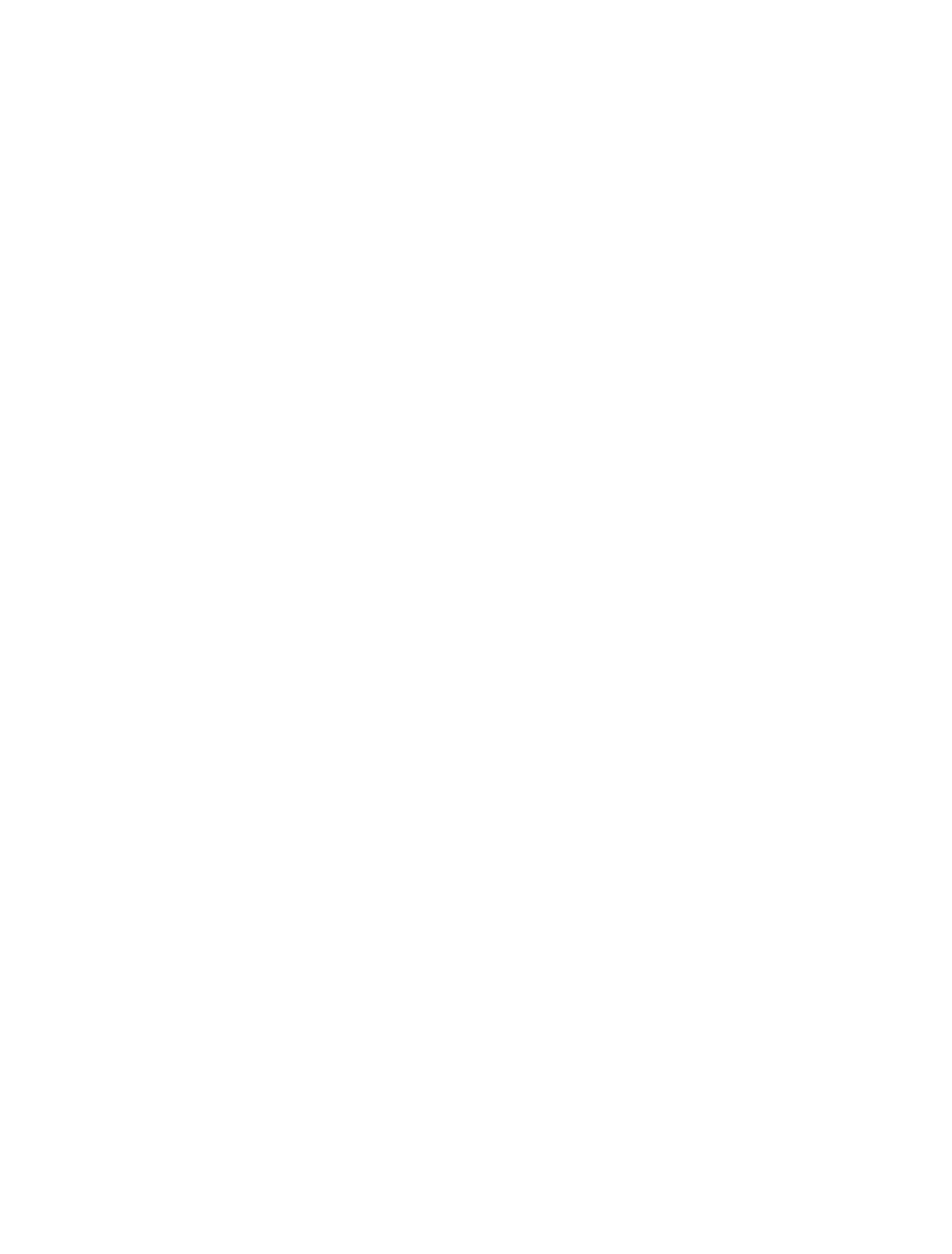# VI. Clearinghouse Activities

#### a. Introduction

Pro bono clearinghouses need to be clear about who they help and how they help them, in order to treat everyone seeking help with consistency. Doing this will allow other entities to know whether to refer people to the clearinghouse.

Similarly, it is important to be able to explain clearly to clients, lawyers and donors why the clearinghouse exists. If people are not familiar with pro bono work, they may misunderstand the purpose of the clearinghouse. Later chapters of this manual offer suggestions on how to communicate about why pro bono work is done and how a pro bono clearinghouse might be valuable.

Many clearinghouses have found that NGOs are sometimes unaware of their needs and are without legal knowledge. They are not eager to talk to lawyers as they are uncertain about the purpose of pro bono.

And it is not just NGOs who are confused about pro bono work.

Sometimes lawyers improperly consider services which are offered at a reduced price, on a "free consultation" basis, or where payment of legal fees is delayed until the end of a judicial procedure, to be "pro bono."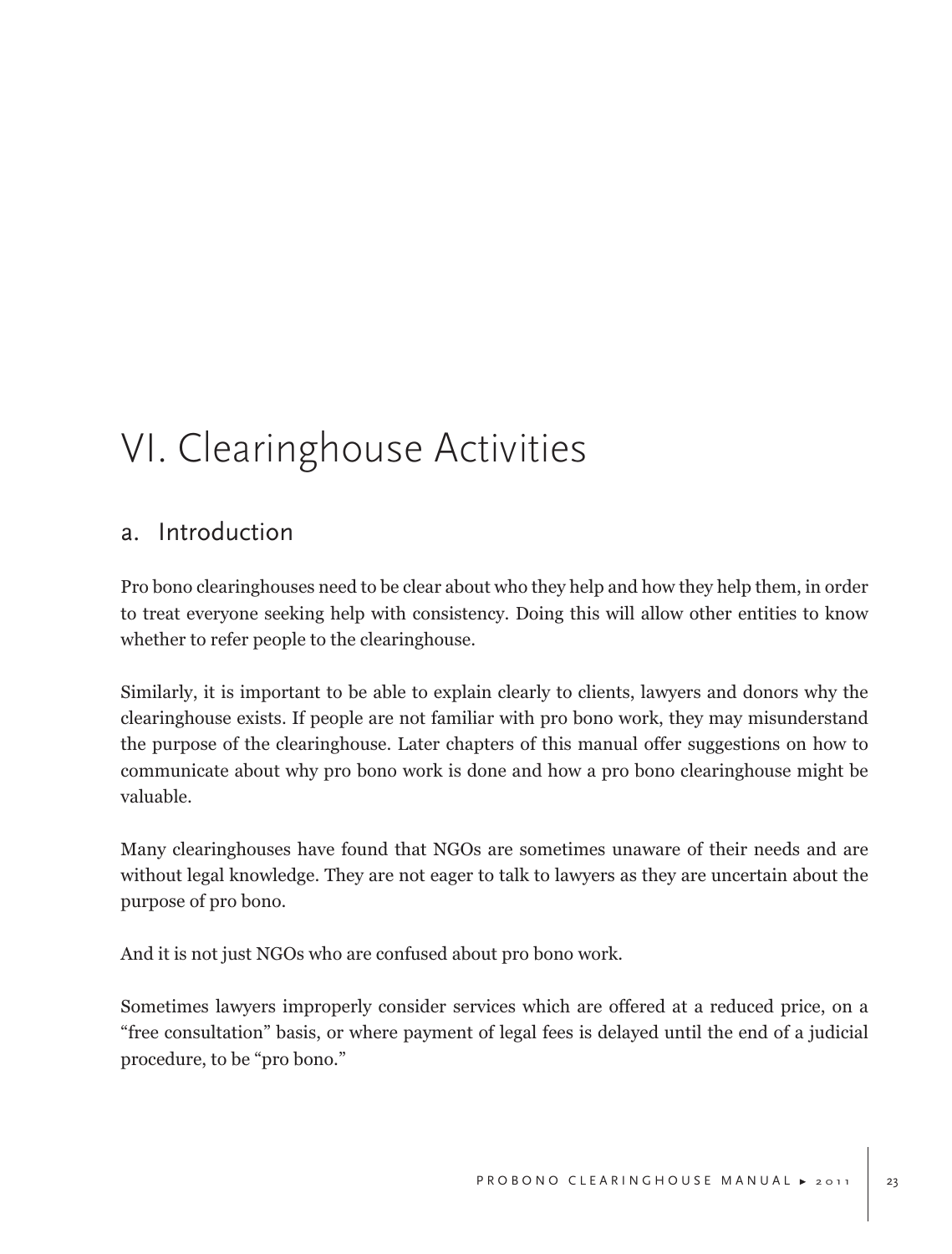#### b. Aims and Principles of a Pro Bono Clearinghouse

Pro bono clearinghouses generally exist to make some positive difference in society, particularly for those who are most in need. Some ways pro bono clearinghouses might describe the aims and principles of a clearinghouse are:

- to improve access to justice;
- to provide legal advice to all, regardless of race, background or creed;
- to provide legal advice independent of politics and religion;
- to promote the rule of law;
- to act independently of governments, funders, law firms, NGOs and other groups;
- to support national and international development;
- to further specific goals, such as the United Nations' Millennium Development Goals;
- to raise awareness of pro bono work;
- to educate people about the law and development; and
- to promote the use of law as a tool to achieve social justice.

In most jurisdictions, lawyers have exclusive access to practice law and to represent clients before a court. As a result, they have an ethical and professional obligation to provide legal services for those who would otherwise have no access to the legal system. A clearinghouse provides an easy and efficient avenue for lawyers to fulfill this obligation.

#### **i. Importance of Access to Local Legal Advice**

Developing pro bono locally, for example through a local bar association in one's home jurisdiction, is important for many reasons. First, by gaining support from the local legal community the clearinghouse may best be able to meet the legal needs of clients in an accessible way. Second, the local pro bono community is an important resource for the clearinghouse's financial sustainability. Finally, by supporting the local development of pro bono, a clearinghouse can improve the effectiveness of NGOs in their work for the public good and create a permanent infrastructure for pro bono work, while also promoting the legitimacy of pro bono and expanding the network of lawyers and law firms willing to perform such work in the future.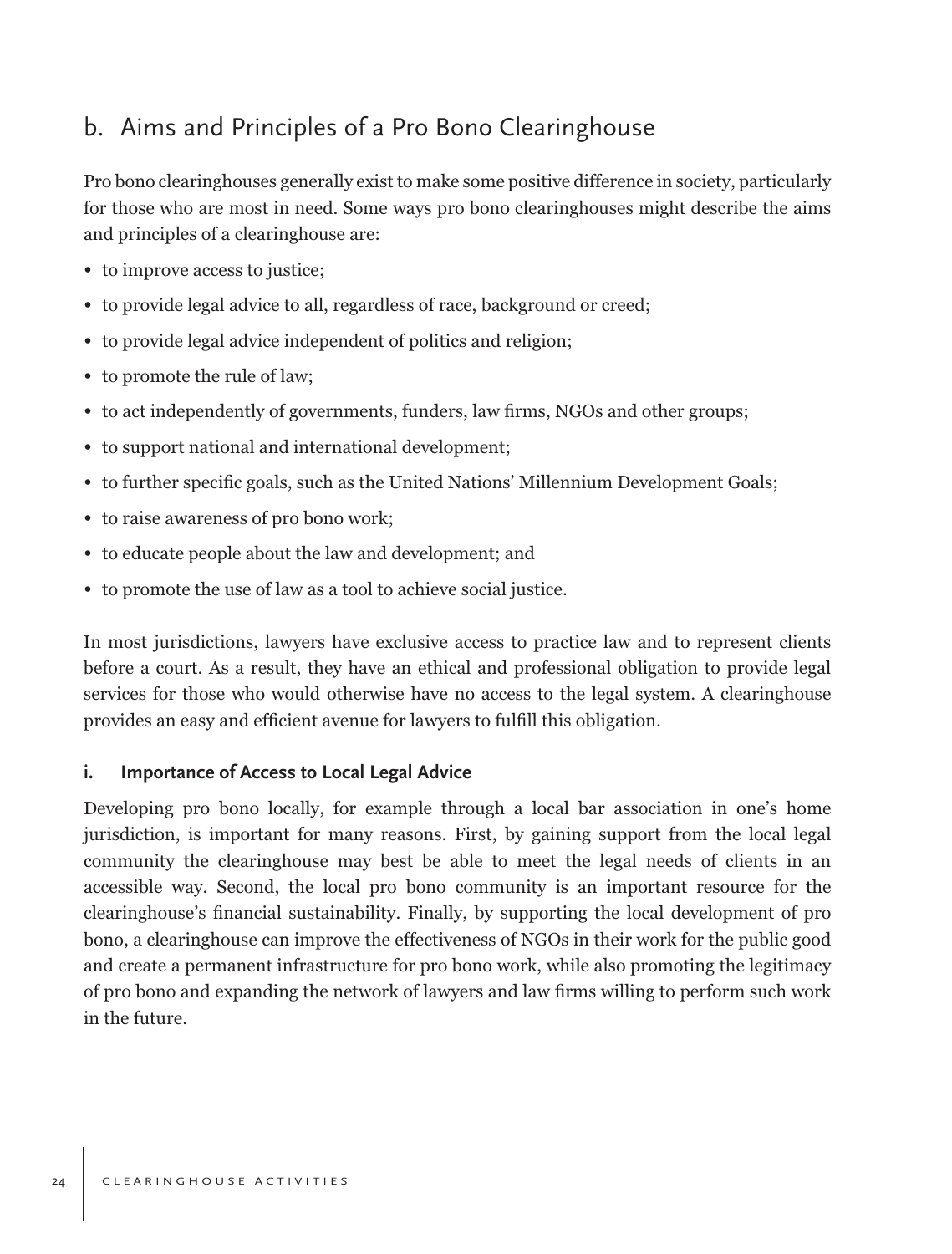#### **ii. Global Pro Bono Activities**

Sometimes a domestic pro bono clearinghouse will not be able to help with all the different types of legal requests that people or organizations have. For example, an organization may need advice on the law from a country other than the one it is located in, or it may need advice on international law or global comparative law. In these situations, it can be useful for a client to be able to approach a global pro bono clearinghouse, such as A4ID's or PILnet's Global Pro Bono Clearinghouse. These types of clearinghouses get requests and find lawyers to help from all over the world.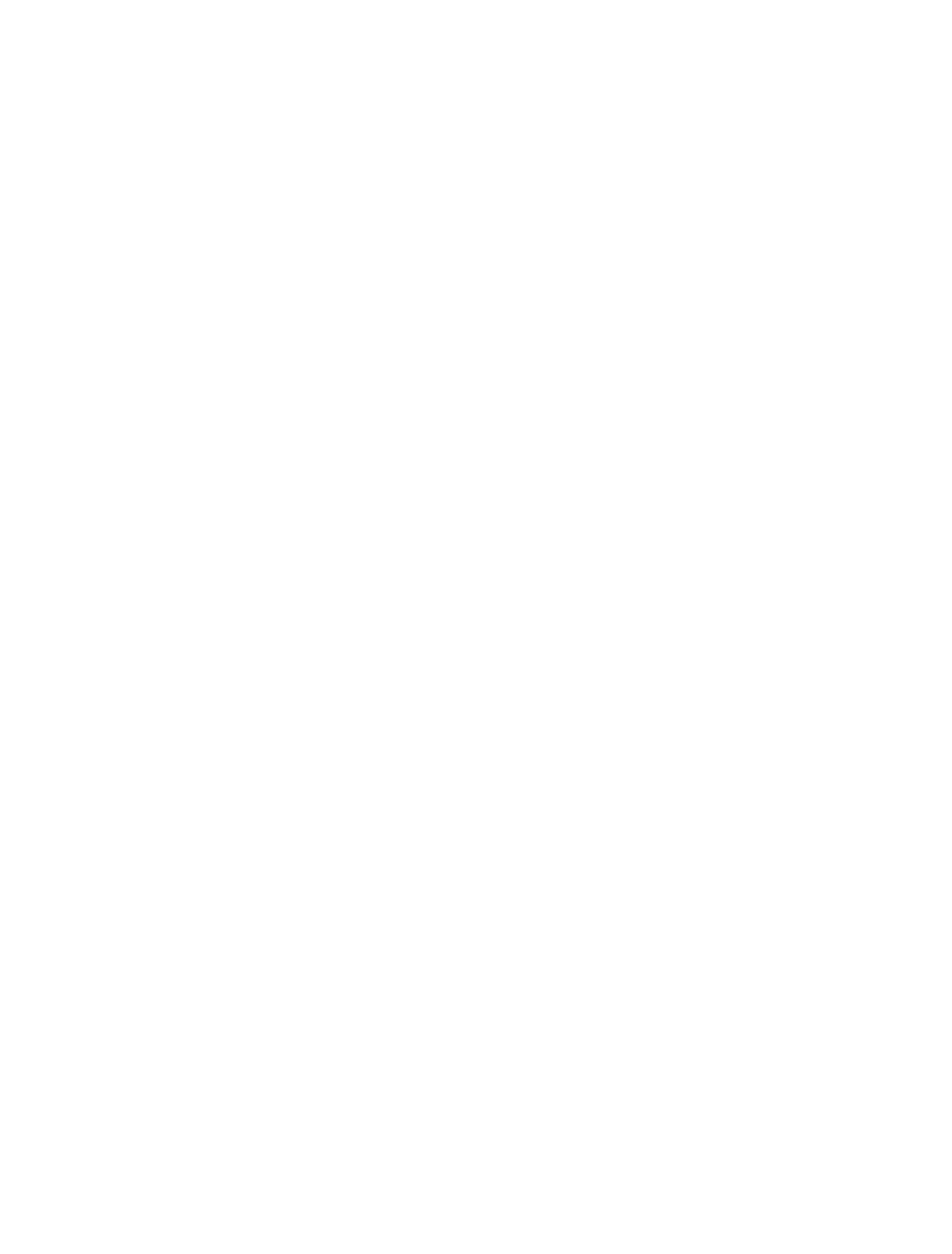# VII. Procedures for Establishing and Running a Pro Bono Clearinghouse

#### a. Relationship with Clients and Lawyers

The key to running a successful clearinghouse is ensuring lawyers and clients know about it! That may sound obvious, but it will not happen automatically. How the lawyers and clients are selected will make a big difference to the nature of the clearinghouse.

#### **i. Who a Clearinghouse Helps**

Some clearinghouses help organizations such as charities and other NGOs. Others also help individuals, either directly or through their client NGOs. It is important to be clear about who can receive a clearinghouse's help finding lawyers and to set guidelines for deciding whether a particular individual or organization falls within the clearinghouse's scope.

Some options for defining who can be a client of a clearinghouse include:

- people in financial need, defined by level of income and/or assets or a "means test" (i.e., a determination of the level of a person's means of support);
- people affected by a particular issue, such as women affected by domestic violence;
- organizations working towards certain aims or focusing on a particular geographic location; and/or
- any non-profit entity meeting financial criteria or other indicia of need.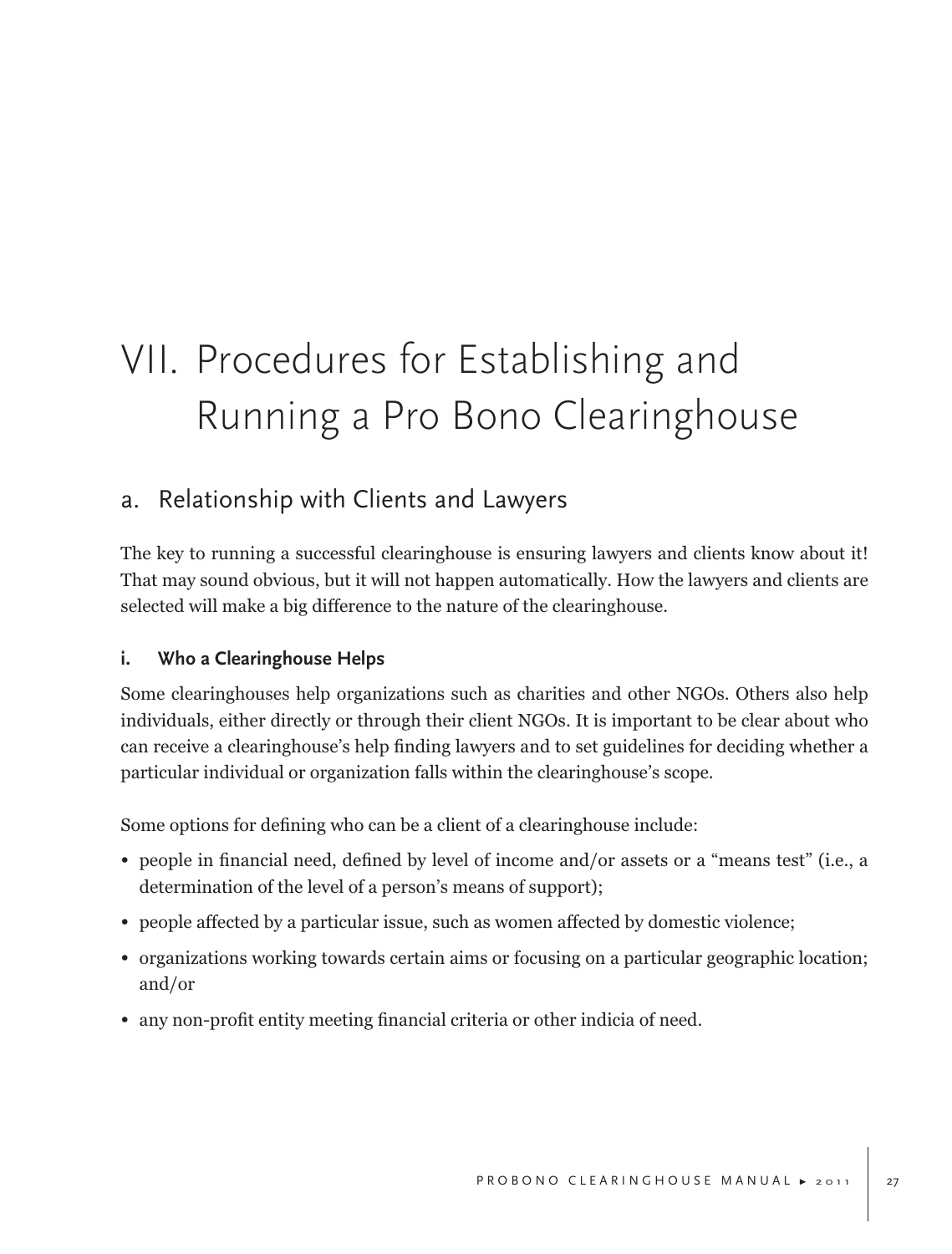A4ID selects its clients on the basis of whether the organization in some way seeks to eradicate poverty and further the UN Millennium Development Goals.

**A common mechanism used by clearinghouses to assess NGO clients is the "Three Ms"— mission, matter, means.**

- Mission-Does the NGO have a "public benefit" mission?
- Matter-If they are not a public benefit or human rights NGO, do they still qualify **because the particular matter they need help with would benefit the public?**
- Means—Despite having neither a public benefit mission nor matter, does the **NGO still qualify because neither it nor its members have the means to afford a lawyer?**

#### **ii. Screening and Vetting Clients**

Screening and vetting is a procedure to select clients and cases based on a set of criteria and overall assessment of the client. Consideration should be given regarding the extent to which the clearinghouse will assess clients, who can be organizations, individuals or both. This should be made clear to the lawyers who may be relying on the clearinghouse to refer only a certain type of client. Clearinghouses should be as transparent as possible about the vetting or screening they do and the criteria that they use.

Screening and vetting is important for a clearinghouse's legitimacy. Lawyers and law firms that agree to take on pro bono matters rely heavily on the clearinghouses' screening function. A clearinghouse, especially a new one, cannot risk damaging its reputation because it did not properly screen a potential client in accordance with a publicized vetting procedure.

For example, when clearinghouses assist **organizations**, the clearinghouse must decide whether checks will be done on the organizations':

- financial position,
- governance, transparency and accountability standards,
- trustees, directors and/or staff (e.g., to ensure there is no association with terrorism or other criminal activity), and/or
- aims and principles.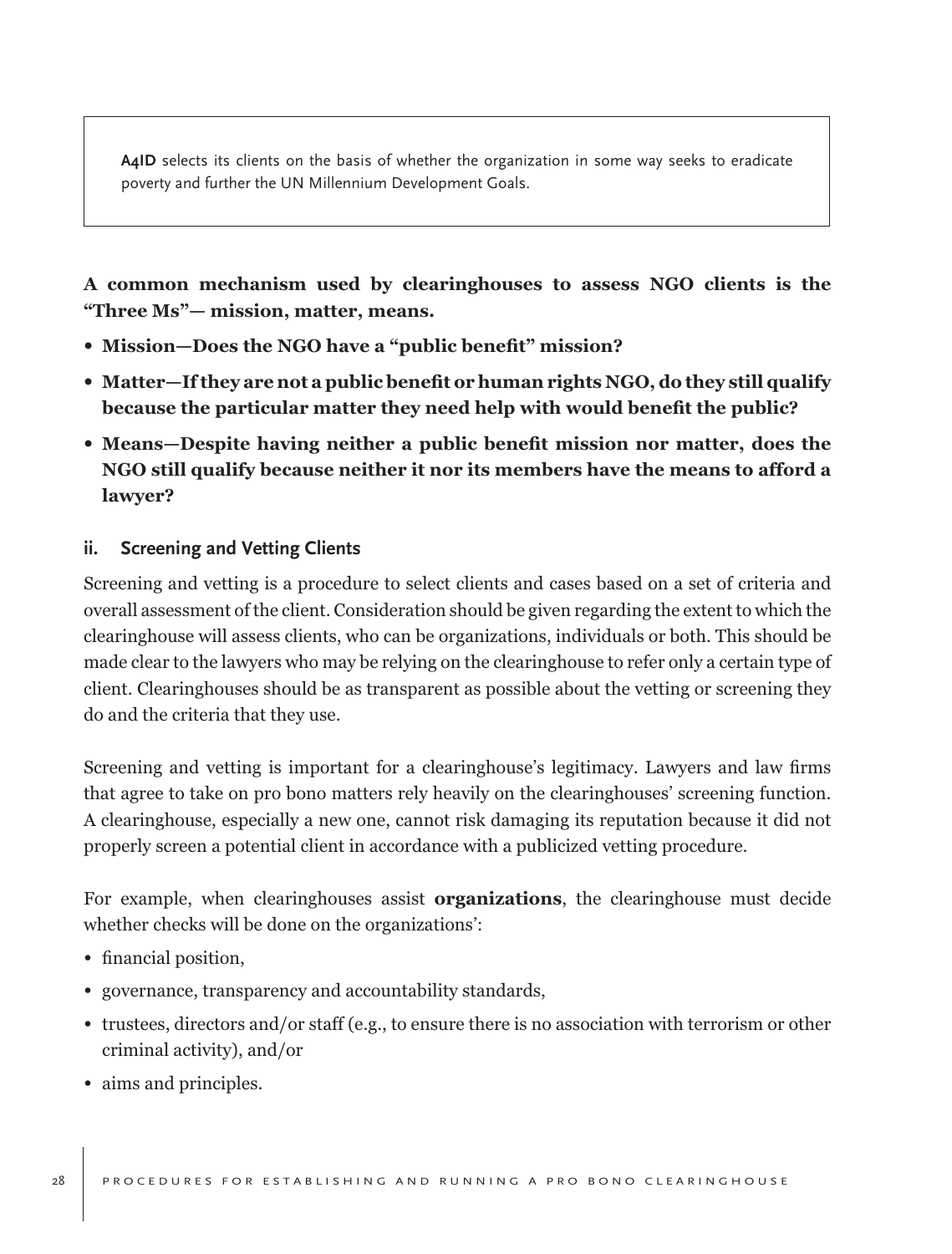For an organization to be eligible for pro bono services through a clearinghouse, it may need to meet criteria regarding transparency.

Often, clearinghouses require NGOs to fill out some sort of preliminary intake form that solicits basic information from the NGO, or otherwise conducts basic background research on the organization.

**The Pro Bono Alliance (PBA)**, formerly the Public Interest Lawyer's Association (PILA), in the Czech Republic uses several forms. It uses an initial form to be filled out by the NGOs that have expressed interest in pro bono services and it asks about specific services they may need help with. PBA also has a second form for NGOs to fill out when an NGO has a particular matter about which to make a request. *See Appendix 1, Form for NGOs Interested in Pro Bono; Appendix 2, Pro Bono Request Form for NGOs.*

**PILnet's Global Clearinghouse** carefully considers each NGO that wants to receive pro bono services through its clearinghouses. It screens potential clients for infrastructure, good business practices, open communication, and professionalism. Generally, when a new client is being considered, PILnet will conduct basic background research on the NGO by checking its website, its donors, annual reports, active projects and partners. Vetting is done on a case by case basis.

The Instituto Pro Bono, the first clearinghouse in Brazil, screens its potential NGO clients to ensure that they are "legitimate, committed and financially strapped."

Sometimes clearinghouses place legal matters for **individuals**. When working with individuals, it also is important to take careful precautions screening the individuals to ensure that they are eligible for pro bono services. Apart from income levels, clearinghouses may choose to examine other criteria, such as whether the person has already received legal advice on the issue. *See Appendix 3, Intake Form for NGO Matters*.

Clearinghouses may also want to consider:

- A process to ensure that those individuals eligible to receive government-funded legal aid services are directed to those services. Clearinghouse services should be directed to those ineligible for legal aid yet unable to afford to pay for legal assistance.
- Whether to conduct additional means testing to ensure that help is going only to those individuals least financially able to afford legal assistance. Conducting means testing ensures that lawyers' pro bono efforts are going to those most in need while providing reassurance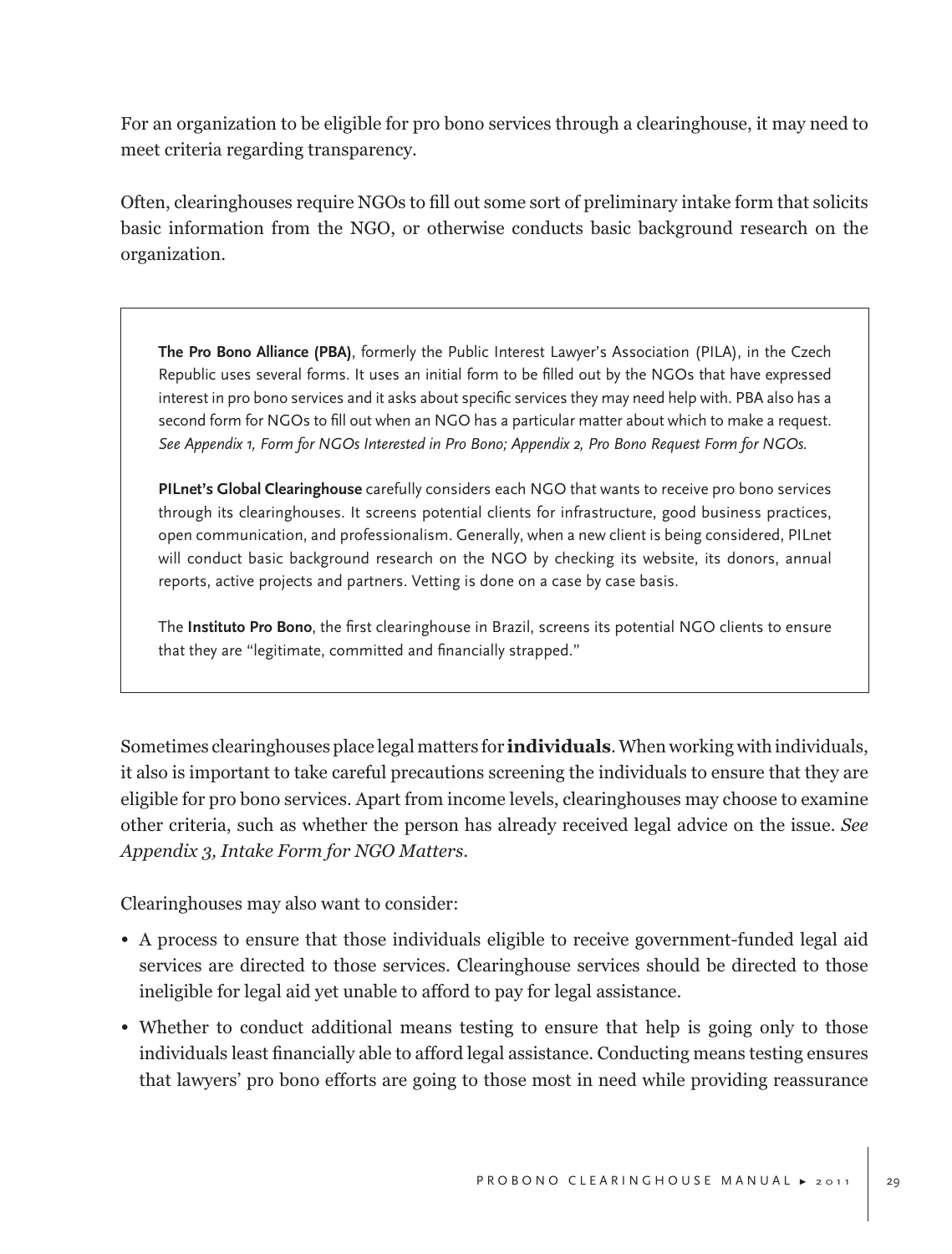to the legal profession that the clearinghouse is not "stealing" clients otherwise able to pay for a lawyer's services. This must be balanced against the fact that thorough means testing of individuals can require extensive clearinghouse resources.

- Building a referral network—if a clearinghouse is unable to assist a potential client with his/ her legal needs, it may still assist by referring the individual to an organization that can help.
- Providing appropriate training and supervision to the individuals who will be handling the client intake. Where a clearinghouse uses volunteers or law students to conduct client intake, it is important to ensure that they are adequately trained and supervised by a qualified lawyer.

PBA (Czech Republic) requires individuals to complete a declaration of means and financial status in order to obtain pro bono legal services. After the individual has been approved, PBA then has the individual complete the specific request form for pro bono services, similar to the form NGOs fill out for their own needs. PBA has also developed a relationship with the Association of Citizen Advice Bureaus in the Czech Republic. The Advice Bureaus often obtain pro bono assistance for individuals through PBA. As a result, PBA has created a special intake form just for the Advice Bureaus because they cannot use the standard PBA form. PBA has recognized that the Advice Bureaus are an important resource for obtaining clients, so it was flexible and accommodating to this Association.

Some clearinghouses provide services to both individuals and NGOs.

**Queensland Public Interest Law Clearinghouse Incorporated (QPILCH)**, in Australia, has one application form for both individuals and NGOs. For individuals, it asks various questions, including their income, their household gross annual income and their personal net income after taxes. For NGOs, it asks whether they have applied for legal aid before for this matter and who their current and previous legal advisors are, among other items.

On the first page of its application form, available on its website www.qpilch.org.au, **QPILCH** also provides a timeline of what the application process will entail in order to manage the expectations of applicants. The process is as follows:

Step 1 Complete the application form. Please complete ALL applicable sections.

Step 2 Return the form along with **photocopies** (not originals) of any relevant information and supporting documents. In particular, please provide copies of any court or tribunal documents.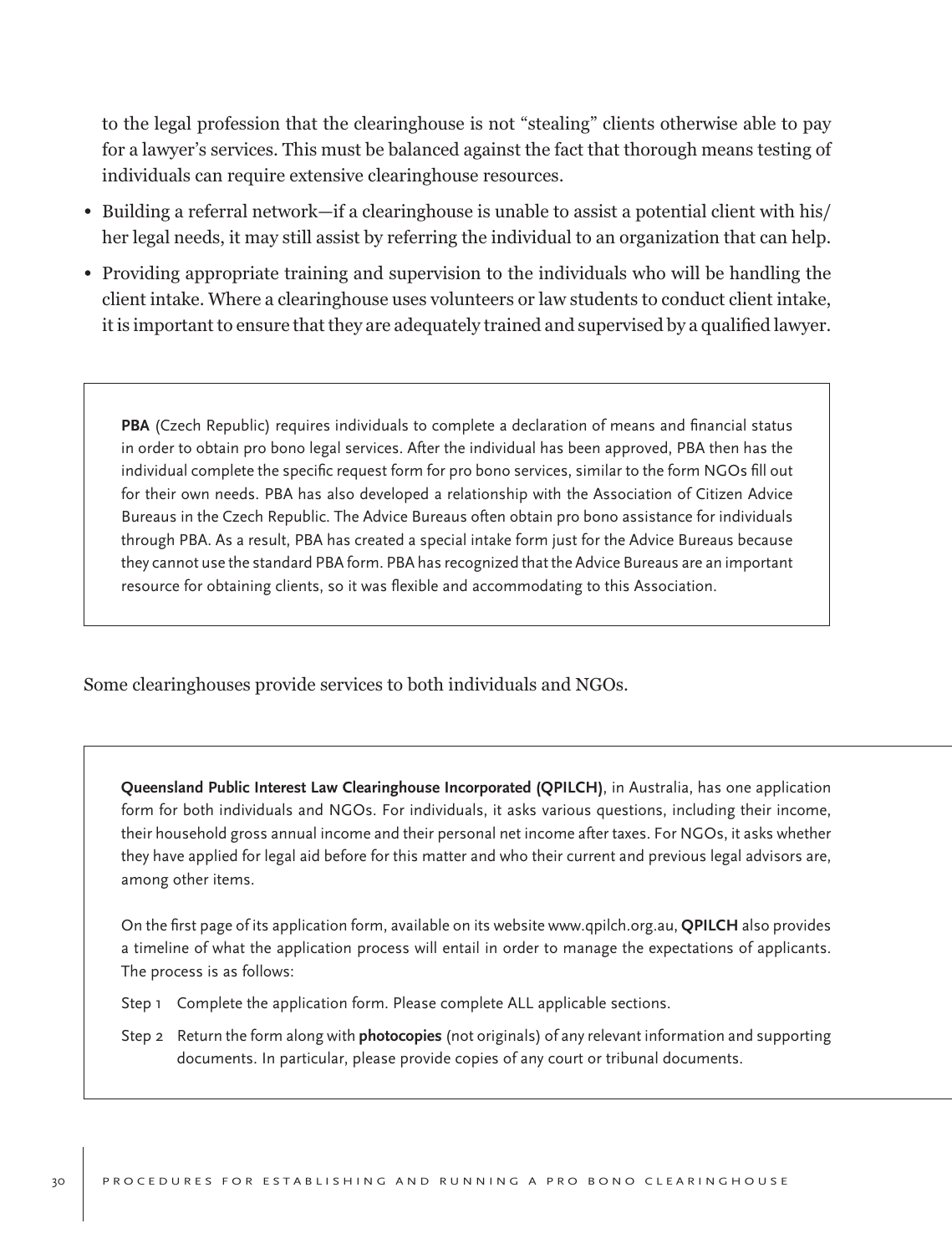#### **iii. What Types of Matters Are Included?**

Some clearinghouses will only seek volunteer lawyers for matters that comply with certain criteria. Some ways of narrowing the work could include:

- family and children's law matters,
- matters in the public interest,
- matters that affect a large group of people or a marginalized section of society,
- matters that can be undertaken in less than three days of work,
- matters that are not eligible for publicly funded legal aid,
- advice only, not representation in court, and
- only matters that have good prospects of success (a "merits test").

Additionally, some clearinghouses not only provide access to lawyers willing to take on cases, but they also arrange for lawyers to deliver legal training sessions or workshops for NGOs.

**PBA** only takes clients that cannot otherwise access legal services due to their income and property situation. Evidence needs to be provided through a declaration from the client. Any false information would lead to an obligation to pay for the legal services provided.

- Step 3 QPILCH will acknowledge receipt of your application by letter or email.
- Step 4 QPILCH will assess your matter based on our eligibility criteria.
- Step 5 If you are eligible for assistance and your matter is successfully referred to a lawyer for pro bono assistance, QPILCH will advise you of the lawyer's details for you to contact to take the matter further.
- Step 6 If the matter does not fit QPILCH criteria or cannot be referred, we will write to you explaining why we are unable to assist you.

While QPILCH tries to assess applications as quickly as possible, due to limited resources and a high volume of applications, it may take more than two weeks to get back to you.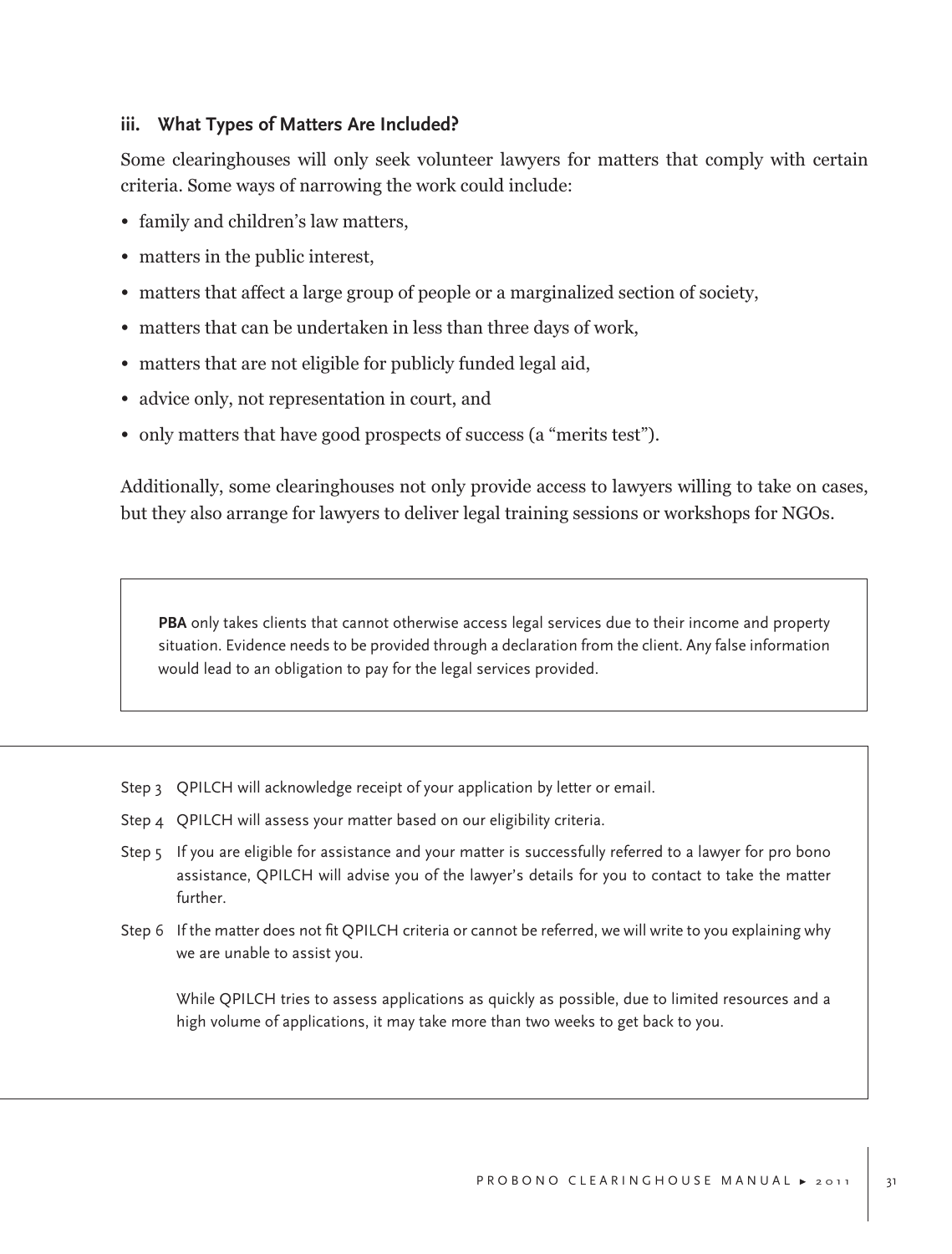#### **iv. How Will Potential Clients Be Contacted?**

Most people will not know to go straight to a clearinghouse if they need help to find a lawyer. In fact, they may not even know they need a lawyer or that some lawyers may be willing to act at no cost. It is, therefore, important to build up strong networks with the people to whom potential clients will go when they are in need, for example, social workers, government agencies (including the courts), professional bodies (e.g., local bar association or law society), NGO umbrella organizations and NGO resource centers, in the case of individuals, and sectorspecific networks, in the case of organizations. The NGO community is usually a small circle of people who know and trust each other. If a clearinghouse is able to find a few initial supporters within this community, it will gain legitimacy. Those initial supporters can serve as "agents" of the clearinghouse and can help spread information about it within the NGO community.

A clearinghouse may wish to identify NGOs that it believes are doing good professional work in their respective fields. Once you have researched these NGOs, you can arrange to meet with them individually and discuss their legal needs with them.

#### **Best practice in making first contact with NGOs:**

**The purpose of the initial email or letter sent by the clearinghouse is to establish**  contact with a non-profit organization and to offer pro bono services to it.

You might consider including the following five elements:

- **personal introduction of the writer of the letter;**
- **introduction of the organization (clearinghouse);**
- **introduction of the clearinghouse's pro bono program: this could include success stories, number of matters placed, and examples of the types of matters NGOs have been helped with;**
- **recognition of the NGO and the importance of its activities; and**
- **request for a conference call to discuss possible ways of cooperation.**

If the NGO does not respond to the email within five business days, you may wish **to resend the email or telephone the organization directly.**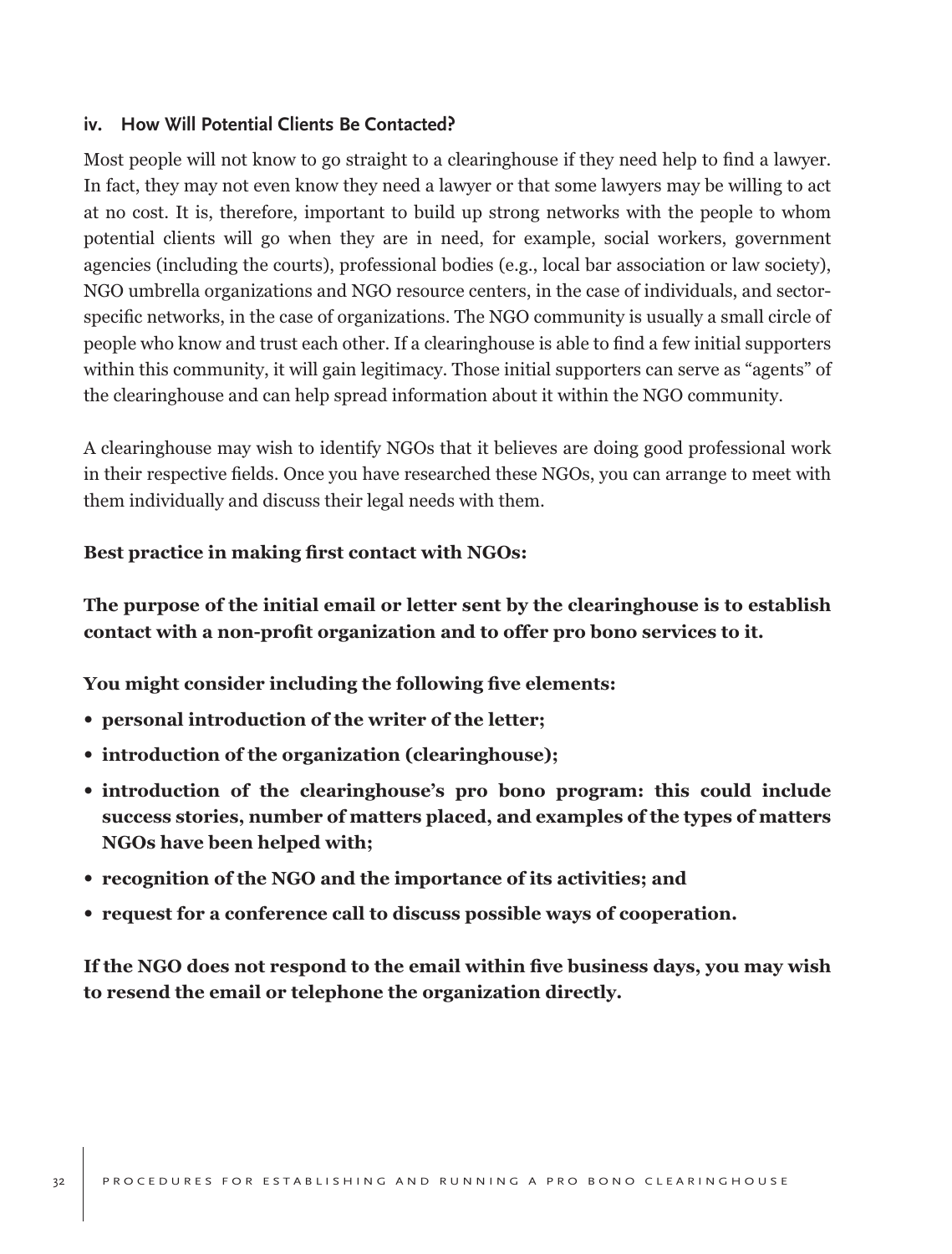**PILnet's Global Clearinghouse** finds it is helpful to start any email communication with the name of the person who recommended/referred the NGO to PILnet, if applicable. This helps gain trust and attention.

Speaking at conferences, attending NGO events to disseminate information, and distributing newsletters are some ways to promote your clearinghouse. By networking with leaders of the non-profit sector, a clearinghouse should be able to locate and target NGOs that could benefit from lawyers' pro bono help. However it is done, the task of making contact with those who most need legal assistance is very important and will demonstrate to the community your commitment and legitimacy.

When **The Peace Institute** in Slovenia initially started, it held group meetings with NGOs to present the clearinghouse, explain its purpose, and invite them to think of legal matters they could use legal advice on. At these meetings, the clearinghouse presented the NGOs with examples of legal matters from other countries' NGOs and explained how free legal advice could be used in different contexts, e.g., training, advocacy. The meetings were organized as roundtables, allowing for interactive participation. Subsequently, the clearinghouse also held individual meetings with NGOs that expressed interest in obtaining legal counsel on specific matters. These meetings led to legal matters being successfully placed with law firms and lawyers.

**PILnet-Moscow's Clearinghouse** also had a strategic approach to initial NGO outreach:

- First, it gave a presentation at the Russian American Chamber of Commerce, NGO/Corporate Committee (which focused on corporate social responsibility issues).
- Then it followed that presentation with a discussion with the CEO of United Way of Russia, which finances charity programs in Russia. This discussion highlighted the opportunities of receiving pro bono services to their grantees.
- Then it organized a training on "how to be a pro bono client" for NGOs.

These efforts promoted the clearinghouse, while also yielding the clearinghouse its first requests for pro bono assistance.

How you contact potential clients will also depend on who they are. For example, if you are trying to help communities in financial need where there are high levels of illiteracy, relying on email will be ineffective. If you are based far away from those you are helping, you will need to consider what use you can make of the phone and Internet. Consideration should be given to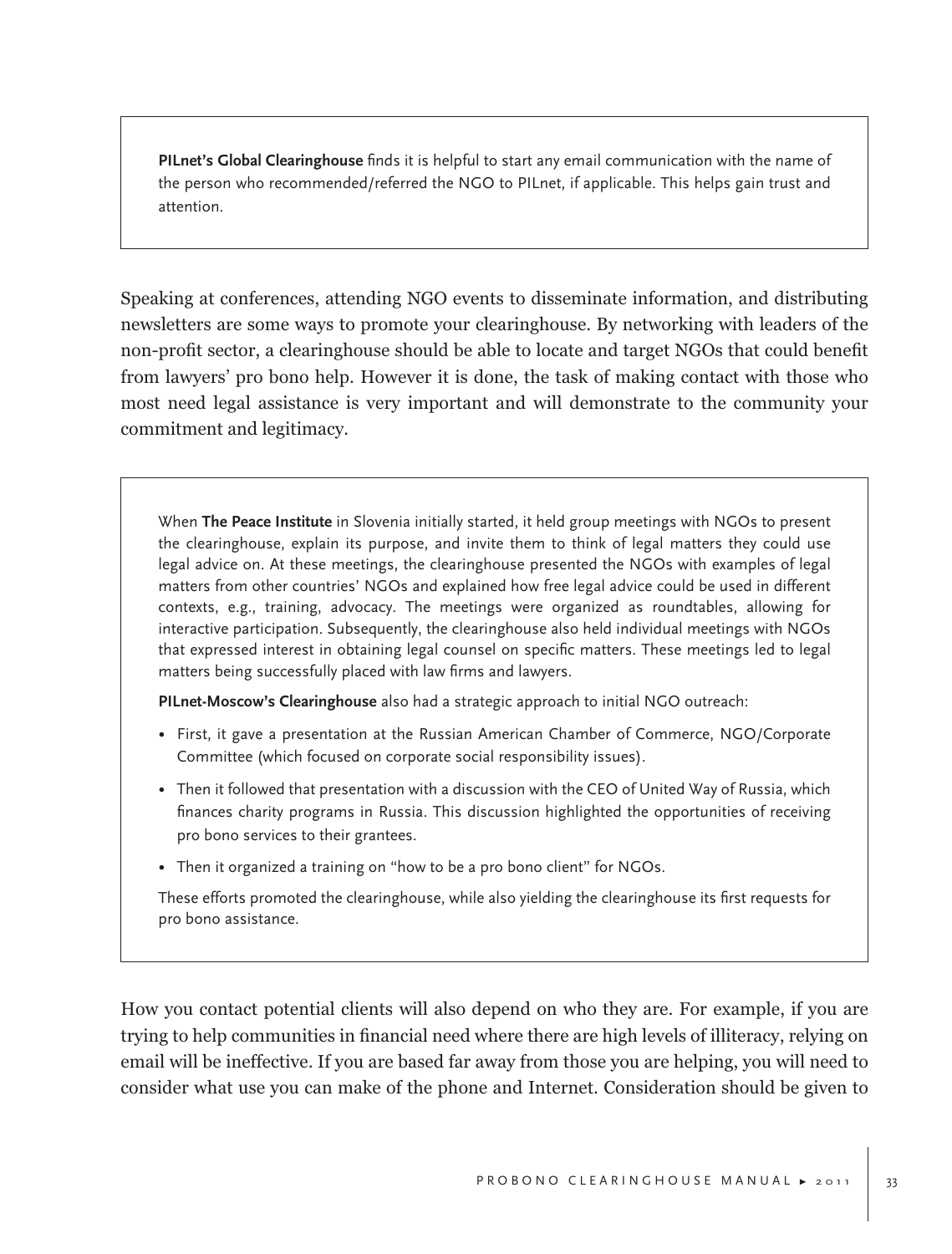whether clients need to apply in writing and what service will be provided by phone or email. A clearinghouse might consider creating a simple flyer or one-page brochure which outlines how a clearinghouse could help an NGO and whether the NGO is eligible for pro bono assistance. *See Appendix 4, Global Pro Bono Clearinghouse information sheet.*

#### **v. How Will Lawyers Become Involved?**

The legal community plays a critical role in achieving the clearinghouse's objectives. First, lawyers provide the actual pro bono service—voluntarily agreeing to provide free professional services to NGOs and individuals. Second, they provide essential financial, educational and promotional support to the pro bono community.

A clearinghouse may consider the following when reaching out to law firms:

- Identify lawyers and law firms in your city that are most likely to take pro bono matters, such as:
	- $\circ$  international law firms.
	- in-house lawyers at international corporations, or
	- $\circ$  large domestic law firms.
- Research each individual law firm to determine the most appropriate person to contact for a meeting. This may include:
	- pro bono coordinator
	- director of corporate social responsibility
		- $-$  If there is no person in either of these roles, then consider looking at the law firm's different programs, events, training, or practice areas. Identify any lawyers that have been involved in any possible public interest or similar areas.
- Contact the most appropriate person to arrange a meeting.
- Meet with representatives from the firms in order to:
	- introduce the clearinghouse and its mission;
	- $\circ$  discuss the benefits of a law firm's support of pro bono practice:
		- This is a chance to give back to society by helping people who cannot otherwise obtain a lawyer.
		- It is personally rewarding to those involved.
		- $-$  It contributes to the lawyer/law firm's positive image and reputation in the community.
		- It is an opportunity to develop skills, gain experience and enhance training of the firm's lawyers.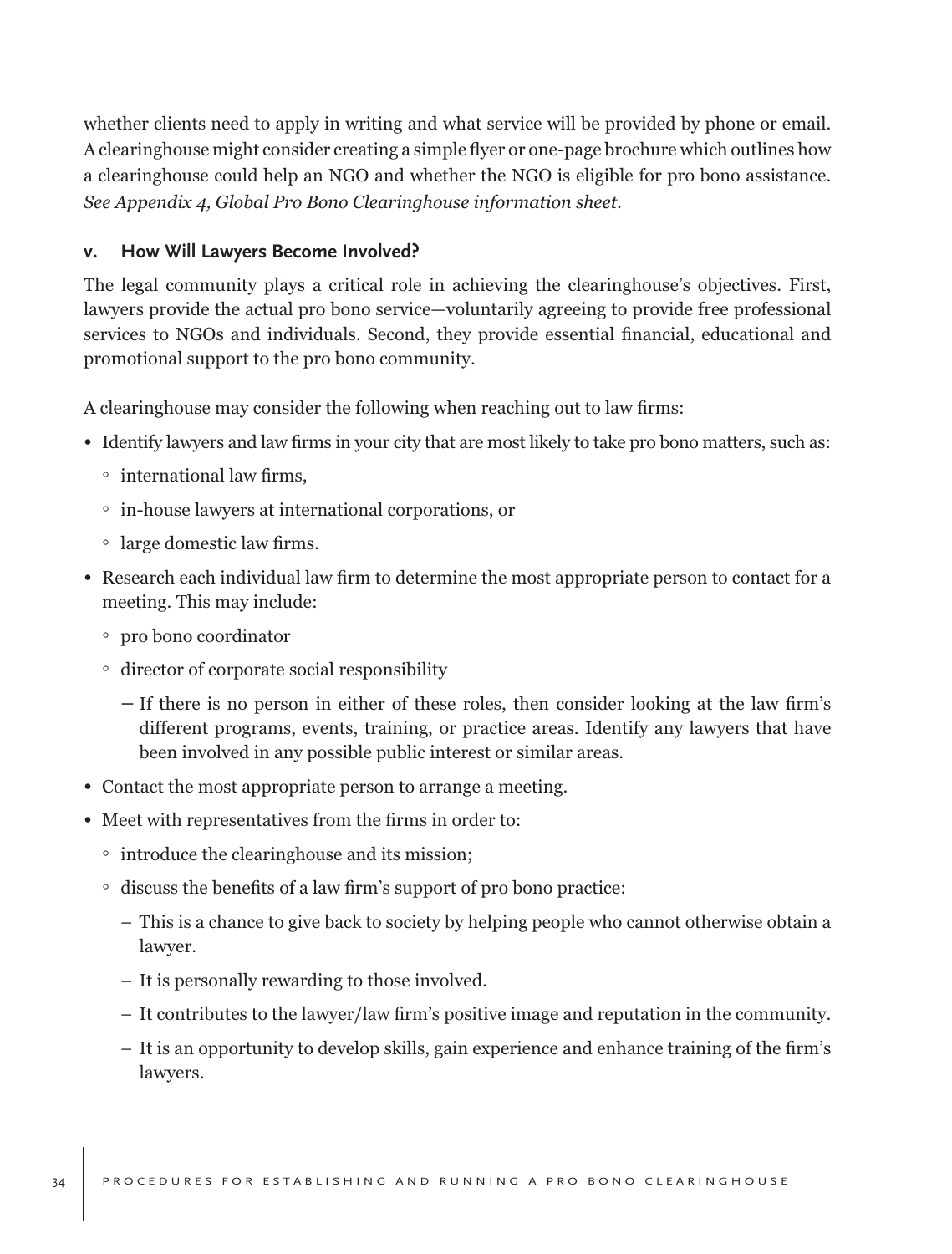- It can help recruit new, talented lawyers.
- It can bring an issue to court that may not otherwise be heard.
- Many clients value a firm's pro bono efforts and may consider a firm's dedication to pro bono when looking to hire a law firm.
- $-$  A firm that participates in pro bono may be seen as a desirable strategic partner in a potential client's charitable activities. A strategic partnership with a potential client in a corporate social responsibility project may strengthen the client/firm relationship and lead to billable work for a firm.
- It can be an enjoyable challenge that would not otherwise be available.
- It helps to build public confidence in lawyers and the justice system generally.
- Encourage them to identify a pro bono coordinator or one key person who will be the contact person for the clearinghouse, explaining that this is essential for effective communication with the clearinghouse as well as for developing a pro bono program at the firm. If possible, suggest an individual by identifying that person in advance (e.g., people that used to work for NGOs or who have shown a clear interest in this area through networking opportunities).

**PILnet-Budapest's** and **PILnet-Moscow's Clearinghouses** each organize a pro bono coordinators committee meeting several times a year where the pro bono coordinators of law firms and a select number of NGOs meet for a breakfast or lunch. The meetings serve as an opportunity for NGOs to meet and network with law firms, give presentations, obtain feedback on the clearinghouse and generally raise issues.

**The Association of Pro Bono Counsel** (APBCo) in the United States is dedicated to the support and professional development of full time pro bono counsel and coordinators at commercial law firms. APBCo currently has more than 100 members from more than 75 law firms. ABPCo does not provide pro bono legal services or references to pro bono legal service agencies.

Use the legal network that the clearinghouse has already established as your advocates and encourage them to promote to their contacts the value of being involved in the clearinghouse. Personal contacts are crucial. Many large law firms have pro bono coordinators, or directors of corporate social responsibility who are responsible for screening and disseminating the pro bono matters to the appropriate lawyers in their firm. Relationships with these individuals should be properly maintained and carefully managed.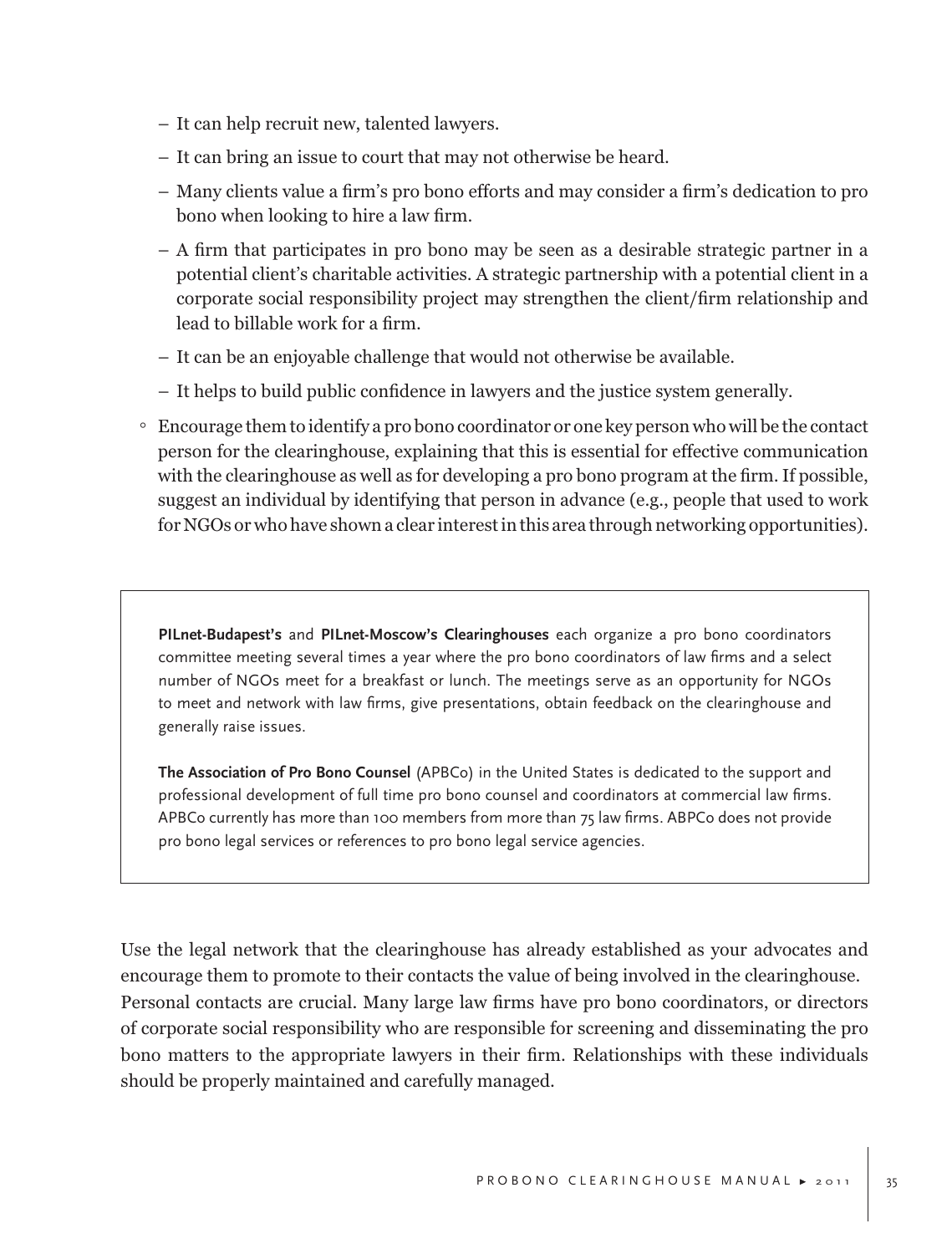A clearinghouse can get lawyers and law firms involved in other ways. Several clearinghouses have drafted "Pro Bono Declarations," affirmations of the ethical and professional commitment to advancing the public good through pro bono legal services. A clearinghouse can then use a declaration to reach out to law firms and encourage them to sign it, as well as a means of promoting the clearinghouse. *See Appendix 5, Pro Bono Declaration; Appendix 6, Pro Bono Declaration for the Americas; Appendix 7, Pro Bono Declaration (Czech Republic)*; and *Appendix 8, Pro Bono Publico Declaration*.

PBA, in the Czech Republic, invited members of the pro bono community, including law firms and the bar association, to an event to sign the declaration and officially "open" the clearinghouse for business. This was a great way to get members of the legal community involved with committing to pro bono, and as a way to promote the clearinghouse generally.

**Centrum Pro Bono** in Poland organized a meeting at the Polish Constitutional Tribunal hosted by the Tribunal president. There were approximately thirty high-profile guests from the Warsaw offices of international law firms, domestic law firms, bar association representatives and PILnet. Meeting participants signed the Pro Bono Publico Declaration, affirming their commitment to pro bono principles.

A **pro bono survey** is another way to reach out to law firms and assess their interest in pro bono. It is important to make sure the survey is quick and easy to complete. A carefully constructed and narrowly tailored survey allows a clearinghouse to see the kinds of pro bono work in which law firms are interested. Conclude the survey by asking whether the lawyer would like to take part in pro bono services provided by the clearinghouse. Surveys may be conducted via direct mail, email or online through surveying services like Survey Monkey. *See Appendix 9, Survey on Pro Bono and Legal Aid Practice*.

Another approach is to create a pro bono **advisory council** for your clearinghouse. The advisory council can be drawn from pro bono coordinators or prominent partners of law firms, who can help guide your future efforts in maintaining and developing your links with local firms and funders. For example, PILnet's Pro Bono Advisory Council meets once a year and has an honorary president, co-chairs and members from prominent law firms. In addition to lawyers, an advisory council could also include judges, academics and senior level representatives from the organizations that the clearinghouse helps.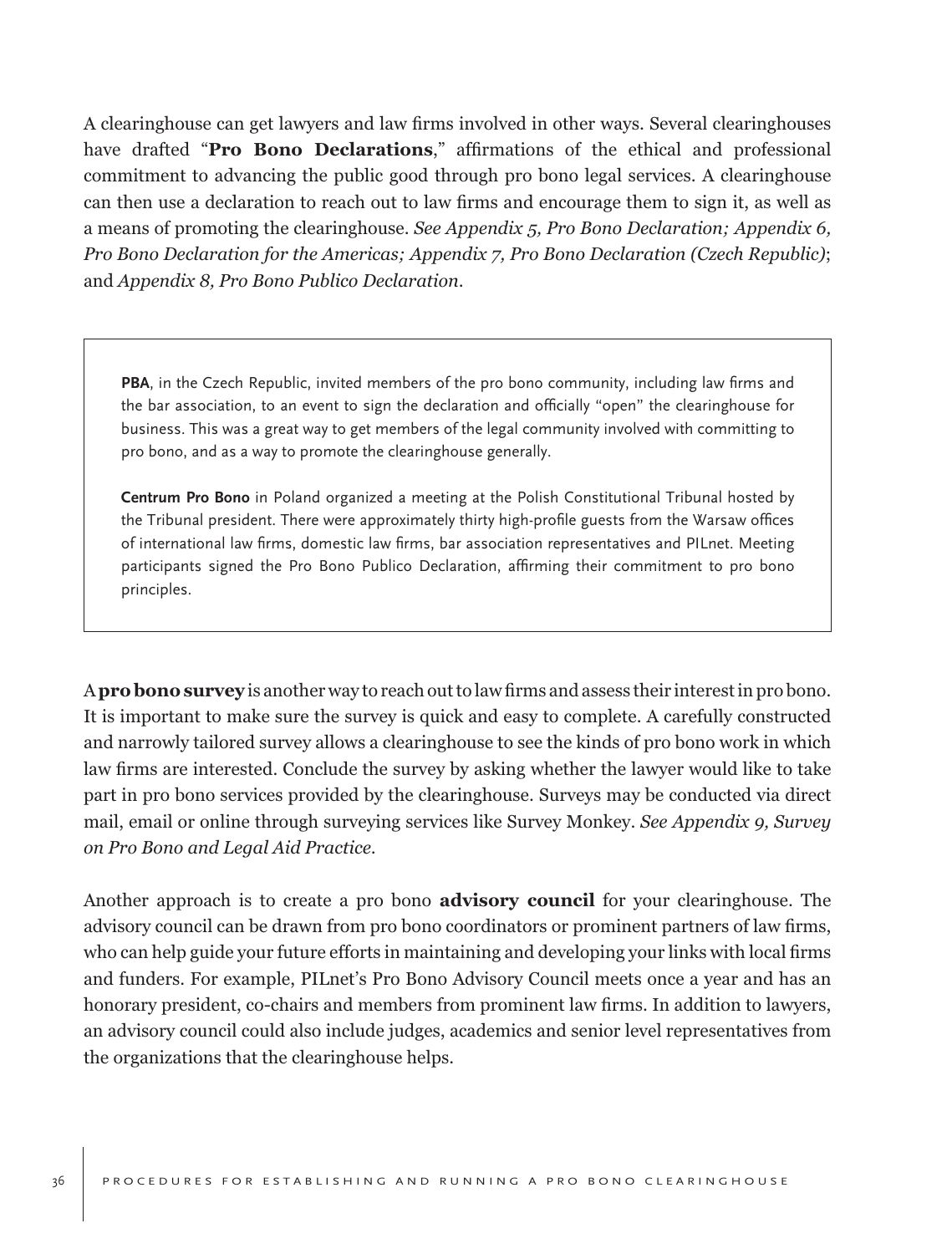Each jurisdiction has different rules about how lawyers can operate. For example, in some jurisdictions, lawyers can only give advice as part of their law firm due to insurance and practice requirements. In other jurisdictions, lawyers are allowed to give pro bono advice in their personal capacity (that is, not through their firm). The rules in a particular jurisdiction can help a clearinghouse decide whether it will only work through law firms or also with individual lawyers. Whatever is decided, a clearinghouse should ensure that the lawyers have appropriate expertise, insurance and, if applicable, supervision, to guarantee the pro bono work is done to the same professional standards as fee-earning work and meets all local regulatory standards. Lawyers become involved in pro bono work for many different reasons. Later chapters of this manual offer suggestions for how to promote a pro bono culture within your area.

#### **vi. Agreements Between Parties**

Upon identifying an NGO with a legal problem and a lawyer able to assist, some clearinghouses will require one or both of these parties enter into an agreement. These agreements generally describe and define the terms and conditions of the pro bono service between the clearinghouse, the NGO and the lawyers. The advantage of such an agreement is that it builds a consensus on standards and expectations amongst all those working with the clearinghouse. Often, law firms require the submission of corporate or personal documents as a prerequisite to these agreements.

The **Slovenian Clearinghouse** asks that all three parties—the clearinghouse, the pro bono lawyers and pro bono clients—sign a "General Conditions on Cooperation Contract." This contract outlines the conditions under which the clearinghouse will operate, how the NGO will request pro bono legal services, communication between the parties, etc. *See Appendix 10, General Conditions on Cooperation between Pro Bono Clearinghouse, Pro Bono Attorneys and Pro Bono Clients in the Pro Bono System.*

A4ID asks all its lawyers and clients to sign a letter confirming agreement to its "Governing Code" before finalizing the allocation of any project. See Appendix 11, Governing Code for Legal and *Development Partners*.

Law firms that access **Centrum Pro Bono's** program in Poland sign a general agreement that does not commit them to a set number of hours or projects, but allows them to adapt their pro bono commitments to their current workloads. Centrum Pro Bono does not require law firms or NGOs to sign any additional agreements.

Other clearinghouses, like **PILnet's Global Clearinghouse**, do not require parties to sign contracts or agreements. However, **PILnet-Budapest's Clearinghouse** asks lawyers to complete a one-page registration form which ascertains contact information, confirms the lawyer's interest in taking pro bono cases and assesses the lawyer's availability for those cases. *See Appendix 12, Lawyers Registration Form (Budapest)*. Where agreements are used it is important that they are kept short, simple and easy to understand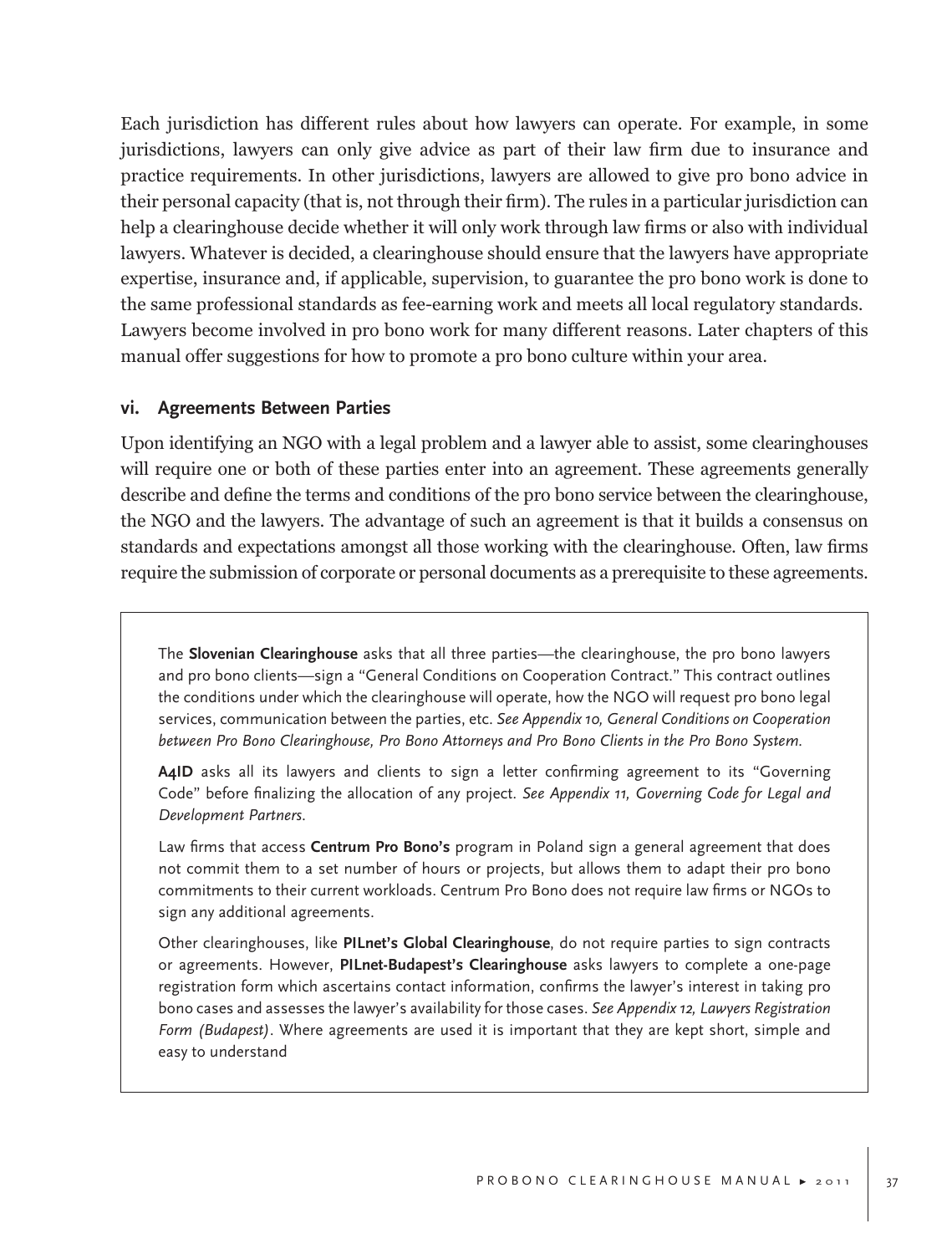### b. Preparing Requests

#### **i. Evaluating the Requests**

The individuals and organizations being helped can often be unfamiliar with legal processes and concepts. Therefore, they will benefit from assistance on scoping and assessing their legal needs and putting them into language which the legal community will understand. This is a core function of most clearinghouses. If the request falls outside the areas with which lawyers can assist, then ideally a clearinghouse should look to refer them on to another organization. In order to do this, it is important to maintain a good network of contacts. Depending on the client group served, it may be useful to consider training staff on dealing with people who are particularly distressed.

#### **ii. Drafting the Requests**

The description of the legal work needed must be clear, carefully written and concise, so that a lawyer can quickly and easily understand the request. PILnet has drafted guidelines for how to summarize NGOs' legal needs, which it distributes to NGOs when necessary. PILnet also uses this document internally as a guide on how to draft a matter that is sent to law firms. *See Appendix 13, Guideline for NGOs: How to Summarize Your Legal Needs*.

When writing the description of the request provided to lawyers, consider the following:

- explain why the legal advice or assistance is needed;
- present the impact the legal work will have;
- describe how the matter/client fulfills the clearinghouse's criteria (and therefore why the matter should be done pro bono);
- outline what work is requested;
- describe who the client is (consider, however, whether it is necessary to anonymize the client);
- mention other entities involved in the matter and their role;
- specify the timeframe for the work;
- present the type of lawyers needed for the work; and
- analyze how the lawyers' final product will be used by and be useful for the client.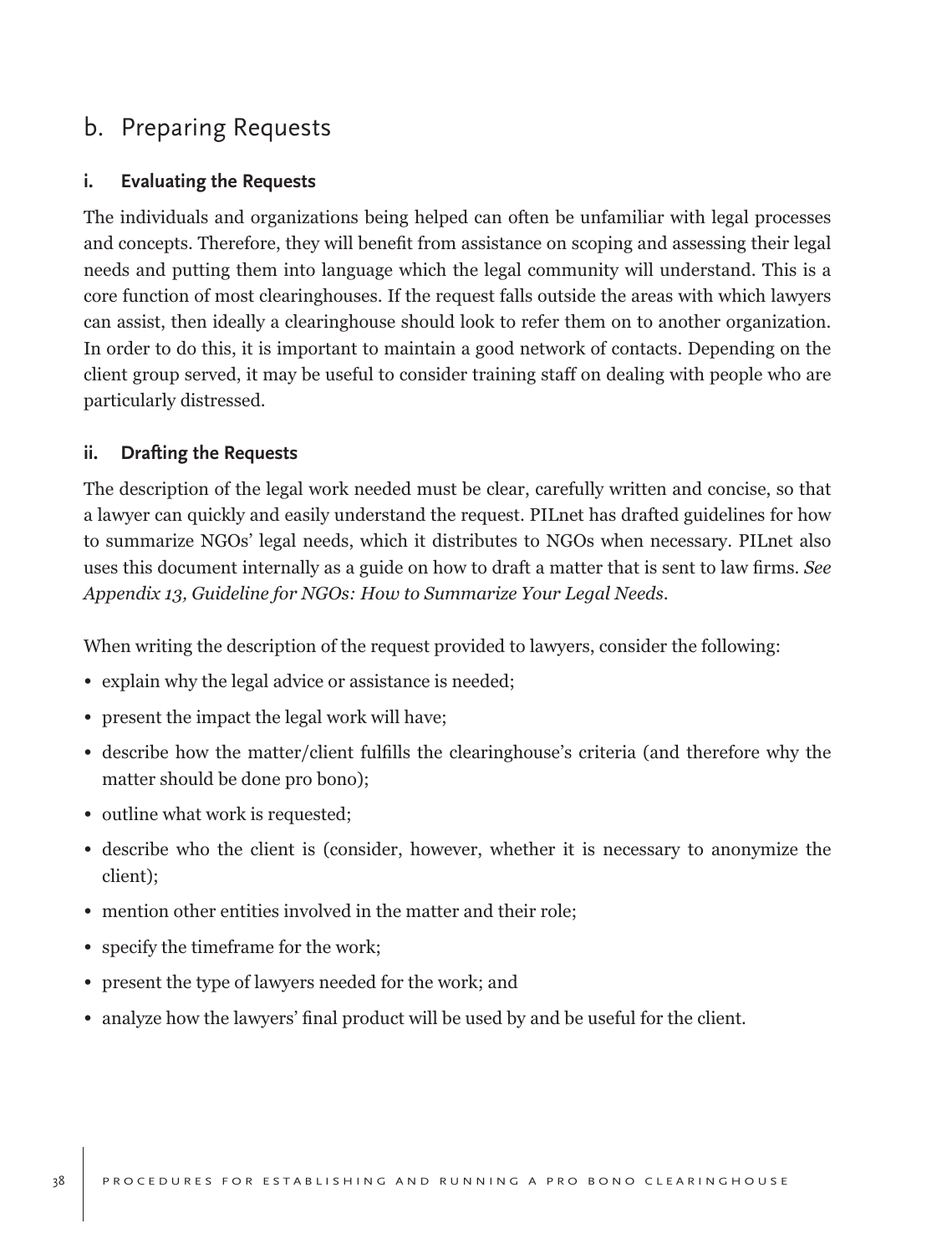#### **iii. Circulating and Allocating the Requests**

There are many ways in which requests for legal assistance may be made known to participating lawyers. The method chosen will be affected by the number of requests coming through to the clearinghouse. Different models for communicating requests include:

- circulating all requests to all lawyers/firms on a circulation list;
- circulating requests only to a sub-group of lawyers based on their relevant expertise;
- selecting lawyers from a database based on how recently they've taken on a pro bono matter;
- contacting individual lawyers/firms directly regarding a particular request;
- sending requests out monthly/weekly; and
- posting all requests on a website for lawyers to review whenever convenient.

The method by which you distribute requests can also vary from emails, to personal phone calls, to posting requests online. It is important that the method chosen is kept under review and discussed regularly with participating lawyers. It is also important to manage the expectations of participating lawyers as to how often they can undertake a pro bono project and, where multiple lawyers volunteer for the same project, to ensure that the process for selecting a particular lawyer for a particular matter is as transparent as possible.

When sending emails, it is important to keep in mind that lawyers are quite busy juggling many different tasks and communications throughout the day. It is best to

- provide a short summary of all the matters up front so the lawyers can quickly browse;
- keep the longer explanations of the matters clear and concise; and
- avoid attachments; they are ignored because they take longer to open and/or are difficult to read on a Blackberry or other smart phone.

#### *See Appendix 14, Global Pro Bono Clearinghouse Sample Pro Bono Matters List*.

A possible advantage of communicating requests on the same day each week/month is that, over time, lawyers may start to anticipate receiving the emails and it may become a part of their schedules in some way.

Different approaches to communicating about clearinghouse matters suit different organizations.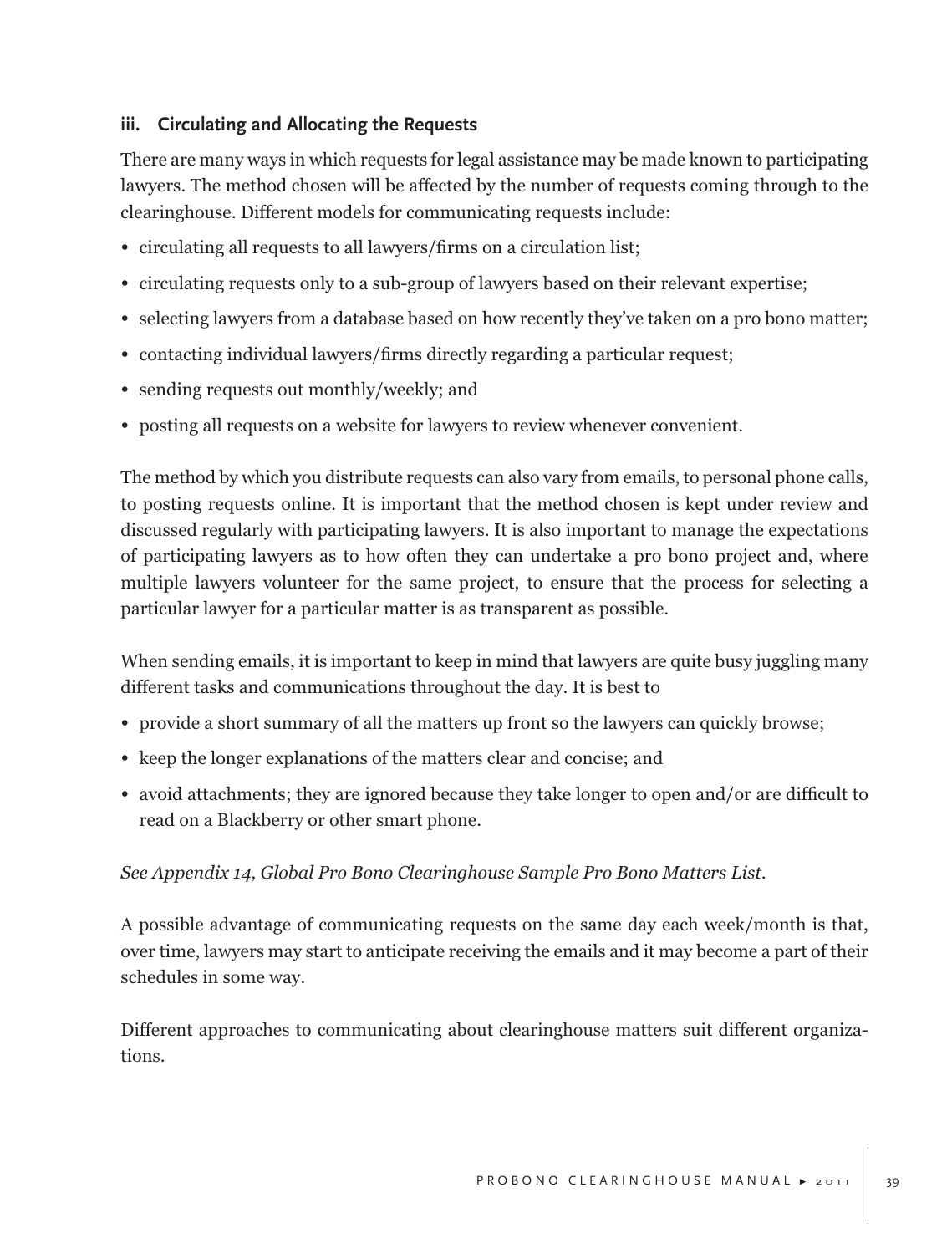A4ID sends out a weekly email detailing all project requests and has found this method to be effective.

**Centrum Pro Bono**, in Poland, posts a list of current matters on its website in order to enable lawyers to review and select matters according to their own schedule.

**PILnet's** Global Clearinghouse distributes its matters via email approximately once a month. As you can see, different approaches suit different clearinghouses.

In many instances, only one lawyer will volunteer for a matter, and if it is a good match the lawyer gets the case. However, sometimes more than one lawyer will volunteer for a matter and the clearinghouse then has to choose which lawyer or firm will get the matter. It is important to have a clear policy on how requests are allocated (that is, which lawyers or law firms are chosen) so that lawyers know what they can expect and to avoid any perception of bias. Different criteria include:

- relevant expertise;
- how recently a firm/lawyer has been assigned a matter;
- which lawyer is the first to contact the clearinghouse to express interest; and
- the best overall match for the NGO. Consider factors like:
	- which law firm has the most appropriate resources;
	- which law firm has the most reliable track record;
	- which law firm can put together the best team of lawyers; and
	- $\circ$  the languages required for the matter. This is an issue that may make one law firm better equipped than another.

PILnet closely tracks each law firm and how many times they have requested a matter, how many times they have actually gotten the matter, and how many times their assistance has been turned down. This helps keep the allocation process equitable. *See Appendix 15, Chart of Lawyer Involvement*.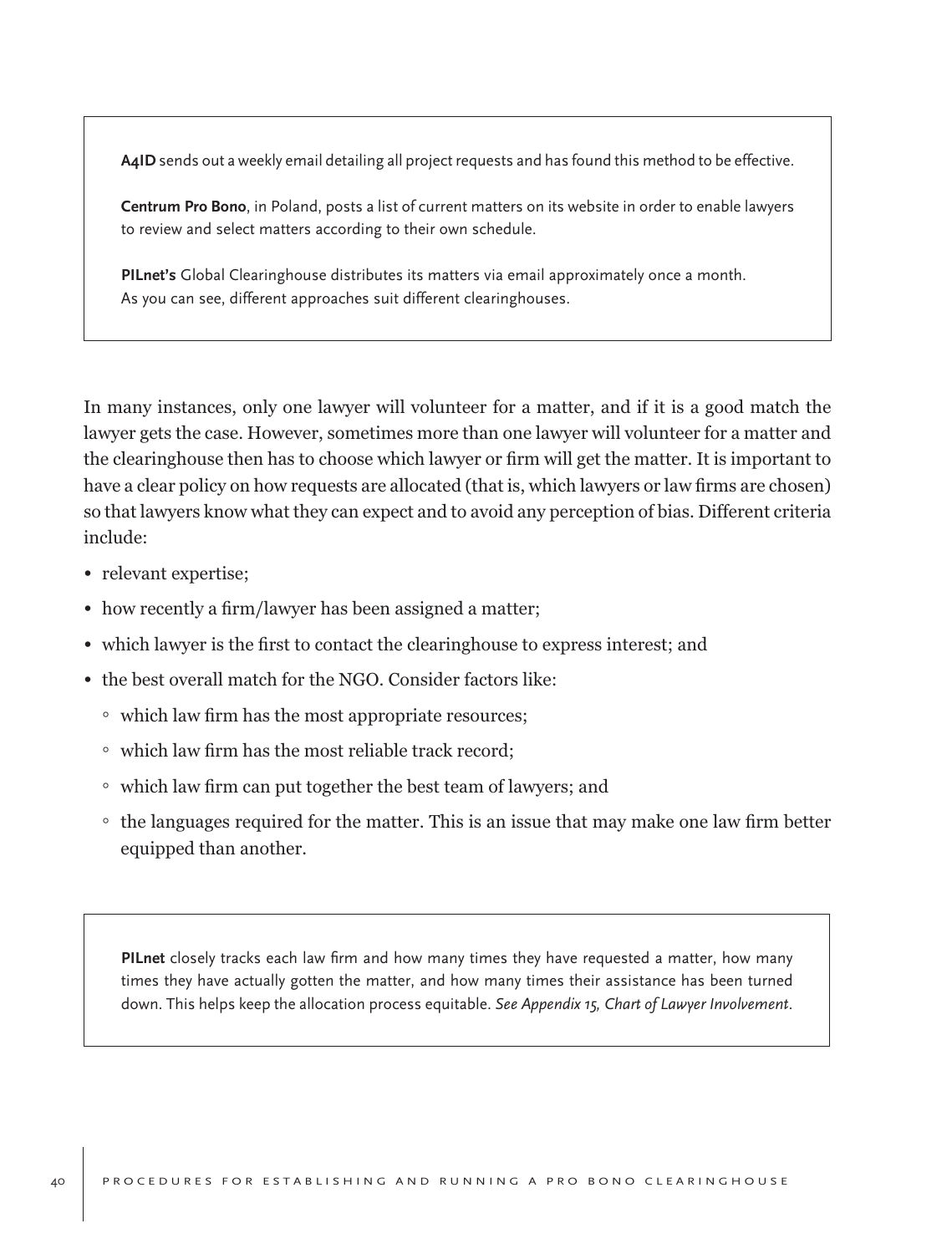After the clearinghouse has chosen the appropriate lawyer or law firm to handle the matter, several important communications must take place. First, you must inform the selected lawyer or law firm that it is getting the case for which it volunteered. It is also important to ask the lawyer or law firm to confirm that there is no conflict of interest that prevents it advising the client. Rules about the implementation of this principle may vary from jurisdiction to jurisdiction, but it is important to understand this well and any other professional standards that apply to the provision of legal services. A clearinghouse should never consider a matter assigned until after the lawyer or law firm confirms that there are no conflicts and confirms that it can take the matter.

Next, the clearinghouse must contact the lawyers who volunteered for the matter, but were not chosen for it. You want to maintain a good relationship with them because you want them to volunteer for matters in the future. Thus, it is very important not to ignore these individuals. Finally, you need to inform the client that a law firm has agreed to take on its matter. In the event that the clearinghouse is unable to place a matter with a law firm, the clearinghouse also needs to communicate this to the NGO and ideally suggest other ways in which it might be able to get the needed assistance.

## c. Referring a Matter

Once the lawyers have been chosen, it is important to consider how the clearinghouse will introduce them to the clients. Options at this stage include:

- having a clearinghouse staff member present at the first meeting between the lawyer and the client;
- introducing the client and the lawyer by email or telephone and allowing them to make future contact with each other; and
- sending a letter to the client and the lawyer.

However you introduce the lawyer and the client, it is important to ensure that everyone involved knows exactly what the lawyer has agreed to do. Many clearinghouses prefer clients to contact the clearinghouse if they need more help after the initial request. This ensures that the lawyers do not get repeatedly contacted by the client after the agreed-upon work has been completed. Depending on the NGO, the law firm and the clearinghouses' relationship with each of the parties, it may sometimes be helpful to sit in on the first call between them. This is a matter of discretion. It is also important to keep track of the matters in an organized and detailed manner, for example, in a database.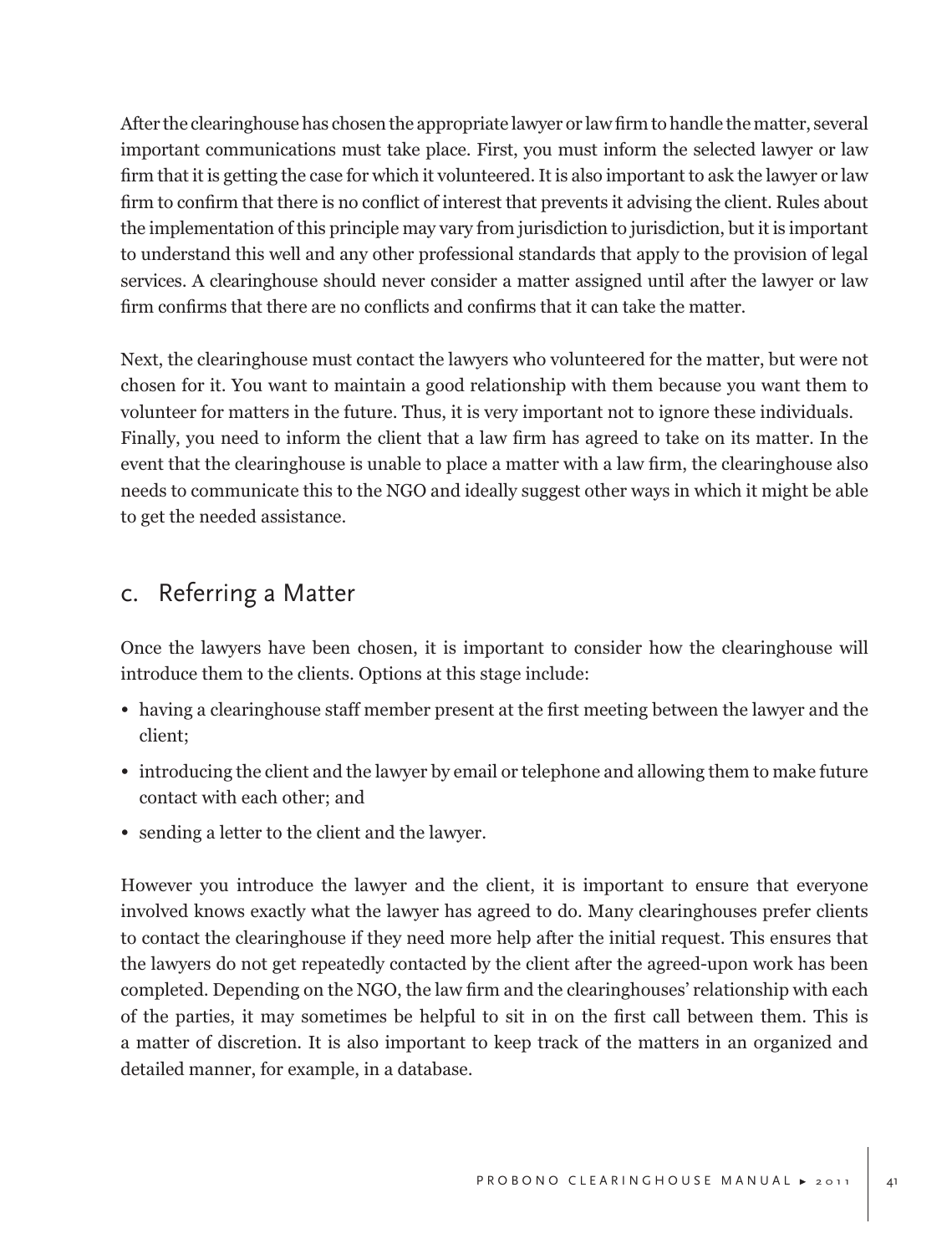**PILnet** often introduces parties via email. In this email, PILnet provides everyone's contact information and usually asks that the law firm to organize the first call.

**PILnet** also keeps a matters database, which tracks each matter, the NGO, the lawyer(s) that volunteered to take the case, their contact information and even the time, date and substance of the written communications between the clearinghouse and the parties.

## d. Involvement After the Referral

After the pro bono work has been allocated, the level of involvement by the clearinghouse depends on the nature of the matter and the parties involved. Generally, a clearinghouse has limited involvement.

Unlike in many clearinghouses, in France the **Alliance des Avocats pour les Droits de l'Homme** continues to stay involved. In fact, the Alliance acts as the intermediary between the NGO and the law firm. The NGO and law firm actually have no direct contact, unless the issue is very complex, or there are confidentiality concerns.

For those clearinghouses that choose to limit their involvement after the referral, it may still be beneficial to contact the NGO a month or two after the matter has begun to follow-up and find out how the matter is progressing, as problems sometimes arise well after the matter was first assigned. It is important to have proper systems, e.g., a "tickler" system that provides calendar reminders for this purpose. Often, as a result of the meeting between the NGO and the law firm, the content of the original pro bono request changes. For example, previously unknown issues may be discovered, or the NGO and law firm may sign a long-term cooperation agreement. In this event, the clearinghouse should be kept apprised of the terms of the new relationship and update its database accordingly. Also, a follow-up correspondence allows a clearinghouse to ask whether the NGO has other, new matters for the clearinghouse.

This type of communication serves two purposes. First, it allows the clearinghouse to determine whether the cases it is placing are successfully progressing. Occasionally, an NGO might report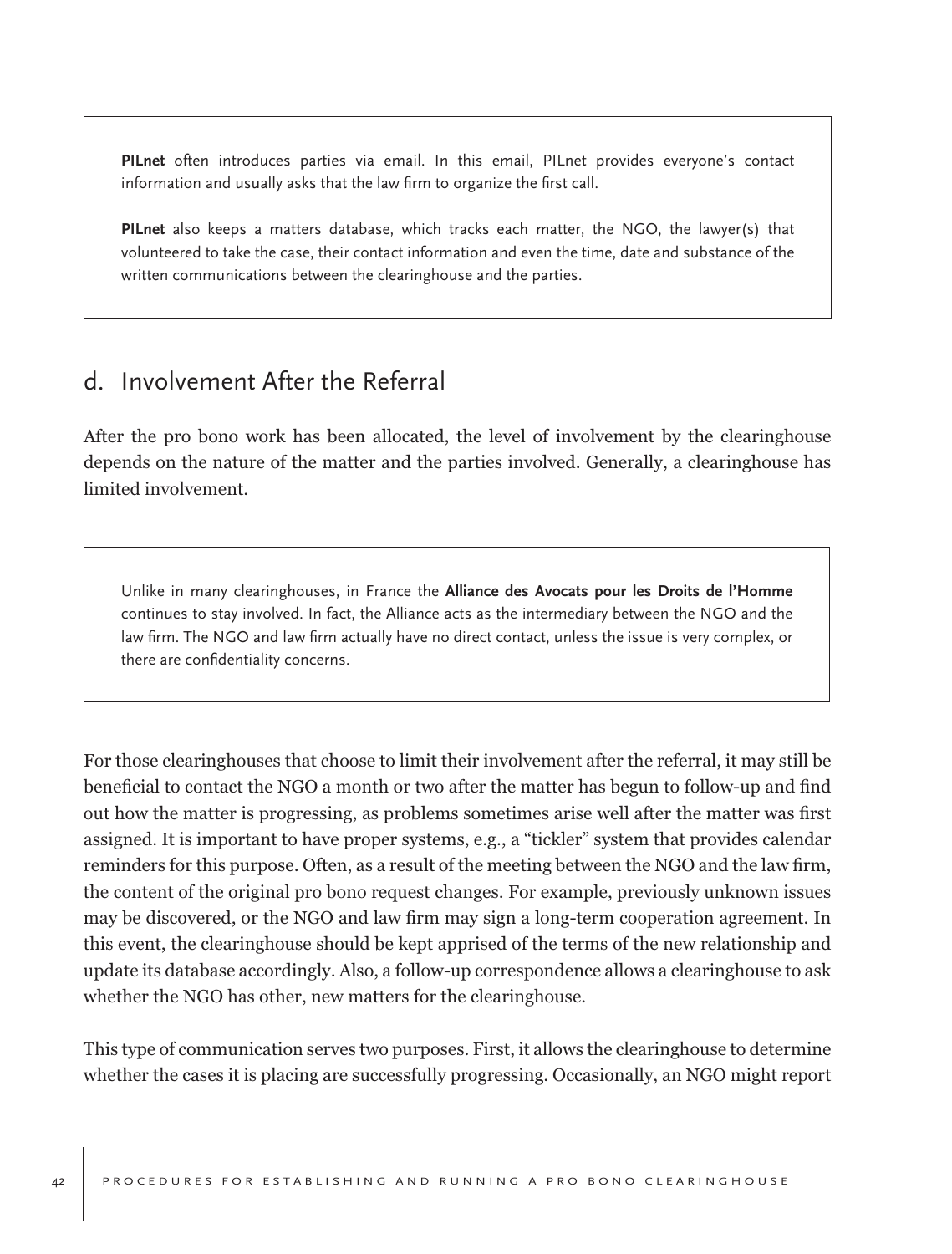a problem—miscommunication, lack of communication, failure to receive a final product, etc. Second, this type of follow-up promotes the maintenance of this relationship and serves as an opportunity to obtain more matters from the NGO.

In the event a problem is reported by the NGO or by the law firm, it is recommended to communicate with both parties to fix the problem. Do not assume that one side has reported the problem accurately. Clearinghouses have an interest and obligation to ensure that the problem is resolved fairly, there is a good relationship between the parties, the matter is completed in a reasonable time frame and the NGO is satisfied. This may not always be possible, but the clearinghouse should always remain professional and ensure that high standards are consistently met by all participants in the clearinghouse.

When the pro bono work has been completed, it is often helpful to assess its impact. This helps demonstrate the value of the clearinghouse and shows whether the clearinghouse is meeting its aims. Collecting feedback on the pro bono work can also encourage more lawyers to get involved. Feedback can be obtained by a survey, email, phone call or in-person meeting, depending on the nature of the clients and the clearing house. Law firms are often very interested in hearing about this feedback as it helps them to continue to promote pro bono work within their firm and to their fee-paying clients.

**QPILCH** uses "Matter Closure Reports" to assess the outcome of pro bono matters and how much work was done by the lawyers involved.

**Centrum Pro Bono** (Poland) has developed a satisfaction questionnaire for clients to evaluate completed projects.

Additionally, a clearinghouse might consider sending thank you letters to the lawyer(s) that took a case through the clearinghouse. Generally, thank you letters should be addressed to the team leader of each pro bono matter. This person is often (but not always) a partner under whose supervision the work was performed, or a lawyer who agreed to take on the specific matter on behalf of the firm after it was referred by a pro bono coordinator. All lawyers who worked on the project and relevant law firm pro bono coordinators should receive a copy of the letter.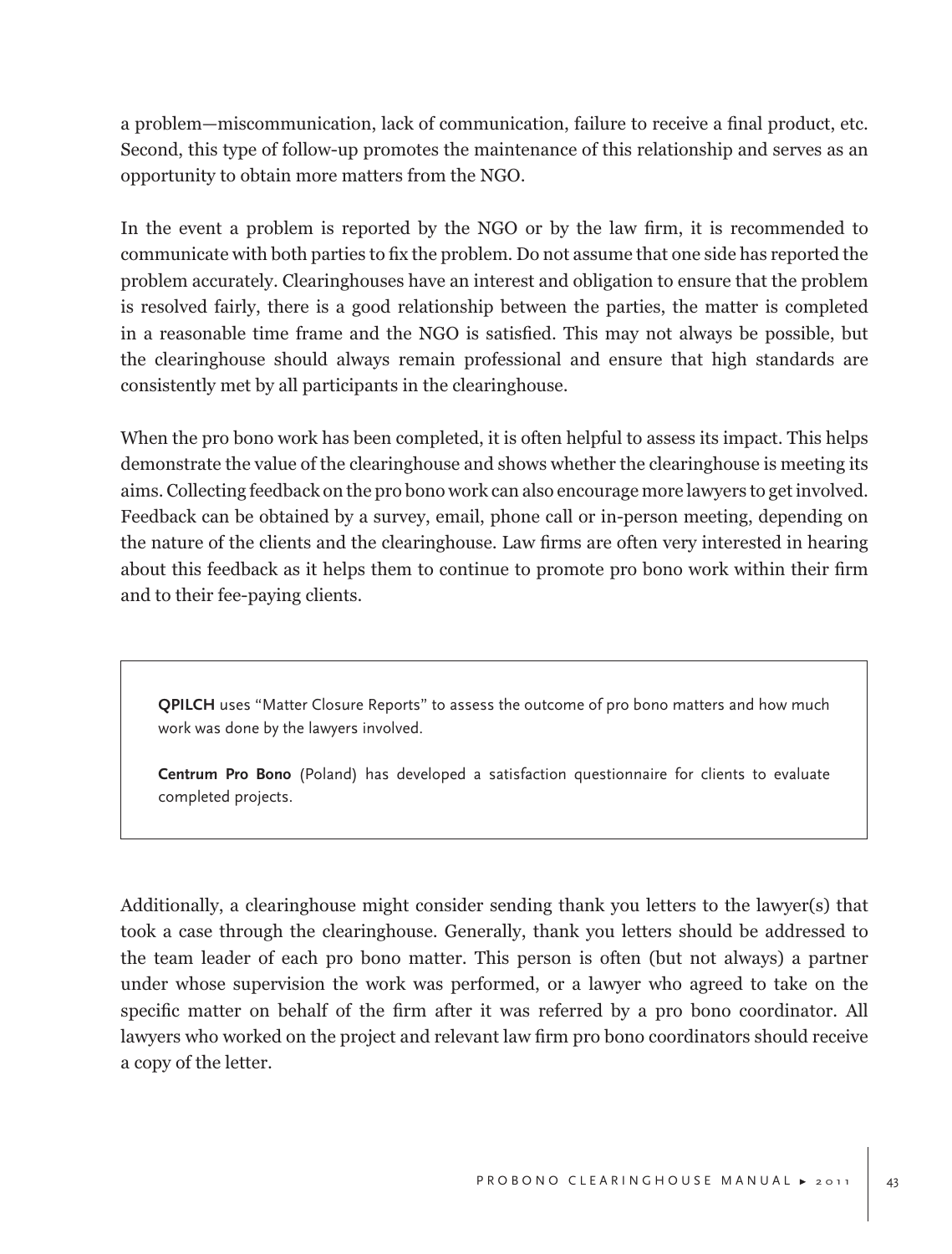PBA (formerly known as PILA) sent a "Thank You Certificate for Cooperation in PILA's First Year" to law firms. Gestures like this encourage lawyers to take pro bono matters in the future.

### e. Guidance for Successfully Effecting Communication Between Lawyers and Clients

It is often the case that pro bono clients do not have experience working with lawyers. Similarly, lawyers may not be accustomed to working with clients that lack basic knowledge about what a lawyer's role is. Therefore, clearinghouses should consider communicating the following tips to lawyers and clients to help successfully effect communication between lawyers and pro bono clients.

#### **i. Tips for Lawyers' Communication With Clients**

Pro bono clients may have less experience in dealing with lawyers than commercial clients, so lawyers may need to learn new skills to ensure they provide an effective service to them. *See Appendix 16, Pro Bono Representations: Tips for Volunteer Lawyers*.

The following tips may be helpful for lawyers to consider:

- Explain the nature of the lawyer-client relationship (this may be set out in an engagement letter, following an initial explanation by the clearing house).
- Manage expectations by clearly outlining the scope of your work and advice, the likely timeline and potential prospects of success.
- Talk about fees and expenses at the outset. The client may feel uneasy until you confirm that the work will be done at no cost. If there will be any expenses that the client may need to pay (e.g., court filing fees), explain this to them at the first meeting.
- Explain that any information the client gives you will be treated in confidence, and, if helpful, explain the concept of legal privilege.
- Be flexible with appointment times.
- Ask the client to bring all their documents to your first meeting or send them in advance. This should include all relevant paperwork, records of conversations, correspondence and any other piece of information however small.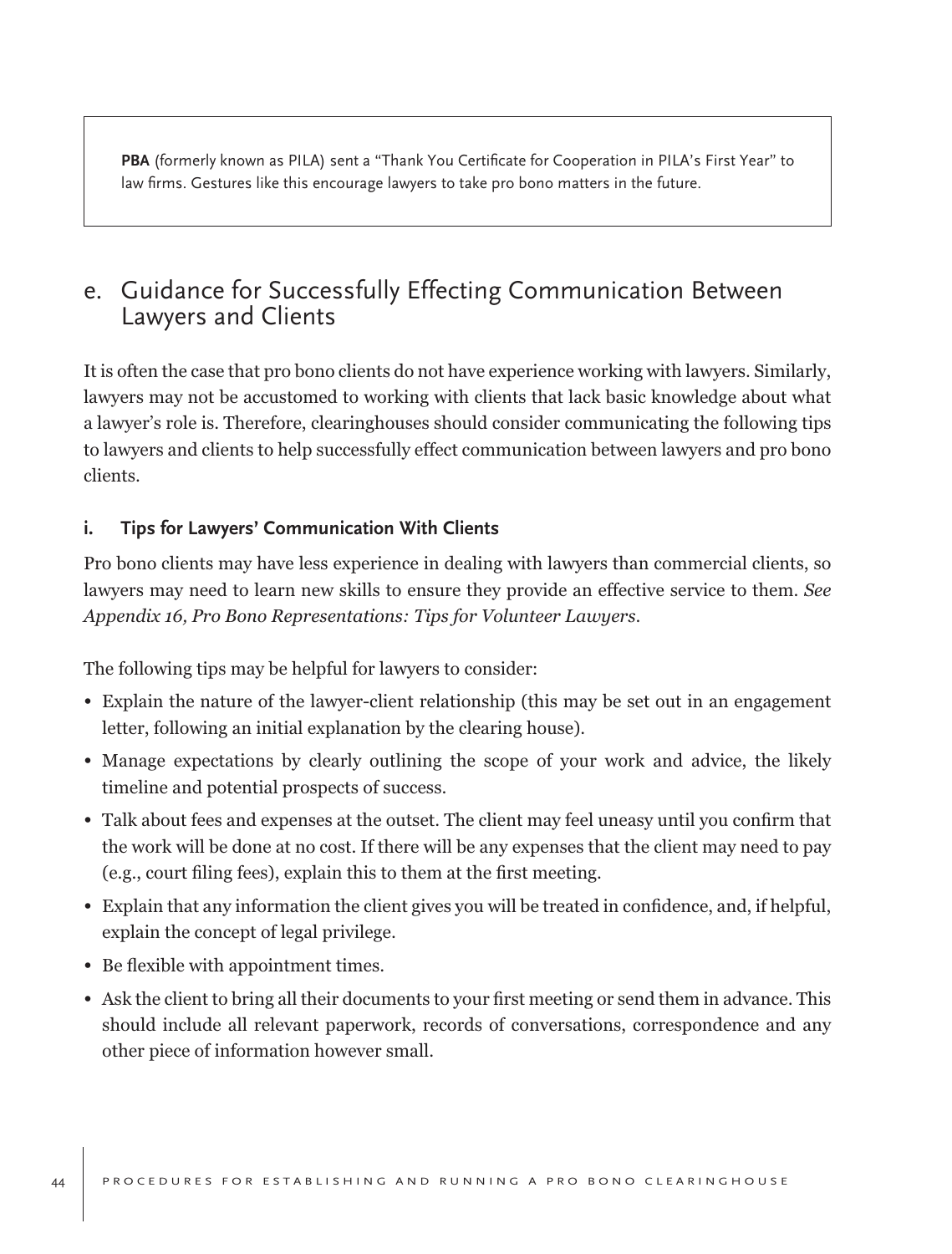- Ask the client to bring their own contact information as well as the contact information of any other individuals who can help the lawyer facilitate communication with the client.
- Ask the client to bring the contact details for any other parties involved, including any adverse parties, previous lawyers, government officials/departments or organizations that have been involved.
- Bear in mind the client's financial situation, e.g., offer to make calls, send letters and avoid asking the client to incur travel costs.
- Encourage the client to ask questions.
- If for some reason your firm can no longer provide the advice or if you as an individual leave your position, try to find another lawyer to assist, or contact the clearinghouse to help with this.

#### **ii. Tips for Clients' Communication With Lawyers**

Many NGO staff or individuals have never worked alongside lawyers before accessing a pro bono clearinghouse and will, therefore, have little knowledge or experience of the processes involved in pro bono legal work. A clearinghouse should consider how best to explain to potential clients all that they need to know about working with lawyers. It may be helpful to make a list of points for the client to think about before meeting their lawyer. *See Appendix 17, Pro Bono Representations: Tips for Clients*.

Lawyers often have professional obligations that require them to obtain certain documents and information from their clients. These may include:

- certified copy of passport (for an NGO, of one or more of the directors/trustees),
- certified copy of utility bill (for an NGO, of one or more of the directors/trustees),
- company document, and
- evidence of legal and official ownership.

It is important that clients understand that these are regulatory matters about which lawyers tend to have little control.

It should be stressed to clients that their lawyer will need to be in contact with them. As a result, if they are expecting to be away they should let their lawyers know and/or provide details of an alternative contact.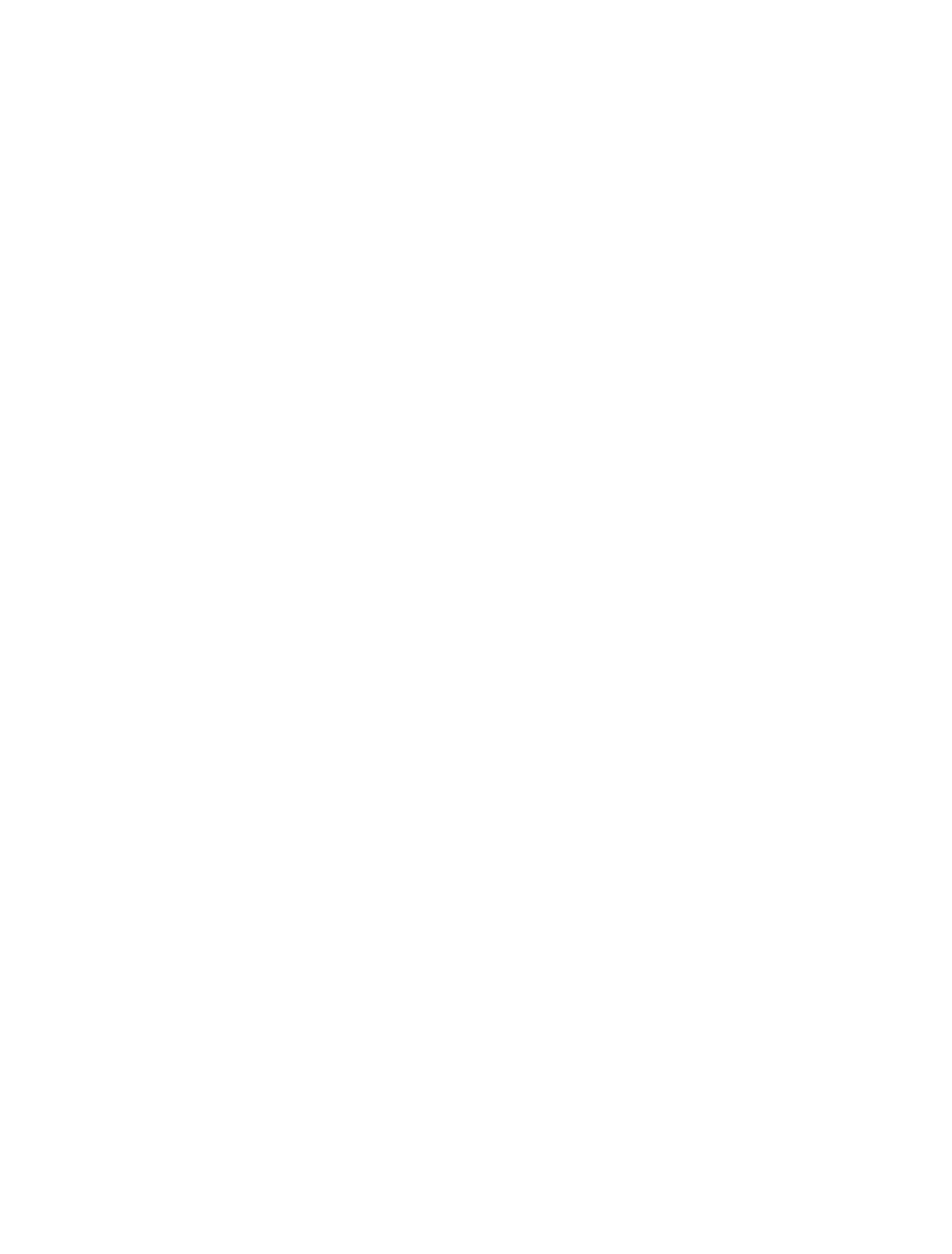# VIII. Creating a Supportive Environment for Pro Bono Practice

### a. Introduction

A successful pro bono practice needs a supportive environment. Supporters of pro bono include both legal and non-legal entities, and a successful pro bono practice depends, in large part, on the trust, support and loyalty of these entities.

The following chapter details who to contact in the pro bono community, and tips on how to do it.

## b. Who to Contact—Legal and Non-Legal Professionals

#### **i. Law Firms**

Support from law firms—from large global firms to mid-sized firms and individual practitioners—is vital to establishing and maintaining a strong pro bono community. Once a good working relationship has been established, law firms can become key resources. They often generously offer their financial support to clearinghouses and sponsorship of their events. They may also help develop educational and training seminars directed at NGOs or individuals helped by your clearinghouse. These public presentations give the clearinghouse greater exposure to those who need to know about it and promote the image of the clearinghouse in the pro bono community. Some of the reasons law firms get involved in pro bono work are set out below.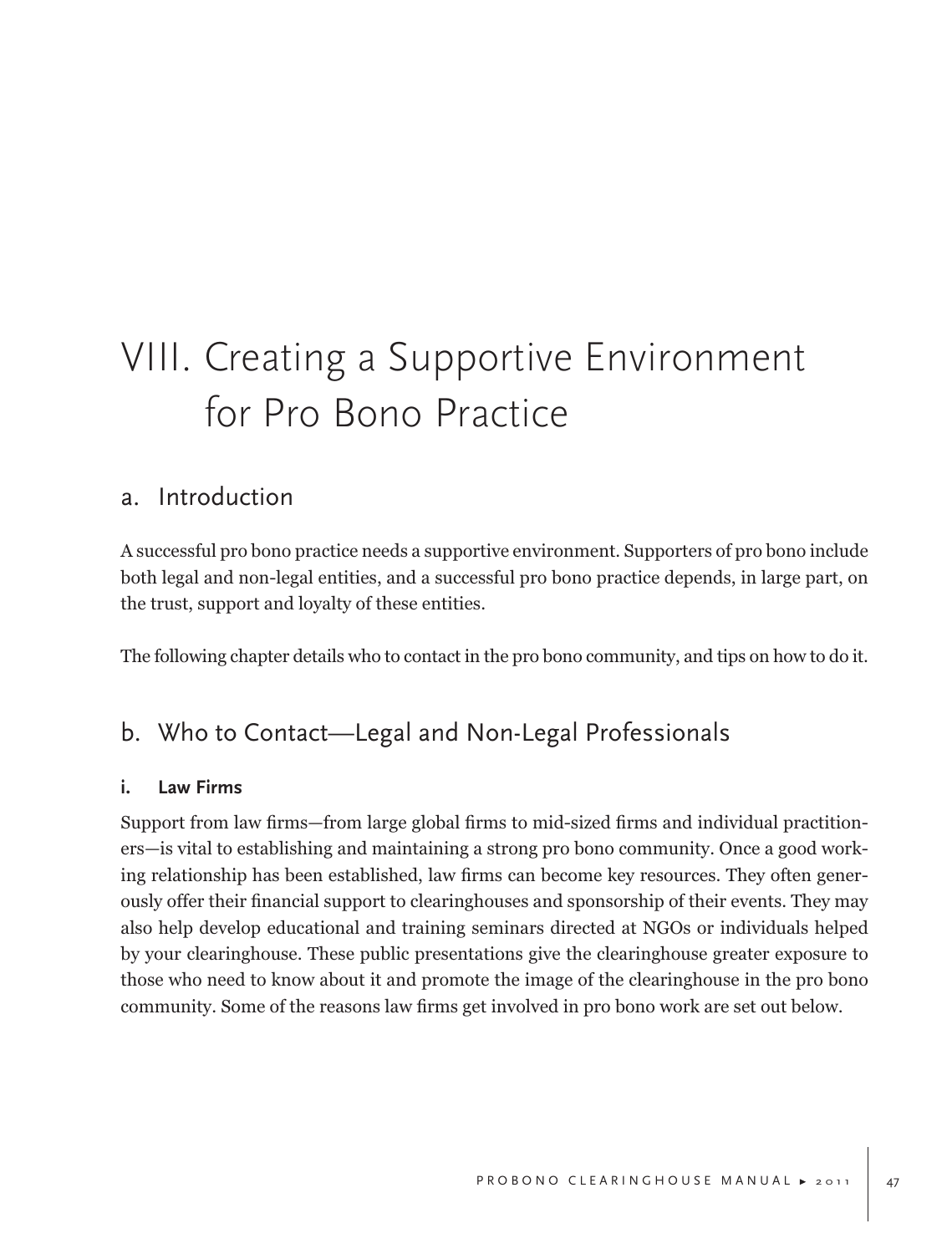#### **ii. Bar Associations and Law Societies**

Establishing long-term relationships with Bars and Law Societies can also be very valuable. Many clearinghouses have noted that cooperation and support from bar associations have facilitated their early and ongoing success. It is important to research what rules and laws apply to pro bono work in your area. Bar associations often have their own rules or codes about pro bono work, so understanding them is an important first step. You need to make sure you can legally provide pro bono work in a particular region.

In seeking connections to Bars, try to identify all possible associations and societies including those at national, regional, district, and local levels. Next, determine whether each of these has an individual designated to deal with pro bono, legal aid and/or other public interest issues and try to make contact with that person. In some cases, the president may be the most appropriate person to contact initially. Bar associations are generally well established and have numerous contacts, so starting by partnering with them can help spread the word quickly.

**PBA** sent a letter to the director of the Czech Lawyers Association about pro bono service, requesting cooperation and a meeting.

Bars play a variety of roles in the administration of pro bono work. Where they are supportive, it can be of great benefit to a clearinghouse, so it is worth seeking their involvement. Some Bars have started clearinghouses. In France, the Paris Bar founded the Alliance des Avocats pour les Droits de l'Homme, which provides a clearinghouse there. Others help facilitate the public administration of pro bono work. For example, in Poland, the Bar hosts an annual "free of charge" day when it organizes lawyers to provide free legal advice. In the Czech Republic, the Bar recruits lawyers to participate in pro bono projects. In Rwanda, the Bar organizes an annual pro bono week in partnership with the courts and government.

Bars may also offer opportunities for publicity about your clearinghouse or help to organize educational opportunities. For example, the Polish Bar provides training to young lawyers through civil, criminal and family law clinics. The Czech Bar has promoted the activities of the clearinghouse, posted information on its website, helped create a pro bono award and organized workshops with the clearinghouse there. Bars are key resources and partners, even if they provide support in name alone, and offer a great way for clearinghouses to gain early legitimacy.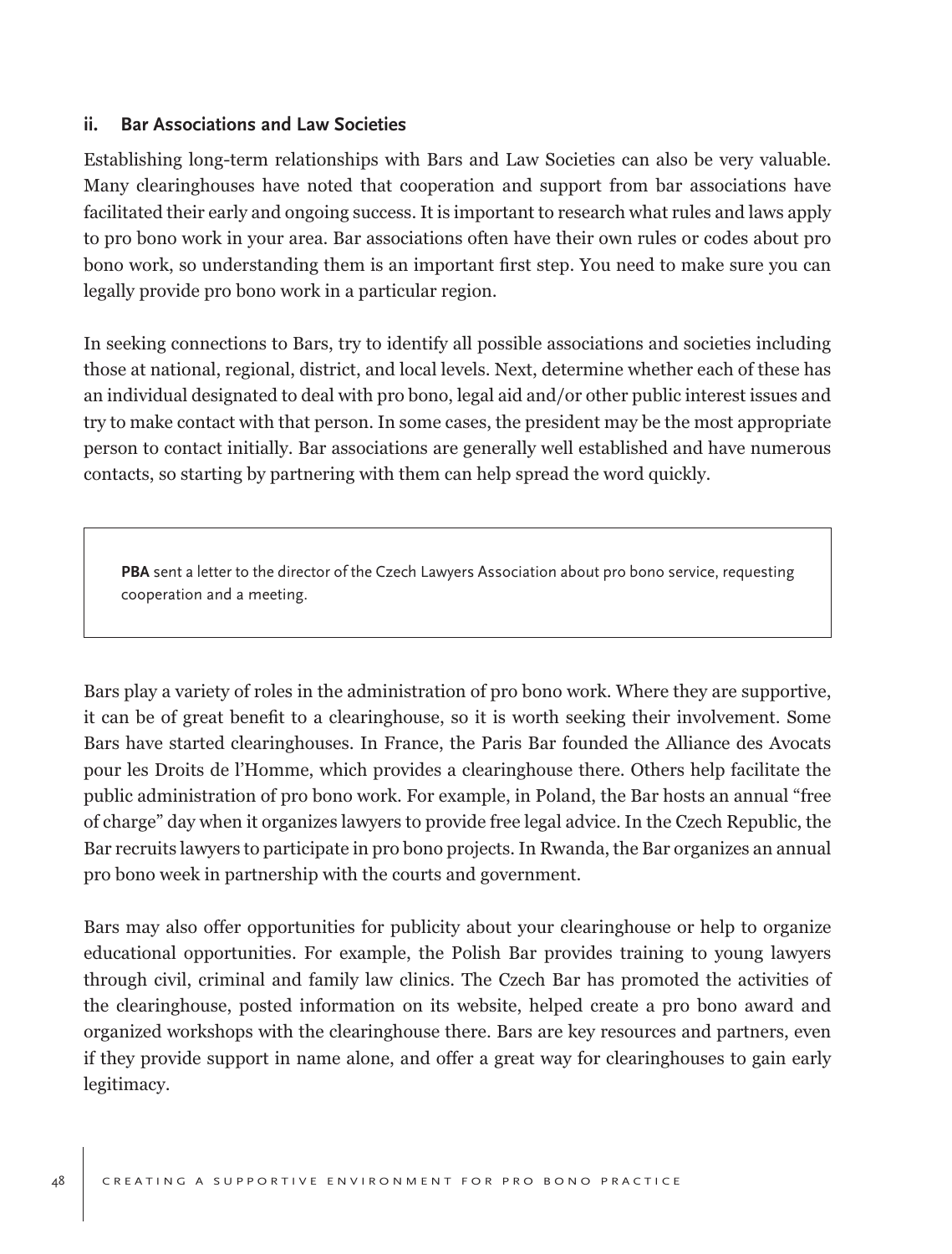In 2003, two former presidents of the Paris Bar established the **Paris Bar Solidarity project** to promote pro bono work. Lawyers visited "sensitive" areas and set up free legal clinics which offered free legal advice, primarily to illegal immigrants. More than 20,000 people have received free legal advice to date.

#### **iii. Law Schools and Students**

Law schools and law students can play a vital role in the future advancement of the pro bono community. In a 2009 survey conducted by PILnet of 148 lawyers in fifteen different countries, fifty-seven percent of all respondents said that the greatest impediment to pro bono work is that it is "not prioritized," and thirty-six percent indicated that pro bono is not "respected or valued generally." Law students are sometimes taught that lawyering is just another type of business, and no information is provided to them about the social and ethical responsibility of the profession. To overcome these impediments, lawyers need to be educated on the value and benefit of pro bono practice early in their careers. If this education starts in law school, lawyers are more likely to appreciate the value of pro bono practice and it will gain respect and become prioritized in the legal community.

If a clearinghouse wants to work with law schools, it will probably need to identify which schools to contact first. Next, determine whether there is an administrator or professor in charge of pro bono work, clinics, or any other public interest administration group. If contact with the law school is not successful, you may wish to consider contacting student groups with similarly aligned goals (e.g., those interested in public interest, human rights, etc.) and see if they can encourage the development of a pro bono culture within their school. Equally, contact may also be made through one of the law firms with which a clearinghouse works. Many firms have strong relationships with local law schools.

Law students are ideal candidates to conduct pro bono work (under the supervision of a practicing lawyer). They are not constrained by the commercial pressures of an employer. Additionally, students that participate in pro bono programs increase their knowledge and marketability, gain practical experience, develop skills and facilitate their involvement in the community. University-based clinical programs, specifically, are excellent ways for law students to take part in pro bono work.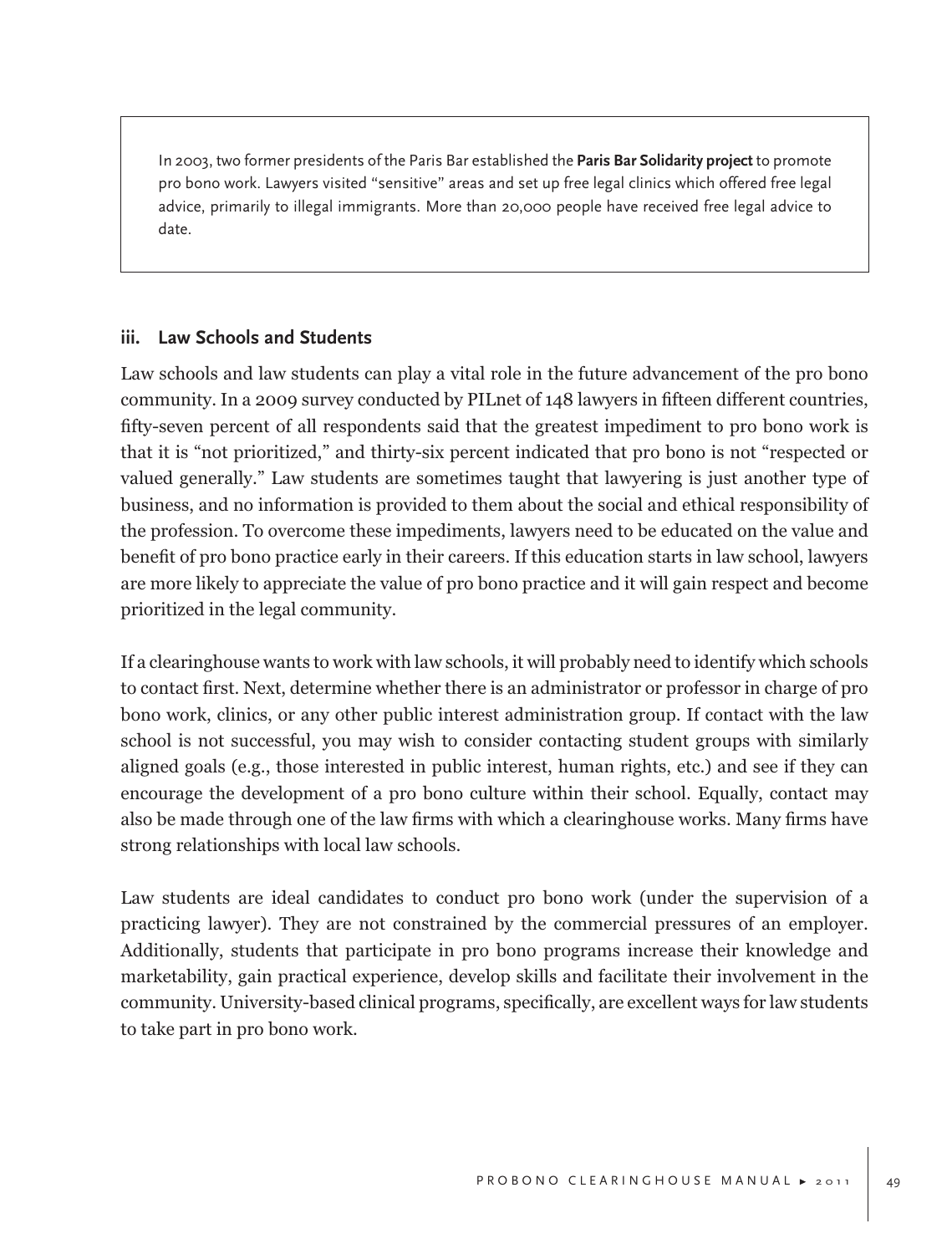In October 2009, the International Law Unit of the Graduate Institute, the Geneva Academy of International Humanitarian Law and Human Rights and the University of Geneva signed an agreement with the Defence Counsels of the International Criminal Court for the former Yugoslavia and the Special Tribunal for Lebanon establishing a law clinic in international law. Under this agreement, students from the three academic institutions will conduct research to assist lawyers representing individuals charged with war crimes appearing before these two courts.

From 1997 to 2008, twenty-five legal clinics were created in Poland. As of June 2010, Polish legal clinics involved 1,756 students, supervised by 216 lecturers, providing legal advice in almost 12,000 cases per year. The legal clinic at **Warsaw University** in Poland offers an opportunity to understand the practical sides to the legal profession. The women's rights clinic there focuses on cases regarding domestic violence, employment discrimination, and reproductive rights. Throughout the year, students attend three-hour classes weekly, meet with clients once a week, and attend seminars. The success of the clinic led the Federation for Women and Family Planning to ask the clinic for legal assistance on a controversial Polish case regarding access to legal abortion. The case eventually reached the European Court for Human Rights.

One way to inform law students about the benefits of pro bono work is to organize educational seminars and workshops for them. These may be run by the clearinghouse or in conjunction with bar associations and/or law firms. Not only will seminars educate law students, but law school administrators and professors may also learn more about pro bono from them. A clearinghouse could also attempt to create a legal clinic at the school, with the approval and cooperation of the school. *See Appendix 18, How to Create a Legal Clinic*.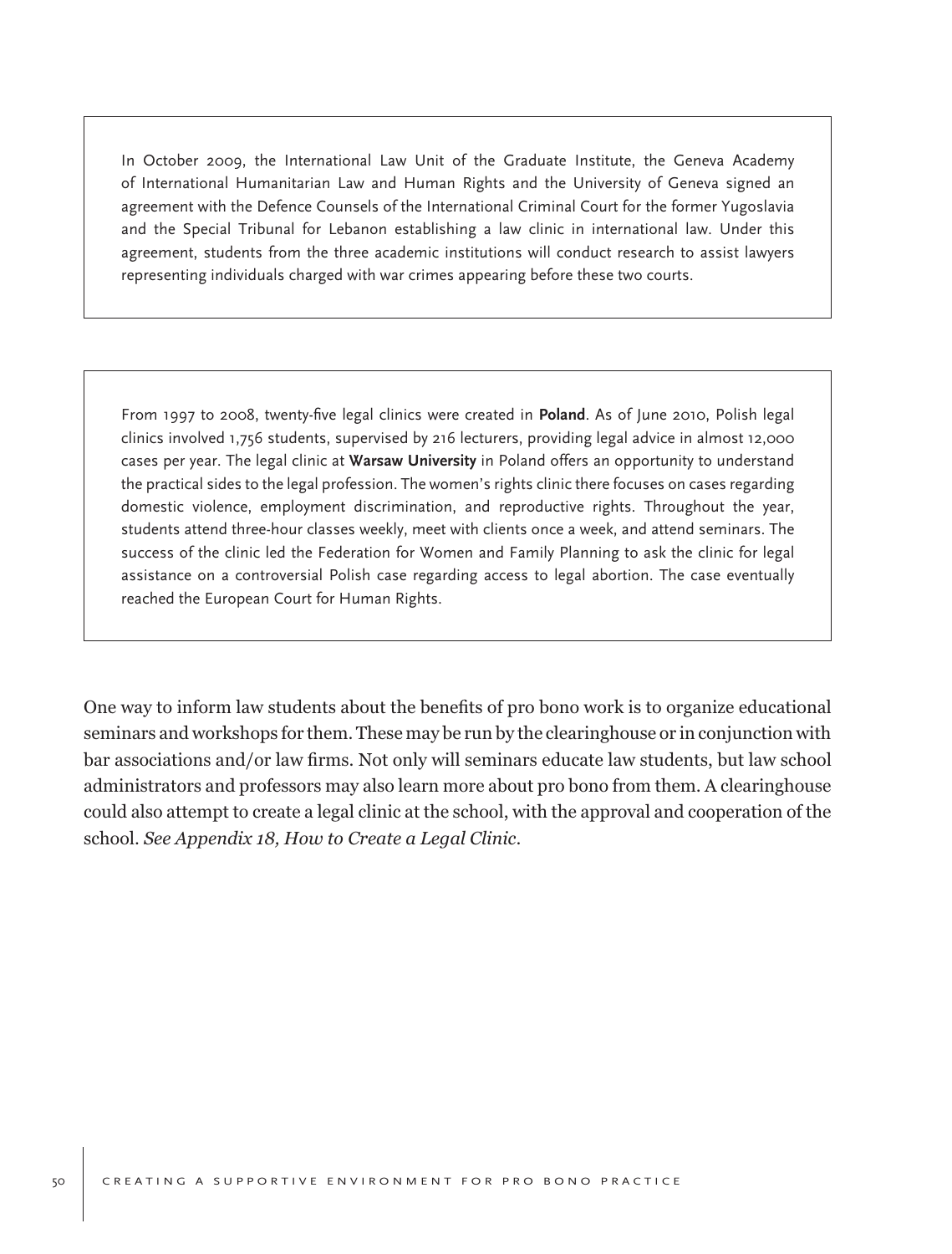In Turkey, the **Bilgi** clearinghouse is housed at Istanbul Bilgi University. This clearinghouse has a unique relationship with the school. It is an NGO, but it is also a part of the law school, and it has had several law firms help on pro bono cases through in-house clinics.

In the **United States**, clinical programs are a standard part of the legal education system, and pro bono services are often a prerequisite to graduation. Clinical programs allow students to work with clients and communities to address urgent problems, influence public policy, and improve the quality of legal problem-solving. Finally, they instill a commitment to public service and the value of pro bono work within students, while simultaneously providing an important educational learning experience. Three exemplary law school clinical programs are at:

#### *New York University Law School*

• Thirty clinical programs in areas such as international human rights (in-house clinic), immigration (working with the Legal Aid Society's Immigration Unit), tax (working with the tax department of a large law firm to represent low-income taxpayers in cases before the U.S. Tax Court), environmental law (working with the Natural Resources Defense Council), and civil rights (students handle cases out of the New York chapter of the American Civil Liberties Union).

#### *Harvard University Law School*

- Thirty clinical programs and hundreds of externships.
- Requires that all law students complete forty hours of law-related pro bono as a condition of graduating.
- The Class of 2009 completed more than 308,000 hours of pro bono work.

*Columbia University Law School*

- Eight clinical programs.
- Requires that all law students complete forty hours of law-related pro bono as a condition of graduating.
- By 2009, Columbia students had contributed about 398,000 hours of pro bono service since the inception of the requirement in 1993. In 2009 alone, students contributed more than 32,000 hours of pro bono service.

#### **iv. Governments, State Departments and Ministries**

A clearinghouse might also consider cultivating relationships with competent ministries and state agencies. Some states have specific institutions and/or departments through which citizens and/or civil society organizations can raise important legal problems and social issues. Often legal professionals are required to assist in these processes. This is one reason that government agencies may welcome a clearinghouse devoted to addressing the unmet legal needs of its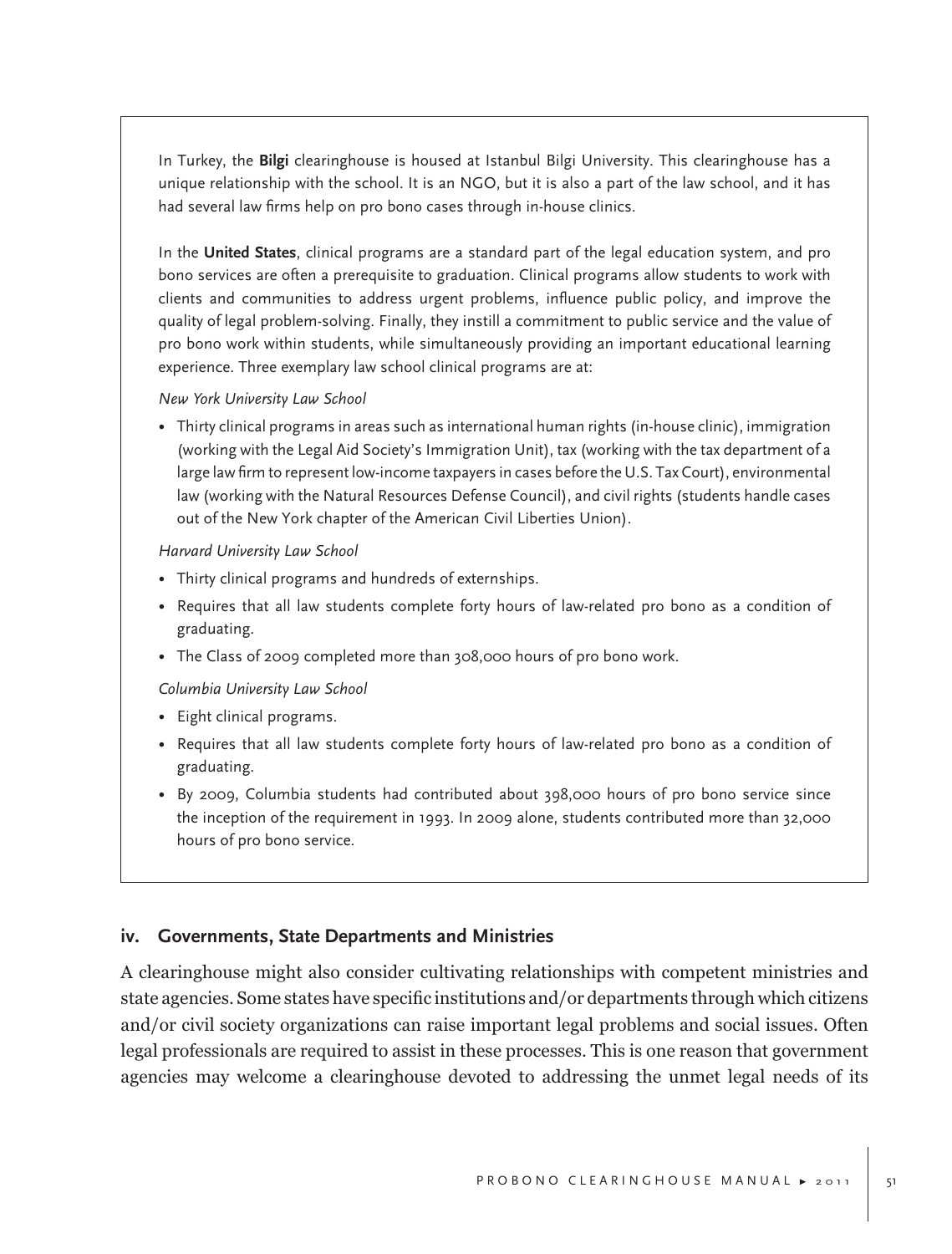citizens and NGOs. It may be useful to explain your mission to various state institutions and point out the possible benefits of these activities for citizens, as well as the good intentions of the lawyers volunteering their time and services.

**PILnet-Budapest's Clearinghouse** signed a cross-promotional agreement with the Hungarian Bar Association and the Legal Aid Bureau. As a result of this agreement, NGOs that are seeking legal advice but are not eligible for state legal aid are referred to PILnet-Budapest's Clearinghouse for legal advice. Additionally, the agreement allows each organization—the Hungarian Bar Association and the Legal Aid Bureau and PILnet-Budapest's Clearinghouse—to display its logo on the others' websites.

Clearinghouses do not necessarily need to involve or contact any ministries or government officials initially. However, a clearinghouse should research the law regarding the legality of providing free legal services; publicity that could be considered illegal professional advertising; and issues related to taxation of pro bono services. These are all issues that clearinghouses have faced in various countries.

The relevant people to contact will vary for each country. However, you should consider contacting the following:

- offices of the parliamentary or governmental commissioners ("ombudsmen") on human rights, social affairs, etc.;
- coordinating or supervising institutions of legal aid for citizens;
- coordinating bodies between the state and the NGO community; and
- national or local human rights bodies, and monitoring institutions including parliamentary or other human rights committees.

## c. Tips for Engaging the Pro Bono Community

#### **i. Business Networking**

Business networking is the exchange of information, services or ideas amongst like-minded individuals. Specifically, it is a marketing technique that cultivates productive business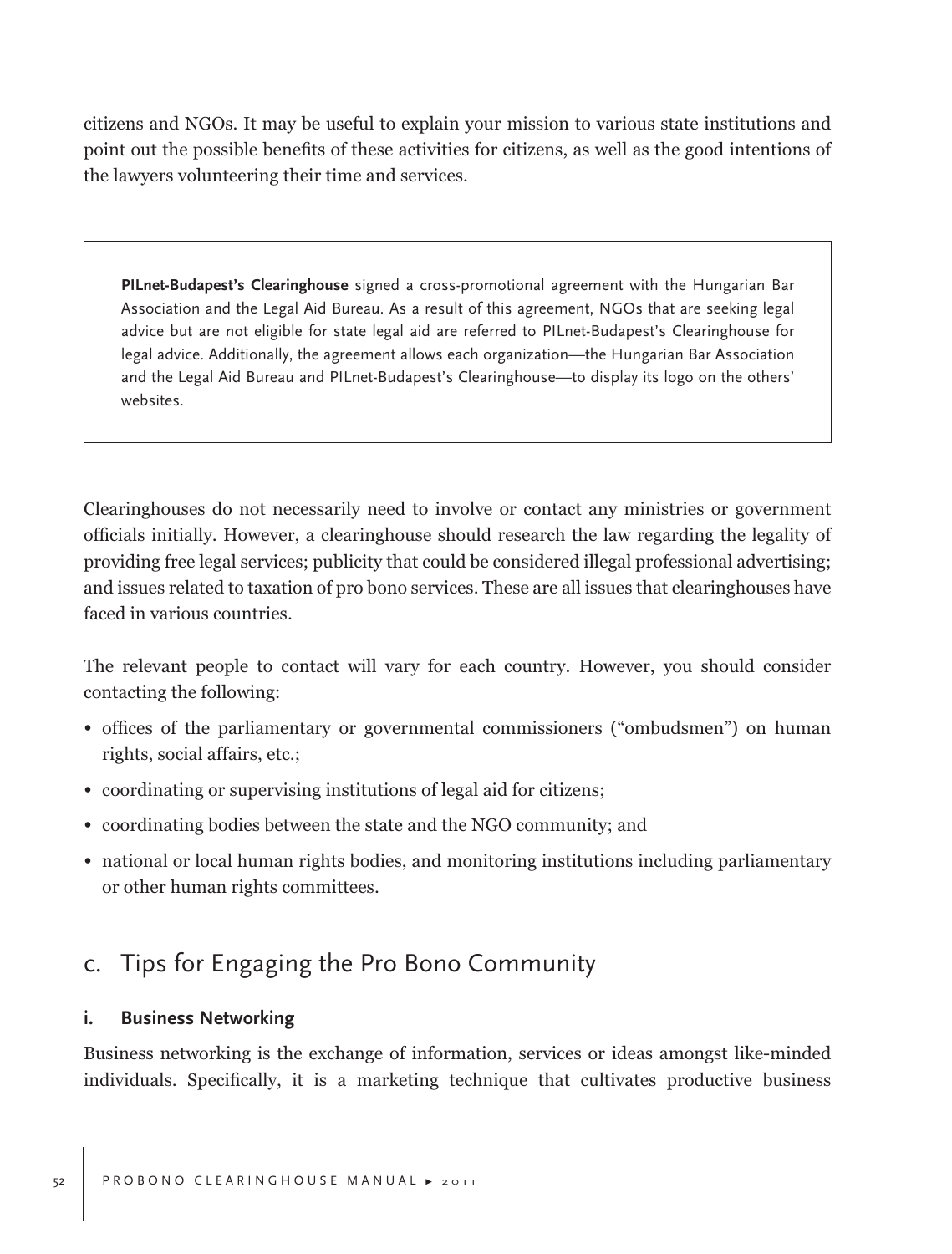relationships and opportunities through formal and informal networks. It is also cost-effective, requiring only personal dedication and commitment. A new clearinghouse should consider networking with the legal and non-legal professionals mentioned above to foster and maintain a positive pro bono sentiment. Arrange meetings, attend receptions, participate in roundtable discussions—anything that may be an opportunity to help the clearinghouse and to meet individuals to involve in pro bono work. As always, start with the people you know, then turn to the contacts of the people you know, then the contacts of the contacts of the people you know, and so on.

#### **ii. Promote Initial Success**

Once a clearinghouse has built up a successful record of several pro bono matters, let people know! It could be something as small and quick as a post on the clearinghouse website or an email alert; or it could be more involved, like a newsletter or a press release. Target those groups with which you want to develop connections. See the Publicity for Pro Bono Activities section (page 55) for a more detailed examination of pro bono publicity. By promoting its initial victories, a clearinghouse will raise its profile, get lawyers involved, and help to spread the word among the NGO community.

#### **iii. Maintain Relationships**

Once relationships have developed in the pro bono community, maintaining these relationships is vital to the continuation of a positive pro bono sentiment. Specifically, personal contact is key. Continue to reach out to NGOs. Although an NGO may not initially be sure of its legal needs, over time it may grow to understand how a clearinghouse can help with its legal issues. Continue to reach out to lawyers and law firms. Contact the lawyers who completed the pro bono survey or attended an early meeting, and remind them that the clearinghouse is still building its pro bono network. Try to put into place a way of making regular contact with the lawyers the clearinghouse has worked with.

#### **iv. Prepare Marketing Materials**

Finally, an efficient way to continue to publicize the clearinghouse, maintain the relationships developed, and to promote the successes of the clearinghouse, is by creating marketing materials that can be widely disseminated within the pro bono community. The Publicity for Pro Bono Activities section (page 55) explores and discusses the ways in which a clearinghouse can use various forms of media to promote itself specifically, as well as pro bono generally.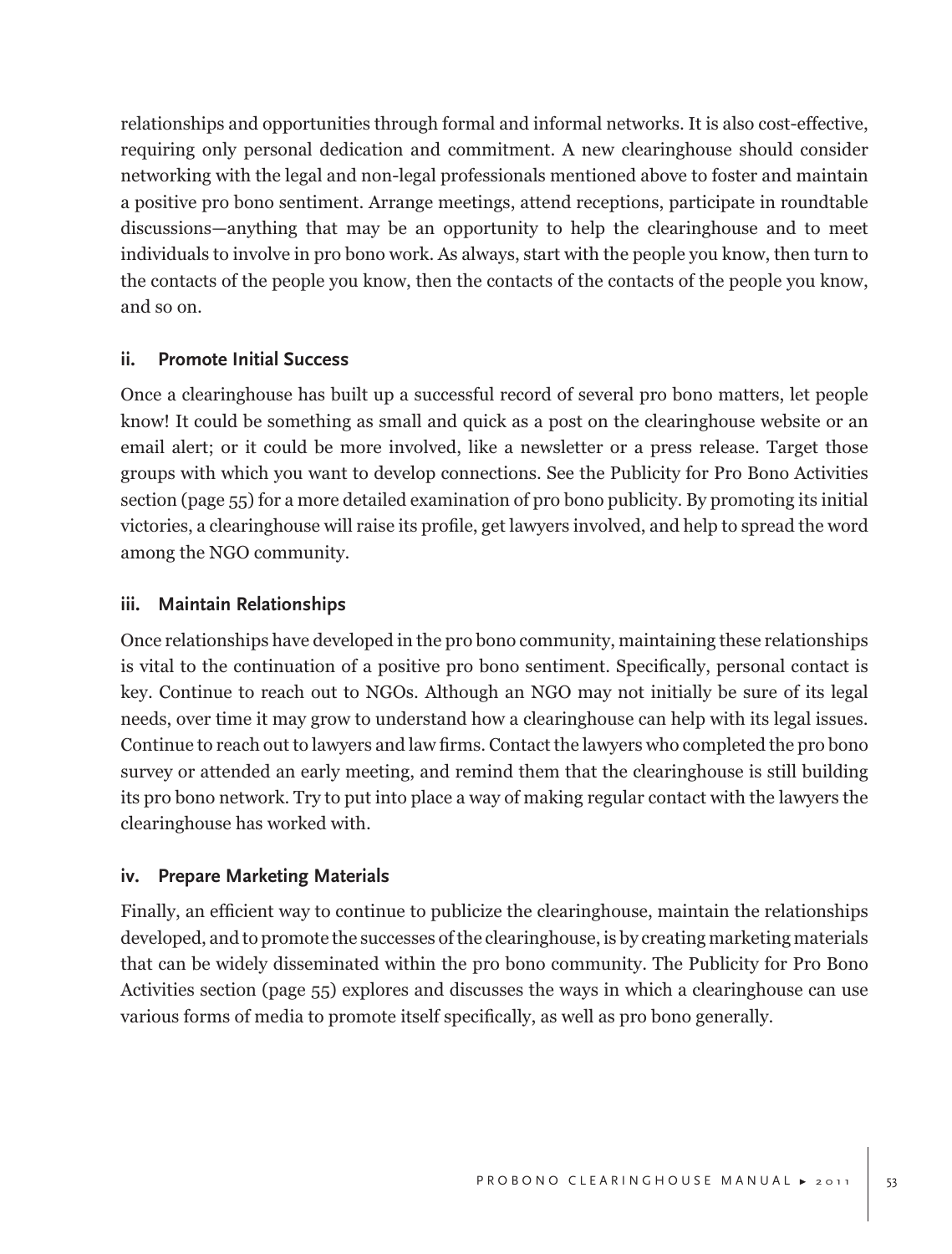The Slovenian Clearinghouse established itself through a five-step process.

- 1. *Survey*—it conducted an online survey of pro bono practice that was emailed to more than 1,000 lawyers.
- 2. Analysis—data obtained in the survey identified gaps which prevent pro bono practice from developing further. This allowed the clearinghouse to prepare recommendations for systematic change and development.
- 3. *Network*—it obtained support from four respected individuals, each representing a different area (a human rights ombudsman, a university professor, a well-known attorney, and the president of the Supreme Court), and the bar association.
- 4. Publicity-it prepared leaflets with project information, and organized roundtables to present project results to the public.
- 5. *Full operation of the clearinghouse*—it started placing matters.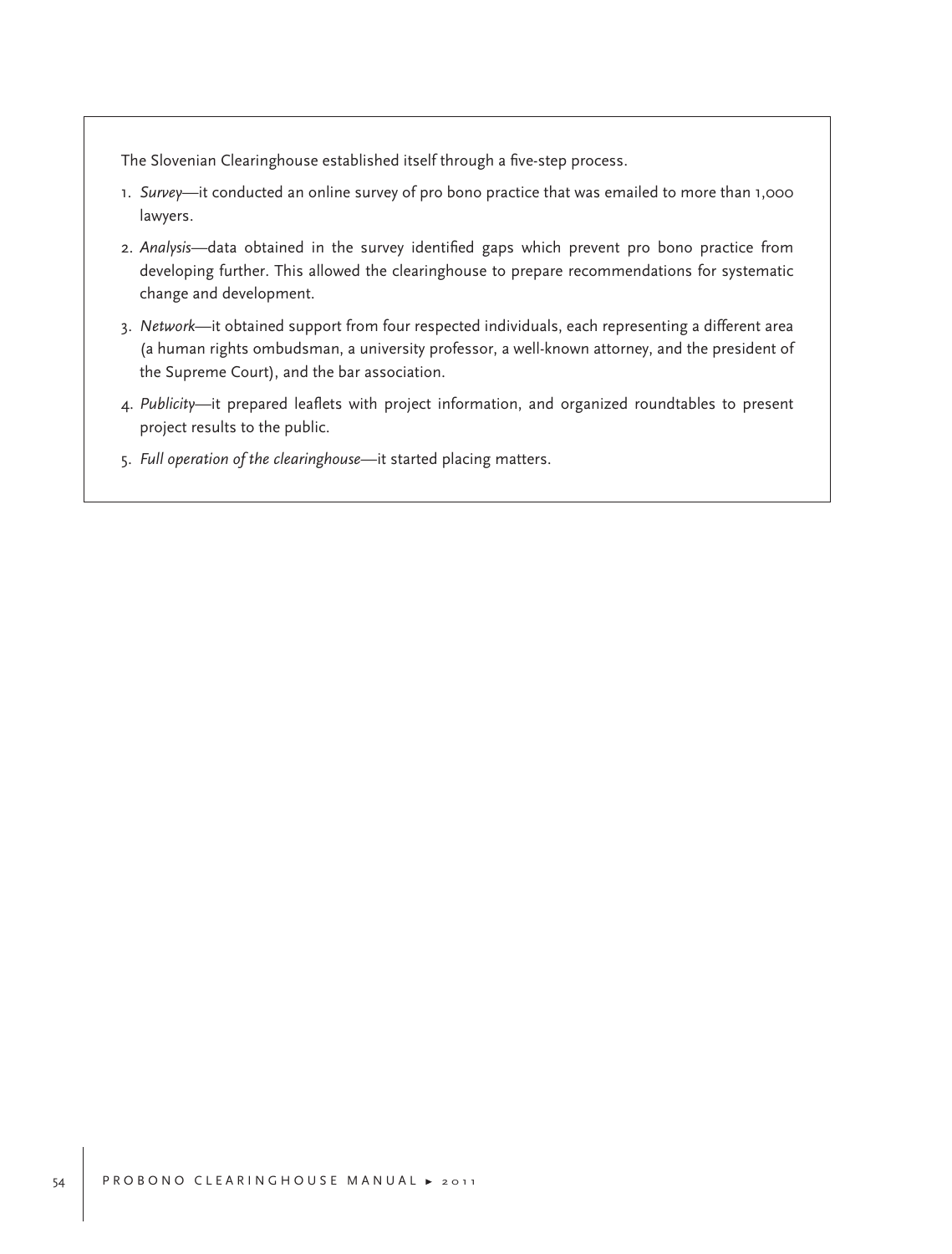## IX. Publicity for Pro Bono Activities

## a. Introduction

Once a supportive environment for pro bono practice has been created, a clearinghouse can start to utilize the media for its benefit. Specifically, publicizing the activities of a clearinghouse helps to:

- 1. create and develop a positive pro bono sentiment; and
- 2. promote the clearinghouse to those in need of free legal services and the legal professionals willing to provide it.

By providing information to the mass media, larger segments of the population will know about pro bono activities. As a result, the clearinghouse contributes to the positive image of pro bono practice, to the goals of the clearinghouse and to the general image of legal professionals.

## b. Using the Media to Generate a Positive Pro Bono Sentiment

#### **i. Internet Tools and Other Media**

Not surprisingly, the Internet is the number one tool used by most clearinghouses. The Internet allows an organization to quickly publish ideas and information to a massive audience at a greatly reduced expense.

#### *1. Website*

A website is extremely important. Often, the first thing people do when they want to know more about an organization is to look it up on the Internet. As a result, a clearinghouse should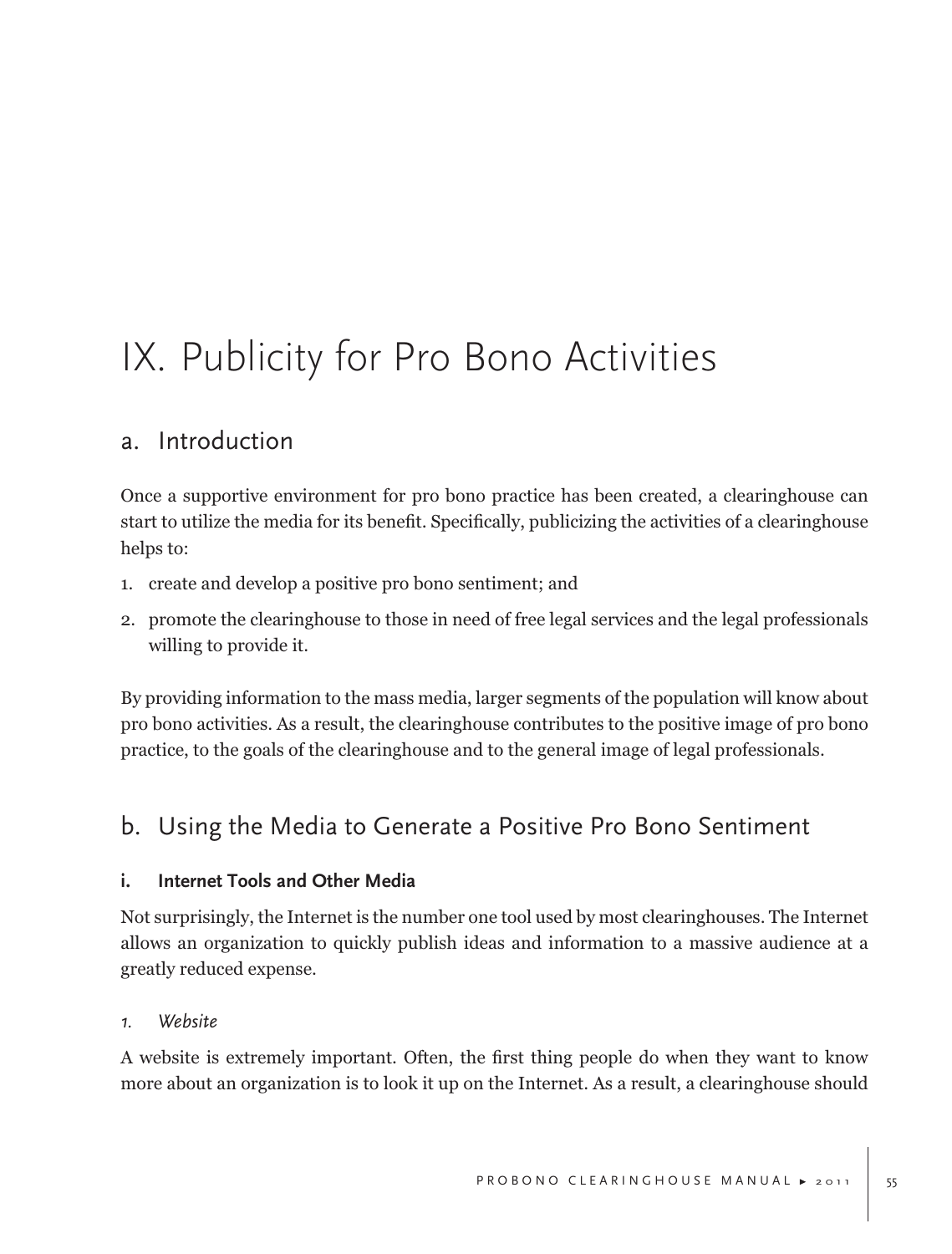consider launching a website as soon as possible. A thorough and easy-to-use website can help give a clearinghouse legitimacy in the eyes of the public, lawyers, clients and donors, which serves its long-term interest.

After purchasing a domain name for the website, an organization can design its website in whatever manner it chooses. Many content management systems are available free as open source software and allow for the creation of templates and customization of content. Other more sophisticated systems are also available for purchase.

The style, structure and content of a website will evolve as the clearinghouse develops. However, the website should always try to:

- give basic information about the organization and/or the clearinghouse, including contact information, purpose, mission, goals, etc.;
- contain information about news and events—calendar, recent matters and victories;
- allow a user to subscribe to a newsletter/mailing list;
- contain practical/educational materials, resources;
- positively promote the organization; and
- include a link to make donations!

Once the clearinghouse has developed proper processes for taking donations, the website should contain a link to help people do this easily. This can be achieved by establishing an online merchant account (like PayPal) that will collect donations on behalf of the organization.

#### *2. Mailing Lists*

A mailing list is a collection of names and addresses used by an individual or an organization to send material to multiple recipients. Specifically, an electronic mailing list is a list of email addresses stored on a mail server, to which an organization can distribute information through one email address. This single email address, called a reflector, becomes designated as the recipient of the email address. When an email is sent to that reflector, the email is distributed to all the emails in that particular mailing list. A mailing list is particularly useful for sending out e-newsletters and announcements.

Strategic mailing lists can help an organization with the following:

• increase communication among the clients of the clearinghouse interested in or participating in the services of the clearinghouse;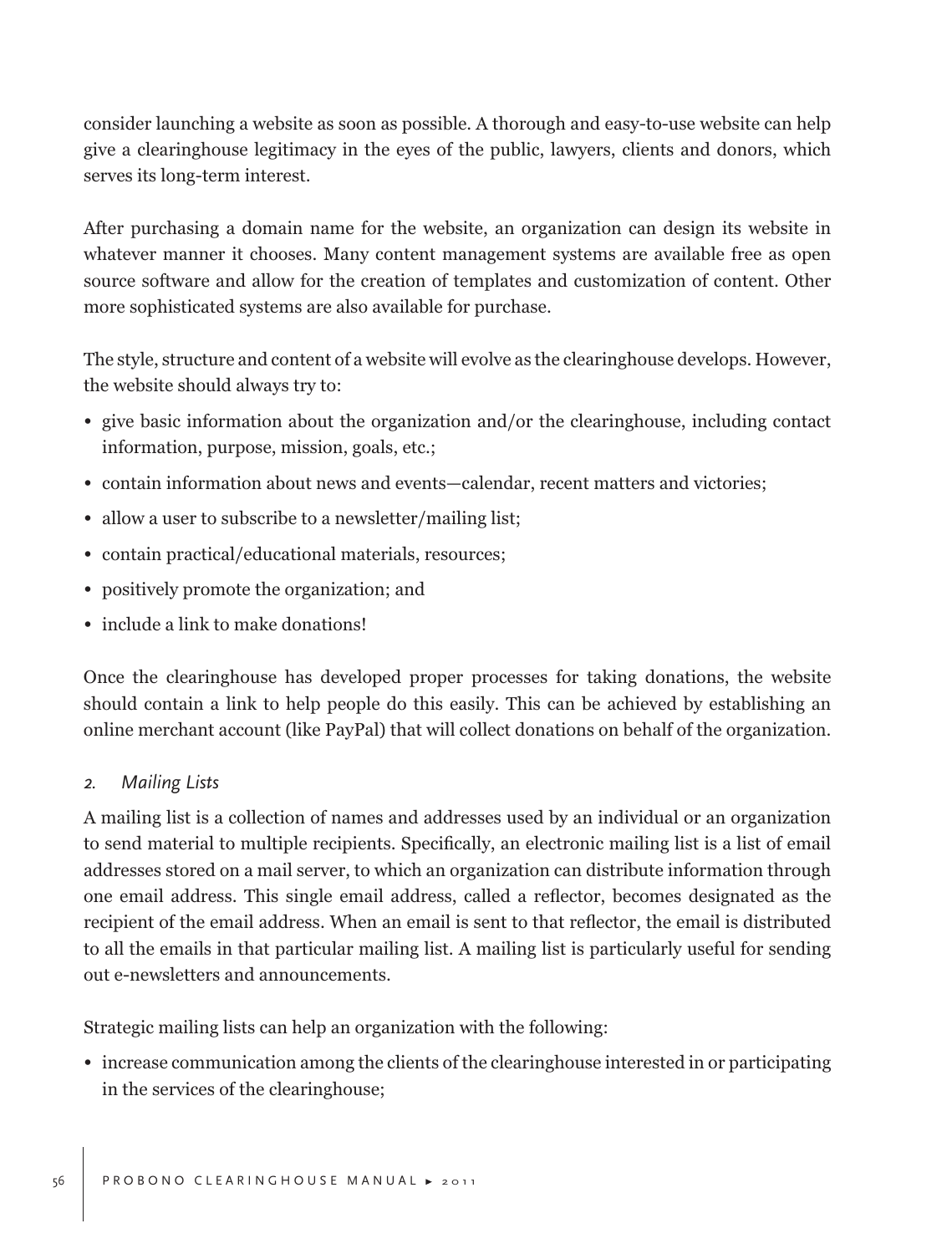- generate dialogue and raise awareness about domestic or international pro bono work; and
- inform participants about the activities of a clearinghouse, upcoming events and programs.

#### *3. e-Newsletters*

A more developed way of capitalizing on the contacts of a clearinghouse is by creating a regular newsletter. A newsletter, particularly an e-newsletter, is a cheap and easy way to disseminate information about an organization to large numbers of people. The e-newsletter is a sophisticated tool that can easily distribute information about trends and developments in pro bono work and promote the activities of NGOs, clearinghouses and law firms.

E-newsletter services are available online for little to no cost. Services like iContact or Constant Contact, have tools for creating templates for the structure of the e-newsletter, and track users' interaction with an e-newsletter—how many people opened a particular document or story, clicked on a particular link, how many emails bounced back, etc.

For example, PILnet distributes two quarterly e-newsletters—Doing Justice and Global Pro Bono Link—dedicated entirely to pro bono. For examples, visit www.PILnet.org. A4ID sends out a regular email update and a longer quarterly hardcopy newsletter.

#### *4. Social Networking Sites*

Social networking websites have become the cheapest and fastest way to promote the activities of an organization. Websites like www.facebook.com, www.myspace.com, www.linkedin.com, www.twitter.com, and www.orkut.com, have revolutionized the way individuals, groups and organizations can promote, receive and distribute information.

Web-based social networking platforms, like Facebook, Myspace and Orkut allow users to create a profile, add friends, send messages and generally interact and inform others about their happenings. LinkedIn is a professional social networking site that allows registered users to maintain a list of contact details of people they know and trust in business. Twitter is a free social networking and microblogging service that enables its users to send and read messages known as tweets. Tweets are text-based posts displayed on the author's profile page and delivered to the author's subscribers who are known as followers.

Facebook in particular is a great place for a new organization to start. If an organization cannot afford to purchase a domain name and maintain a website, Facebook allows the organization to create a "fan page" for free. A fan page works similarly to a website and allows a clearinghouse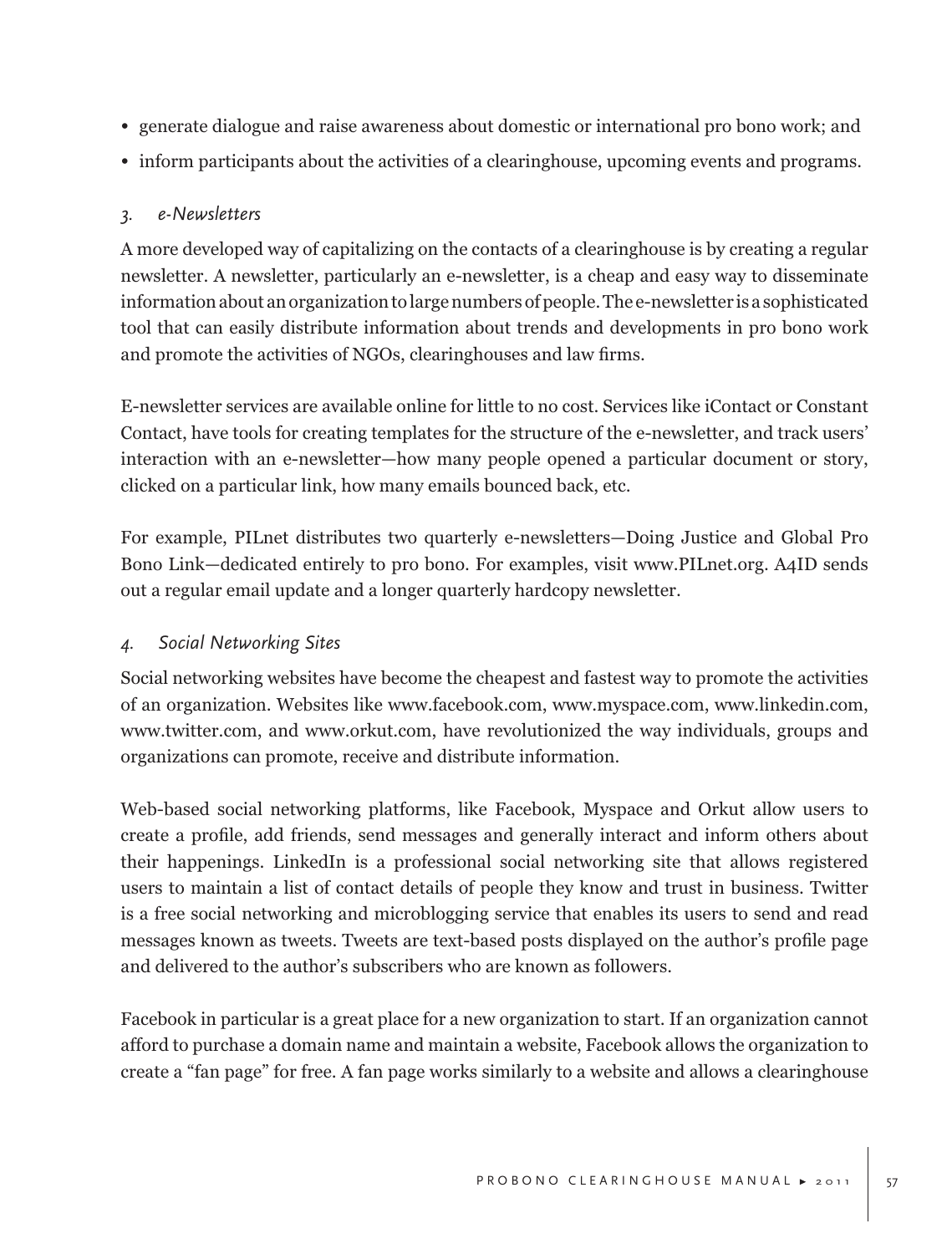to inform others about its mission and goals, invite members, send status updates and messages to fans, post information about upcoming events and conferences, upload photos, share videos, and even promote its fan page with a Facebook advertisement. A budding NGO can work entirely from a Facebook fan page in the beginning. Keep in mind, however, that Facebook has its limitations—your audience is limited to the users of Facebook and, more specifically, only those who have become your "fans." It is not as professional as a website and it does not allow a clearinghouse to have all the features a website might have. Many organizations use Facebook as a supplement to a website.

#### *5. Blogs*

A blog is a type of website, usually maintained by an individual, which contains regular entries of commentary, descriptions of events, and/or other material such as graphics and videos. A blog can contain the information that is not provided on the main page of a clearinghouse website. It is one way to provide more information about the clearinghouse activities or some interesting stories, which are the result of the pro bono work in a fast, easy-to-use setting. A blog is generally less formal than a clearinghouse website, allowing users to expand on issues, raise discussion topics and post commentary. Some blogs also have special discussion boards where readers (individuals, law firms and NGOs) can post their comments and requests. It is an inexpensive way to keep followers up to date, but it relies on people checking the site or choosing to follow your comments. Be sure to include a link to the web page of the clearinghouse or its partners on the blog.

#### *6. Other Digital Media*

Digital videos and podcasts are cheap and easy forms of do-it-yourself publicity, and may be useful tools for new clearinghouses. Digital cameras may be used to create videos that can be put online and then widely disseminated. A clearinghouse could record speeches, lectures, and training sessions, as well as interviews with former clients, NGOs and lawyers to help generate a positive pro bono sentiment. This recorded material can be turned into a digital video and posted on a website, Facebook fan page, blog or YouTube. If a particular video gets viewed enough, a larger, conventional media outlet could pick up the story, creating even more publicity.

A podcast may also be a useful tool for clearinghouses. A podcast is a series of digital media files (either audio or video) that are released episodically and downloaded from the web. If audio is already recorded, an editing program is all that is needed to create a podcast. There are free editing programs available, like Audacity, and there are expensive but much more sophisticated ones, such as Protools. A clearinghouse can also use video editing software to edit both video and audio. www.transom.org provides many tips and advice on making podcasts.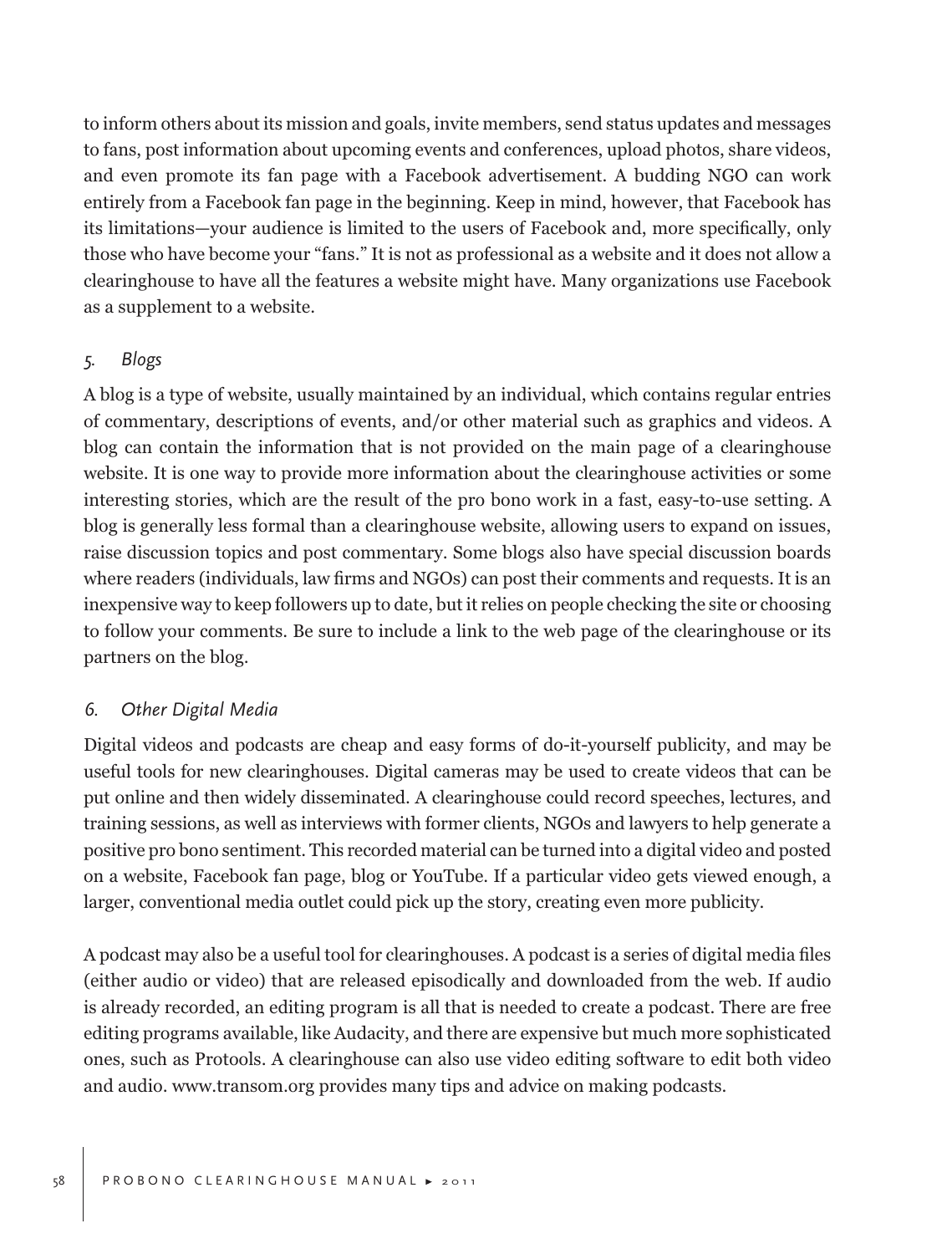#### **ii. Legal Periodicals**

The publications of the legal community provide a wealth of resources for a clearinghouse. Daily, weekly and monthly magazines, newspapers, journals and newsletters are circulated amongst legal professionals. Start with the clearinghouse's network. Most Bars have one or more publications. Once a relationship with the local Bars has been formed, use them as a resource and disseminate information to its audiences. These publications are excellent ways to promote the work of the clearinghouse and organization as a whole.

#### **iii. Mass Media and Other Non-Legal Periodicals**

A clearinghouse may wish to generate press and advertise itself outside of the legal community. Newspapers, magazines, radio, and television are all useful in promoting and strengthening the activities of a clearinghouse. A clearinghouse could advertise itself, promote upcoming events, and even provide human interest stories from a successful pro bono matter to these news outlets. Additionally, securing coverage from one source of media often sparks the attention of other sources.

Once the clearinghouse has the proper time and personnel, it might be helpful to write a media strategy on ways to utilize these news outlets. Newspapers, magazines, radio and television can be difficult to approach. If time and money will allow, media research can help to determine which individuals are writing about the legal world, the third sector, and public interest matters. Developing relationships with key reporters in a variety of media outlets is one way to start. Network with these individuals, invite them to lunch or coffee, introduce the clearinghouse and its goals and successes. Send these reporters the clearinghouse's press releases and invite them to its upcoming events.

It is very important to remember that any information given to the media must be accurate. Otherwise, the result may be damaging to a clearinghouse's credibility and legitimacy. It is also important that all necessary consents from lawyers and clients are obtained before information is released.

#### **iv. Events**

There are a variety of ways to promote a clearinghouse and to recognize individuals who have contributed to the pro bono community without sacrificing your budget: thank you letters, thank you or service recognition certificates, and in-house breakfasts/lunches/cocktail hours. The following sections highlight some of the additional, larger-scale events that a clearinghouse could also organize when budget permits.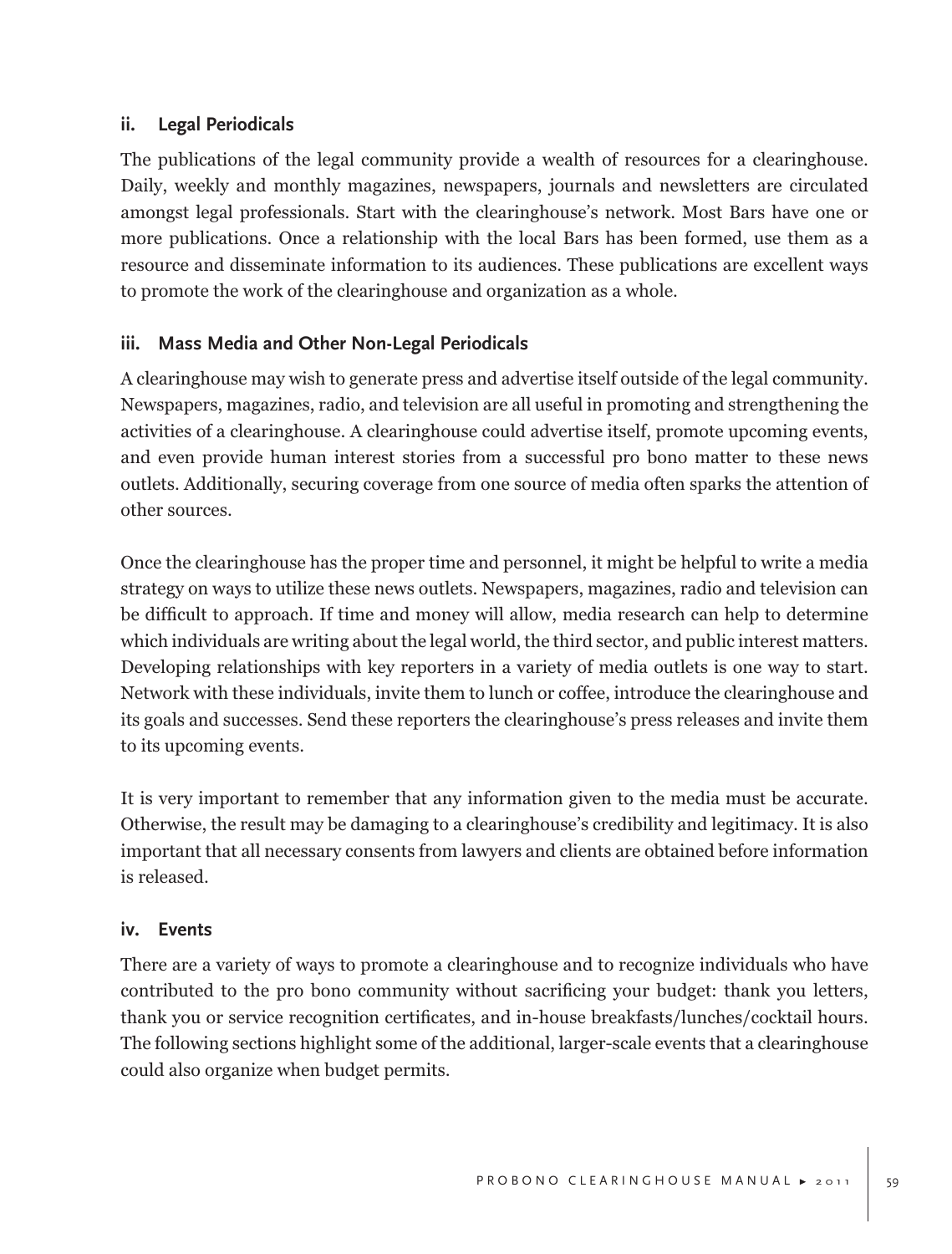#### *1. Pro Bono Awards and Dinners*

Pro bono awards are an important way to ensure public recognition to those who have made an outstanding contribution to the pro bono community. Strategically, a pro bono award serves several purposes. First, it gives the clearinghouse an opportunity to thank the lawyers that who have donated their time, money and efforts to pro bono practice. Second, with "official" pro bono recognition by a member of the pro bono community, the clearinghouse, lawyers are given added prestige and can more positively market themselves in the legal community. As a result, these lawyers may be better able to assist the clearinghouse and take on additional pro bono matters in the future. Finally, this kind of event also serves to promote the activities of the clearinghouse generally.

If you decide to hold a pro bono award ceremony, you will need to make several key decisions, regarding the following:

- *General eligibility*—Decide what activities are eligible for the award. Generally, some form of pro bono service, support to organizations which provide pro bono services, and/or other achievements related to pro bono should suffice.
- *Nomination criteria*—decide the criteria for who can be nominated. For example, can the candidates be individual lawyers, law firms, law students, NGOs or all of the above? Will multiple nominations be required, etc.?

In **Poland**, only individual lawyers are eligible for nomination for the Konkurs Prawnick Pro Bono Roku, the annual Pro Bono Lawyer Contest.

In the United States, there are many awards and each have their own criteria. Law firms, law schools, law students and individual lawyers, both in private and government practice, can receive a pro bono award, of which there are many.

• *Nomination logistics*—Decide how the nominations will be submitted—via the Internet, mail, etc.; who can make the nominations; and who will judge the nominees.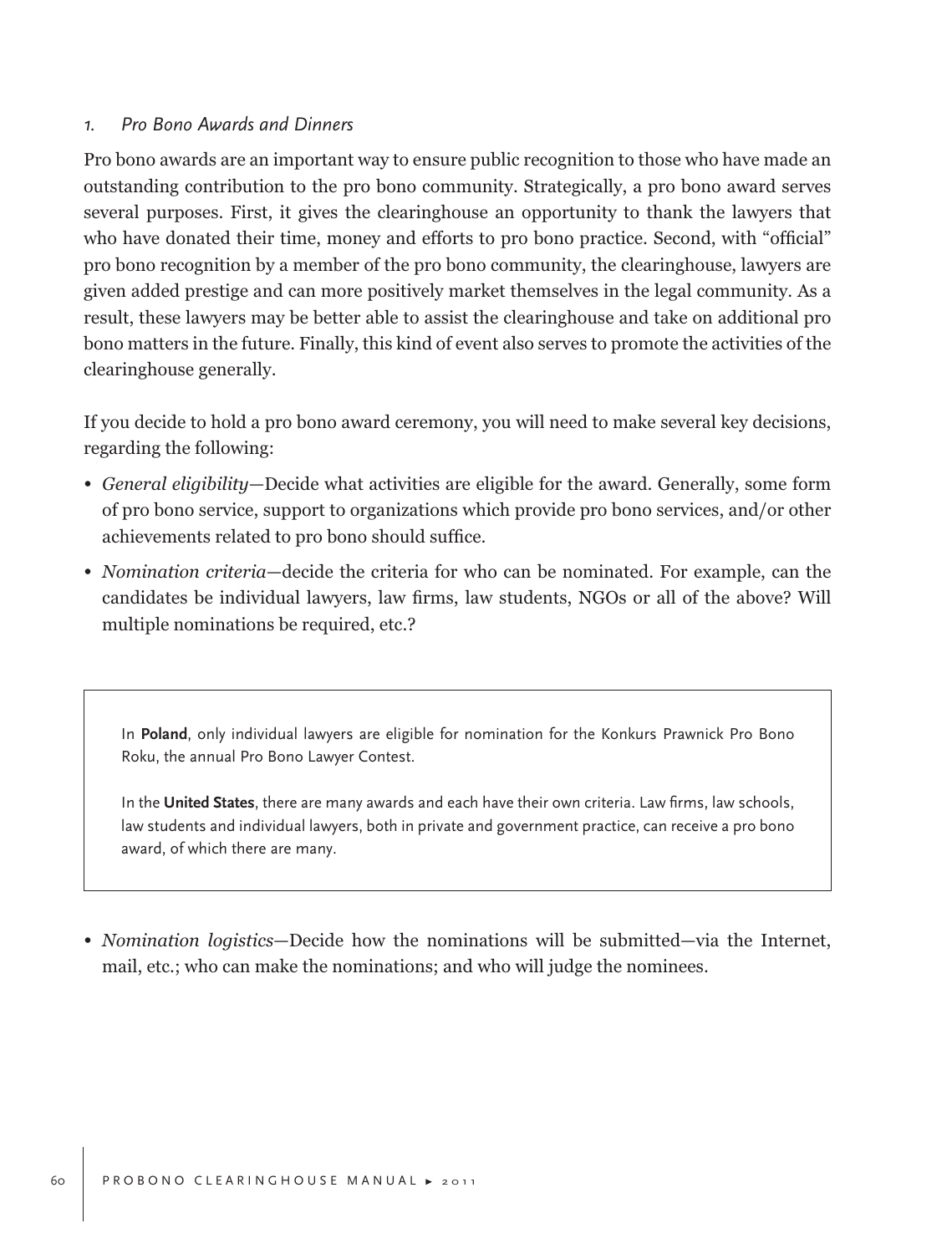In **Poland**, the jury consists of a Polish ombudsman, president of the Constitutional Tribunal, president of the Supreme Administrative Court, president of the National Council of Legal Advisers, president of the Bar Council and lawyers previously awarded in the contest.

In Russia, the *Corporate Lawyer* best law firm award for contribution to pro bono development is judged by an expert council, consisting of prominent lawyers and other respected professionals. Individuals include members of the State Duma, the Department of the Federal Ombudsman's Office, the Federal Bar Chamber, the Moscow State Legal Academy, the Russian office of the International Center for Non-profi t Law, *Corporate Lawyer* and a representative from PILnet.

- *Promotional campaign*—a clearinghouse may wish to draw the media's attention to the pro bono awards to highlight to the general public the volunteer commitment of the legal community.
	- Consider organizing a relationship-building meeting for local journalists. During this event, highlight the success stories of the pro bono program and present them with the aims and potential impact of the award on the legal profession and benefits to the community at large.

In **Poland**, the leading Polish newspaper, *Rzeczpospolita*, is a co-organizer of the pro bono competition.

In **Russia**, **PILnet-Moscow's Clearinghouse** co-organizes an annual Pro Bono Award with the *Corporate Lawyer*, a publication awarding law firms for their contributions in various areas.

• *Awards ceremony*—decide the manner in which the recipients will receive the pro bono award. It could vary from a simple ceremony to a gala dinner. A decision will also need to be made regarding the form of the actual pro bono award: certificate or diploma, plaques, crystal bowls, statuettes, etc. The award should not come in a monetary form because the entire point of pro bono is to do the work without monetary compensation.

Other important considerations to keep in mind when preparing for a gala dinner include:

• Budget—Will this fit into the clearinghouse budget? Can you secure donations and sponsorships to fund the event?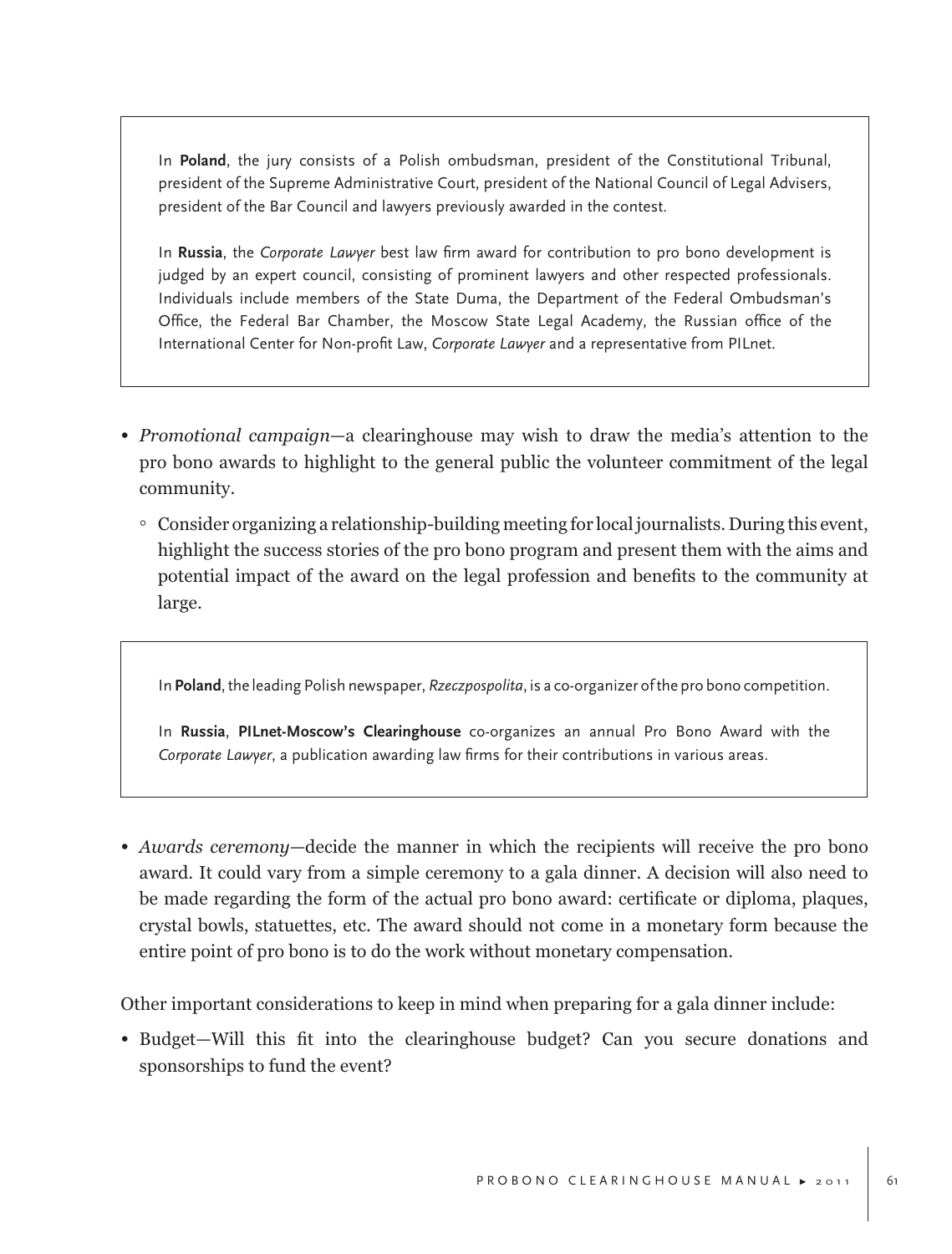- Time—Will the planning of this event consume too much time of an already over-stretched staff?
- Support—Get as many members of the pro bono community involved: NGOs, law firms, bar associations, human rights organizations.
- Press—Be sure to advertise your event! Distribute press releases before and after the event.
- Promote—Be sure to promote the clearinghouse by distributing flyers and brochures at the event; this could spark interest from potential donors as well as with lawyers who want to develop a pro bono practice.
- Thank you—Send thank you letters to all sponsors, donators, volunteers and other contributors to the event.

#### *2. Conferences, Roundtables and Training*

Conferences, forums, roundtables and training are other ways to reach out to the pro bono community and publicize a clearinghouse. These events may be more appropriate to hold after the clearinghouse is well established. However, if a clearinghouse has the means, these events can be quite worthwhile to run earlier in the organization's life. Events include:

- lectures and workshops on various topics concerning non-profit organizations held by expert lawyers;
- roundtables with foreign pro bono experts, which provide an opportunity for discussion and networking among lawyers and NGO representatives;
- legal training for NGO capacity building; and
- conferences and forums on pro bono practice with domestic and international law firms and NGOs.

**PILnet** organizes and hosts an annual European Pro Bono Forum. This forum is the only platform entirely dedicated to an international, comparative perspective on pro bono practice in Europe. The Forum aims to bring together hundreds of participants from all over the world–law firm lawyers, corporate counsel, individual practitioners, bar association representatives, NGO representatives, academics and students–all seeking to develop innovative partnerships between the legal community and the non-profi t sector. *See Appendix 20, Summary Agenda for 2010 European Pro Bono Forum*.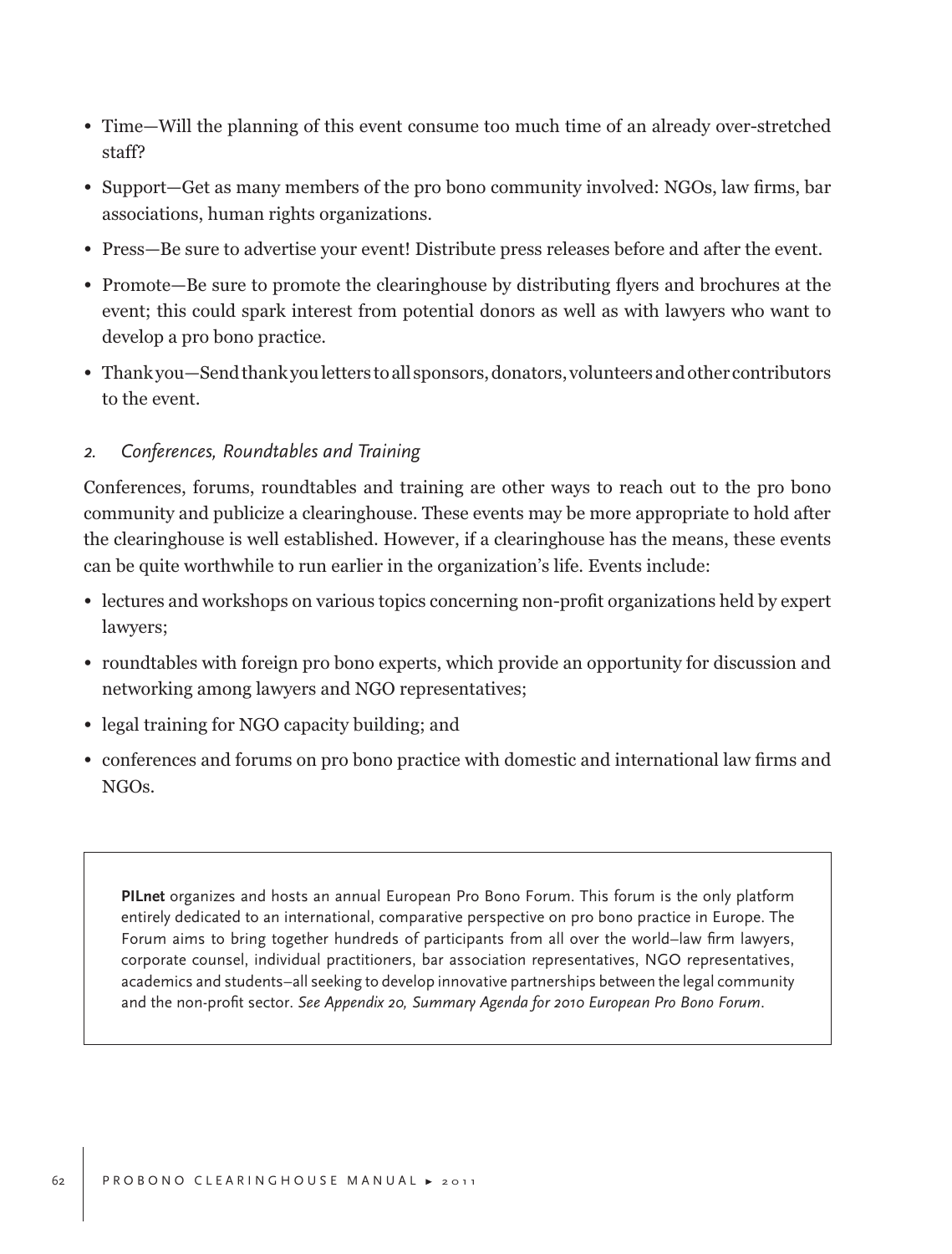**PBA** organizes roundtables for lawyers and NGO representatives on a regular basis. The purpose of these events is to strengthen local support of this pro bono initiative. The roundtables serve as an opportunity for participants to review the current situation and raise potential risks and problems. The clearinghouse regularly invites foreign experts from countries with developed pro bono practices to encourage local law firms to participate in pro bono projects. The presentations and the discussion about possible ways to implement these models in the local environment bring new and fresh ideas to the country. The clearinghouse uses these events to bring interested NGO representatives and lawyers together equally, through both formal discussions and informal networking. Usually, there is the opportunity for short speeches on different aspects of pro bono. Bar officials, law firm representatives and NGOs can explain their interest and motivation to do pro bono. The Czech clearinghouse combines these events with informal receptions at which awards are presented to participating attorneys. *See Appendix 19, Pro Bono in the Czech Republic—Roundtable for Attorneys and NGO Lawyers* for details of the event. Additionally, PBA sponsors other events for the Pro Bono Community throughout the year.

In 2009, **PILnet-Moscow's Clearinghouse** and the charity fund United Way implemented a project to enhance the capacity of Russian NGOs by providing them with legal training on corporate governance and compliance with Russian legislation. The project involved ten training sessions for NGOs on the most challenging issues of the daily operations of NGOs, including:

- registration of non-profit organizations;
- acquiring special licenses;
- procedures for amending the charter and related documents;
- general issues of NGO taxation;
- taxation related to charitable contributions and donations;
- government control of non-profit organizations;
- registration and operation of endowment foundations;
- application of the simplified tax system;
- legal status of branches of foreign non-profit organizations;
- labor issues of non-profit organizations; and
- other topics as suggested by participants.

The training was led by lawyers from international law firms, government agencies, non-profit centers, and PILnet. For NGOs that were unable to attend, training materials were emailed to the "remote participants." All NGOs that participated in the trainings received information about the services of PILnet-Moscow's Clearinghouse and as a result of the training, twenty new pro bono matters were generated. Finally, after the training sessions were completed, PILnet-Moscow's Clearinghouse and United Way distributed a questionnaire to all participants, asking that participants rate their satisfaction with the training and suggest topics for future training.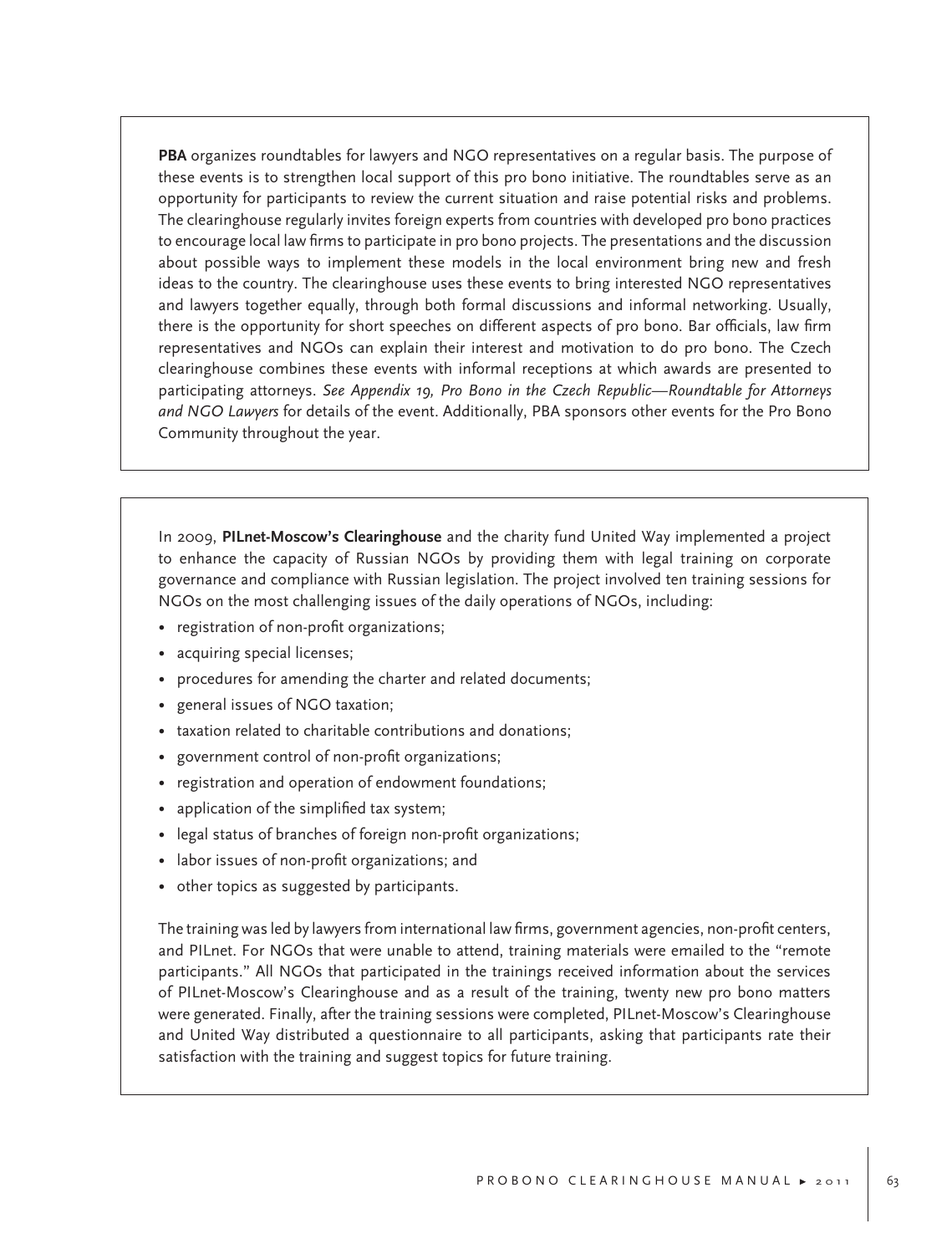#### **v.** Marketing Materials: Brochures, Leaflets and Newsletters

An organization's marketing materials are a good way to reach all target groups of a clearinghouse. They inform those interested in pro bono work about the general operations of the clearinghouse, as well as keep people up-to-date about recent news in the field and upcoming events.

An information brochure or leaflet about the clearinghouse is a great way for a clearinghouse to introduce and promote itself. Brochures about specific areas of law are another way to reach out to the pro bono community. A short and concise brochure can address the basic needs of a defined group of people. For instance, a brochure on the basics of labor law could explain the right to employment for a disadvantaged or minority group. Develop relationships with lawyers who have expertise on specific areas of law and work with them to translate their knowledge into a brochure.

As already mentioned, a newsletter can provide the same types of information as a brochure or leafl et, but can go into more detail and perhaps reach a larger audience. A newsletter can provide basic information about the clearinghouse, upcoming events and can also contain small articles about the accomplishments of the clearinghouse. It may also be expanded to include other issues, like sharing experiences between clearinghouses, law firms and NGOs, the most discussed matters in pro bono, etc.

### c. Warning: Ethical and Professional Limitations to Publicity

Promoting the activities of the clearinghouse is clearly one way to encourage a positive pro bono sentiment and attract pro bono clients and lawyers. However, a clearinghouse should carefully consider which NGOs and which matters it wants to publicize in the media. As a general principle, legal services provided by lawyers are confidential in nature. As a result, consent must be given by the client, as they may not want certain issues and matters brought into the public sphere. The nature of a pro bono request may damage the public image of an NGO client. For example, matters dealing with internal conflict of management, tax problems of the organization, or any socially controversial topics could harm the reputation and image of the NGO. Additionally, the lawyers representing these matters may have reservations about the publication of certain details about the matter. The clearinghouse always has to be aware of these potential issues when it considers announcing matters in the media. The primary goal of the clearinghouse is the facilitation of free legal services. Promoting such matters, though helpful to the clearinghouse, is merely secondary. Finally, the clearinghouse itself should be careful about publicizing matters involving controversial NGOs and/or controversial matters, as it could cause unnecessary damage to the public image of the clearinghouse. Choose what you present to the media carefully.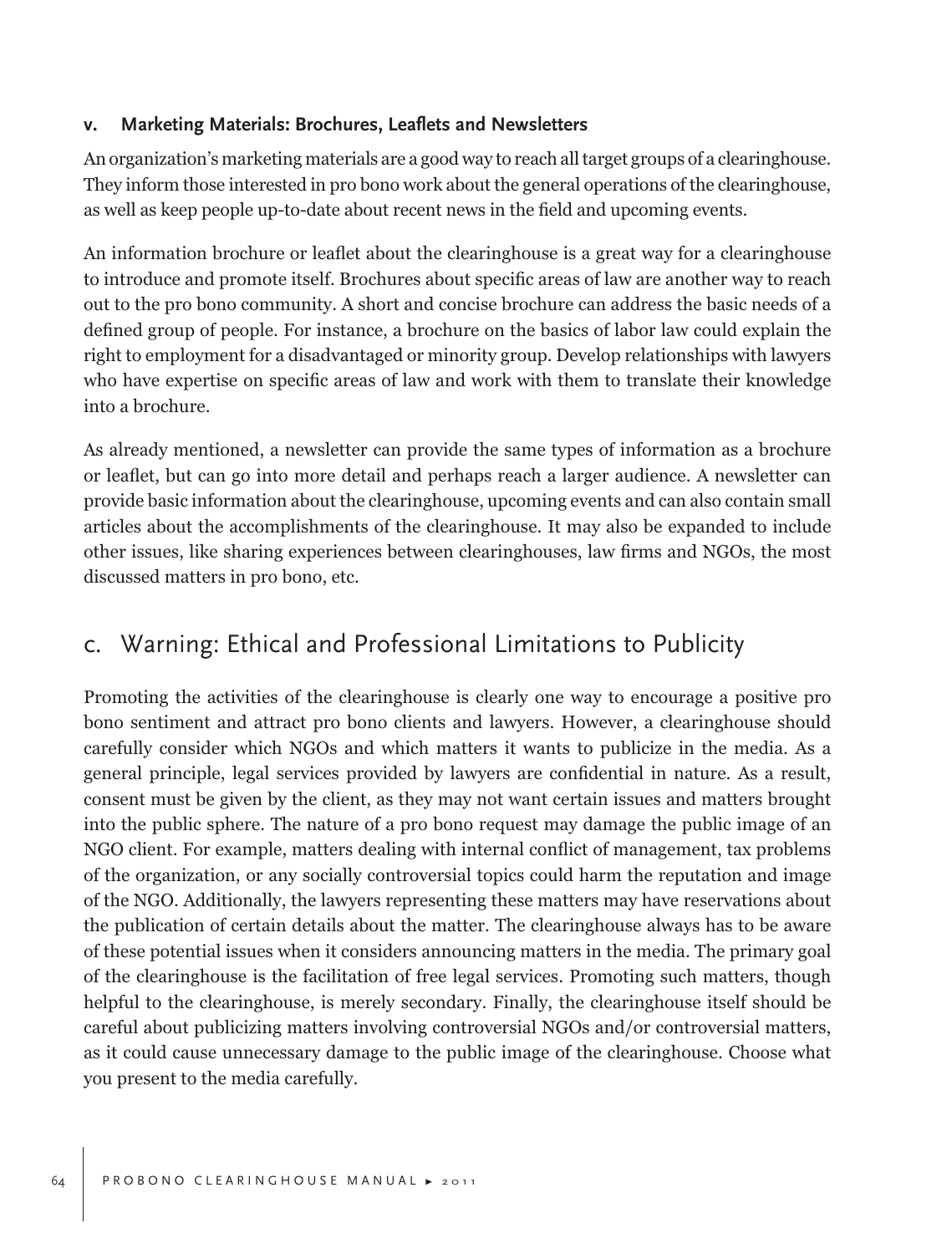## X. Financial Sustainability

One of the most important issues to consider before starting a clearinghouse is how to ensure its funding. It is worth noting that there are many different approaches to raising revenue and the following chapter will only offer a snapshot of some of them.

Clearinghouses generally operate as NGOs, so the classic non-profi t fundraising strategies will apply. Think about obtaining both core funding as well as project-based or episodic funding. Diversify. Consider individual contributions, state and government donors, public charities, as well as private and corporate foundations.

One way to fund a clearinghouse is through mandatory financial contributions from partner law firms, individual lawyers or other organizations. For example, A4ID's Legal Partners all donate an annual amount that is calculated according to the number of partners in the law firm or lawyers in the organization.

Another approach to financial sustainability is through soliciting charitable contributions and project grants. For example, PILnet receives money from private donors, foundations and governmental entities, which enables it to give lawyers access to pro bono matters without charging a fee.

Be creative. If a clearinghouse is unable to find funding related to pro bono directly, it may be able to find funding for a target or marginalized group where it can incorporate a pro bono component.

Think broadly. Look for funding opportunities related to "civil services" and "access to justice," not just pro bono. There is no right way to approach fundraising, but by diversifying, thinking broadly and being creative, a clearinghouse can find funding and success for the long term.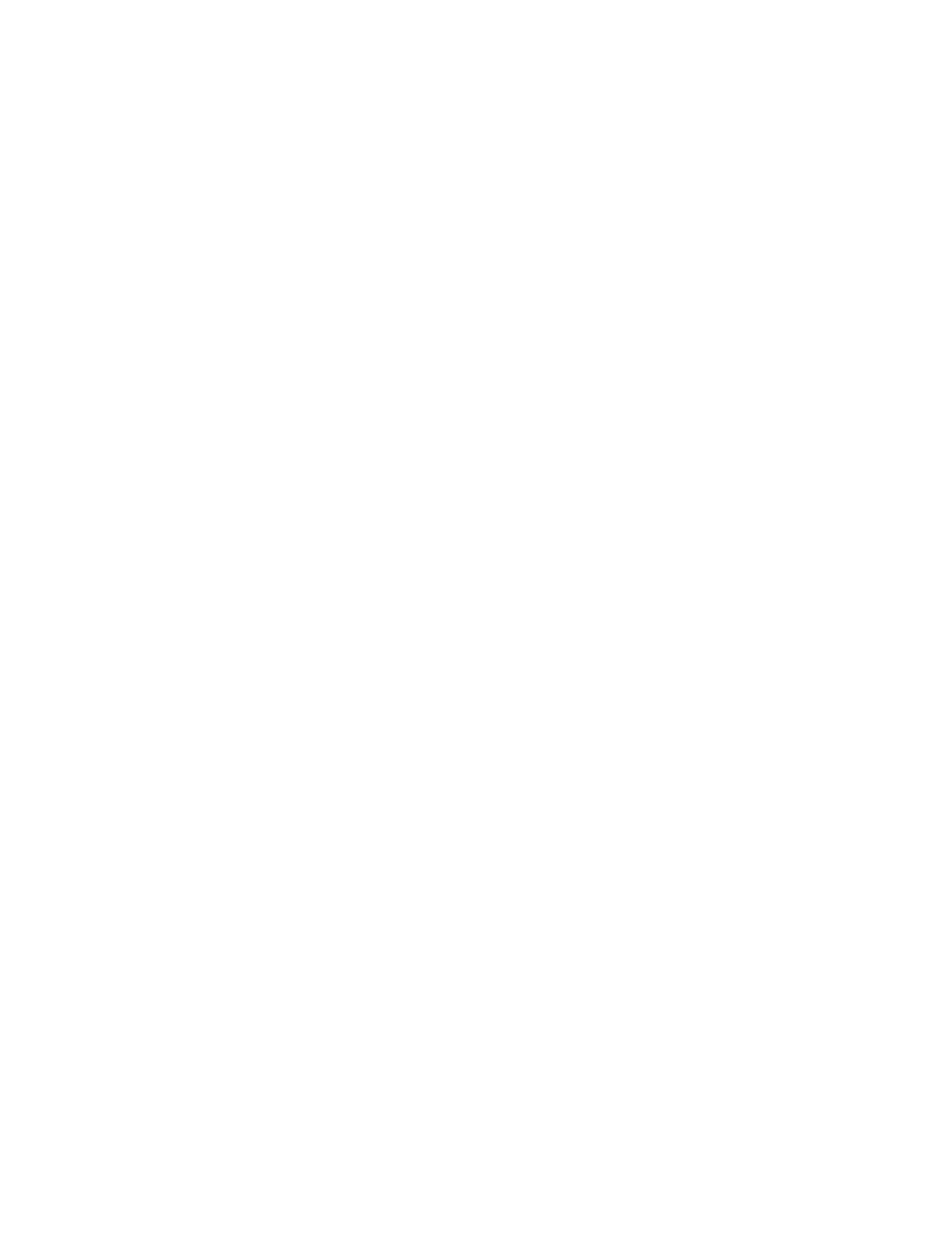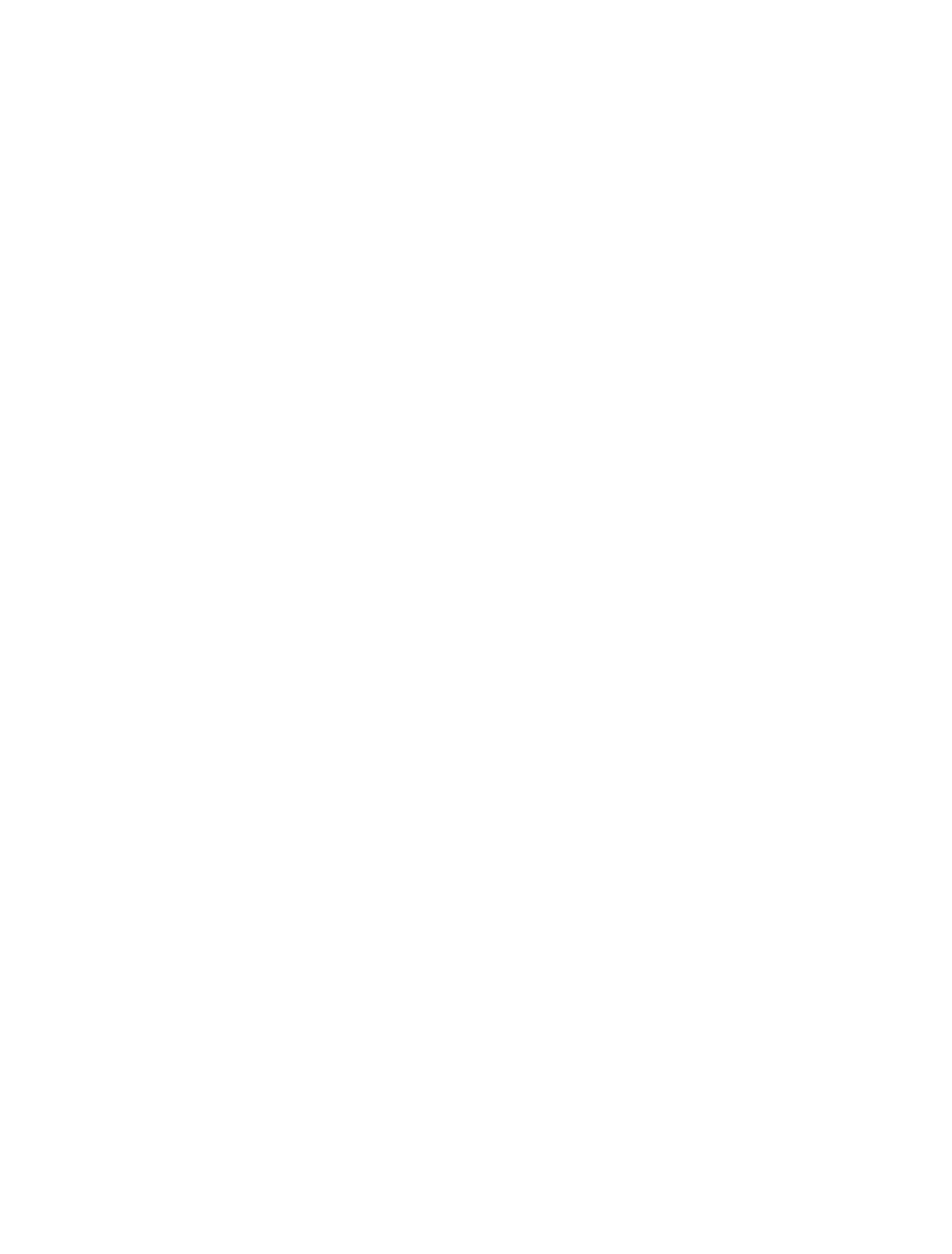## XI. Useful Contacts

## a. Pro Bono Clearinghouses Worldwide

| <b>Country / Region</b> | Clearinghouse                                             | Website                                                               |
|-------------------------|-----------------------------------------------------------|-----------------------------------------------------------------------|
| Argentina               | La Comisión Pro Bono                                      | www.probono.org.ar                                                    |
| Australia               | <b>ACT Pro Bono Clearing House</b>                        | www.actlawsociety.asn.au/act-pro-bono-<br>clearing-house.html         |
|                         | JusticeNet SA                                             | www.justicenet.org.au/index.html                                      |
|                         | Public Interest Law Clearing House<br>(NSW) (PILCH)       | www.pilchnsw.org.au                                                   |
|                         | Pro Bono Clearing House (NT)                              | www.lawsocietynt.asn.au/for-the-<br>community/pro-bono-clearing-house |
|                         | Queensland Public Interest Law<br>Clearing House (QPILCH) | www.qpilch.org.au                                                     |
|                         | Law Society of Tasmania Pro Bono<br><b>Clearing House</b> | www.taslawsociety.asn.au/web/en/<br>lawsociety/about/ProBono.html     |
|                         | Public Interest Law Clearing House<br>(Victoria) (PILCH)  | www.pilch.org.au                                                      |
|                         | Law Access Pro Bono Referral<br>Scheme                    | www.lawsocietywa.asn.au/pro-bono-<br>scheme/                          |
| Brazil                  | ConectasDireitosHumanos                                   | www.conectas.org                                                      |
| Chile                   | Fundacion Pro Bono                                        | www.probono.cl                                                        |
| China                   | PILnet Beijing Clearinghouse                              | www.pilnet.org                                                        |
| Colombia                | Fundacion Probono Colombia                                | www.probono.org.co                                                    |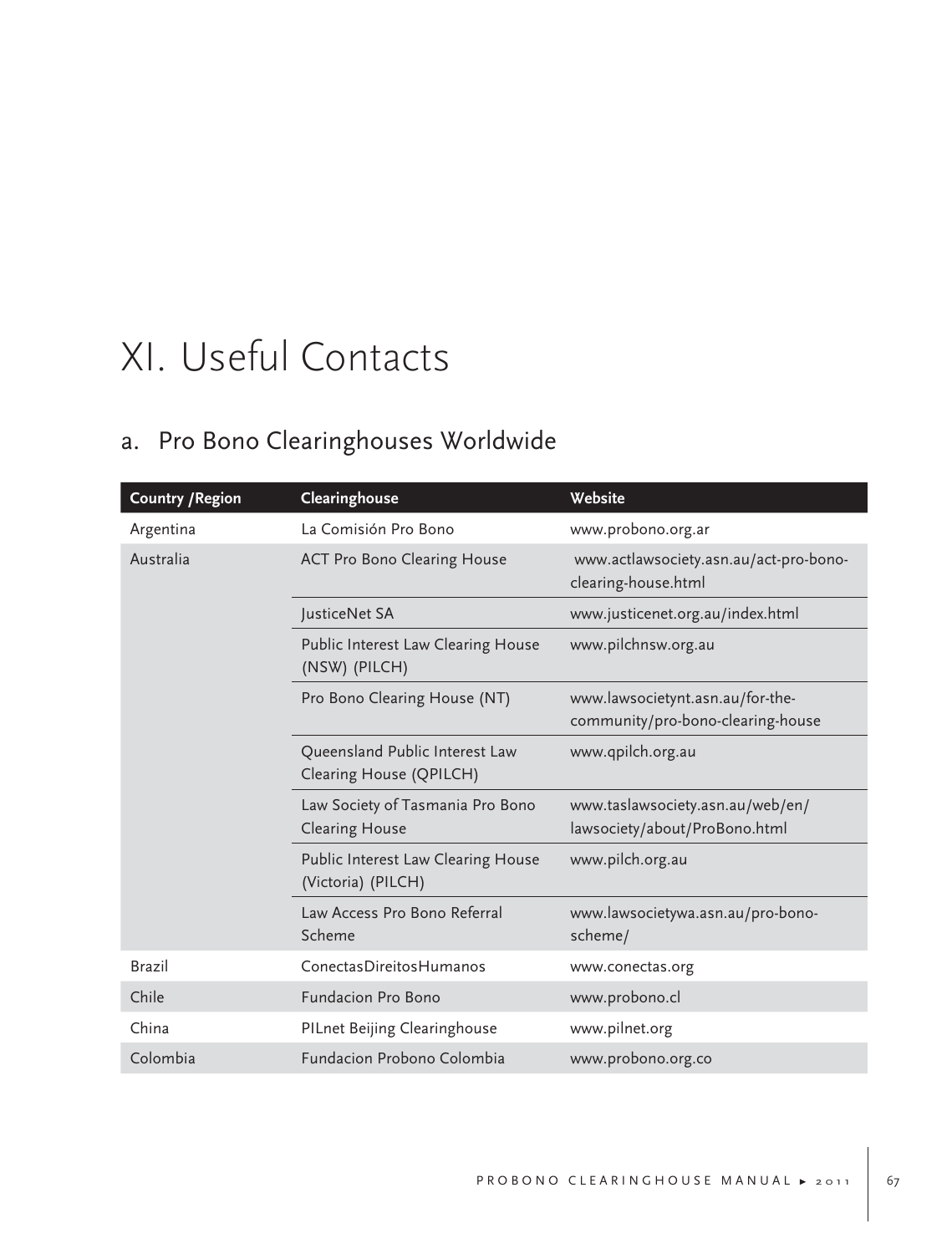| <b>Country / Region</b>                                            | Clearinghouse                                                     | Website                                                         |
|--------------------------------------------------------------------|-------------------------------------------------------------------|-----------------------------------------------------------------|
| Czech Republic                                                     | Public Interest Lawyers Association                               | www.pilaw.cz/index.php?cat=eng                                  |
| <b>England and Wales</b>                                           | Bar Pro Bono Unit                                                 | www.barprobono.org.uk                                           |
|                                                                    | LawWorks                                                          | www.lawworks.org.uk                                             |
| France                                                             | Alliance des Avocats pour les Droits<br>de l'Homme                | www.aadh.fr                                                     |
| Hungary                                                            | PILnet-Budapest Clearinghouse                                     | www.pilnet.org                                                  |
| International<br>(based in England)                                | Advocates for International<br>Development                        | www.a4id.org                                                    |
|                                                                    | iProBono                                                          | www.i-probono.com/                                              |
|                                                                    | TrustLaw                                                          | www.trust.org/trustlaw                                          |
| International<br>(based in Hungary)                                | PILnet Global Pro Bono<br>Clearinghouse                           | www.pilnet.org                                                  |
| International<br>(with projects in U.S.,<br>Latin America, Africa) | Cyrus R. Vance Center for<br>International Justice (Vance Center) | www2.nycbar.org/citybarjusticecenter/<br>vance-center-programs/ |
| International<br>(based in the<br>United States)                   | International Senior Lawyers Project                              | www.islp.org                                                    |
| Poland                                                             | Centrum Pro Bono                                                  | www.centrumprobono.pl                                           |
| Russia                                                             | PILnet Moscow Clearinghouse                                       | www.pilnet.org                                                  |
| Scotland                                                           | Law Works Scotland                                                | www.lawworksscotland.org.uk                                     |
| Slovenia                                                           | Peace Institute                                                   | www2.arnes.si/~ljmiri1s/eindex.htm                              |
| South Africa                                                       | Probono.org                                                       | probono-org.org                                                 |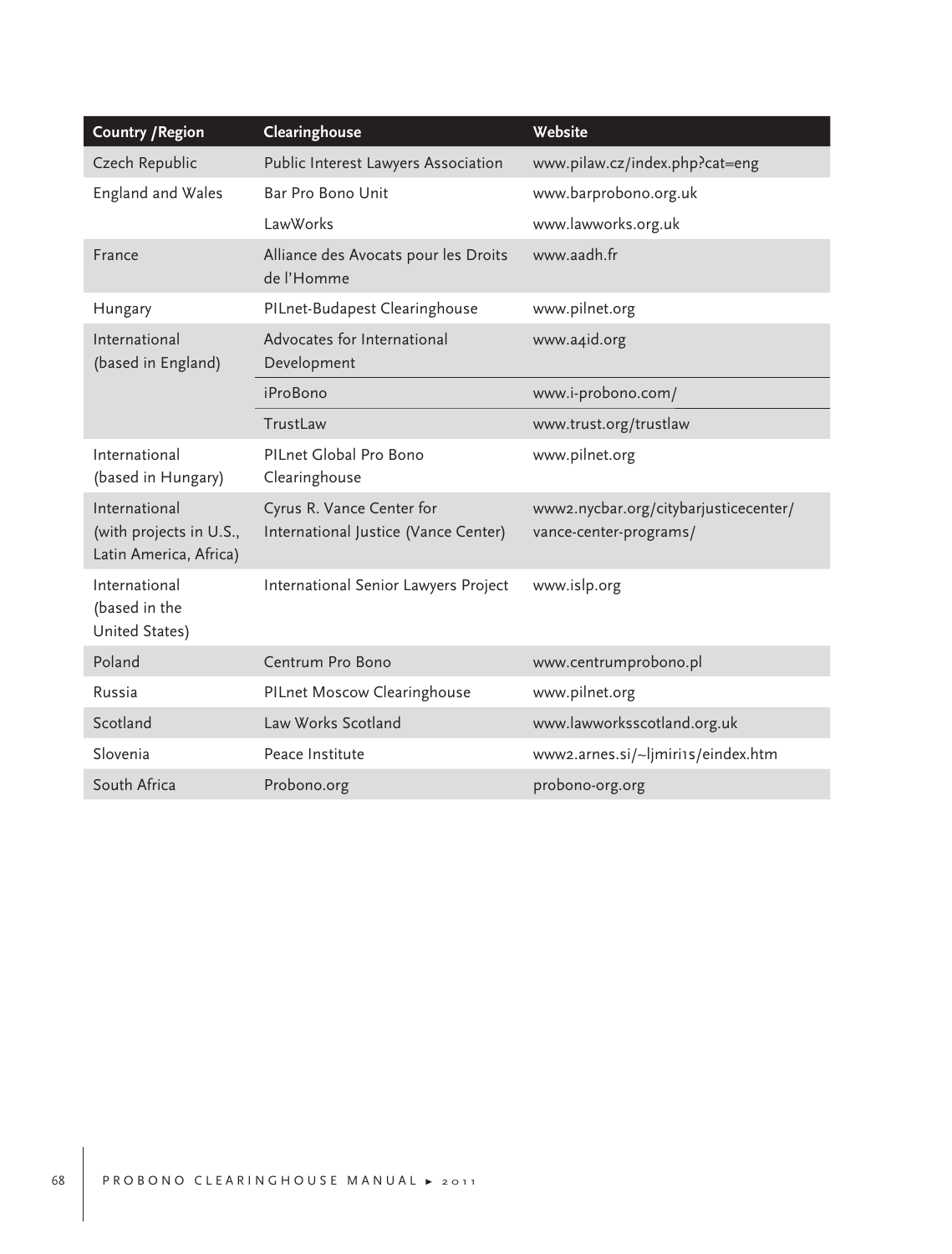## b. Other Pro Bono Resources

| <b>Country / Region</b> | Organization                                                                                                                               | Website                                                                                               |  |  |
|-------------------------|--------------------------------------------------------------------------------------------------------------------------------------------|-------------------------------------------------------------------------------------------------------|--|--|
| Australia               | National Pro Bono Resource Centre                                                                                                          | www.nationalprobono.org.au/home.asp                                                                   |  |  |
| France                  | Droits d'Urgence                                                                                                                           | www.droitsdurgence.org                                                                                |  |  |
| International           | International Bar Association Pro Bono<br>Declarations                                                                                     | www.internationalprobono.com/<br>declarations                                                         |  |  |
|                         | Lex Mundi Pro Bono Foundation                                                                                                              | www.lexmundiprobono.org                                                                               |  |  |
|                         | Ashoka's Law for All Initiative                                                                                                            | www.ashoka.org/lawforall                                                                              |  |  |
| United Kingdom          | Free Representation Unit (FRU)                                                                                                             | www.freerepresentationunit.org.uk                                                                     |  |  |
|                         | ProBonoUK.net                                                                                                                              | www.probonouk.net                                                                                     |  |  |
|                         | ProHelp                                                                                                                                    | www.prohelp.org.uk                                                                                    |  |  |
|                         | U.K. Attorney General's Pro Bono<br>Declaration-A statement of principles<br>for international pro bono legal work                         | www.internationalprobono.com/<br>declarations/item.1254-UK_Attorney_<br>Generals_Pro_Bono_Declaration |  |  |
|                         | U.K. Attorney General's Pro Bono<br>Toolkit-A toolkit setting out shared<br>experience for development of pro bono<br>culture and programs | www.probonouk.net                                                                                     |  |  |
| <b>United States</b>    | Pro Bono Institute                                                                                                                         | www.probonoinst.org                                                                                   |  |  |
|                         | Pro Bono Net                                                                                                                               | www.probono.net                                                                                       |  |  |
|                         | Law Help                                                                                                                                   | www.lawhelp.org                                                                                       |  |  |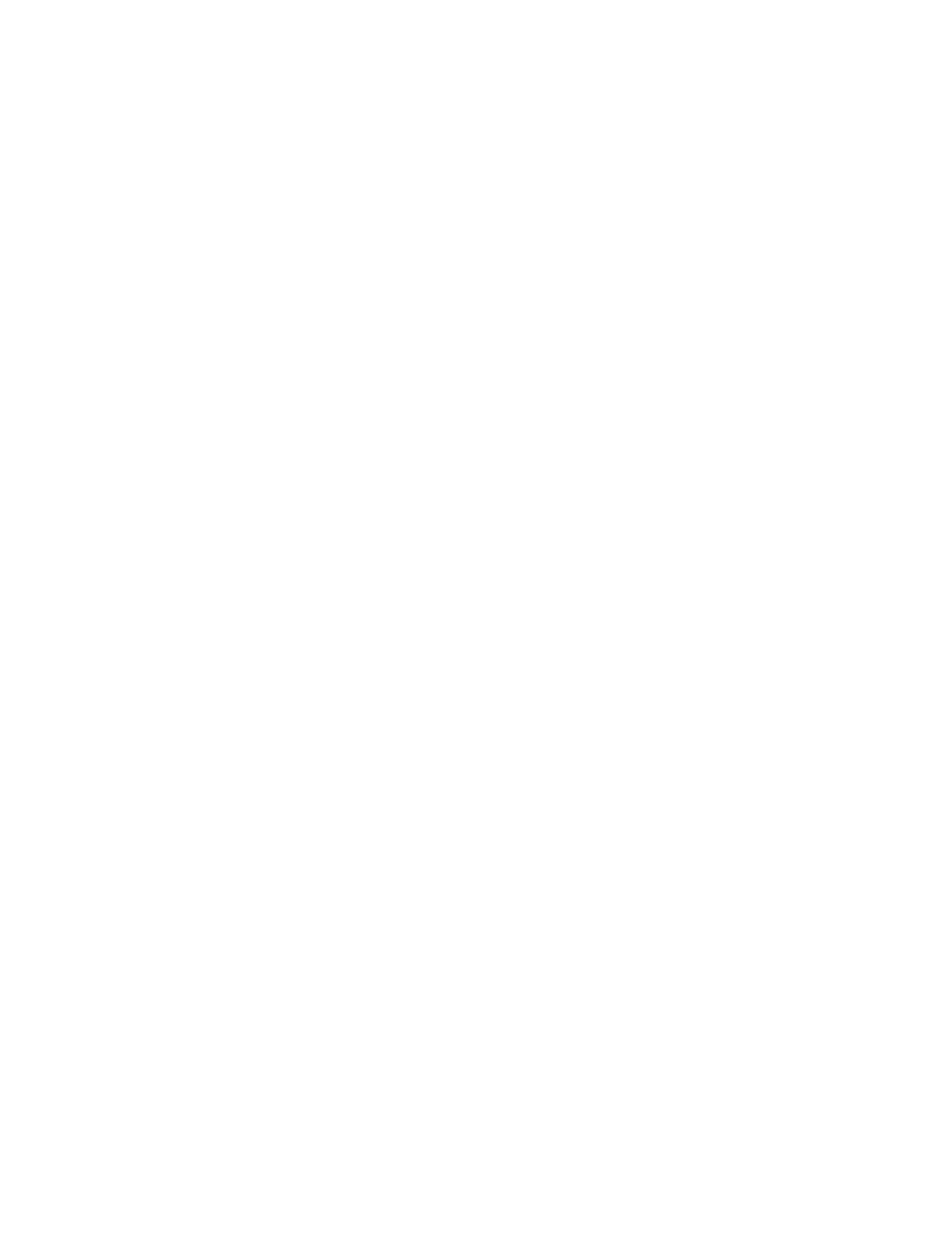# XII. Appendix

| 1.  | Form for NGOs Interested in Pro Bono, Pro Bono Alliance (formerly PILA)    | 72 |
|-----|----------------------------------------------------------------------------|----|
| 2.  |                                                                            | 74 |
| 3.  |                                                                            | 75 |
| 4.  |                                                                            | 77 |
| 5.  |                                                                            | 78 |
| 6.  | Pro Bono Declaration for the Americas, New York City Bar Association       | 81 |
| 7.  |                                                                            | 85 |
| 8.  |                                                                            | 87 |
| 9.  |                                                                            | 88 |
| 10. | General Conditions on Cooperation Between Pro Bono Clearinghouse, Pro Bono |    |
|     | Attorneys and Pro Bono Clients in the Pro Bono System, The Peace Institute | 93 |
| 11. |                                                                            | 96 |
| 12. |                                                                            |    |
| 13. |                                                                            |    |
| 14. | Global Pro Bono Clearinghouse Sample Pro Bono Matters List, PILnet  101    |    |
| 15. |                                                                            |    |
| 16. | Pro Bono Representations: Tips for Volunteer Lawyers, New York City Bar    |    |
|     |                                                                            |    |
| 17. | Pro Bono Representations: Tips for Clients, New York City Bar Committee    |    |
|     |                                                                            |    |
| 18. |                                                                            |    |
| 19. | ProBono in the Czech Republic-Roundtable for Attorneys and NGO Lawyer,     |    |
|     |                                                                            |    |
|     |                                                                            |    |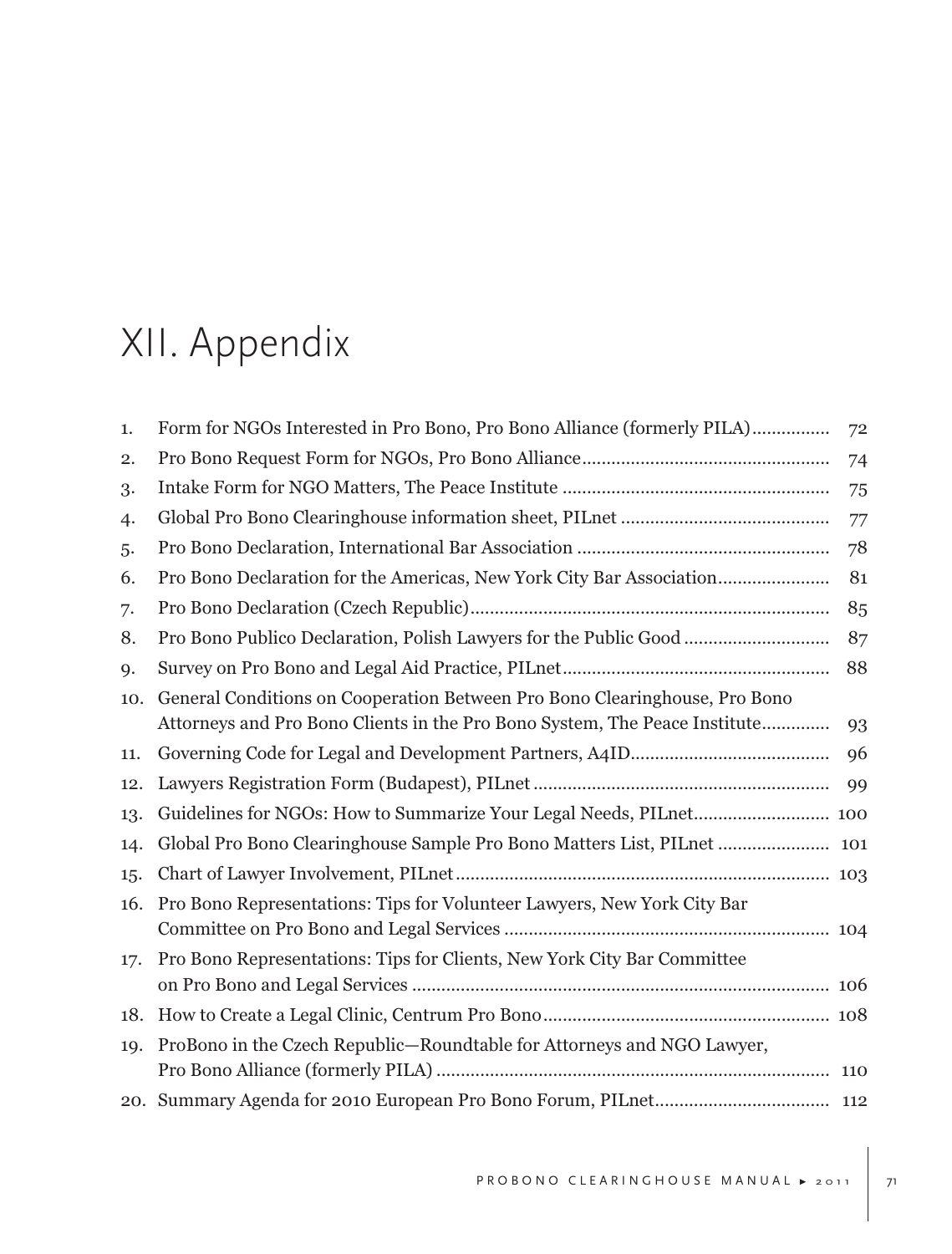

#### **Organisation:**

| Name:                  | Postcode: |
|------------------------|-----------|
| Street:                | Phone:    |
| Town:                  | Fax:      |
| Website:               |           |
|                        |           |
| <b>Contact person:</b> |           |
| Title:                 | E-mail:   |
| First name:            | Phone:    |

#### **PRO BONO – INFORMATION ABOUT INVOLVED NGOS**

Short description about the aims and activities of the NGO (max. 1500 characters):

**Public Interest Lawyers Association (PILA) Pro Bono Centrum** Příběnická 1908, 390 01 Tábor Ph: +420 777 668 710, e-mail: probono@pilaw.cz www.probonocentrum.cz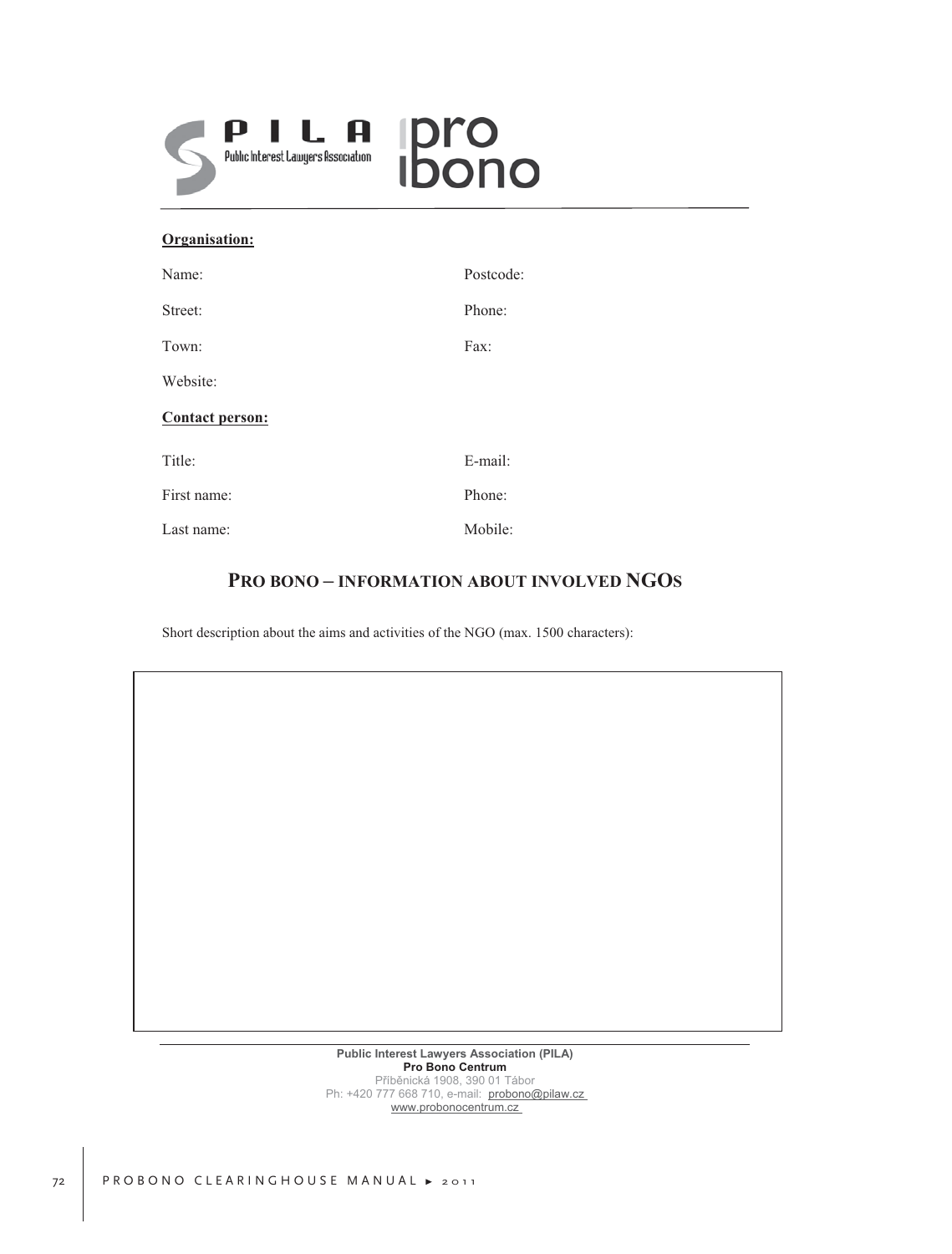#### 2

#### **Type of the matter:**

| Refugees                                  | Rights of the child      |
|-------------------------------------------|--------------------------|
| Domestic violence                         | Education                |
| Environmental issues                      | Corruption, transparency |
| Discrimination (race, nationality, other) | Patients rights          |
| Gender issues, women's rights             | Trafficking in people    |
| Migrant issues                            |                          |
| <b>Employment relations</b>               |                          |
| Rights of crime victims                   |                          |
| Area of legal practice:                   |                          |
| Criminal law                              | Financial law            |
| Civil law                                 | Human Rights law         |
| Administrative law                        |                          |
| Environmental law                         |                          |

#### **What kind of Pro Bono legal assistance you require in your NGO:**

| Technical legal assistance (for the NGO in | Legal assistance concerning the aims |
|--------------------------------------------|--------------------------------------|
| regards to their internal legal needs):    | of the NGO:                          |
| $\Box$ Financial matters                   | Procuration                          |
| Tax                                        | Advocacy                             |
| $\Box$ Employment matters                  | Litigation of strategic matters      |
| Contracts                                  | Research                             |
| Statutory matters                          | Legal analysis                       |

**Public Interest Lawyers Association (PILA) Pro Bono Centrum** Převrátilská 330, 390 01 Tábor Ph.: +420 777 668 710, e-mail: probono@pilaw.cz www.probonocentrum.cz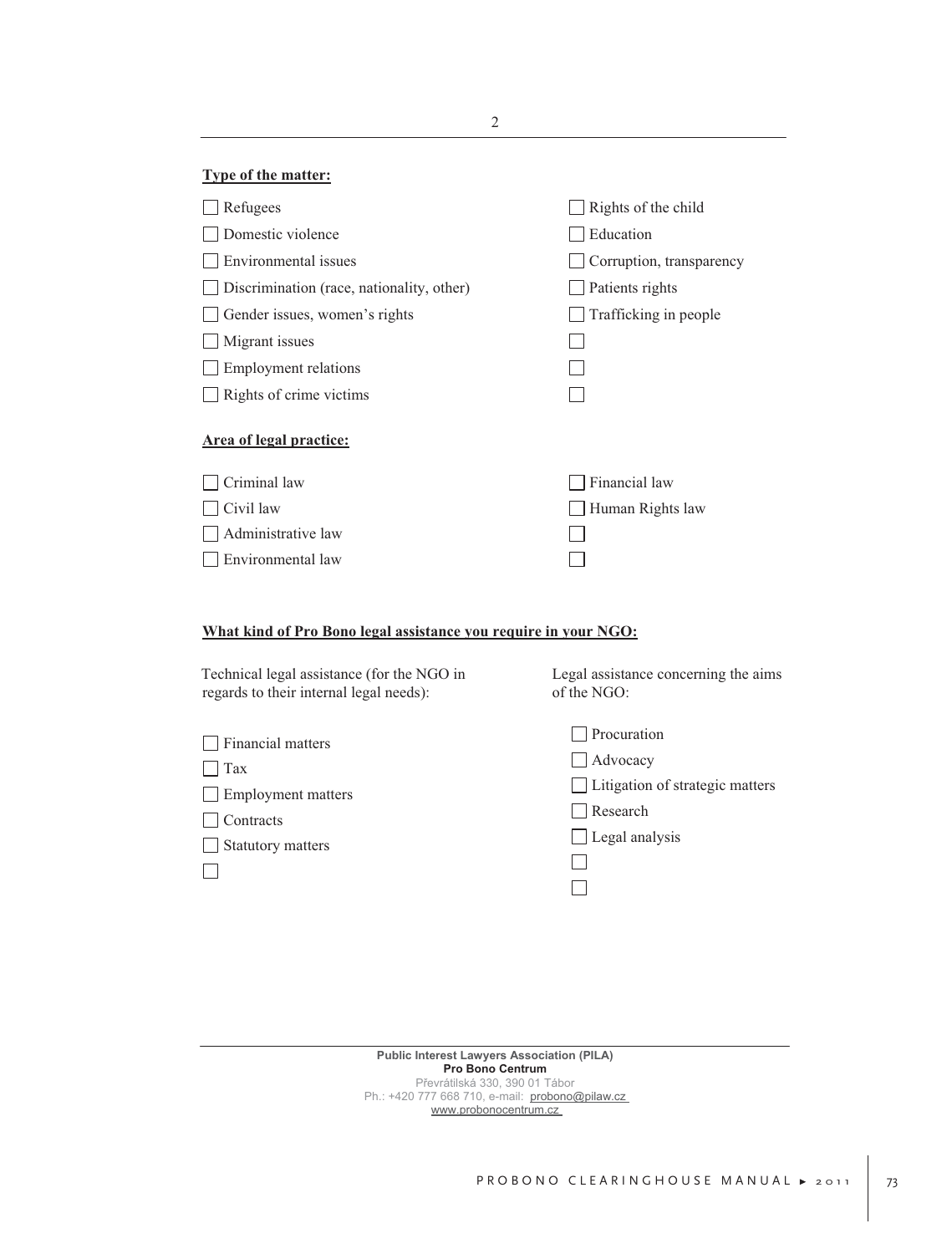## **Pro Bono Alliance Pro Bono Clearinghouse**

## **Pro Bono Request form for NGOs**

**1. Contact details** 

Name of the organisation: **.** Address: Phone: Fax: Person to contact for more information regarding the matter: Phone: Mobile: E-mail:

#### **2. Type of Pro Bono legal needs**

Technical Pro Bono service (for the NGO in regards to their internal legal needs)

Legal assistance concerning the aims of the NGO

Information regarding legal assistance for clients

**3. Please give detailed description of the Pro Bono legal matter** 

**4. What is the deadline for a reply by the law firm regarding the matter described above?** 

**5. Other important information/comments**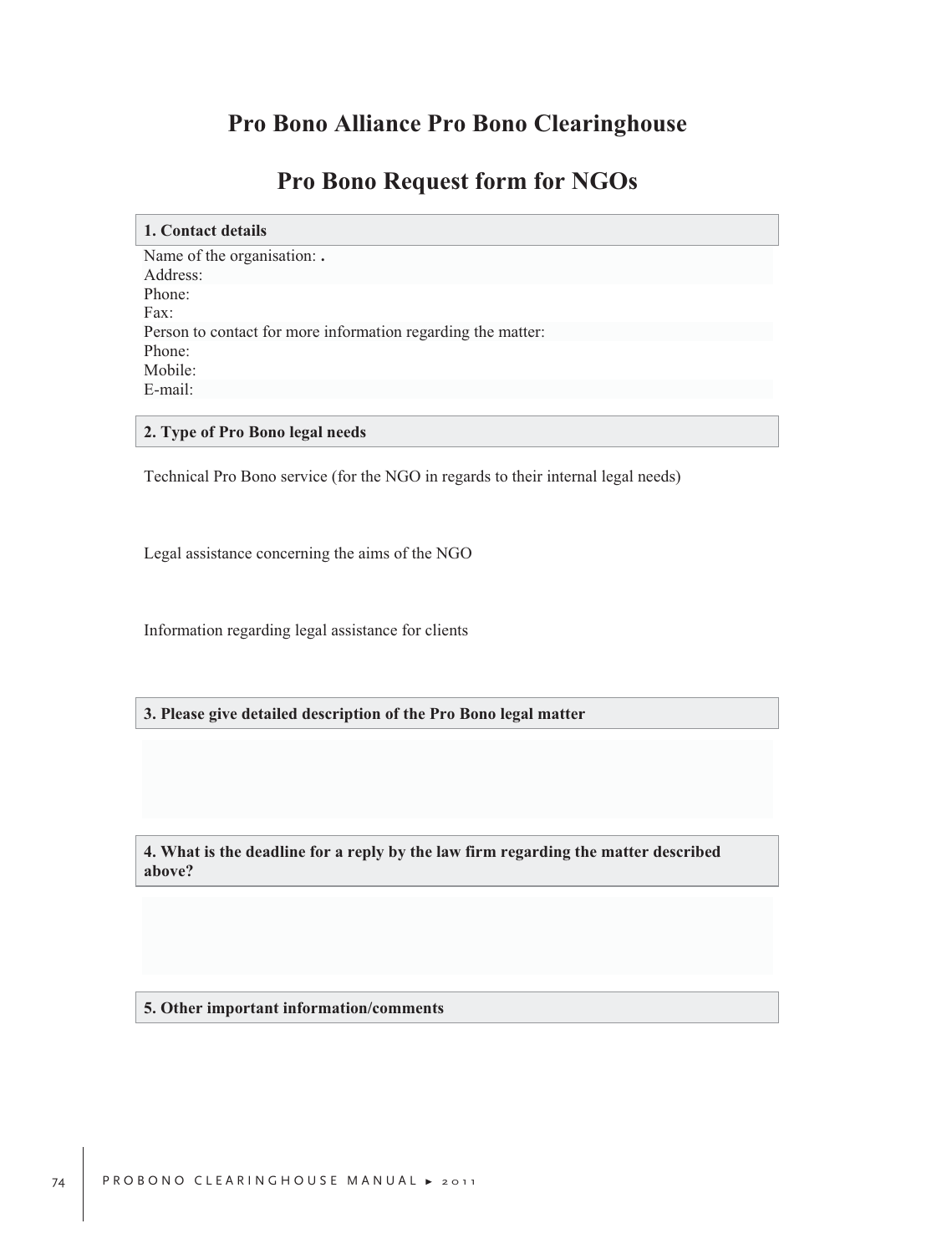

#### **INTAKE FORM FOR NGO MATTERS**

#### **NGO Information**

NGO name, address, phone, e-mail, contact person

Short description of mission and activities of the NGO

#### **Information on the client of the pro bono service**[1]

| Please select one     |                                                                  |
|-----------------------|------------------------------------------------------------------|
| option:               | The client is an NGO<br>$\overline{\phantom{a}}$                 |
|                       | The client is a beneficiary of services of the NGO<br>$\sim 100$ |
| Information on the    |                                                                  |
| $client - name, last$ |                                                                  |
|                       |                                                                  |

client – name, last name, address, phone, e-mail Date of sending the matter to the clearinghouse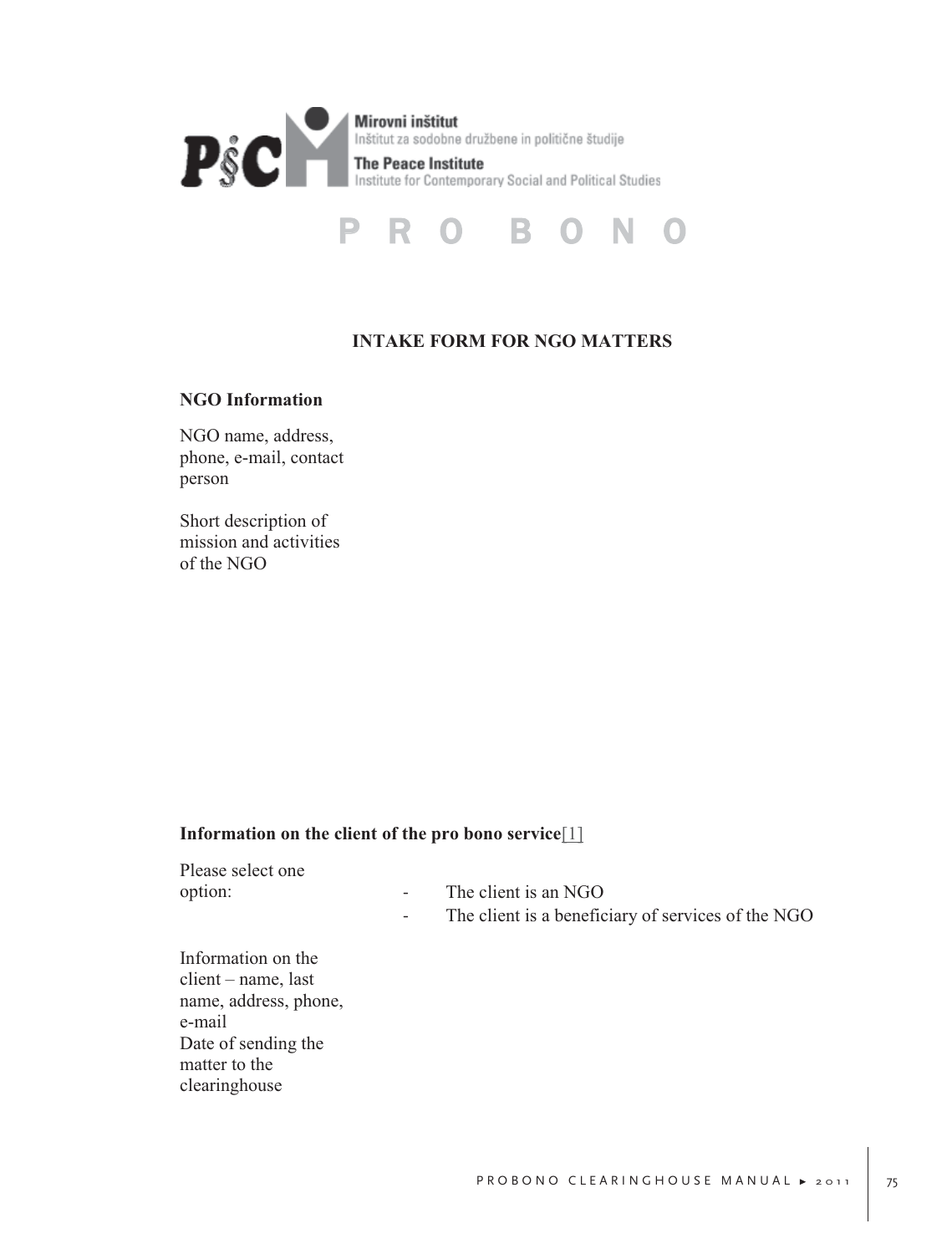#### **Information on the matter**

Description of the problem, of the subject matter (what is the matter about?)

Situation in this moment (did the client already do anything about the matter, lodged a lawsuit or a complaint, or any other legal remedy, has any competent body already decided in this matter?)

What kind of legal service does the client need?

Is there a deadline in the matter in which a certain act needs to be done? If yes, what are the relevant dates?

1 PRO BONO Clearinghouse – Intake form for NGO matters

<sup>[1]</sup> Personal and contact information are sent only the the lawyer or firm to which the matter is placed.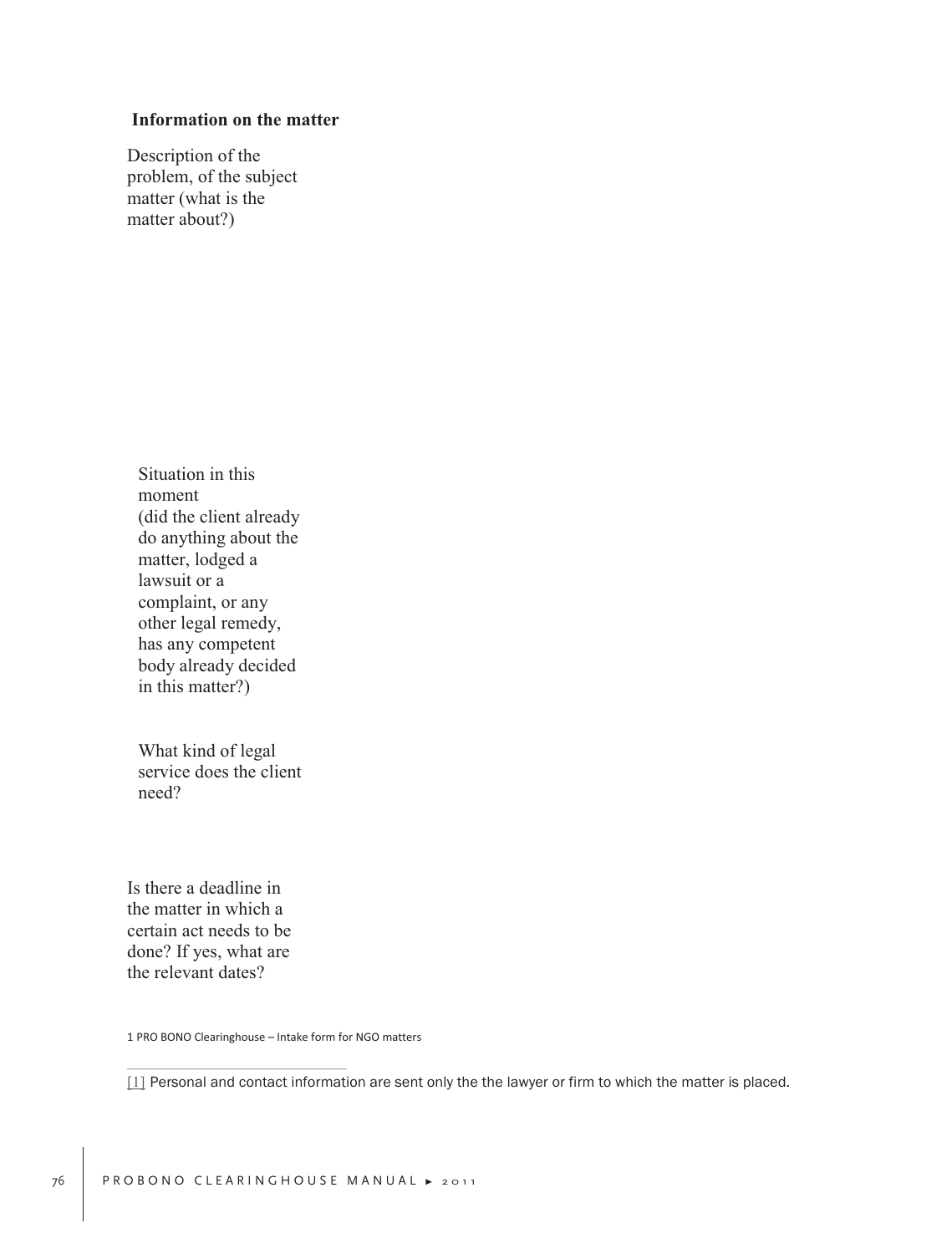PILnet: The Global Network for Public Interest Law is an international organization that advances human rights around the world by stimulating public interest advocacy and developing the institutions necessary to sustain it.



### **GLOBAL PRO BONO CLEARINGHOUSE Lawyers for the Public Good**

#### **Are you an NGO that needs professional legal assistance?**

Non-governmental organizations (NGOs), just like small businesses, are confronted in the ordinary course of their work with legal issues such as non-profit registration, tax and labor contract matters. In addition, NGOs' substantive work can be enhanced by legal research on other countries' legislation, case law and policy on relevant issues.

#### **How can PILnet's Global Clearinghouse help you?**

PILnet is a leading advocate for institutionalizing pro bono practice (volunteer legal assistance) in Europe and beyond. PILnet's Global Clearinghouse matches the legal needs of NGOs with lawyers from international law firms who volunteer their legal services. NGOs that need legal assistance may submit their legal requests to PILnet's Clearinghouse coordinators. Where appropriate, PILnet refers the requests to its extensive network of volunteer lawyers participating in the Clearinghouse. If a lawyer accepts the case, the NGO and the lawyer are connected directly.

#### **Are you eligible for pro bono assistance?**

NGOs (non-profit foundations, associations, and organizations) with and without charitable status are eligible for pro bono assistance for free through the Clearinghouse. Private individuals who have concrete plans to register a new NGO are also eligible. However, private individuals, for-profit corporations, political parties, and NGOs established by political parties are not eligible for assistance through the Clearinghouse.

 (The Clearinghouse provides an opportunity for legal assistance but cannot guarantee that every request will receive legal assistance. Each lawyer participating in the Clearinghouse makes the final determination to accept or decline the individual request(s) submitted.)

#### **To discuss requests for legal assistance, please contact PILnet's Global Clearinghouse:**

Atanas Politov (apolitov@pilnet.org) or Tamás Barabás (tbarabas@pilnet.org) Tel: +36 1 461 5700 Fax: +36 1 461 5701 PILnet: The Global Network for Public Interest Law 1061 Budapest, Paulay Ede u. 50, Hungary www.pilnet.org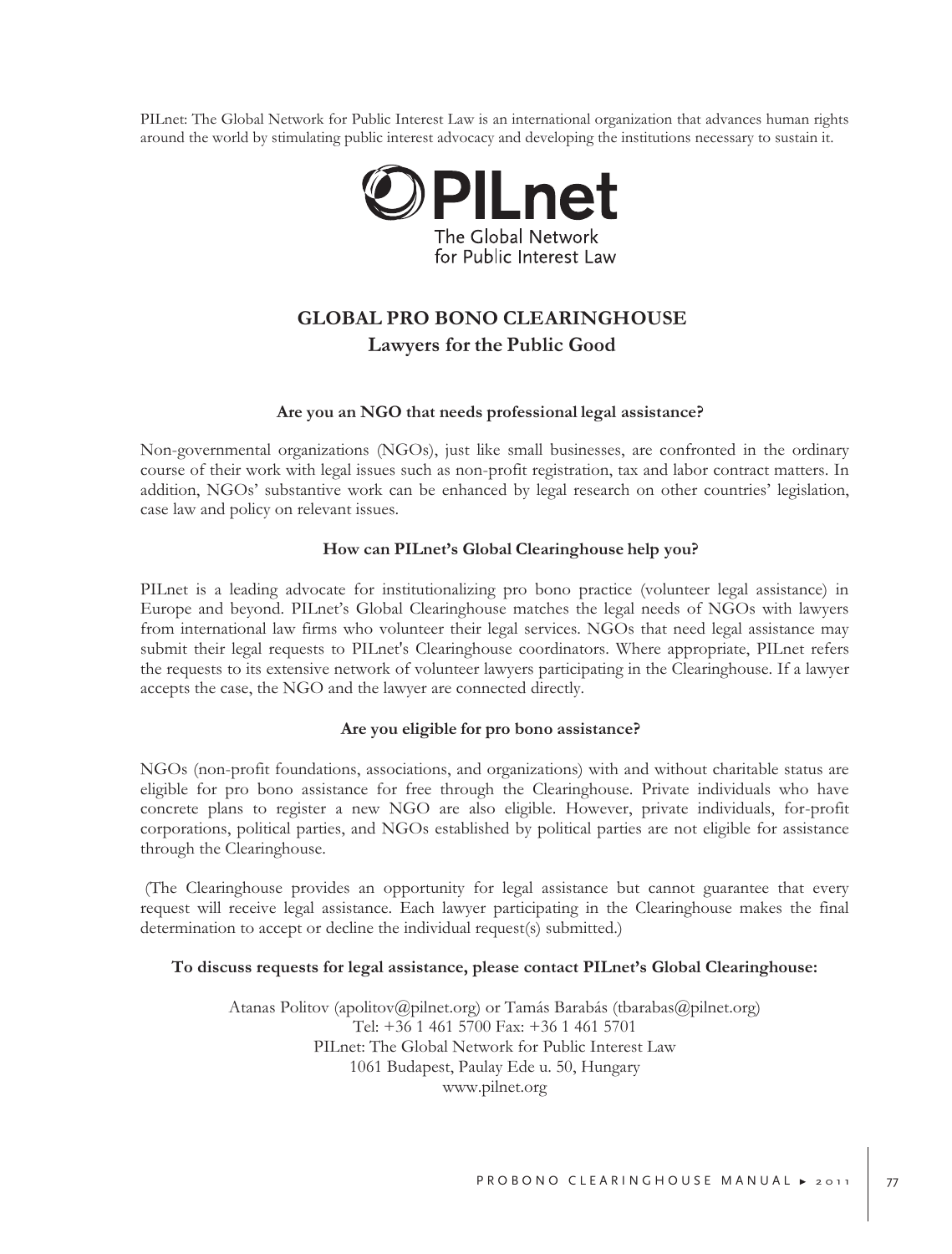## IBA Pro Bono Declaration

#### **Approved by the IBA Council October 2008**

The Council of the International Bar Association, the global voice of the legal profession:

- a) Inspired by the vision of a better, more just world;
- b) Affirming the vital role of the legal profession in achieving that vision;
- c) Recognizing that access to justice is essential to liberty, fairness, dignity, progress, development and the Rule of Law;
- d) Advocating that barriers to justice wherever they exist should be broken and dismantled as a matter of the highest priority;
- e) Deploring the fact that access to the courts and effective legal representation and advice are not afforded to all who need them, especially the poor, underprivileged and marginalized;
- f) Recalling that access to justice for all individuals is a human right and that governments have the primary responsibility to realize and protect that human right through measures such as state funded legal aid, as underscored in article 10 of the UN Declaration on Human Rights, article 14(3)(d) of the International Covenant on Civil and Political Rights, other major international, regional and national instruments, and also the Legal Aid Resolution adopted by this Council in 1996;
- g) Urging governments to allocate sufficient resources to make legal aid available to meet the critical legal needs of the poor, underprivileged and marginalized and not to use pro bono legal service as an excuse for reducing publicly funded legal aid;
- h) Realizing that public confidence in governmental and judicial institutions is eroded by the absence of justice or the existence of barriers to justice;
- i) Considering that the delivery of pro bono service by the legal profession is of vital public and professional interest and helps to fulfil the unmet legal needs of the poor, underprivileged, and marginalized and restore public confidence in the efficacy of governmental and judicial institutions;
- j) Conscious that the legal profession, given its commitment to a fair and equitable legal system, holds a unique and privileged position in matters of justice, and accordingly, has the duty and opportunity to provide pro bono legal service, together with the state, the judiciary, law schools and legal services organizations;
- k) Observing the value of existing traditions and new initiatives, including collaborations among bar associations, private and public interest law firms, law schools, foundations, and other non-governmental organizations to improve access to justice, and to provide effective pro bono legal service;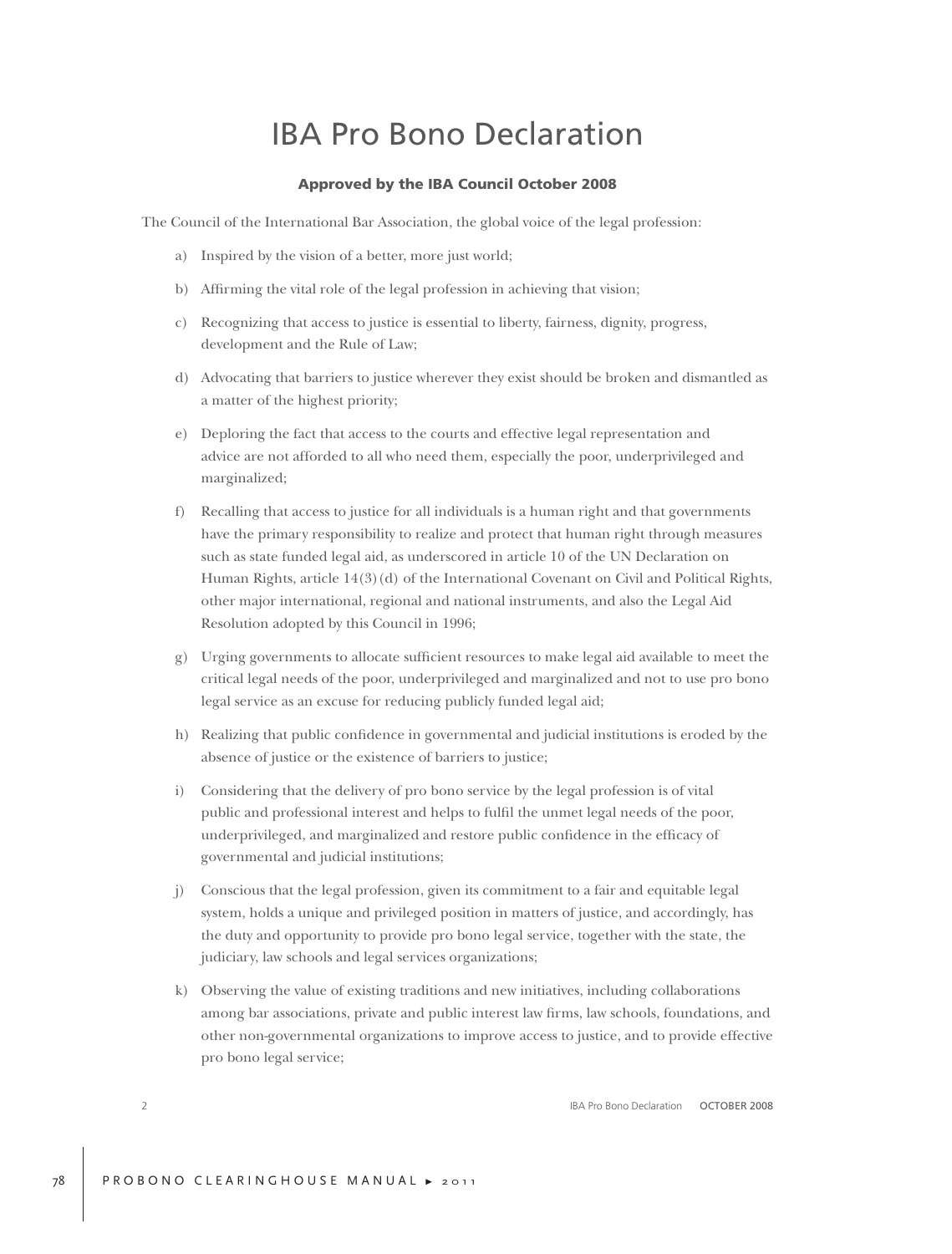- l) Noting that 'pro bono' is derived from the Latin phrase *pro bono publico*, which refers to work or actions carried out 'for the public good';
- m) Believing that a determined effort is needed to advance access to justice through pro bono work and to strengthen the commitment to public service in the legal profession;
- n) Mindful that the motivation for innovative pro bono standards and practices can be derived from the diversity to be found among nations' legal systems and traditions; and
- o) Reflecting upon the valuable declarations made in this field on a domestic and regional level, notably the Pro Bono Declaration for the Americas, and encouraging more such declarations to be adopted and implemented;

Declares and resolves that:

- 1. The Council calls on lawyers, law firms and bar associations to provide pro bono legal service, which is work by a lawyer of a quality equal to that afforded to paying clients, without remuneration or expectation of remuneration, and principally to benefit poor, underprivileged or marginalized persons or communities or the organizations that assist them. Pro bono legal service may extend to: advice to or representation of persons, communities or organizations, who otherwise could not exercise or assert their rights or obtain access to justice; activities supporting the administration of justice, institution building or strengthening; assisting bar associations and civic, cultural, educational and other non governmental institutions serving the public interest that otherwise cannot obtain effective advice or representation; assisting with the drafting of legislation or participating in trial observations, election monitoring, and similar processes where public confidence in legislative, judicial and electoral systems may be at risk; providing legal training and support through mentoring, project management and exchanging information resources; and also other similar activities to preserve the Rule of Law.
- 2. The legal profession reaffirms its commitment to pro bono legal service, as an integral part of the profession, and lawyers and law firms are encouraged to specify a proportion of their time or resources which they will devote per lawyer to pro bono legal service each year.
- 3. Pro bono legal service should be provided on a consistent year-round basis, in all manner of criminal, civil and administrative matters where legal aid may be limited, and on a national and international level.
- 4. The importance and practice of pro bono legal service should be emphasized and promoted in legal education and practice, by making pro bono opportunities a part of the academic or practical programs for law students and by giving credit to lawyers taking continuing legal education or working in this field.
- 5. Lawyers, judges, law firms, bar associations, governmental and non governmental organizations and other interested persons should promote the awareness of domestic as well as cross border pro bono legal service, and implement measures designed to monitor and report to the profession and the public at large on the extent to which access to justice is being facilitated by pro bono measures.

IBA Pro Bono Declaration **OCTOBER 2008** 3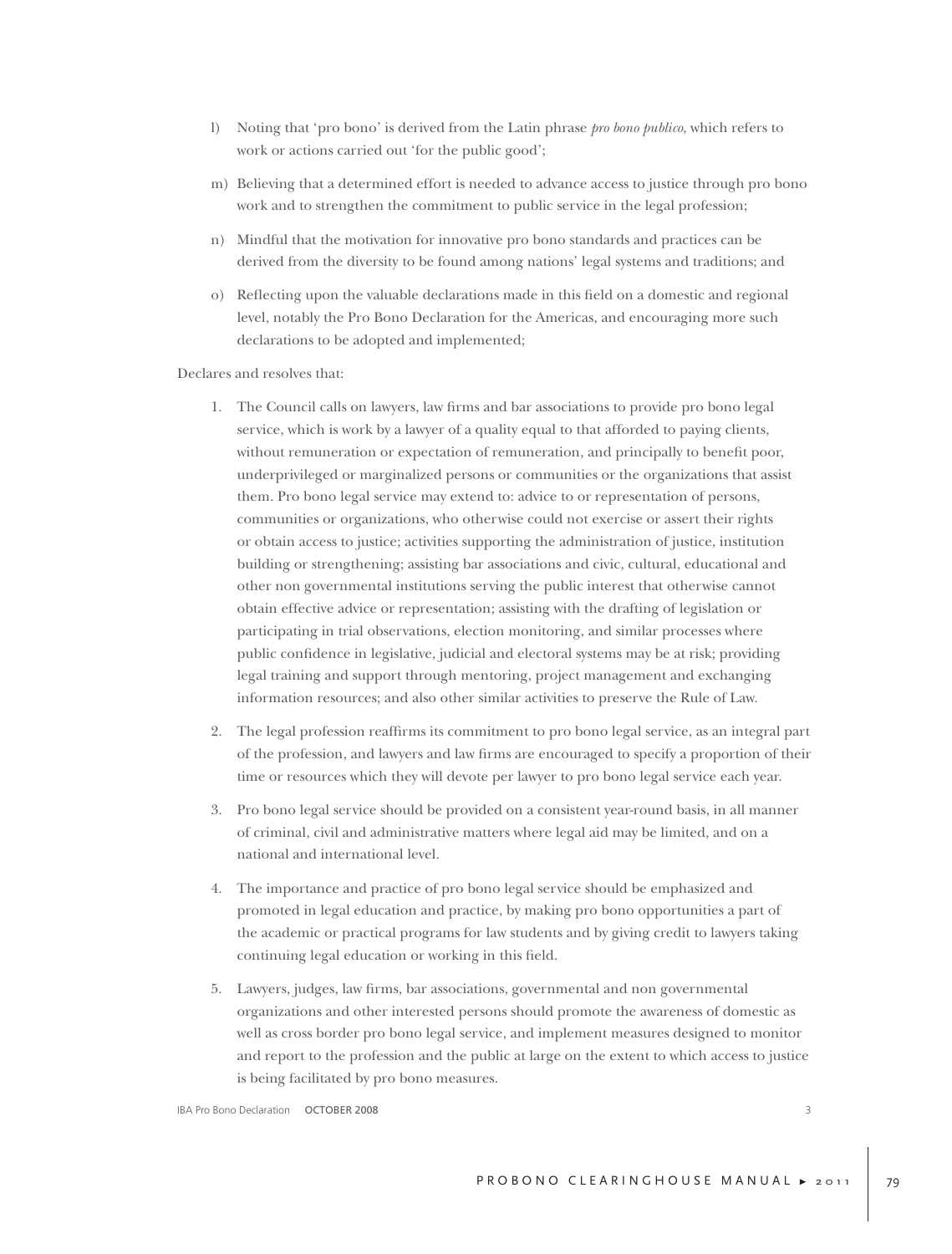- 6. Lawyers, law firms, bar associations, and other organizations employing lawyers, whether non profit or for profit, are strongly encouraged to develop or improve specific pro bono policies and programs, to create the conditions and incentives so that pro bono work is encouraged, valued and rewarded, and to pursue or provide continuing legal education in this field, as pro bono legal service is closely linked to the corporate social responsibility of the legal profession.
- 7. The Council calls on governments to promote and support the pro bono efforts of the legal profession in their countries and to desist from in any way deterring the provision of such service. Further, governments should assist and encourage pro bono legal service, through measures such as treating it as not being subject to tax, and where such service is presently taxed, such taxes should be rescinded.
- 8. The IBA recognises and expresses its gratitude for the efforts of many lawyers and law firms who have already devoted or are devoting a portion of their professional activities to pro bono legal service. The IBA is committed to actively encouraging lawyers, judges, law firms, bar associations, law schools, governmental and non governmental organizations to participate in pro bono legal service, and invites them to use and contribute content to the information resources developed by the IBA in this field, notably the web sites **www.internationalprobono.com**, **www.ibaprobono.com** and **www.roldirectory.org**.
- 9. Lawyers, judges, law firms, bar associations, governmental and non governmental organizations, and other interested persons are particularly invited to organize, attend and support pro bono and access to justice conferences so that the design and delivery of pro bono legal service can be improved and so that those involved in pro bono legal service will have an extensive pool of resources on both the supply of and demand for such service from which to gain relevant experience.
- 10. This declaration launches a broad educational campaign and a multi-year process of consultation by the IBA to establish or promote a pro bono culture, to appreciate the meaning and the importance of pro bono legal service, to identify and agree best practices and desirable specific commitments of time and resources, to deepen the consensus and to make further progress in this field. The Pro Bono and Access to Justice Committee is charged to continue and expand its work in this field and to monitor and report on the application of this declaration.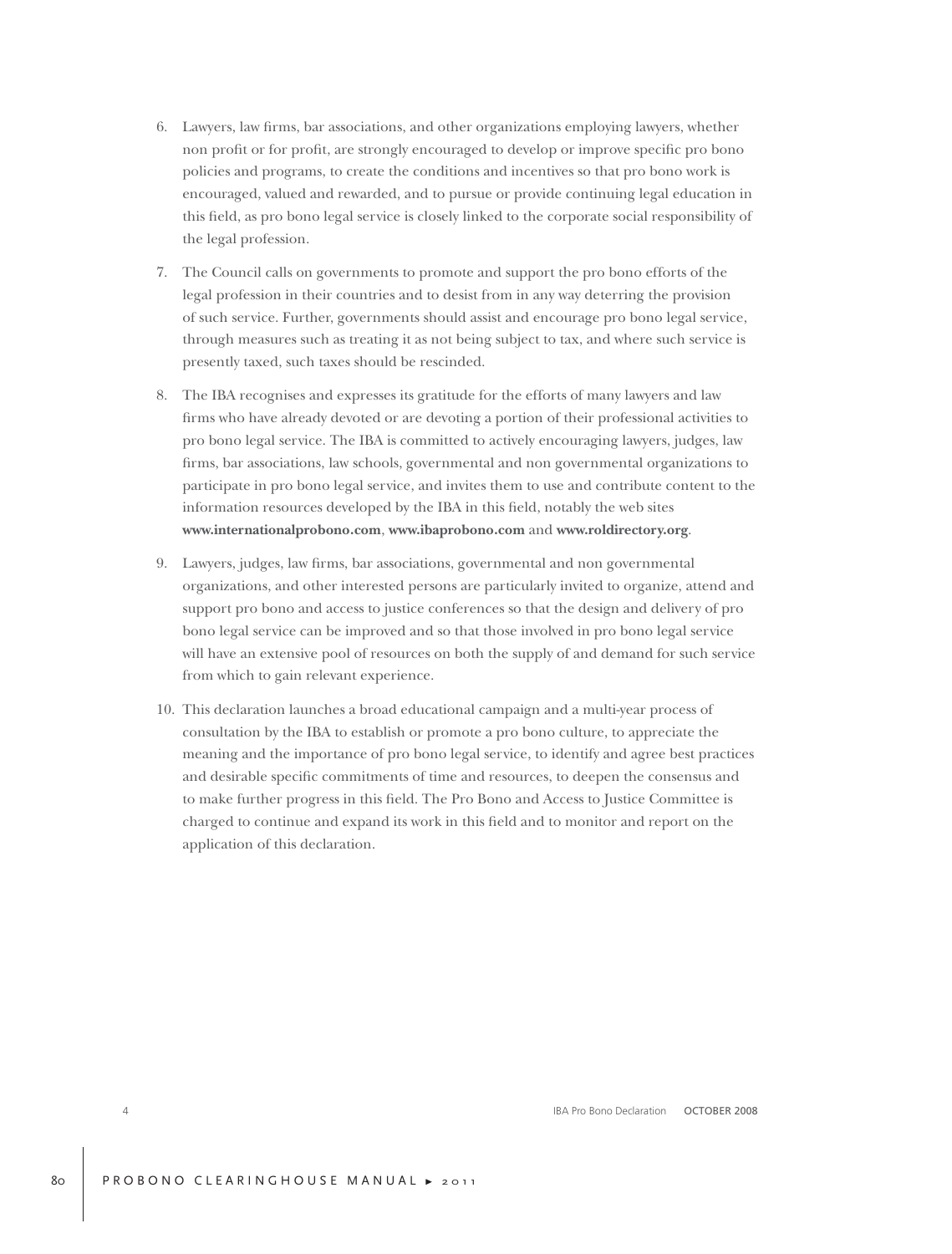## PRO BONO DECLARATION FOR THE AMERICAS DECLARACIÓN DE TRABAJO PRO BONO PARA EL CONTINENTE AMERICANO DECLARAÇÃO PRO BONO PARA AS AMÉRICAS

## *SIGNED DECLARATIONS CAN BE SUBMITTED TO OF THE NEW YORK CITY BAR\**

### *FOR A LIST OF SIGNATORIES VISIT: WWW.NCYBAR.ORG/VC/DECL.PDF*

### \*THE VANCE CENTER IS THE REPOSITORY FOR ALL ENDORSEMENTS: *A2 WEST 44<sup>TH</sup> STREET A*<br>*New York NY 10026*  $USA$ *USA*

*VANCE@NYCBAR.ORG VANCE@NYCBAR.ORG*

 *+1 (212) 768-8630 (FAX)*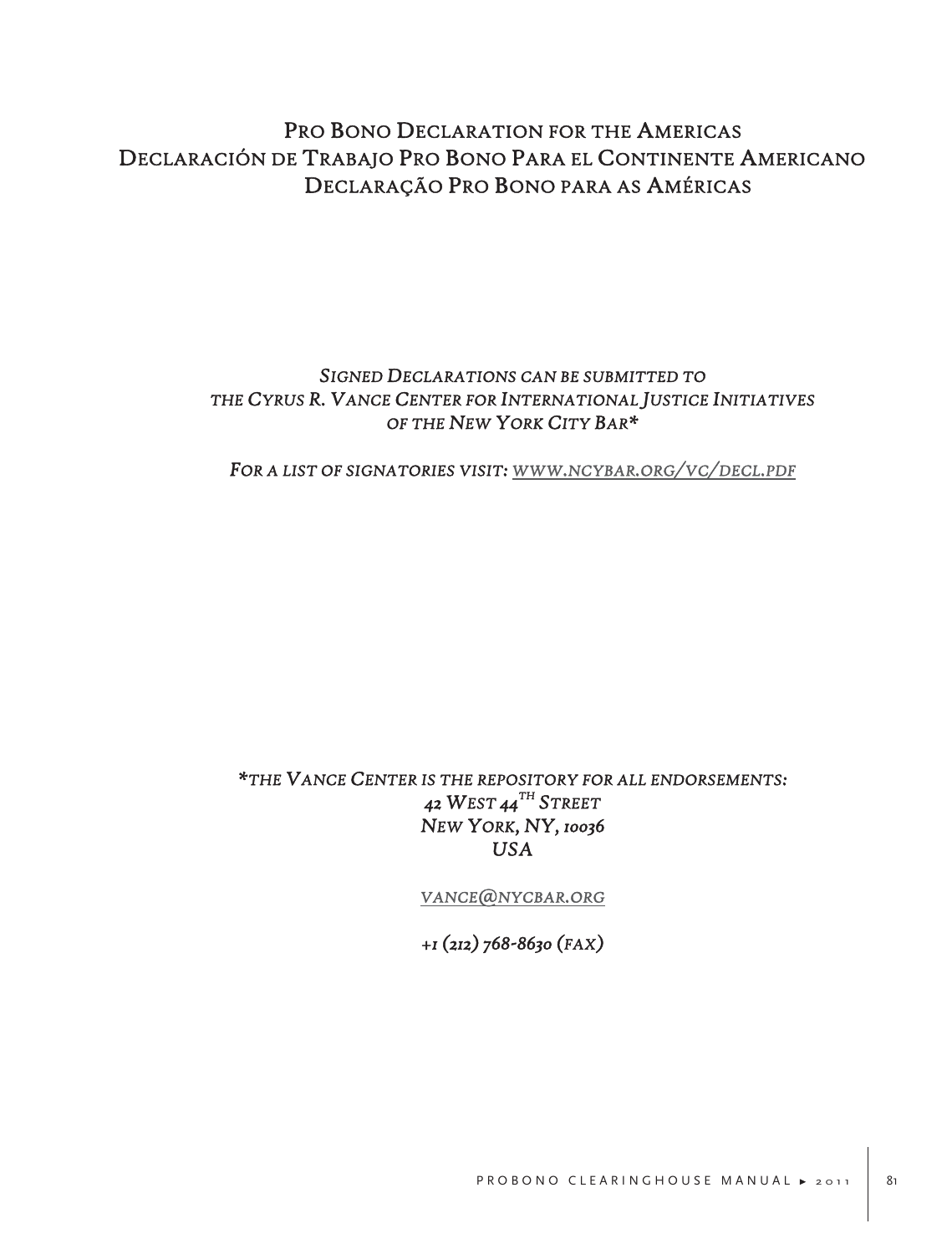#### PRO BONO DECLARATION FOR THE AMERICAS

WHEREAS, access to justice and legal representation are essential to democratic societies;

WHEREAS, the resources of government and of legal services organizations are insufficient to satisfy the critical legal needs of poor and underprivileged persons and communities, often leaving these needs unmet;

WHEREAS, consequently, not all members of society have meaningful access to justice or effective legal representation, and this is especially the case for poor and underprivileged persons and communities;

WHEREAS, the absence of access to justice and legal representation undermines public confidence in governmental and judicial institutions and democracy;

WHEREAS, the legal profession has a privileged role and is uniquely positioned in matters of justice and therefore has the duty, means and opportunity to promote a fair and equitable legal system and respect for human and constitutional rights in collaboration with the State, the judiciary and legal services organizations;

WHEREAS, traditions exist across the Americas and new efforts are underway in several countries, including collaborations among bar associations, private and public interest law firms, law schools, foundations, governmental actors and nongovernmental organizations, to address these pressing and unmet legal needs;

WHEREAS, a concerted movement across the Americas to promote access to justice through pro bono work would strengthen commitments to democracy and public service in the legal profession;

WE, the undersigned, solemnly declare our commitment to pro bono by stating as follows:

Members of the legal profession have a responsibility to provide pro bono legal services. This responsibility stems from the profession's role and purpose in society, and from its implicit commitment to a fair and equitable legal system.

Pro bono is derived from the Latin phrase *pro bono publico*, which refers to actions carried out "for the public good."

For purposes of this Declaration, pro bono legal services are those provided without a fee, or expectation of a fee, principally to benefit poor or underprivileged persons or communities or the organizations that assist them. They may include representation of persons, communities or organizations in matters of public interest who otherwise could not obtain effective representation. In addition, pro bono legal services can also benefit civic, cultural and educational institutions serving the public interest who otherwise could not obtain effective representation.

Pro bono legal services should be provided with the same quality of representation as services provided to paying clients, and in a manner upholding the applicable ethical norms and standards.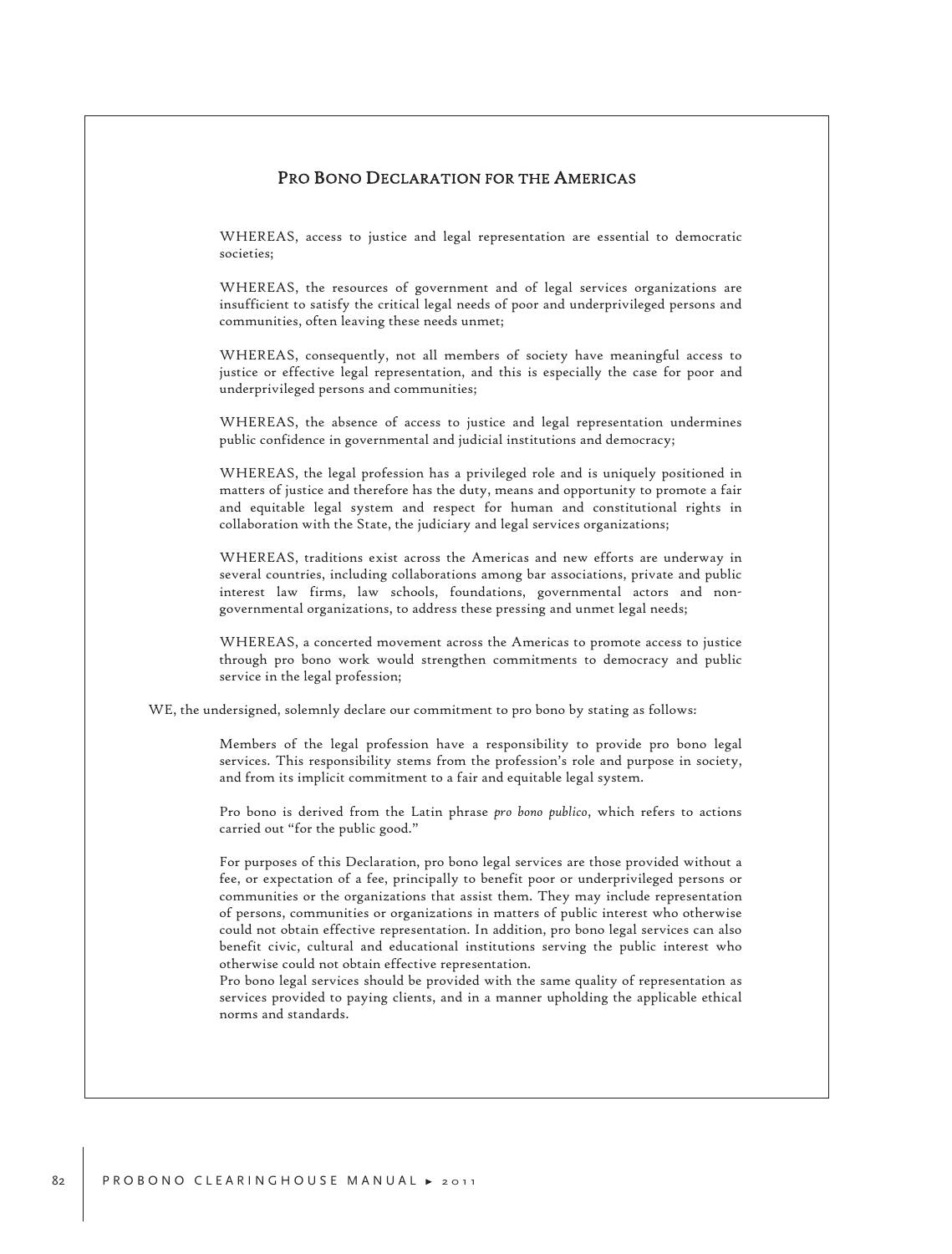Effective delivery of pro bono legal services requires cooperation among the different actors in the legal profession – including bar associations, private and public interest law firms, law schools, foundations, governmental actors and non-governmental organizations.

WE, the undersigned, each in a manner consistent with our respective roles in the legal profession, commit to:

> Act to improve effective legal representation for poor or underprivileged persons and communities;

> Enhance widespread and effective access to justice and to legal services for persons and communities who lack such access;

> Provide, on a pro bono basis, more than 20 hours or three days of legal services per individual lawyer per annum, or in the case of law firms, institutions or other groups of lawyers, an average of more than 20 hours per lawyer per annum. This commitment should be met within three years of endorsing this Declaration;

> Strengthen the profession's commitment to the provision and expansion of pro bono legal services by emphasizing its importance and practice in legal education;

> Support the establishment, development and operations of non-governmental organizations dedicated to the delivery of legal services in the public interest; and

> Advocate and promote within the profession for the recognition and promotion of pro bono legal services as part of lawyers´ ethical standards and obligations.

This Declaration is not intended to alter or supersede any existing legislation, resolution or ethical code in any jurisdiction, firm or institution that is more conducive to the provision of pro bono legal services.

This Declaration will be effective from January 1, 2008.

\_\_\_\_\_\_\_\_\_\_\_\_\_\_\_\_\_\_\_\_\_\_\_\_\_\_\_\_\_\_\_\_\_\_\_\_\_\_\_\_\_\_\_\_ \_\_\_\_\_\_\_\_\_\_\_\_\_\_\_\_\_\_\_\_\_\_\_\_\_

*Signatory Date*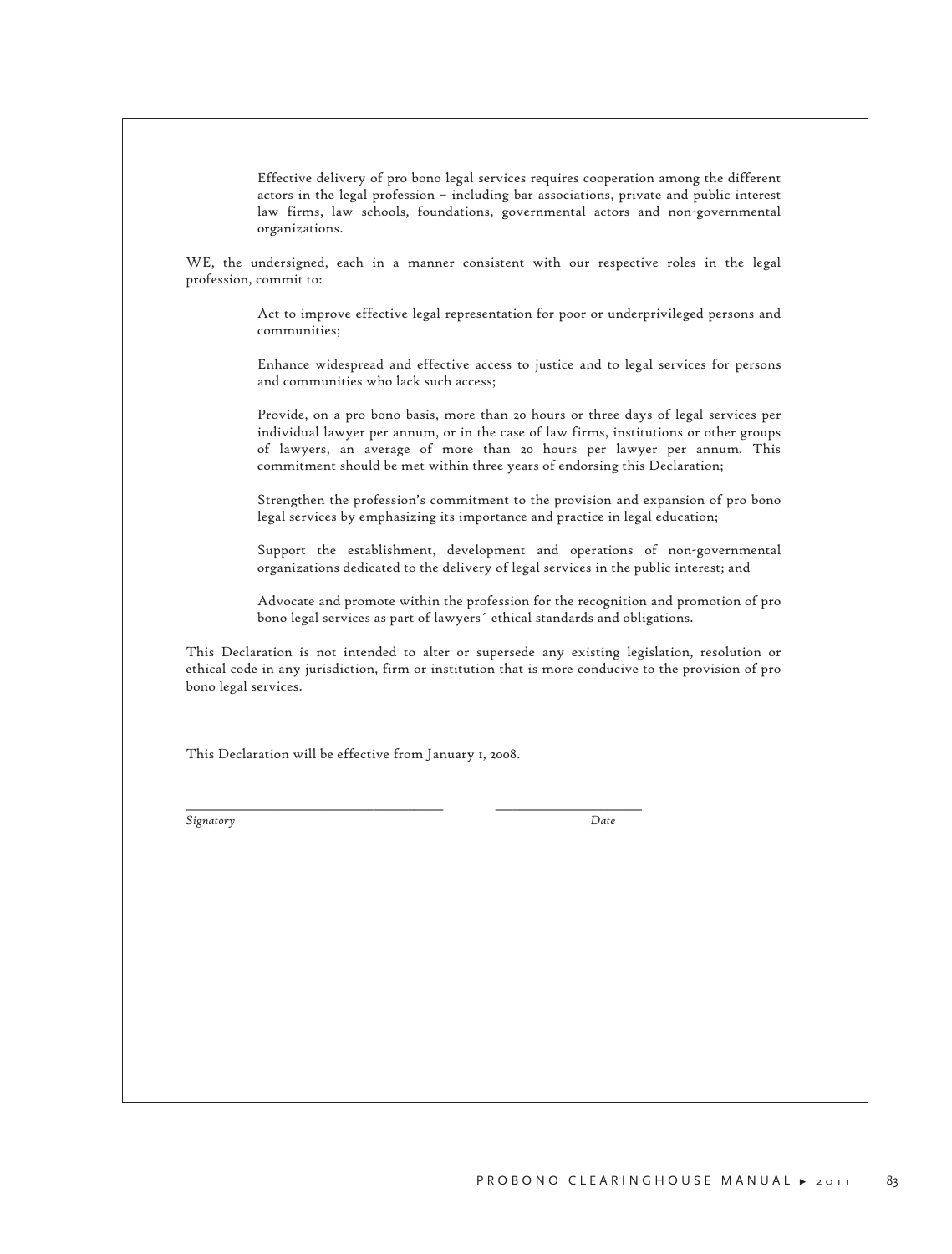### *SIGNATORY DATA SHEET*

#### COUNTRY:

| I. Category:                                                                                                                                                                                                                                                                                                              |  |
|---------------------------------------------------------------------------------------------------------------------------------------------------------------------------------------------------------------------------------------------------------------------------------------------------------------------------|--|
| $\Box$ Institution or                                                                                                                                                                                                                                                                                                     |  |
| $\Box$ Individual                                                                                                                                                                                                                                                                                                         |  |
| 2. Signatory* (Name of Institution or Individual):                                                                                                                                                                                                                                                                        |  |
|                                                                                                                                                                                                                                                                                                                           |  |
| 3. Legal Representative (Institution only):                                                                                                                                                                                                                                                                               |  |
|                                                                                                                                                                                                                                                                                                                           |  |
|                                                                                                                                                                                                                                                                                                                           |  |
|                                                                                                                                                                                                                                                                                                                           |  |
| 5. Address:                                                                                                                                                                                                                                                                                                               |  |
|                                                                                                                                                                                                                                                                                                                           |  |
|                                                                                                                                                                                                                                                                                                                           |  |
|                                                                                                                                                                                                                                                                                                                           |  |
|                                                                                                                                                                                                                                                                                                                           |  |
|                                                                                                                                                                                                                                                                                                                           |  |
|                                                                                                                                                                                                                                                                                                                           |  |
|                                                                                                                                                                                                                                                                                                                           |  |
| $\Box$<br>* Please check the box if the signatory is not engaged in the private practice of law and<br>thus subscribes this Declaration to manifest its support of the Declaration and<br>commitment to encourage the adoption and observance by the legal profession of<br>the Declaration's principles and commitments. |  |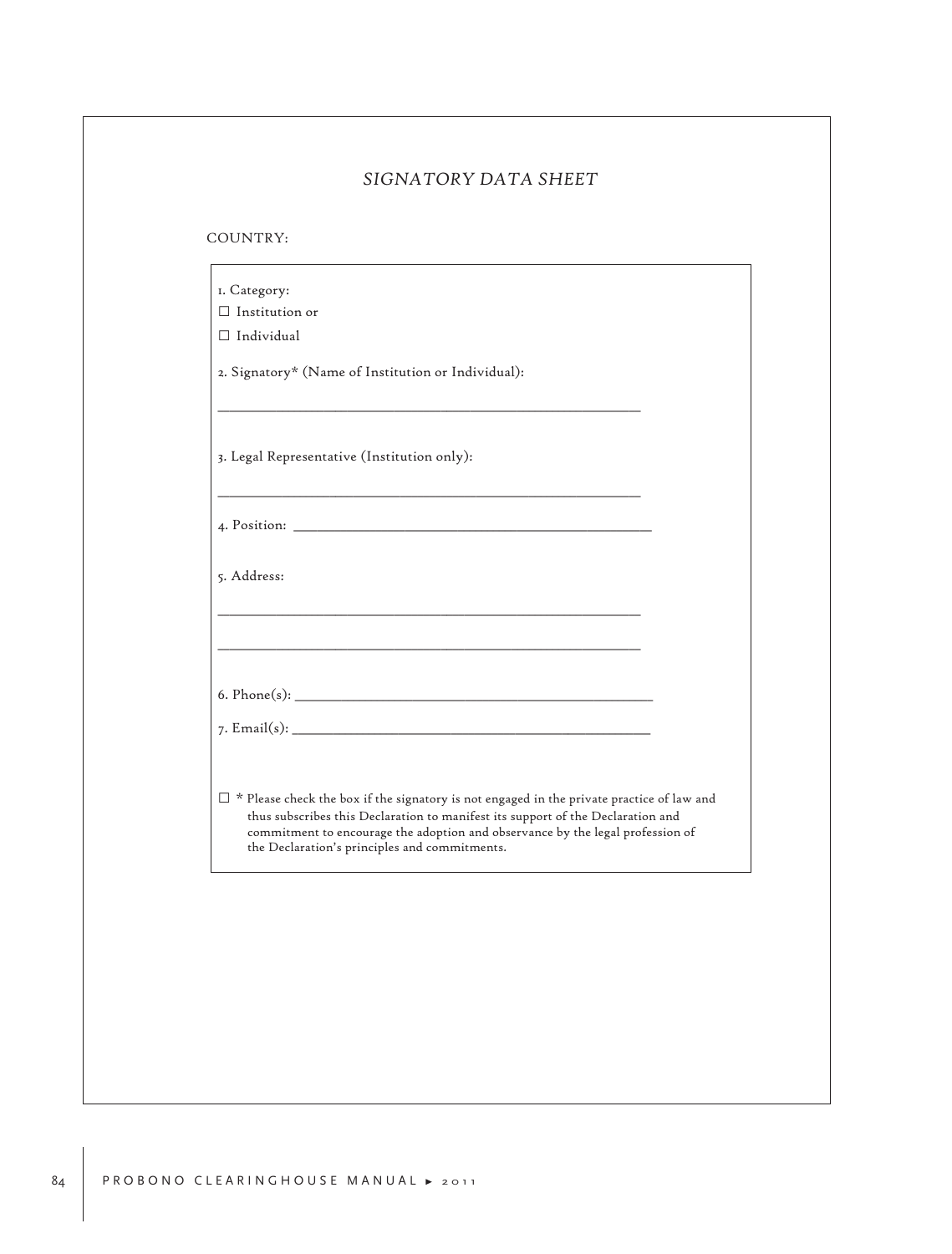## **Pro Bono Declaration**

We, the undersigned members of the Czech legal profession, hereby declare our solemn intention to bear our share of responsibility for protecting human rights and the public interest and to carry on the tradition of volunteer work by attorneys in these areas.

Our society is developing rapidly, both economically and socially. The law plays an important role during this development. We are convinced that it is very important not to forget that it is the task of a modern state, based on the rule of law, to provide the widest possible access for all to qualified legal aid.

By signing this Declaration we are supporting the idea, expressed in the Code of Conduct for European Lawyers, that 'In a society founded on respect for the rule of law the lawyer fulfils a special role.' We also build on Recommendation Rec (2000) 21 on the freedom of exercise of the profession of lawyer, which encourage to promote access to justice of persons in economically weak position, in particular provision of legal aid and advice.

We therefore support the development of the provision of pro bono legal services. We believe it is important for attorneys to voluntarily devote some of their capacity, as far as they are able, towards providing free legal services to the benefit of disadvantaged individuals, groups and interests.

In this context we must point out the irreplaceable role played by the state in providing access to legal aid. We hereby emphasise that the development of the pro bono concept does not relieve the state of its own responsibility in this area.

Aware of these circumstances, we want to support the development of the idea of pro bono in order to express not only our interest in public and social affairs and to encourage ethical conduct within the legal profession. As an influential professional group, we also want to contribute to the development of civil society.

Our aim is to support, to the greatest possible extent, those institutions and individuals contributing to the protection of the public interest, including the protection of human rights. We recall the exceptionally important role played in these areas by non-governmental, nonprofi t organisations (NNOs). We consider cooperation between attorneys and NNOs to be both natural and desirable.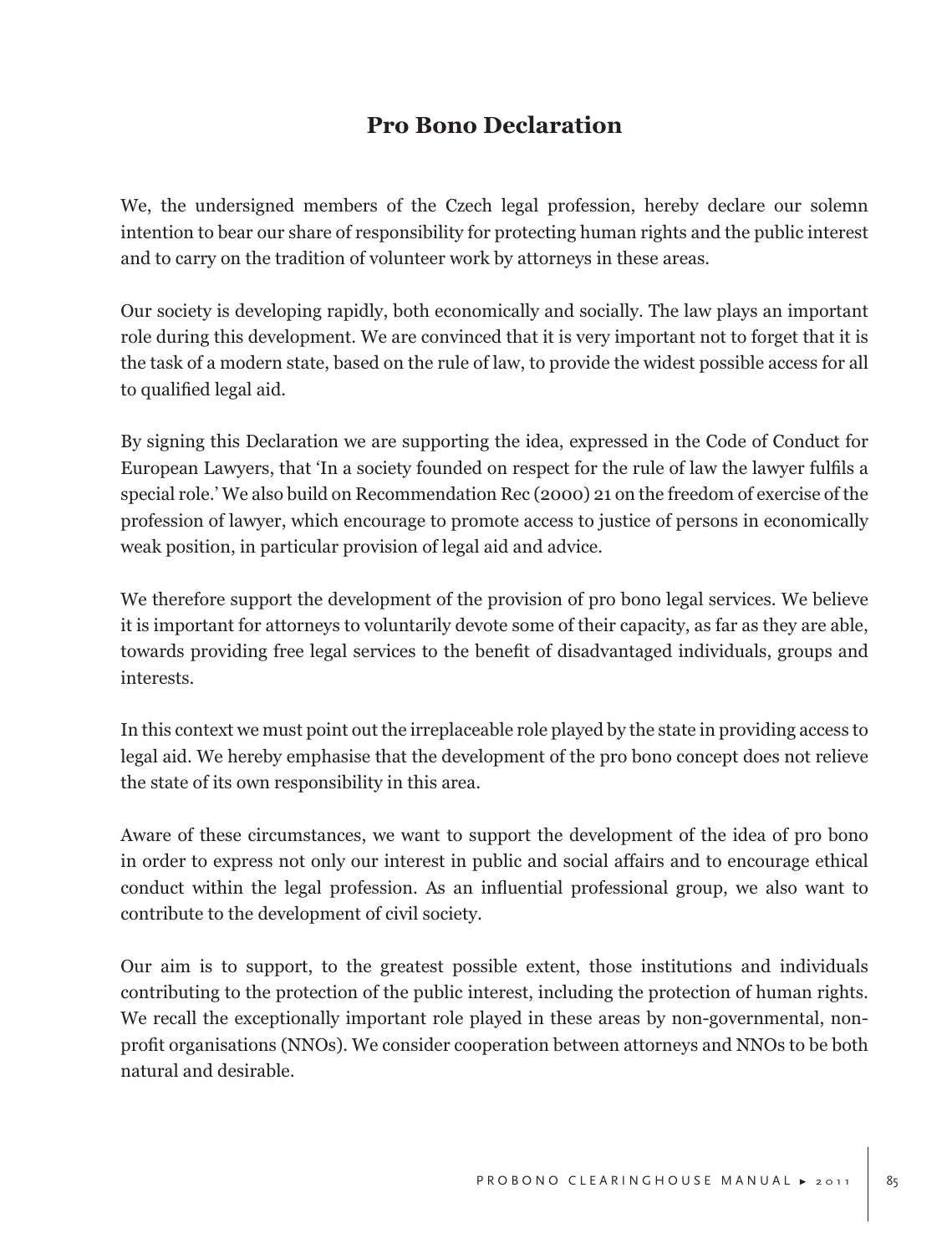We are aware that not all attorneys in the Czech Republic have the capacity to set aside a significant part of their time and capabilities for pro bono work. Nevertheless, we are convinced that there is outstanding potential for developing the pro bono concept in this country, and we are ready to contribute to that development as far as we are able.

- *1) Preamble, Code of Conduct for Lawyers in the European Union, adopted at the CCBE Plenary Session held on 28 October 1988, and subsequently amended during the CCBE Plenary Sessions on 28 November 1998 and 6 December 2002.*
- *2) Recommendation Rec(2000)21 of the Committee of Ministers to member states on the freedom of exercise of the profession of lawyer (Adopted by the Committee of Ministers on 25 October 2000).*

Support to the pro bono declaration expressed:

Allen & Overy DLA Piper Weiss-Tessbach Radka Dohnalová, advokátka Ludvík Juřička, advokát Giese & Partner AK Martin Elger e/n/w/c/ attorneys at law AK Holubová Linklaters Lovells LLP Kocián, Šolc, Balaštík AK Petr Prchal Randa Havel Legal AK Tomáš Rašovský Stanislav Servus, advokát David Strupek, advokát Petr Svoboda, advokát Alena Straubová, advokátka Squire, Sanders, Dempsey AK Ondřej Tošner Vejmelka & Wünsch JUDr. Ivana Weigandová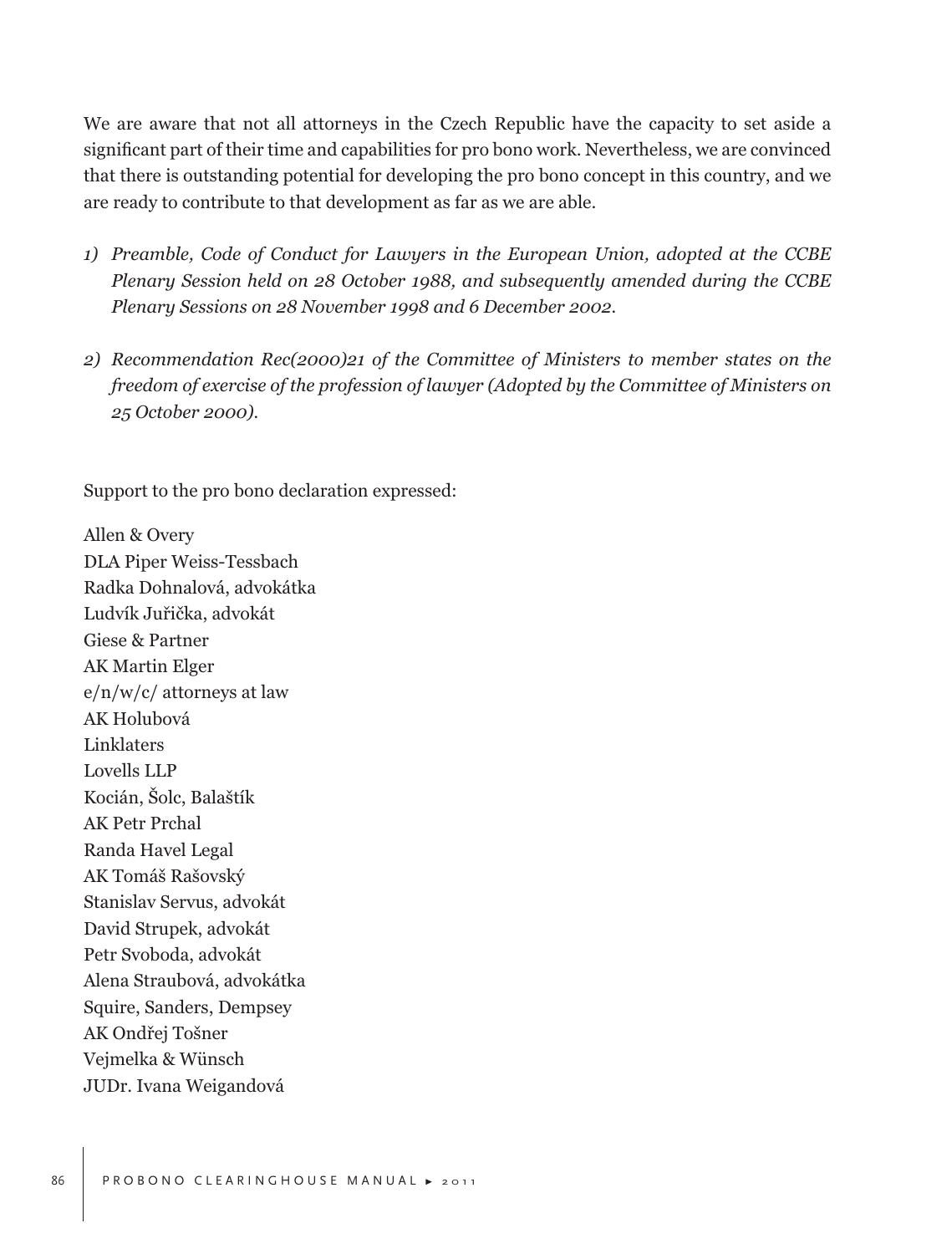## **Polish Lawyers for the Public Good Pro Bono Publico Declaration**

Through this Declaration, we, the undersigned representatives of the Polish legal profession, recall our long-standing tradition of work for the public good.

Due to economic growth and social development in our country, we note an increase in demand for free legal services to the most needy, including both individuals and the non-governmental agencies representing the interests of the disadvantaged and excluded, as well as an increase in the duties of representatives of all legal professions. As a result, our profession has not always been able to fulfil the expectations and needs of the society in which we live and work, and action for the public good now requires greater commitment and dedication from us.

Consequently, as representatives of the Polish legal profession, we wish to revitalize the concept of work for the public good, to demonstrate our regard for professional ethics and encourage all lawyers to seek means to enable them to work for the good of society.

We believe that it is our duty to ensure that all members of society, irrespective of their financial situation, are able to receive professional advice when necessary. It is our intention that to the extent possible our profession should serve those institutions and organisations that work for the good of society and all persons who have insufficient means to obtain necessary legal advice, free of charge or for a symbolic fee.

In signing this declaration, we support the spirit of the Code of Conduct for European Lawyers, which subscribes to the principle that "*In a society founded on respect for the rule of law, the lawyer fulfils a special role*"<sup>1</sup>. We believe that our profession has always fulfilled this role and will continue to do so.

Employing our professional knowledge we wish to serve this principle and contribute to building of a true civil society in Poland.

1 Code of Conduct for European Lawyers (CCBE), point 1.1 of the Preamble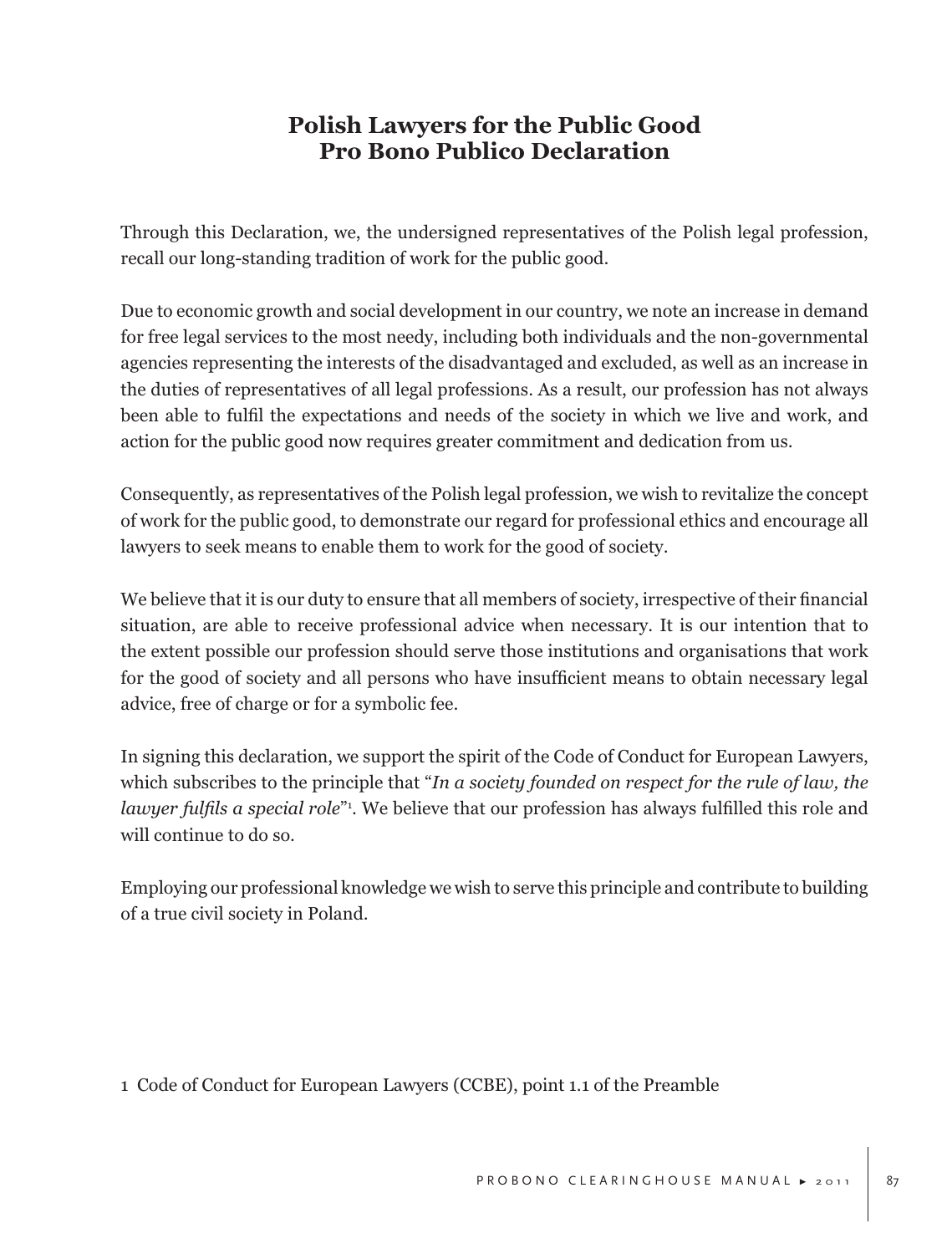## **PILnet's Survey on Pro Bono and Legal Aid Practice**

The following survey was designed to help PILnet assess interest and involvement in public interest advocacy and to increase your understanding of pro bono and legal aid practice. The survey should take you *approximately five minutes* to complete. Thank you for your participation.

Key definitions:

 *Pro Bono—*uncompensated legal service for the public good.

 *Legal Aid—*state-subsidized legal services

 *Clearinghouse—*facilitates the provision of pro bono legal advice. It is an organization that acts as the intermediary between those people or organizations who need legal assistance and lawyers who are prepared to assist them.

#### 1. Please provide the following information:

| Name (optional): |  |  |
|------------------|--|--|
|                  |  |  |

b) Country:

c) Position (trainee, associate, partner, etc.):

- d) Years practicing law:
- e) Law Firm (optional):
- f) Contact Information (e-mail and/or phone) (optional):

#### 2. What is your main area of practice? (select up to 2)

- $\Box$  Business/Corporate
- $\Box$  Litigation
- $\Box$  Criminal
- $\Box$  Family
- $\Box$  Human Rights
- $\Box$  Other (please specify):
- 3. Have you conducted any pro bono work in the last 24 months?
	- Yes
	- $\Box$  No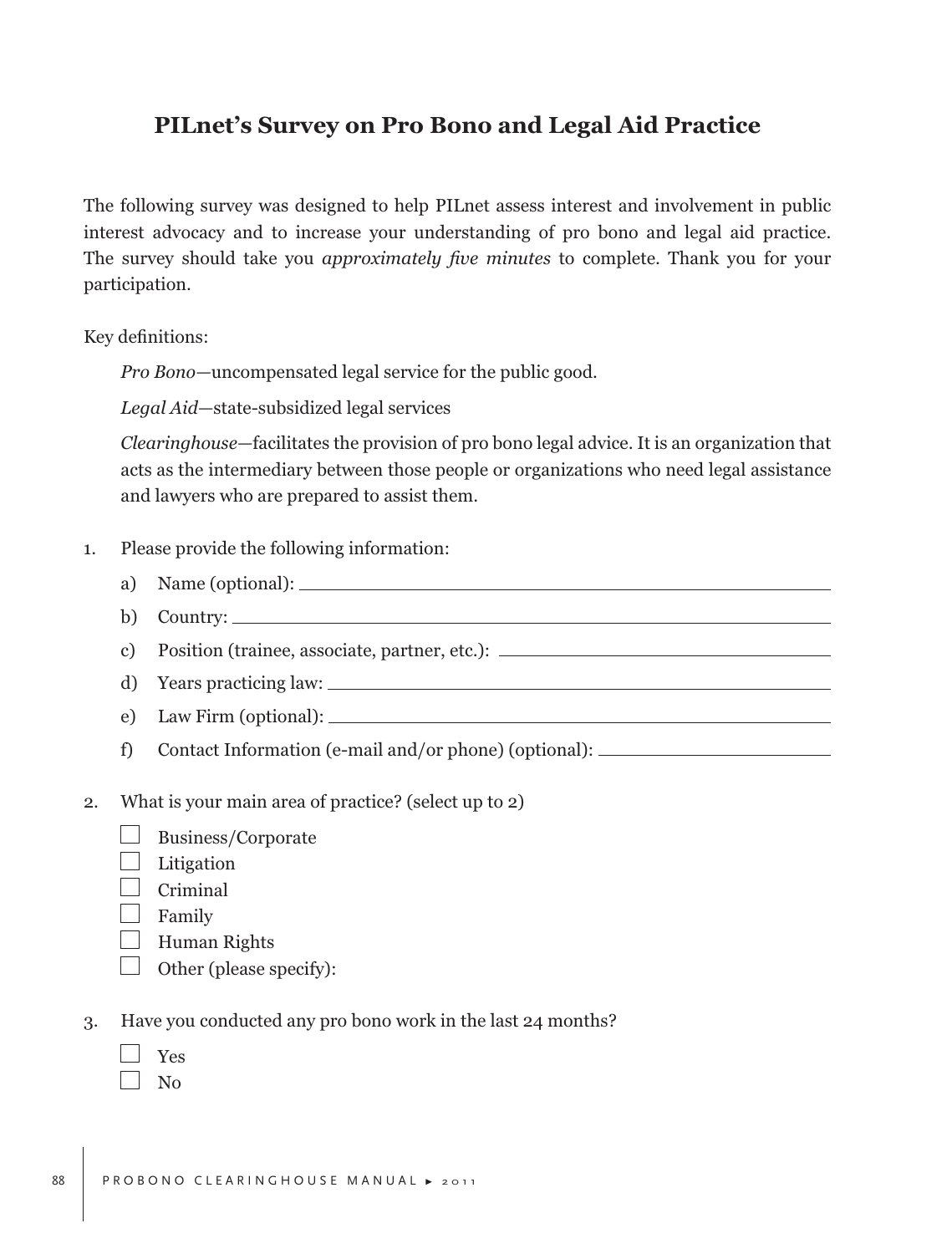*If you responded yes, proceed to Question 4. If you responded no, proceed to Question 8.*

4. *If you responded yes to Question 3*, how did you first get involved in pro bono work?

- $\Box$  I got involved on my own
- $\Box$  PILnet Clearinghouse
- $\Box$  Other Clearinghouse
- Bar Association
- Law Firm Pro Bono Program
- $\Box$  Other (please specify):  $\Box$
- 5. *If you responded yes to Question 3*, what was the nature of the matter? (select all that apply):
	- $\Box$  Legal Research
	- $\Box$  Corporate/NGO Registration
	- Corporate/NGO Contracts
	- $\Box$  Other Corporate/NGO Needs (e.g. tax, real estate, labor/employment, intellectual property)
	- $\Box$  Human Rights
	- Criminal
	- Civil
	- Litigation

(Optional) Please provide a brief description of any pro bono matter you have worked on:

6. *If you responded yes to Question 3*, how were your pro bono hours assessed?

|  | Billable |  |
|--|----------|--|
|  |          |  |

 $\Box$  Non-billable

- $\Box$  Non-billable, but I received credit for the hours
- $\Box$  Partially billable
- $\Box$  My work was conducted in my free time
- $\Box$  Other (please explain)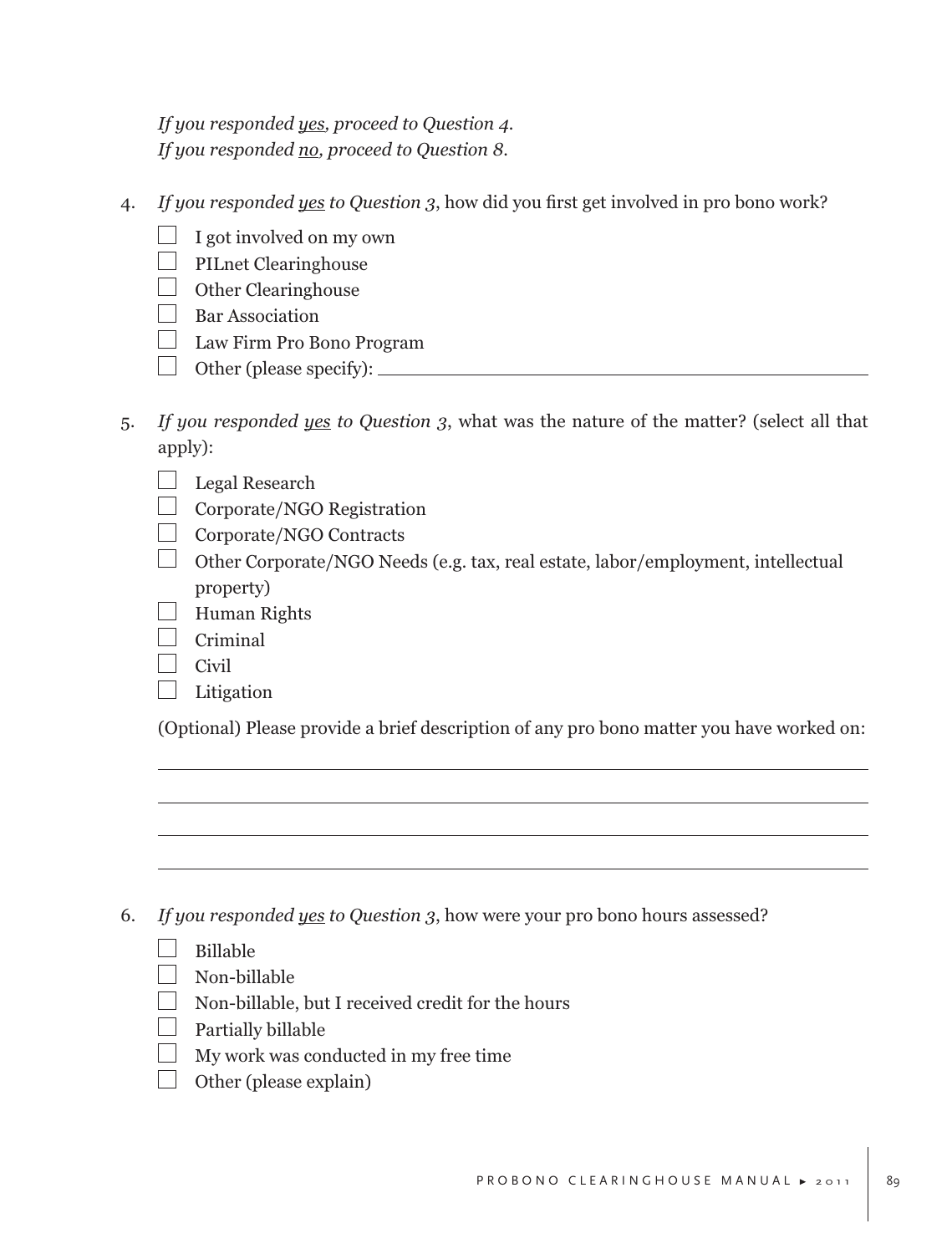- 7. *If you responded yes to Question 3*, for which types of clients have you provided assistance?
	- $\Box$  NGOs, non-profit organizations and charities
	- $\Box$  Individual Clients of NGOs
	- $\Box$  Individual Clients (with no NGO affiliation/connection)
- 8. Would you consider conducting pro bono work in the future?
	- Yes No
- 9. What would make you more inclined to do pro bono work? (select up to three)
	- $\Box$  I had a wide range of volunteer opportunities available to me
	- $\Box$  I had the ability to work on a discrete legal task, such as an initial consultation, rather than a full representation of the client
	- $\Box$  I was offered free training and/or continuing legal education
	- $\Box$  I was asked directly to take a pro bono case
	- $\Box$  I was offered mentors and co-counsel
	- $\Box$  If more recognition was given to pro bono volunteers
	- $\Box$  If I could work with a pro bono broker/clearinghouse
- 10. What is your biggest impediment to conducting pro bono? (select up to three)
	- It is not respected or valued generally in the legal community (e.g. bar association, law firm, or other employer)
	- It is not considered a priority in the legal community (e.g. bar association, law firm, or other employer)
	- $\Box$  I do not consider it a priority
	- $\Box$  I'm concerned that it undermines the legal aid system
	- $\Box$  Lack of time
	- $\Box$  Competing billable hour expectations and policies
	- $\Box$  I lack the skills or experience in the practice areas needed by pro bono clients
		- There is a lack of proper regulation or a prohibition by law
- 11. Have you conducted any legal aid work in the last 24 months?
	- Yes
	- No

 If you responded yes, proceed to Question 12. If you responded no, proceed to Question 15.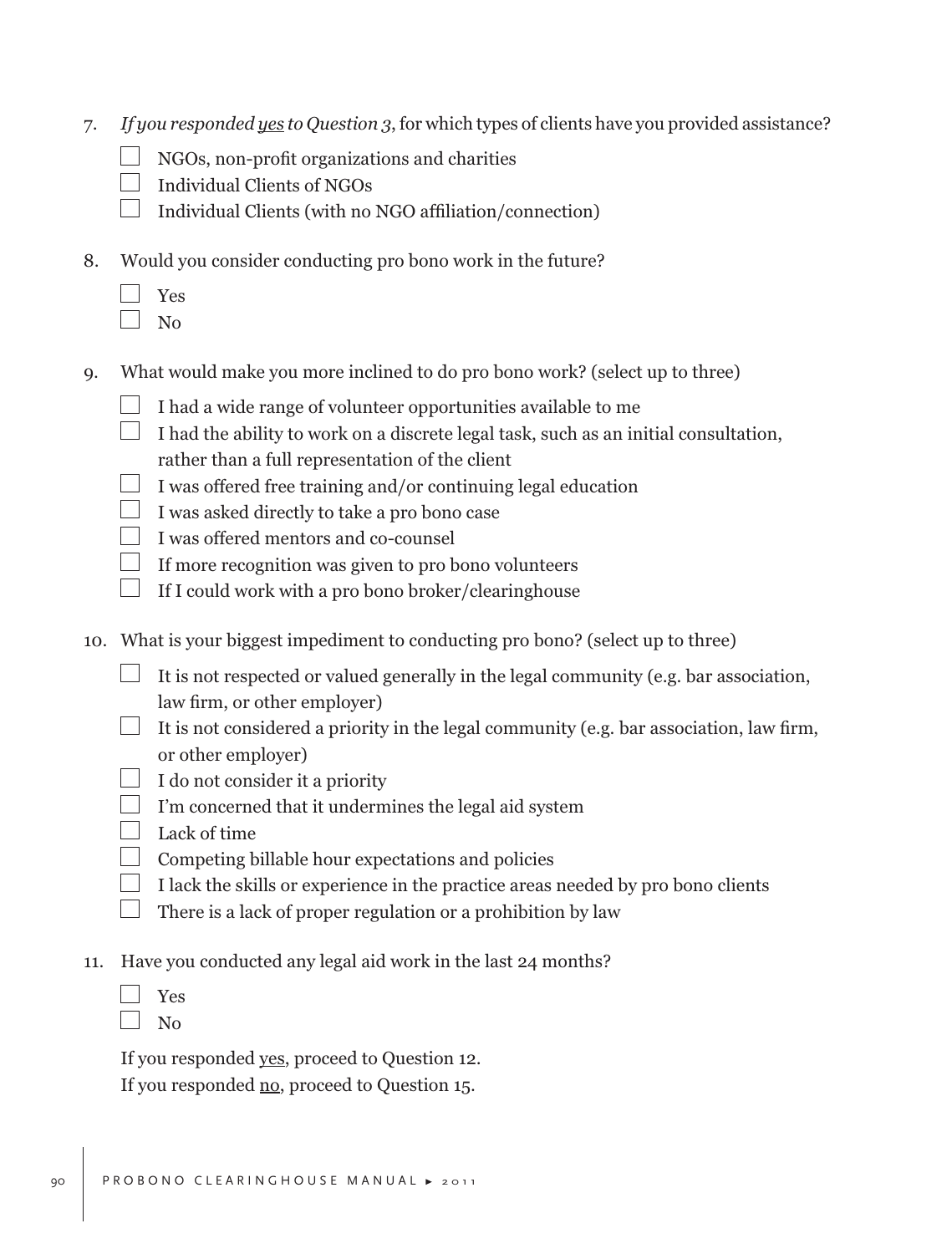- 12. *If you responded yes to Question 11*, what was the nature of the matter? (select all that apply):
	- $\Box$  Criminal
	- Civil
	- $\Box$  Litigation
	- $\Box$  Legal Research
	- Corporate/NGO Needs (e.g. NGO registration, contracts, tax, real estate, labor/
		- employment, other)
	- $\Box$  Human Rights
- 13. *If you responded yes to Question 11*, what was the motivation for doing the legal aid work? (select up to three)
	- $\Box$  It was compulsory
	- $\Box$  Personal values/professional ethics
	- $\Box$  Firm supports it
	- $\Box$  Professional training/development
	- $\Box$  Interesting cases and matters
	- $\Box$  Monetary
- 14. *If you responded yes to Question 11*, how many Legal Aid cases have you worked on in the past 12 months?
	- $1 5$ 6–10
	- $11-20$
	- 20+
- 15. Do you personally believe that pro bono and/or legal aid work is something lawyers should be doing?
	- Yes to pro bono
	- $\Box$  Yes to legal aid
	- $\Box$  Yes to both
	- $\Box$  No to both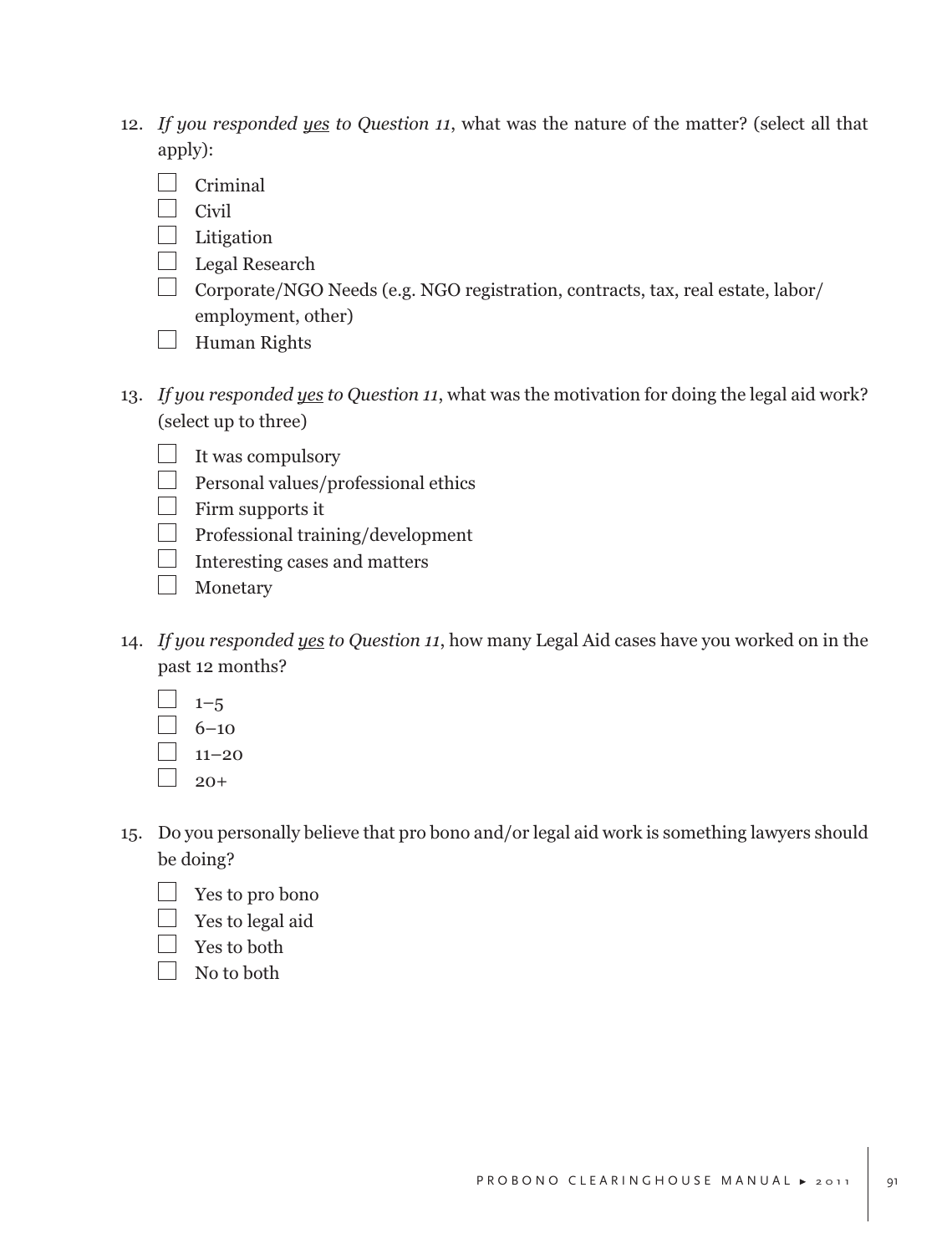[If we decide to remove Name, Firm and Contact information from Question 1, we can add this here:]

If you are interested in conducting pro bono work, please provide your contact information here: Name:

E-mail:

Law Firm:

Please feel free to provide any additional comments:

#### *Disclaimer*

THIS SURVEY IS SOLELY FOR ACADEMIC AND SCIENTIFIC PURPOSES. PILNET WILL NOT SELL, SHARE OR DISSEMINATE ANY IDENTIFIABLE INFORMATION ABOUT YOU TO THIRD PARTIES. WE MAY USE THE DATA PROVIDED IN THE SURVEY WITHIN OUR ORGANIZATION FOR THE PURPOSES OF COLLECTING AND ANALYZING THE RESULTS OF THE SURVEY, INCLUDING TRANSMISSION TO OUR WORLDWIDE OFFICES, SOME OF WHICH ARE LOCATED OUTSIDE THE EUROPEAN ECONOMIC AREA. BY VOLUNTARILY COMPLETING THIS SURVEY, YOU CONSENT TO THIS TRANSFER.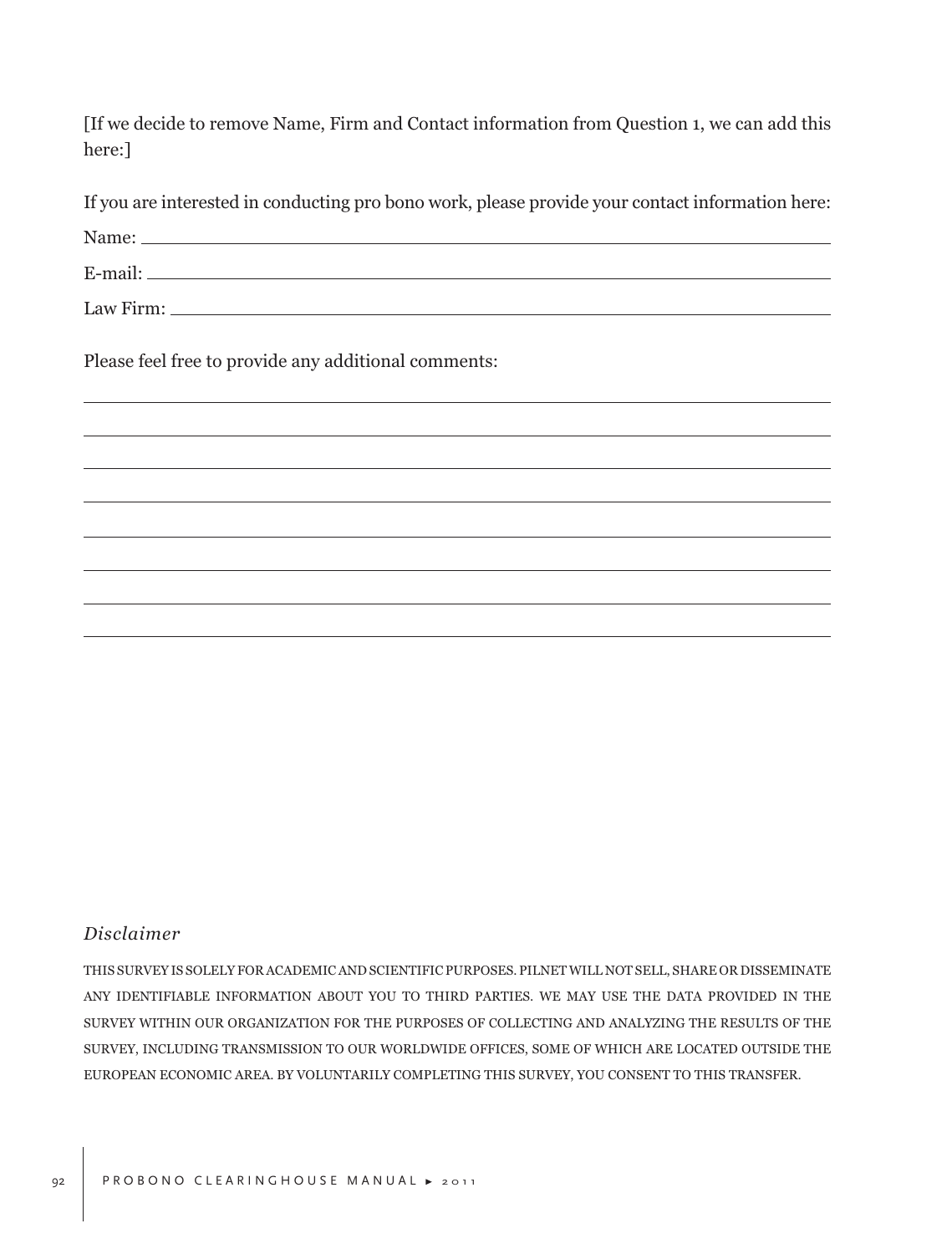



## P R O B O N O

#### **GENERAL CONDITIONS ON COOPERATION Between PRO BONO Clearinghouse, pro bono attorneys and pro bono clients in the pro bono system**

General conditions on cooperation define the functioning of the PRO BONO Clearinghouse and relations between law firms and clients of pro bono legal services.

#### 1. **Definitions**:

- a. PRO BONO Clearinghouse is a crosspoint of supply of and demand for pro bono legal services and it functions as an intermediary between suppliers and beneficiaries of pro bono services;
- b. Pro bono suppliers are attorneys, law firms and in-house lawyers employed in companies participating in the pro bono system and who offer pro bono legal services (hereinafter: law firms)
- c. Pro bono beneficiaries are individuals and non-governmental organizations (hereinafter: NGO) who are in need of legal aid and meet the criteria set for eligibility of pro bono legal service, defined in Chapter 2 (hereinafter: clients):
- d. Pro bono legal service is a legal service which can comprise of legal counseling, filing legal remedies, lawsuits, propositions before administrative bodies, domestic, foreign and international courts, preparation of documents, concluding a friendly settlement, or conducting a mediation procedure. Pro bono legal service is free of charge, however the client has to bear the costs, related to the case, such as administrative or court fees, if the case was unsuccessful or only partly succesful.

#### **2. Conditions for requesting pro bono legal services:**

- a. The problem of the client is of legal nature;
- b. Considering the seriousness and complexity of the legal problem the pro bono service requiored is reasonable which means that the problem is resolveable or it could probably be successful;
- c. The client does not have sufficient resopurces to pay for legal aid;
- d. The client cannot obtain legal aid elsewhere, through the system of free legal aid on the basis of Free Legal Aid Act at courts, at the NGO that offers such services etc.;
- e. When the required legal services depends on a deadline or another time-related event, the client has to send the request at least ten (10) working days before the expiration of the deadline;
- f. PRO BONO Clearinghouse can reject the case for other justified reasons which are reasonable and in accordance with the purpose of pro bono services, e.g. when the expectations of the client are against the principles of justice or morality, in cases of crimes such as insult, gossiping, offensive accusation etc. When the client is an NGO the pro bono Clearinghouse can reject the case if the case is not related with the mission of the NGO or its activities.

PRO BONO Clearinghouse – General conditions on co-operation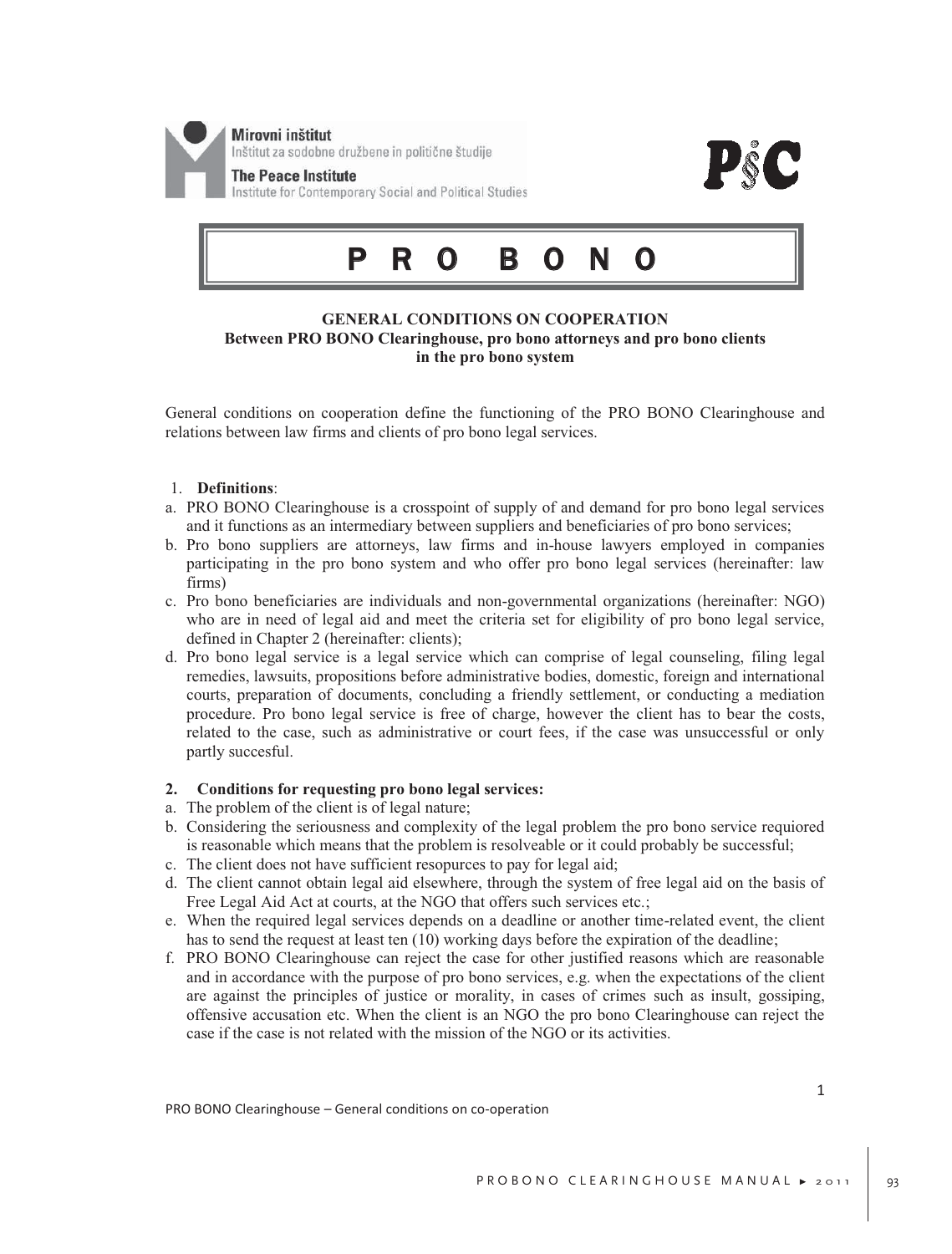#### **3. The procedure of placing the pro bono matter:**

- a. Before requesting pro bono services for the first matter the Pro Bono client signs a Statement on Cooperation and by signing it accepts General conditions on cooperation, which are enclosed to the statement (Annex 2);
- b. Pro bono matter is sent to the Pro Bono Clearinghouse by e-mail probono@pic.si using the Template for pro bono matter (Annex 1);
- c. If the matter is accepted by a law firm, the Clearinghouse informs the the client and sends them contact information about the law firm;
- d. The client contacts the law firm on their own;
- e. If none of the law firms accepts the matter in ten (10) working days, the Pro Bono Clearinghouse informs the client about that. When the pro bono legal service is tied to a deadline, the pro bono Clearinghouse informs the client about the non-acceptance of the matter by the law firms in five (5) working days.
- f. If the client does not meet the conditions for pro bono legal service in accordance with Chapter 2 of the present Conditions, the Pro Bono Clearinghouse informs the client about this in five (5) working days;
- g. Pro Bono Clearinghouse is not responsible for the the activities of the law firms or clients.

#### **4. Accepting the matter by law firms:**

- a. Before accepting the first pro bono matter the law firm signs a Statement on Cooperation and by signing it accepts General Conditions on cooperation, which are enclosed to the statement (Annex 2);
- b. PRO BONO Clearinghouse sends the matters to law firms by e-mail in seven (7) days after receiving the matter from the client. In cases tied to a deadline, the Pro Bono Clearinghouse sends the matter to the law firm in three (3) working days;
- c. The law firm has to inform the Clearinghouse in the shortest time possible about whether or not it is interested in accepting the case. The desired time limit for this notification are three (3) working days, and in caases tied to deadlines two (2) working days). When more than one lawfirm is interested in the matter, the PRO BONO Clearinghouse places the case to the law firm which expresses its interest first;
- d. The Clearinghouse sends contact details of the client to the law firm to which the matter was placed.
- **5. Communication between the PRO BONO Clearinghouse, client and the law firm after the matter has been placed and contact details sent:**
- a. Communication between the PRO BONO Clearinghouse, the client and the lawfirm takes place in writing;
- b. The responsibility for establishing the first contact with the lawfirm is on the side of the client;
- c. Except in the case of clarifying any misunderstandings, after the matter is placed the communication about the matter is taking place exclusively between the client and the law firm;
- d. As a coordinator of the pro bono system the PRO BONO Clearinghouse has the right to ask for information on the status of the matter both the client and the law firm, who are obliged to provide the requested information;
- e. In case of misunderstandings the client and the law firm can turn to the PRO BONO Clearinghouse which takes care that the misunderstanding is resolved peacefully in the best interest of both parties;
- f. On the completion of the matter and its result the law firm and the client inform the PRO BONO Clearinghouse.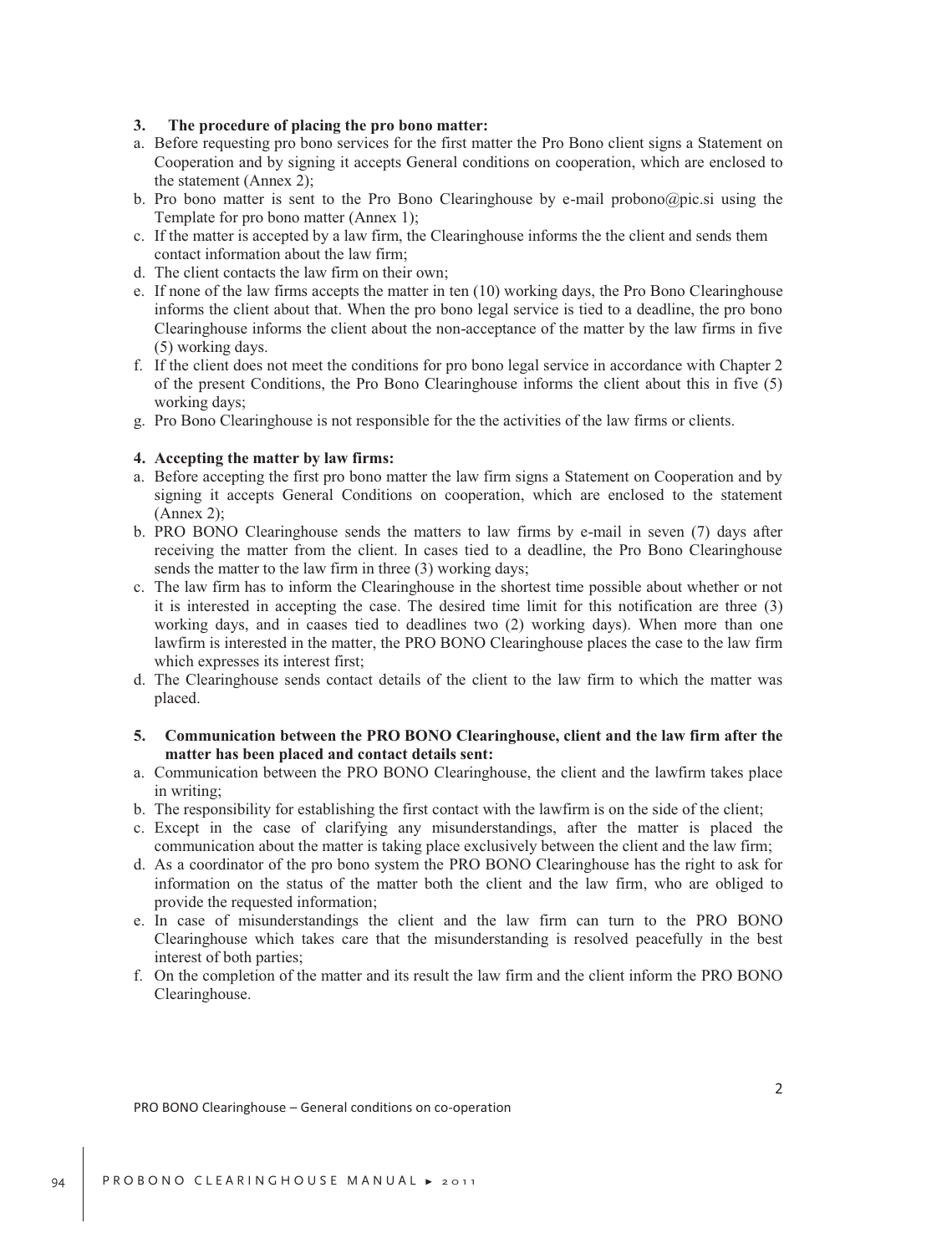#### **6. Record keeping:**

- a. PRO BONO Clearinghouse keeps records on the individual matters sent by the client; numbers each matter, informs the clients and the law firm about the reference number and requests both parties to use the reference number in communication with the Clearinghouse;
- b. The files related to pro bono matters are classified as classified.

#### **7. Promotion of pro bono work:**

- a. PRO BONO Clearinghouse promotes the pro bono system by information on the website and in publications.
- b. PRO BONO Clearinghouse does not promote individual clients or participating law firms , but only pro bono work as such.

General conditions on cooperation are subject to change. The amended conditions enter into force on the day of their publication on the website www.pic.si.

Annexes: Annex 1: Template for pro bon matter Priloga 2: Statement on Cooperation

Ljubljana, 30 March 2009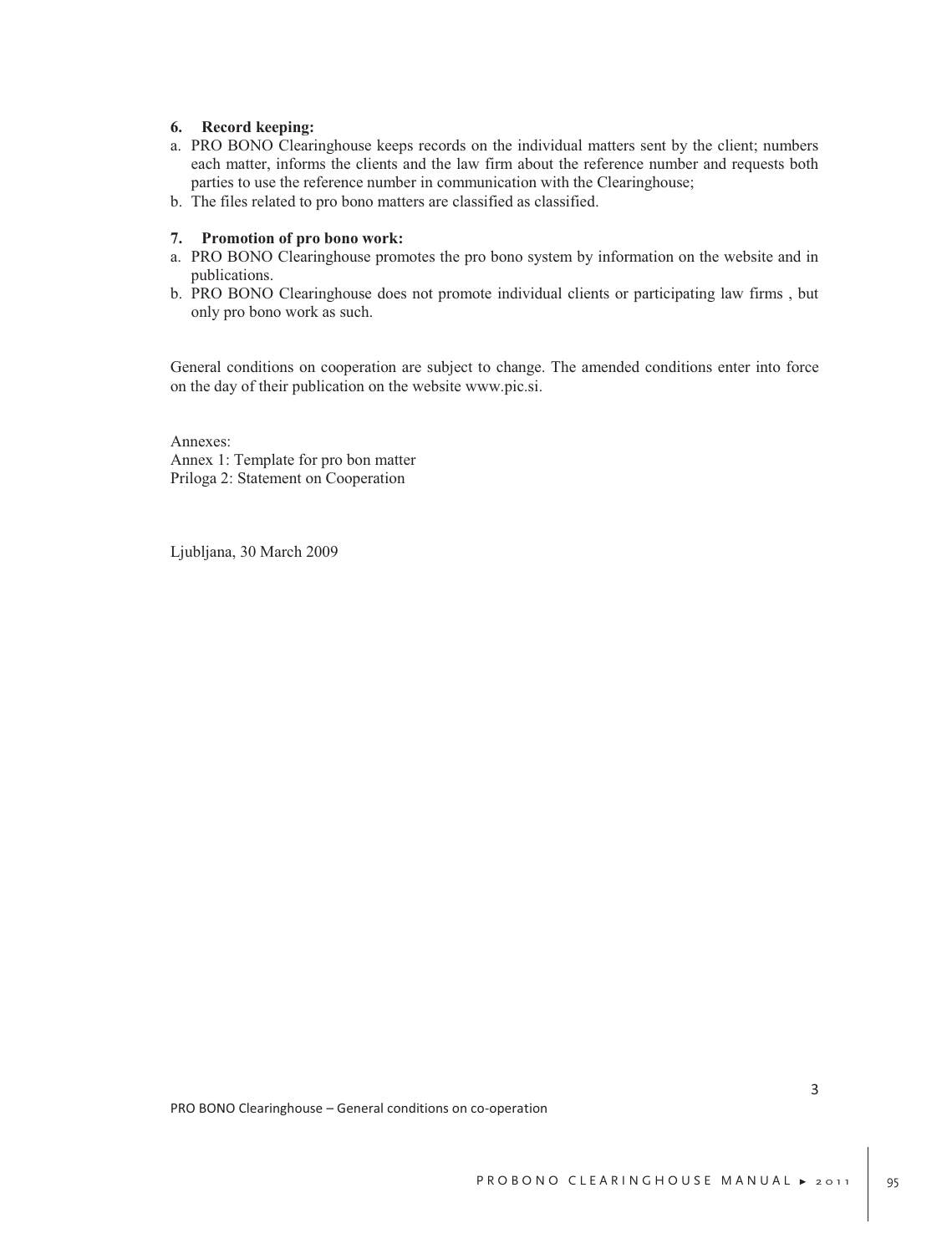## ADVOCATES FOR INTERNATIONAL DEVELOPMENT **GOVERNING CODE FOR LEGAL AND DEVELOPMENT PARTNERS**

- A4ID does not carry out any legal work; it refers requests for legal advice and assistance to its  $\overline{1}$ Legal Partners. These requests are known as 'projects'. Legal Partners include firms of solicitors, chambers, corporations and government departments with in-house lawyers, legal academics and individual members of the Bar. A4ID facilitates the provision of legal advice and assistance by Legal Partners to Development Partners. Development Partners include but are not limited to developing country governments, development NGOs, IGOs, developing country bar associations, community groups, social entrepreneurs and social enterprises.
- All legal advice and assistance carried out through A4ID is conducted on a pro bono basis.  $\overline{2}$
- For each project A4ID will produce a project introductory letter to the Legal Partner involved and  $\overline{3}$ a project overview letter to the Development Partner:
	- $(a)$ Confirming which Legal Partner will do the work and providing contact details for those involved;
	- Outlining the Development Partner's general requirements; and  $(b)$
	- $(c)$ Indicating who the Development Partner contact is for the particular matter.
- The client/lawyer relationship will be between the Legal Partner involved and Development  $\overline{\mathbf{4}}$ Partner on whose behalf work is referred. For each project the A4ID project letters will indicate an A4ID project contact that will be responsible for assisting the Development Partner in setting out their requirements and with relationship issues.
- Those Legal Partners that take on project work with A4ID will do so on the same basis as they  $\overline{5}$ take on fee earning work. No distinction will be made by them between fee earning and pro bono work as regards the professional standards to be applied. All work will be properly resourced, with the right mix of skills and gearing to effectively manage the work within the time frame and to the project requirements of the Development Partner.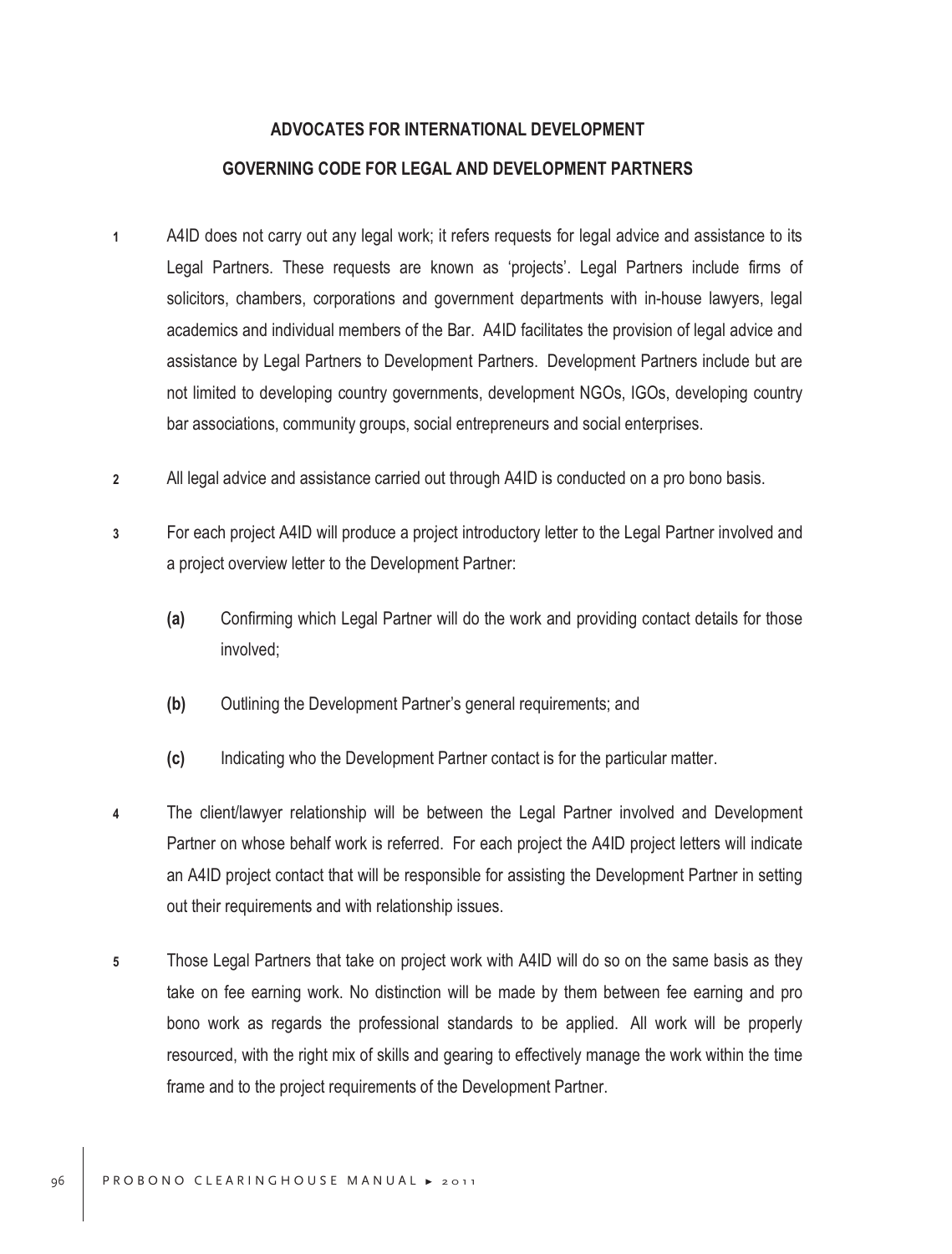- 6 A4ID recognises the importance of proper accreditation and use of work in line with the interests of the Development Partner, the Legal Partner involved and A4ID. A4ID will follow clear procedures to ensure that work when completed has appropriate accreditation and is used in an agreed way. Those working with A4ID recognise that all work produced and referred through it may, if A4ID requests, be accredited as being referred through A4ID.
- $\overline{7}$ Those who take on project work through A4ID acknowledge the benefits of A4ID maintaining and developing know-how from the transactions that it brokers. Those working with A4ID agree that where appropriate they will assist A4ID by providing it with project related know-how, subject at all times to client confidentiality being maintained. Wherever appropriate and approved by the Legal and Development Partners involved, A4ID encourages the sharing of advice with other Development Partners via its online forum.
- 8 For each project, any law firms carrying out the work will produce and send to the Development Partner (who will be their client) and to A4ID their own letter of engagement outlining in detail all the terms on which work will be done. This will include:
	- $(a)$ A description of the work to be done;
	- $(b)$ Details of those lawyers who will be involved in acting on the Development Partner's behalf including details of who will have overall responsibility for the advice or assistance provided;
	- $(c)$ The circumstances in which the relationship can be terminated;
	- Confirmation that all work will be done by lawyers who are adequately trained, have  $(d)$ appropriate skills and experience and are properly supervised;
	- Confirmation that the work will be done to the same professional standards as apply to  $(e)$ paid work and in particular that the project will be afforded the same priority, attention and care:
	- $(f)$ Confirmation that work will be pro bono and whether there will be any charge for expenses and, if so, the reason for this; and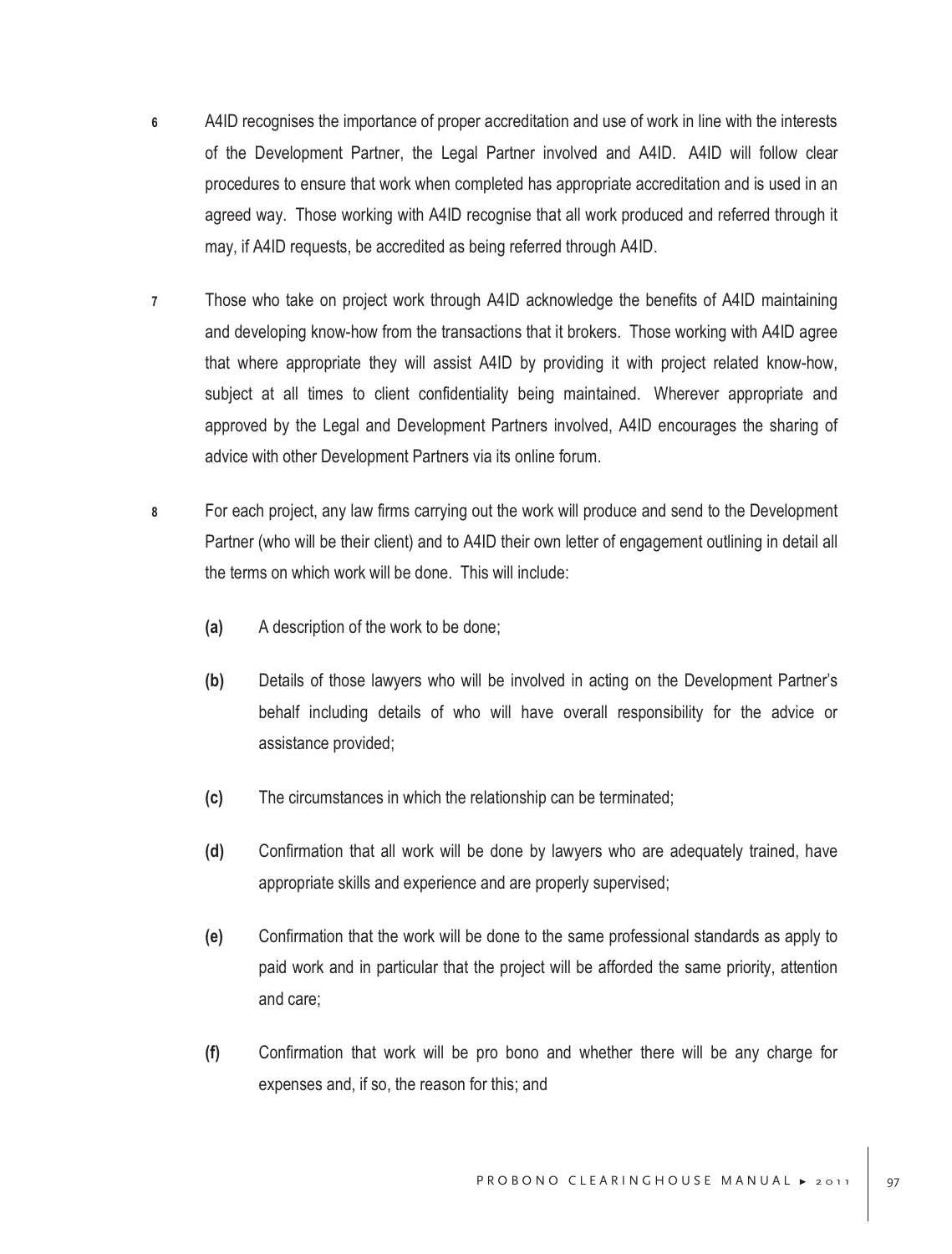- $(g)$ Confirmation of whether and, if so, to what extent, the firm's liability to the client is excluded and/or capped.
- $\overline{9}$ For each project where counsel is involved in accepting the instruction, counsel acknowledges and will confirm to A4ID and to the Development Partner:
	- $(a)$ The circumstances in which the relationship can be terminated;
	- He/she has training that is adequate and skills and experience that are appropriate to  $(b)$ his/her involvement in the project;
	- $(c)$ Confirmation that the work will be done to the same professional standards as apply to paid work and in particular that the project will be afforded the same priority, attention and care:
	- $(d)$ He/she has the responsibility to make clear to A4ID if he/she wishes any charges to be made for expenses and, if so, the reason for this; and
	- $(e)$ Confirmation that work will be pro bono and whether and, if so, to what extent, counsel's liability is excluded and/or capped.
- $10$ A4ID's Legal Partners acknowledge and agree that in the event of any claim being made in respect of a project on which they work, they will not seek to claim against or join A4ID, its directors, trustees or officers or their employers in any action.
- A4ID's Development Partners acknowledge and agree that the Legal Partners to which they are  $11$ referred are solely responsible for all legal work on projects.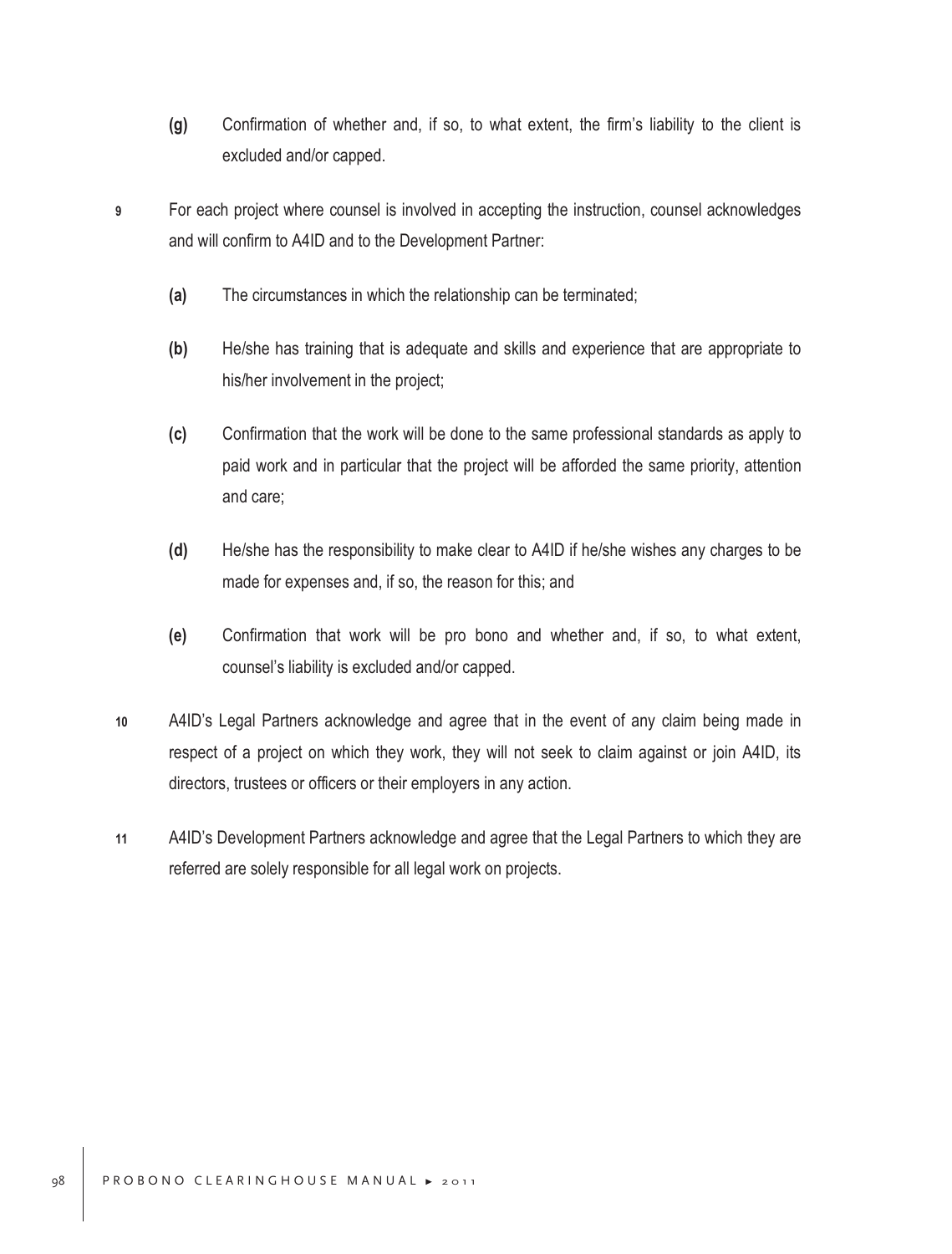### **LAWYERS REGISTRATION FORM / ÜGYVÉDEK REGISZTRÁCIÓJA TERMS OF USE / FELHASZNÁLÁSI FELTÉTELEK**

**1. HEREBY I REGISTER AS / ALÁBBIAKBAN REGISZTRÁLOK**

- **INDIVIDUAL LAWYER / EGYÉNI ÜGYVÉDKÉNT**

- **REPRESENTATIVE OF A LAW OFFICE / ÜGYVÉDI IRODA KÉPVISELETÉBEN**

- **2. NAME / NÉV: ……………… …………………**
- **3. POSITION / BEOSZTÁS: ……………………**
- **4. NAME OF LAW OFFICE / ÜGYVÉDI IRODA NEVE: …………………………………**
- **5. ADDRESS / SZÉKHELY CÍME: …………………………………**
- **6. E-MAIL ADDRESS / E-MAIL CÍM: …………………**
- **7. PHONE / TELEFON:………..…………………..**
- *8. (OTHER / MÁS (SKYPE, MSN): ………………… )*
- **9. MY AREA OF LEGAL EXPERTISE / SZAKTERÜLETEM: …………………………**
- **10. I AM REGISTERED MEMBER OF THE ……. (COUNTY) BAR / TAGJA VAGYOK A ……. (MEGYEI) KAMARÁNAK.**
- **11. I CAN ACCEPT PRO BONO MATTERS / FELVÁLLALOK PRO BONO ÜGYEKET:**
	- ON A REGULAR BASIS / ÁLLANDÓ JELLEGGEL
	- OCCASSIONALLY / ALKALMANKÉNT,
	- ………….. CASE (S) PER YEAR OR: … CASE (S) PER MONTH
	- / ÉVI …, VAGY HAVI…ÜGYET
- **12. I PROVIDE VOLUNTEER LEGAL ASSISTANCE TO NGOS IN / ÖNKÉNTES JOGI MUNKÁT VÁLLALOK CIVIL SZERVEZETEKNEK:**
	- □ INTERNAL MATTERS / BELSŐ, SZERVEZETI ÜGYEKBEN
	- □ EXTERNAL (COMMUNITY SERVICE) MATTERS / KÜLSŐ KÖZÉRDEKŰ TÁRSADALMI TEVÉKENYSÉGBEN
- **13. I HEREBY DECLARE, ACCEPTING THAT THE GIVEN INFORMATION IS SUBJECT TO**   $\blacksquare$ **CRIMINAL LIABILITY, THAT / BÜNTETŐJOGI FELELŐSÉGEM TUDATÁBAN KIJELENTEM, HOGY:**
- I AM A REGISTERED PRACTICING ATTORNEY-AT-LAW / BEJEGYZETT, GYAKORLÓ ÜGYVÉD VAGYOK
- I AM A REGISTERED EUROPEAN COMMUNITY LAWYER IN HUNGARY / MAGYARORSZÁGON NÉVJEGYZÉKBE VETT EURÓPAI KÖZÖSSÉGI JOGÁSZ VAGYOK
- I AM FOREIGN LEGAL ADVISOR REGISTERED IN HUNGARY / MAGYARORSZÁGON NÉVJEGYZÉKBE VETT KÜLFÖLDI JOGI TANÁCSADÓ VAGYOK
- □ I AM A CORPORATE LAWYER REGISTERED IN COURT / BÍRÓSÁGI NÉVJEGYZÉKBE BEJEGYZETT JOGTANÁCSOS VAGYOK
- **14.**
- □ **I HEREBY ACCEPT THE TERMS OF USE OF THE WEBSITE / ELFOGADOM A HONLAP FELHASZNÁLÁSI FELTÉTELEIT**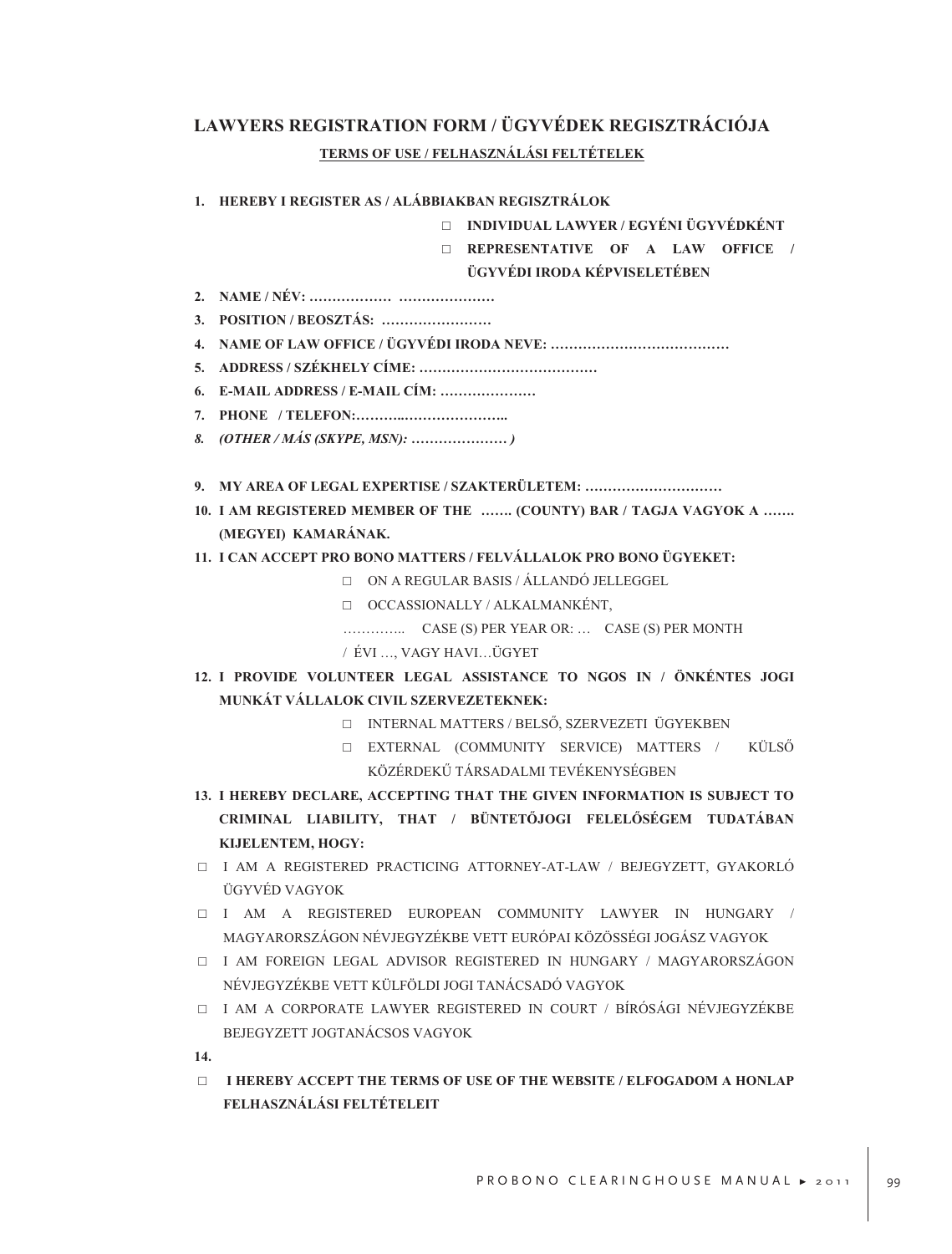

#### PILnet's Guidelines for NGOs: How to Summarize Your Legal Needs

The following points do not need to be developed at length: a one-to two-paragraph description for each section will suffice. These answers will enable PILnet to help you draft the legal matter that will appear on PILnet's Pro Bono Clearinghouses' lists.

- 1. NGO's description: Provide the date of foundation, mission, location, countries where the NGO operates and website.
- 2. Legal needs: Describe the specific legal problem(s). The issues raised here can concern your internal needs (corporate law, intellectual property rights, tax law, labor law, real estate, etc.) or needs related to your activity (anti-discrimination law, children's rights, environmental law, refugee law, etc.).

#### Example n° 1:

 $1OC$ 

The NGO is seeking legal advice on the following matters:

1. Under which conditions, under French and Hungarian law, are donations to a Hungarian non-profit structure taxdeductible for French citizens?

2. Is it possible to register in France a non-profit organization with activities only in Hungary?

3. Under French law, what is the best non-profit structure to set up in order to achieve the highest level of efficiency regarding tax-deductibility for donors?

#### Example n°2:

The NGO is looking for legal advice on the following questions:

1. What are the maximum damages provided for under civil defamation law?

2. How many civil defamation cases were there in 2008? 3. What was the maximum award in 2008 and in what case? The target countries are: Germany, Spain, Poland, Sweden and United States.

#### Example n°3:

The NGO needs legal research on the following topics:

1. Equality and anti-discrimination legislation in the following countries: United Kingdom, Denmark, Slovenia and Russia. 2. Relevant domestic court decisions regarding equality and anti-discrimination principles in the same countries.

Describe the way the work provided by the lawyer will help your organization. For example: to 3. Use of the results: implement a reform, as a lobbying tool, to achieve better organizational efficiency of the NGO, etc. 4. Deadline: Note the date your NGO would like the work to be completed. This helps the lawyer identify if s/he has time for your project. This deadline can also be negotiable and discussed between the parties. 5. Language: Please indicate if the legal work must be drafted in a specific language. If not indicated, the language will be in English, which allows us to have improved outreach with law firms.

PlLnet™ is a trademark of the Public Interest Law Institute.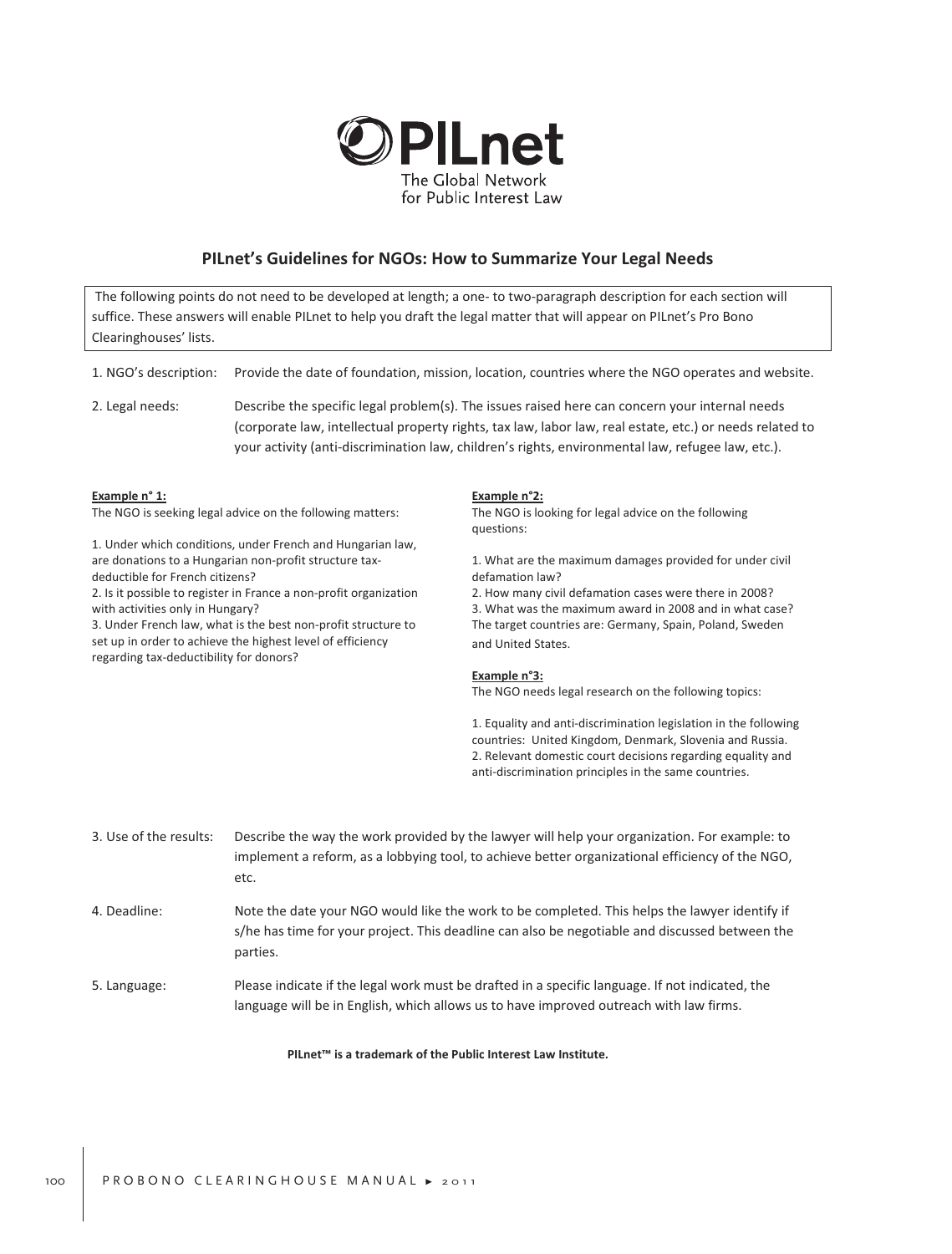#### **PILnet: The Global Network for Public Interest Law**  GLOBAL PRO BONO CLEARINGHOUSE

\*\*\**All names and matters in the following document are fictitious and are used solely for the purpose of illustration*

#### **Summary of available matters**

- **I. Equality Now, Serbia**  *Comparative legal research on anti-discrimination rules against ethnic minorities in the workplace - EU State Members' regulations*
- **II. Justice Center, Russia**  *For-profit office registration of a non-profit organization in Western Europe*
- **III. International Organization for Women, Spain**  *Request before the European Court of Human Rights*

#### **Available matters**

#### **I. Equality Now, Serbia**

*Project Summary: Comparative legal research on anti-discrimination rules against ethnic minorities in the workplace - EU State Members' regulations* 

#### Segments of the pro bono request can be taken by different law firms.

Equality Now is an NGO which serves as a resource and advocacy organization for ethnic minorities in Serbia. Equality Now is working to develop best practice guidance to tackle racism in the workplace.

Equality Now is looking for a comparative legal analysis of each EU member state's regulation on antidiscrimination policies and practices within the workplace, with special focus on the protection of rights for ethnic minorities and the promotion of diversity within the workplace.

The findings of the research would be used by Equality Now to formulate recommendations to the Serbian government as well provide a resource to all Serbian education departments and Human Rights NGOs.

#### **Deadline: End of June 2010**

#### **II. Justice Center, Russia**

#### *Project Summary: Non-profit registration of a for-profit office in Western Europe*

Advising Justice Center on the possibility of setting up a for-profit entity for the single purpose of registering a representative office in either Belgium or the Netherlands. The Justice Center needs to know to what extent registration could possibly put its tax exempt, non-profit status in other countries at risk, and if so, how we could manage that issue. Additionally, Justice Center wants to know which country has more favorable legal framework for such a venture.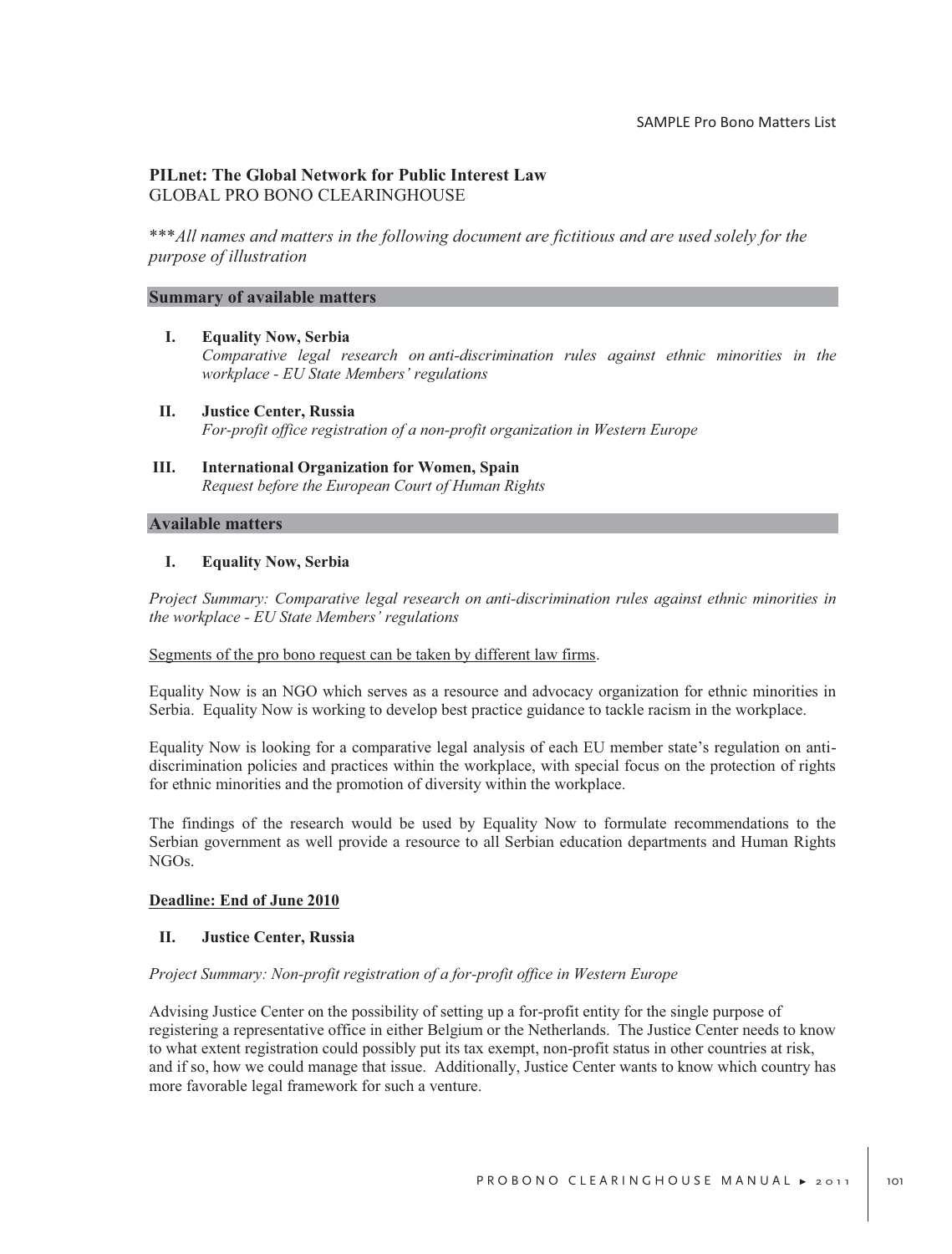#### **Deadline: End of September**

#### **III. International Organization for Women (IOW), Spain**

#### *Project Summary: Request before the European Court of Human Rights*

The client, an international, non-governmental organization headquartered in Madrid, provides free legal assistance to individuals seeking to file complaints in the European Court of Human Rights (ECHR). IOW seeks a small team of litigators to assist in its efforts to seek remedies for violations of the human rights. IOW needs the assistance of a law firm to help its outside counsel prepare a letter requesting a thematic hearing in front of the ECHR on the substance and validity of the request.

At present, IOW has six petitions pending before the ECHR; a thematic hearing would help move their cases forward by educating the ECHR Commissioners on the background of the matters. The request forms part of IOW broader strategy to collaborate with the Spanish government and advise on its commitment to provide equality for all.

Location: Spain.

#### **Deadline: Negotiable**

The Public Interest Law Institute distributes information regarding the legal matters of NGOs electronically through a global network of pro bono coordinators, who forward these matters to their law firm colleagues. This communication may include details that are legally privileged, confidential and exempt from disclosure.

#### -------------------------------------------------------------------------------------------------------------------------------

If your firm is interested in becoming involved with one or more of these matters, or if you need further information, please contact PILnet. If you prefer to be removed from the Global Matters Distribution List, please notify us.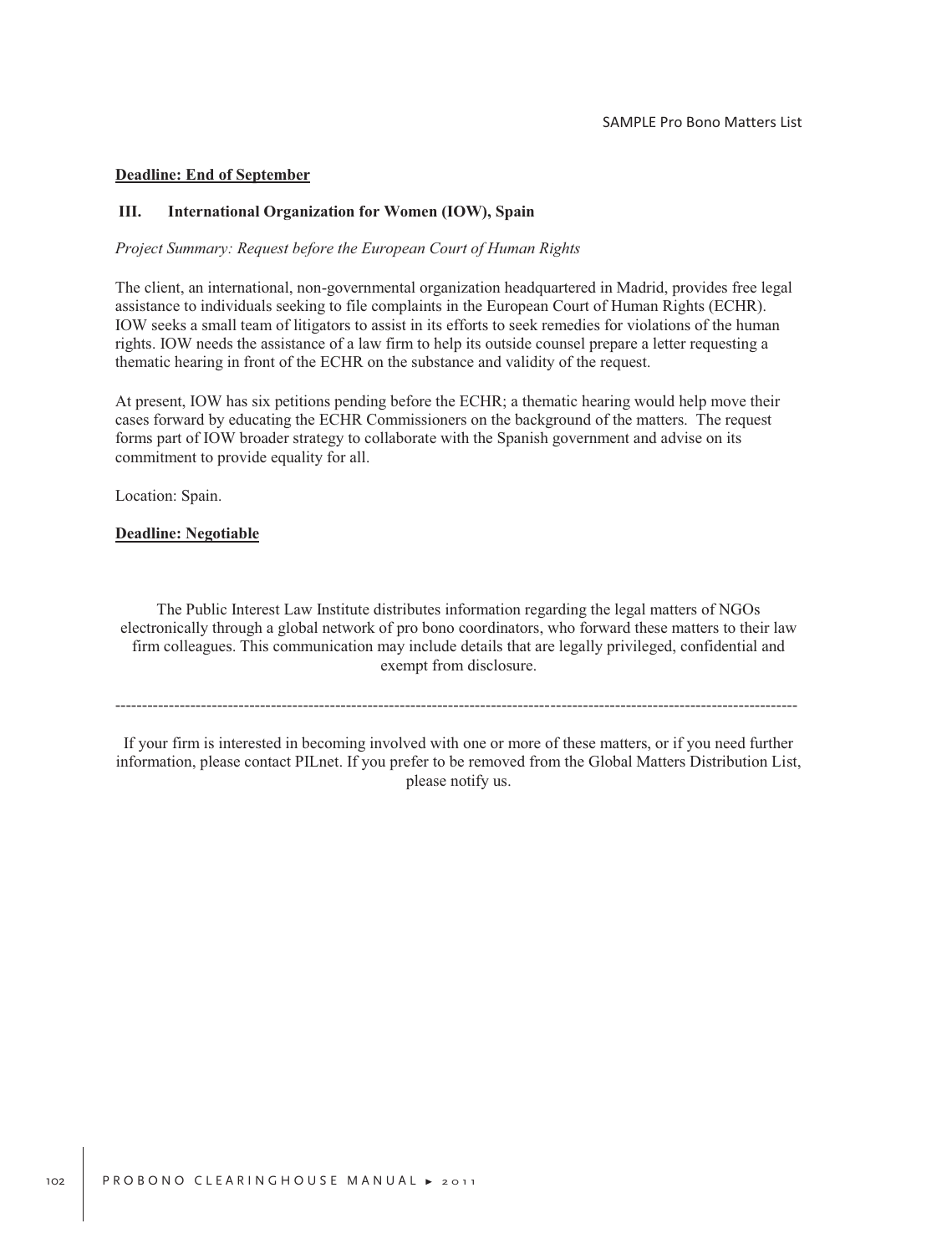## **PILnet: The Global Network for Public Interest Law Chart of Lawyer Involvement**

|                 | <b>January</b>                 |                            |                                | <b>February</b>                |                            |                                | <b>March</b>                   |                            |                                |
|-----------------|--------------------------------|----------------------------|--------------------------------|--------------------------------|----------------------------|--------------------------------|--------------------------------|----------------------------|--------------------------------|
| <b>Law Firm</b> | <b>Matters</b><br>asked<br>for | <b>Matters</b><br>taken by | <b>Matters</b><br>denied<br>to | <b>Matters</b><br>asked<br>for | <b>Matters</b><br>taken by | <b>Matters</b><br>denied<br>to | <b>Matters</b><br>asked<br>for | <b>Matters</b><br>taken by | <b>Matters</b><br>denied<br>to |
| Law Firm 1      | $\mathfrak{D}$                 | $\overline{2}$             |                                |                                |                            |                                |                                |                            |                                |
| Law Firm 2      |                                |                            |                                |                                |                            | $\overline{2}$                 |                                |                            |                                |
| Law Firm 3      |                                |                            |                                |                                |                            |                                | $\mathfrak{p}$                 |                            |                                |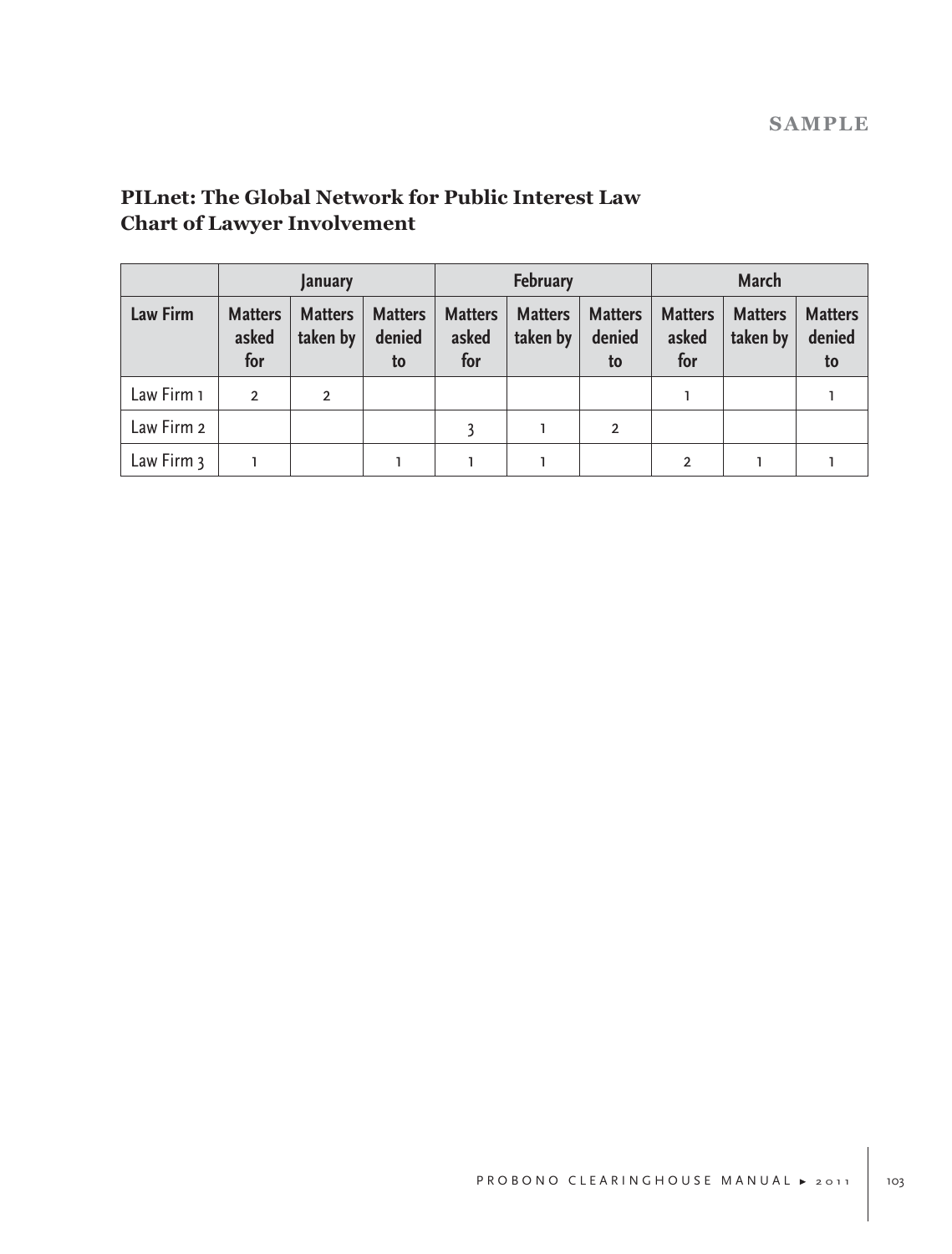#### **NYC BAR COMMITTEE ON PRO BONO AND LEGAL SERVICES Pro Bono Representations: Tips for Volunteer Lawyers**

*You may be the very first lawyer your pro bono client has dealt with. Here are some general quidelines that* you may find helpful. Please bear in mind that you and your client may have an arrangement that is atypi*cal, and so it's always important to talk with your client to explain the attorney-client relationship as well as any arrangements that are unique to your relationship. Also remember that it may feel a bit off-putting for your client to raise questions about payment of fees and expenses, disclose confidential information, and the like. Try to make your client feel as comfortable as possible. One way you might do this is by being the one to raise delicate subjects. And please regularly encourage your client to ask questions.*

#### *What documents should I ask my client to bring when I meet with him?*

Take a moment to remind your client to bring all relevant documents he has. You might refer not just to "documents," but also to "paperwork," as well as to all pleadings and submissions to any court and orders issued by courts. If your client previously spoke with another lawyer, ask him to bring all documents and correspondence he exchanged with the lawyer. You also can follow up by contacting the prior lawyer directly to confirm you have the complete file. It's also helpful to specifically request any contact information the client may have for any adverse parties, possible witnesses, governmental or law enforcement officials with whom the client has dealt that relate to the case, as well as a family member or friend who may be able to help you contact the client if necessary.

#### *What should I tell the client about confidentiality?*

Keep in mind that your client may not understand the scope of attorney-client privilege. On the one hand, she may not realize that she risks waiving the privilege if she reveals to others her communications with you. On the other hand, she may not be aware of your ethical obligations with respect to maintaining her confidences and secrets. Take a moment to explain this at the outset of your relationship. And be sure to periodically remind your client about the scope of the privilege and the implications of a waiver. For example, you may wish to assure your client that she can tell her family and friends about a court decision that is a matter of public record. As another example, though, you may want to remind your client that she should not discuss with others advice that you gave her. Bear in mind as well that any translator also might need to be reminded that certain matters are privileged or otherwise confidential.

#### *Do I need a retainer letter or an engagement letter?*

This may be determined by the ethical guidelines applicable in the jurisdiction in which you are practicing. New York, for example, requires engagement letters but there are some exceptions, including with respect to a threshold level of fees. Even when such a letter isn't required, it's useful to memorialize the scope of your engagement with your client, your expectations (such as with respect to obligations to be truthful with you, to cooperate, and to try to be on time for appointments), the absence of any perceived conflict of interest and an understanding that there will be reciprocal notification if either you or the client becomes aware of such a conflict, the arrangements with respect to both fees and expenses, and circumstances when it may be permissible for you to terminate the relationship. Having such matters summarized in writing promotes clarity, and also provides greater opportunities for the client to review and reflect about the terms set forth in the letter at his convenience.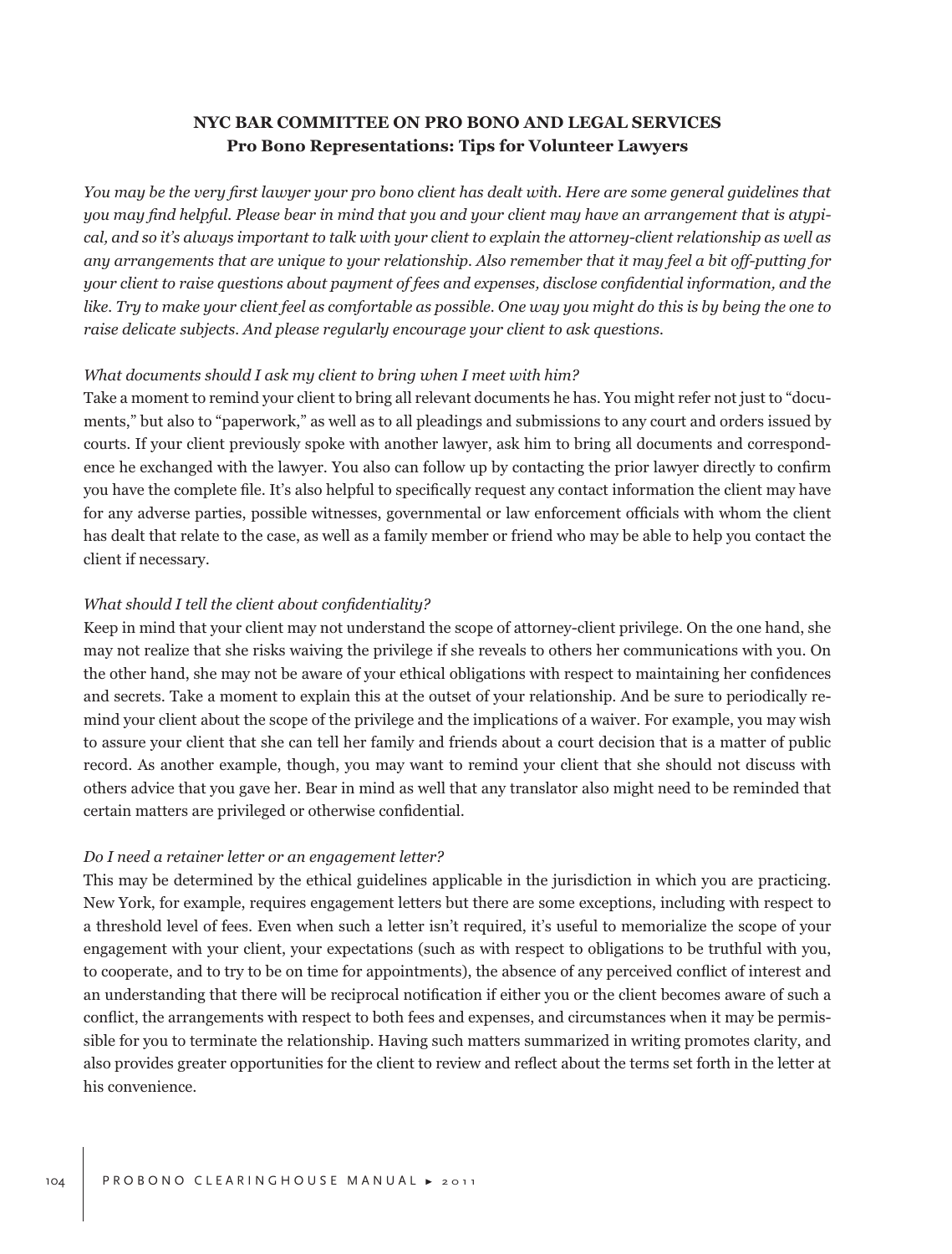## *May I expect the client to pay my fees or expenses?*

Generally, when a lawyer agrees to represent a client on a pro bono basis because she is not in a financial position to pay for legal services, the client is not expected to pay attorneys' fees. Often a pro bono lawyer won't even expect the client to advance expenses. You should take a moment to clarify your expectations with your client. For example, if you want to reserve the right to recoup actually-incurred expenses from a favorable verdict or settlement, you should make that clear to the client (and again, it is advisable in such circumstances to put this in writing to the client and to check whether applicable state regulations require this to be in writing). Similarly, if you are teaming with other lawyers outside your law firm or company to represent the pro bono client, you'll want to clarify any expectations you may have about sharing expenses amongst the volunteer lawyers.

## *Must I represent the client with respect to all of his legal needs?*

Typically, a pro bono lawyer agrees to represent the client with respect to a particular matter. The retainer or engagement letter can helpfully memorialize the scope of your representation.

## *How will I contact the client if he doesn't have a telephone number or an email address?*

Please keep in mind that your client's financial situation may not make it feasible for her to incur the expense of a telephone, computer, or Internet access. Likewise, a client may be moving from place to place or for some other reason have unreliable access to postal mail and courier deliveries. Discuss with your client the best way for you to reach her. For example, it may be possible for you to leave a message with a friend or neighbor who is reliable about passing along messages to her. Your client can arrange for an email address without charge, and there are places where she can access the Internet to check email without charge; for example, you might suggest that she go to a public library to get Internet access and ask for help setting up an email address. Please note that even when your client has a telephone line, it may be appreciated if you place calls so that she can avoid incurring expenses.

## *What should I do if my client doesn't keep his appointments with me?*

It is helpful at the outset to explain that any failure to cooperate may adversely affect the client's matter. When you are arranging appointments with your client, you might remind him to try to call you or your secretary if he can't keep the appointment or if he is running late. Explain that it is especially important to be on time for court appearances and other important meetings. Similarly, extend the courtesy to your client if you need to re-schedule by giving him as much notice as possible. Try to be flexible when you schedule appointments with your client; he may have difficulty meeting with you during regular business hours. For example, he may have to forego wages he otherwise would earn had he not taken time off from work. Understand, too, that even seemingly modest sums, such as round-trip subway fare, may impose a burden on your client's finances. Consider making arrangements to minimize the financial impact of such expenses.

## *Who represents my client if I leave my law firm or the company where I was working?*

When you take on the representation discuss with your client whether you are doing so in your individual capacity or whether your employer is doing so. You may find it helpful to consult with the Pro Bono Attorney or Pro Bono Coordinator if your firm or company has someone acting in that capacity. Remember, too, that whether it is ethically permissible for you to withdraw from a representation may be addressed by applicable ethical rules.

last revised 11.05.2007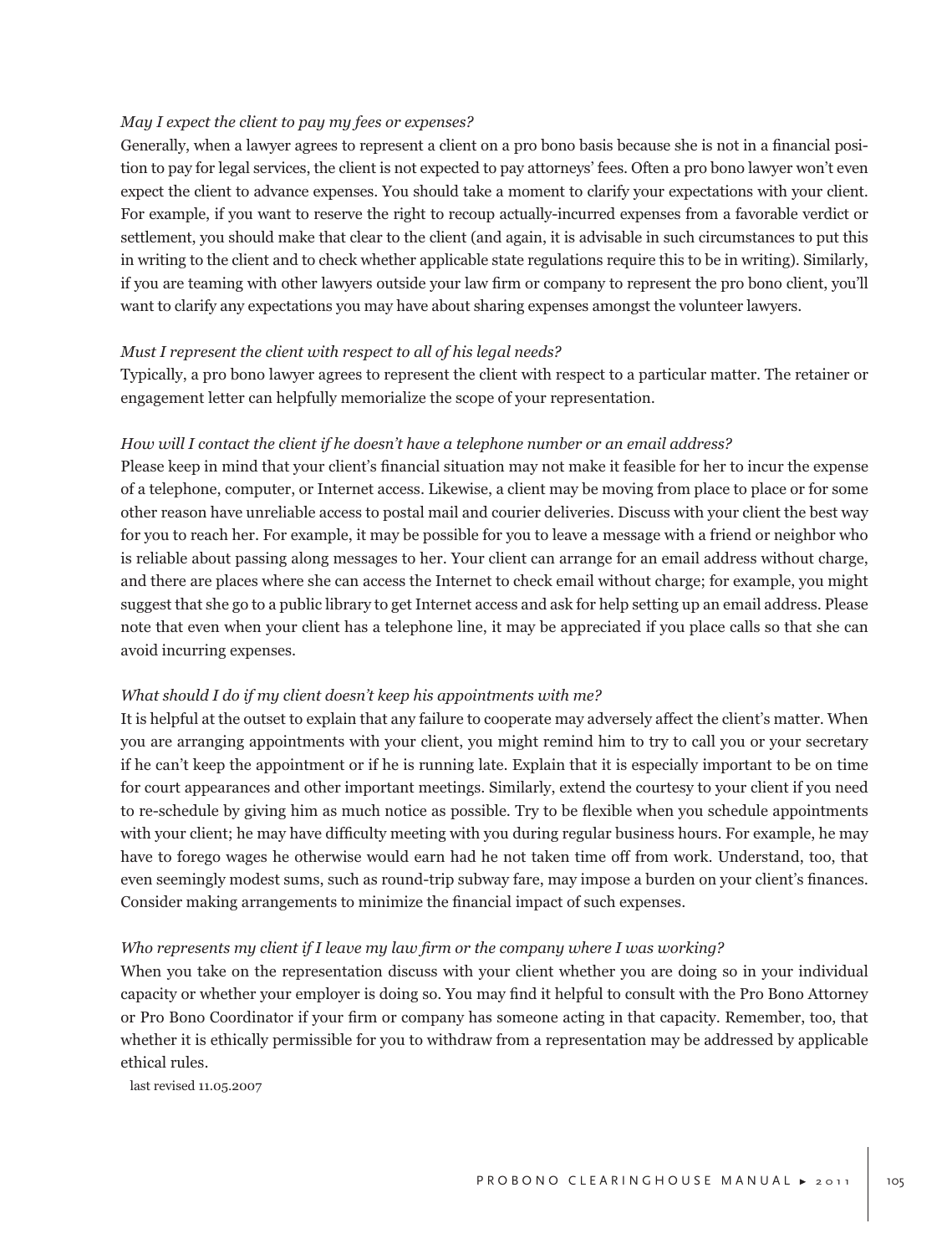## **NYC BAR COMMITTEE ON PRO BONO AND LEGAL SERVICES Pro Bono Representations: Tips for Clients**

*A pro bono legal services arrangement generally means that a lawyer is handling a matter for you without charge for his services. Here are some general guidelines that you may find helpful. Please bear in mind that you and your lawyer may have an arrangement that is a bit different, and so it's always important to talk with your lawyer about any concerns or questions you may have about the arrangement. And please feel free to ask questions; legal matters often are very complex and it's important that you understand the situation. It can even help your lawyer when you ask questions so that he can understand what isn't clear to you.*

## *What documents should I bring when I meet with my lawyer?*

It's important that your lawyer have all the necessary information and paperwork relating to the matter he is handling for you. You should try to gather all documents you have that have anything to do with your legal problem or matter. If you have received anything from a court, for example, please be sure to bring that with you. If you spoke with another lawyer in the past, please bring all papers that you have that you exchanged with that lawyer. It's also very helpful to bring any contact information (such as names, addresses, telephone numbers, email addresses) for anyone who you believe knows anything about your matter.

## *Can I tell people what my lawyer told me?*

You'll want to check with your lawyer before talking to anyone else about what she said. For example, she might tell you that it's fine to tell others that you won your case in court. But as a different example, sometimes it's very important not to tell anyone what advice your lawyer gave you.

## *What is a "retainer letter" or an "engagement letter"?*

These are two different names for the same thing. When a lawyer agrees to represent you, he may give you a letter that summarizes your relationship with you. It may describe the legal matter your lawyer is handling for you and your arrangement with him about the payment of fees and expenses.

## *Do I have to pay the lawyer?*

Generally, if a lawyer agrees to represent you on a pro bono basis because you're not in a financial position to pay for legal services, you won't be expected to pay her for the time she spends on your matter. Sometimes a pro bono lawyer won't even expect you to pay for expenses, which can include fees that courts require, the cost of hiring someone to transcribe testimony, payments to messengers, and lots of other types of expenses. (Other times, a pro bono lawyer won't expect you to pay expenses in advance, but may expect you to pay back expenses from payments you receive because the lawyer helped you get money you're entitled to when he represented you.) This is another reason that it's important to talk with your lawyer to be sure that you understand what is expected of you.

## *Can I bring all my legal problems to my lawyer?*

Probably not. Typically, your lawyer agrees to represent you in a particular matter. A matter may not include a future appeal or a related matter, for example. The "retainer letter" or an "engagement letter" usually describes what legal problem or matter your lawyer will handle for you. The lawyer might not take on other matters with you.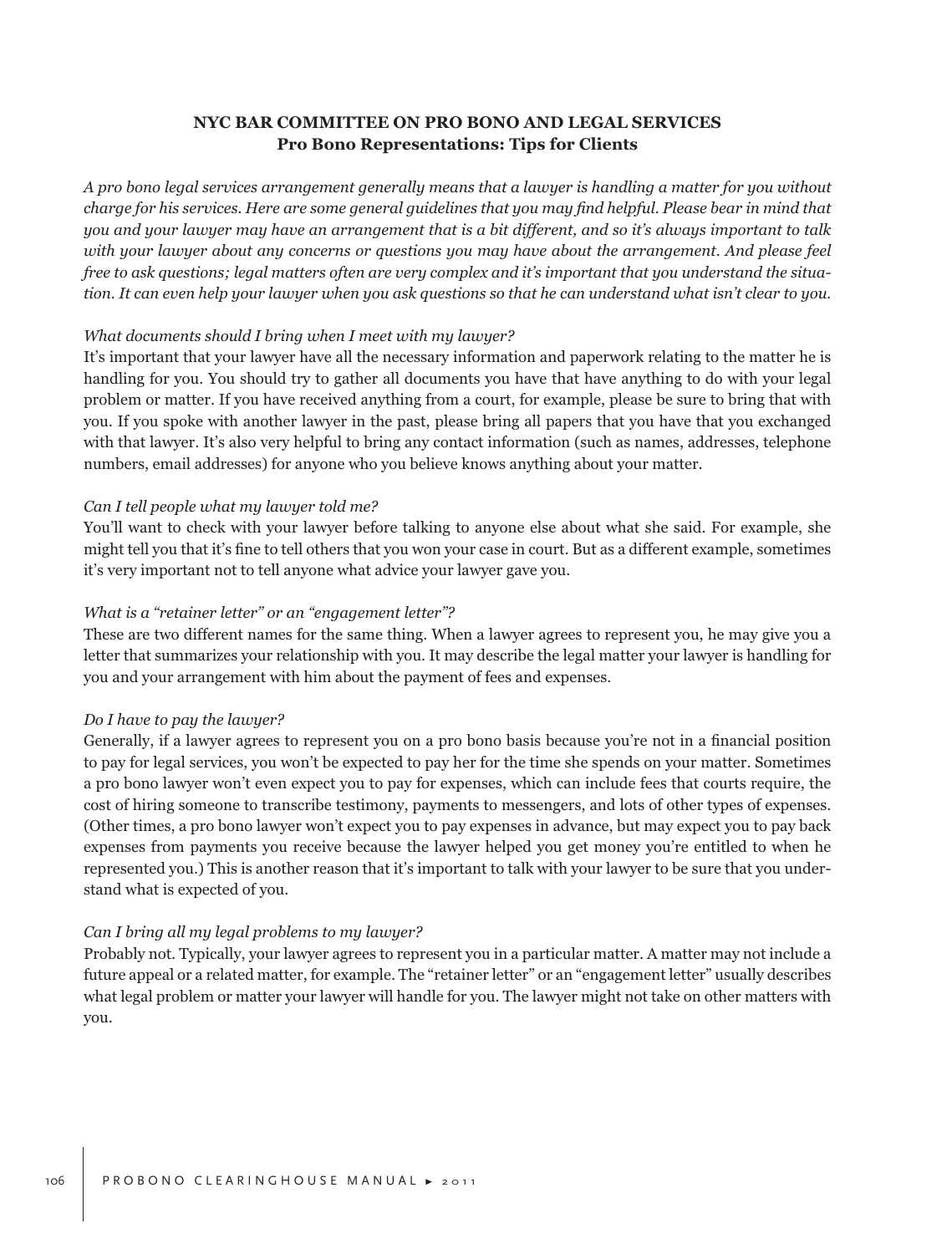## *How will the lawyer reach me if I don't have a telephone number or an email address?*

Discuss with your lawyer the best way to reach you. For example, it may be possible for her to leave a message with a friend or neighbor who is reliable about passing along messages to you. You also can arrange for an email address without charge, and there are places where you can access the Internet to check your email without charge; for example, you can go to a public library to get Internet access and ask for help setting up an email address.

## *What if I can't keep an appointment my lawyer has arranged?*

It's important that you cooperate with your lawyer so that she has all the information she needs to handle your matter. As an example, please try to keep appointments your lawyer has arranged because it can be hard to re-schedule. If you have a problem, promptly get in touch with your lawyer or, if you can't reach her, ask to speak with your lawyer's secretary, to let her know that you can't meet her as arranged. You should try especially hard to go to the court on time and to be on time for any depositions, settlement meetings, and other important appointments. It's even possible that if you don't show up when you're required to be in court, you might lose your case.

## *What happens if my lawyer leaves the law firm or the company where he has been working?* Discuss this with your lawyer. Often another lawyer at a law firm will be assigned to help you. Or sometimes a lawyer with a company will continue to represent you when the lawyer takes a new job somewhere else.

## *What if I have a problem with my lawyer and I don't want him to represent me anymore?*

It's a good idea to talk with your lawyer about any concerns you have. Many law firms have someone called a "Pro Bono Attorney" or a "Pro Bono Coordinator" who can speak with you about a problem with your lawyer. But you're always free to tell your lawyer that you don't want him to represent you anymore. If you decide to end your relationship with him, you should do so in writing (in a letter to him). You will need to find a new lawyer, and even though your lawyer works with lots of other lawyers, it doesn't necessarily mean that one of them will take on your case.

last revised 11.05.2007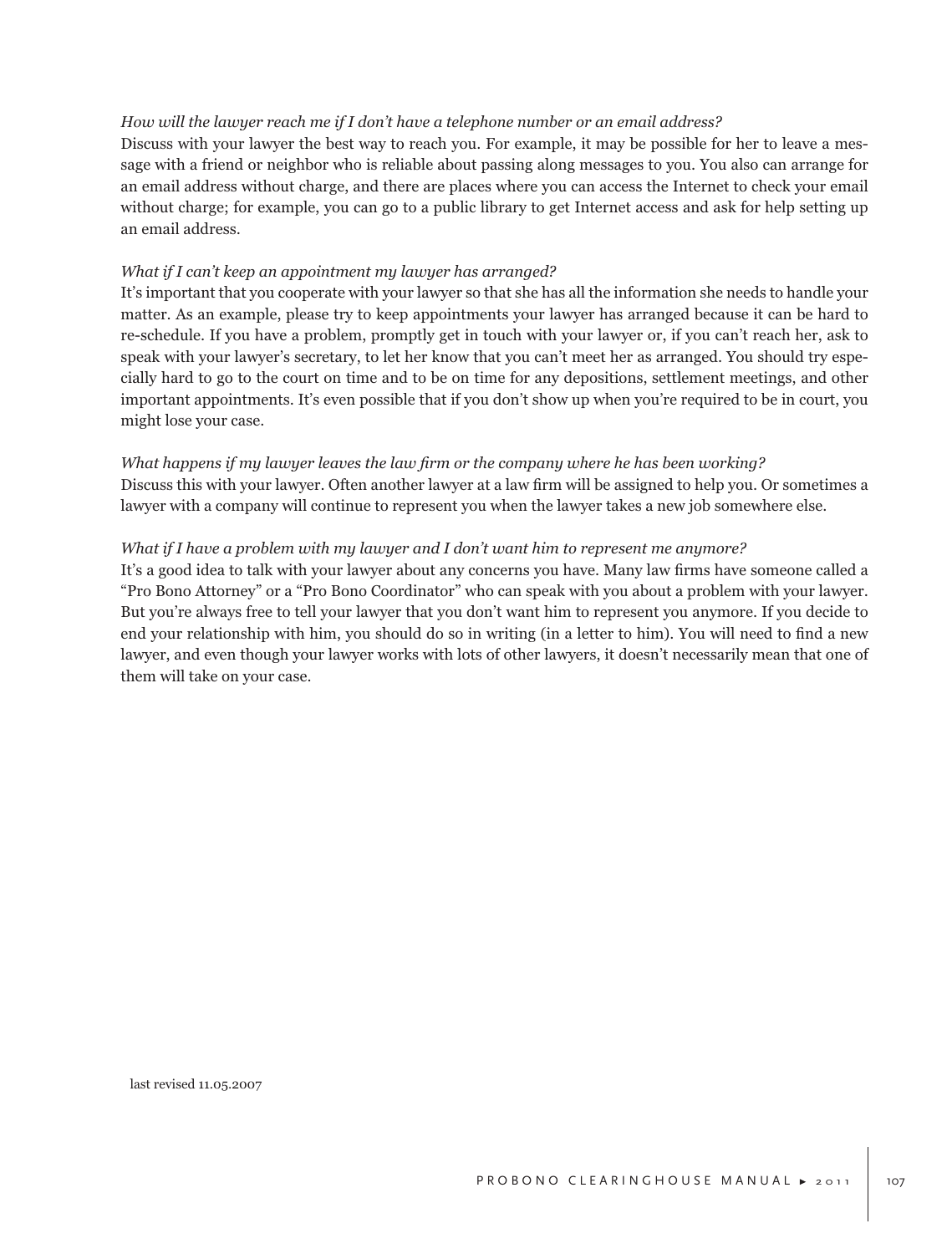## **Centrum Pro Bono**

## How to create a legal clinic?

The first step is to find a key patron of the clinic, whose involvement and assistance may play a vital role in the attainment of subsequent objectives.

A patron will prove particularly helpful in obtaining the consent of the dean or a faculty council to enter the legal clinic's program into the university curriculum. This is the very foundation for the clinic's future development.

The next task is to find an office for the clinic and to provide it with the necessary equipment, which is instrumental for the clinic to operate efficiently. If in the initial phase of clinic organization problems present themselves in obtaining an adequate office at the university, one may arrange with the charitable organizations, which will refer clients to the clinic, to hold client conferences in their offices, thus limiting operations on the university premises to consulting opinions with supervisors and to holding weekly seminars.

Finance is necessary to secure the clinic's efficient operations. It is needed to pay for the running of the office and for an office secretary. Such means may be obtained from institutions and foundations such as: local government, the Stefan Batory Foundation, the Legal Clinics Foundation, the Polish-American Freedom Foundation, the Embassy of the United States of America (which finances exclusively nongovernmental organizations, which means that the legal clinic would need to hold legal personality independent of the university). It should also be kept in mind that one should not assume that any of the above mentioned institutions will continue financing the clinic indefinitely. The aim of the clinic should be to become incorporated in the curriculum and to build itself a strong position at the university law faculty and, ultimately, to obtain recognition in the form of financing from the university budgets.

It is important in the process of establishing a legal clinic to initiate close cooperation with charitable organizations from a given city (such as city social service, Caritas, the Red Cross, Father Albert Association, offices of members of parliament and parishes), so that such organizations may refer clients to the clinic. Such referral would translate into the lack of need to select cases within a specified type, or to verify the financial status of the clients.

The next step shall be recruiting students to work in the clinic, and the process of establishing the clinic should be concluded with the fulfillment of all standards of legal clinic operations, including civili liability insurance, the proper organization of the clinic's secretary office, and the drawing up of appropriate sets of rules and forms which are going to be used in the clinic.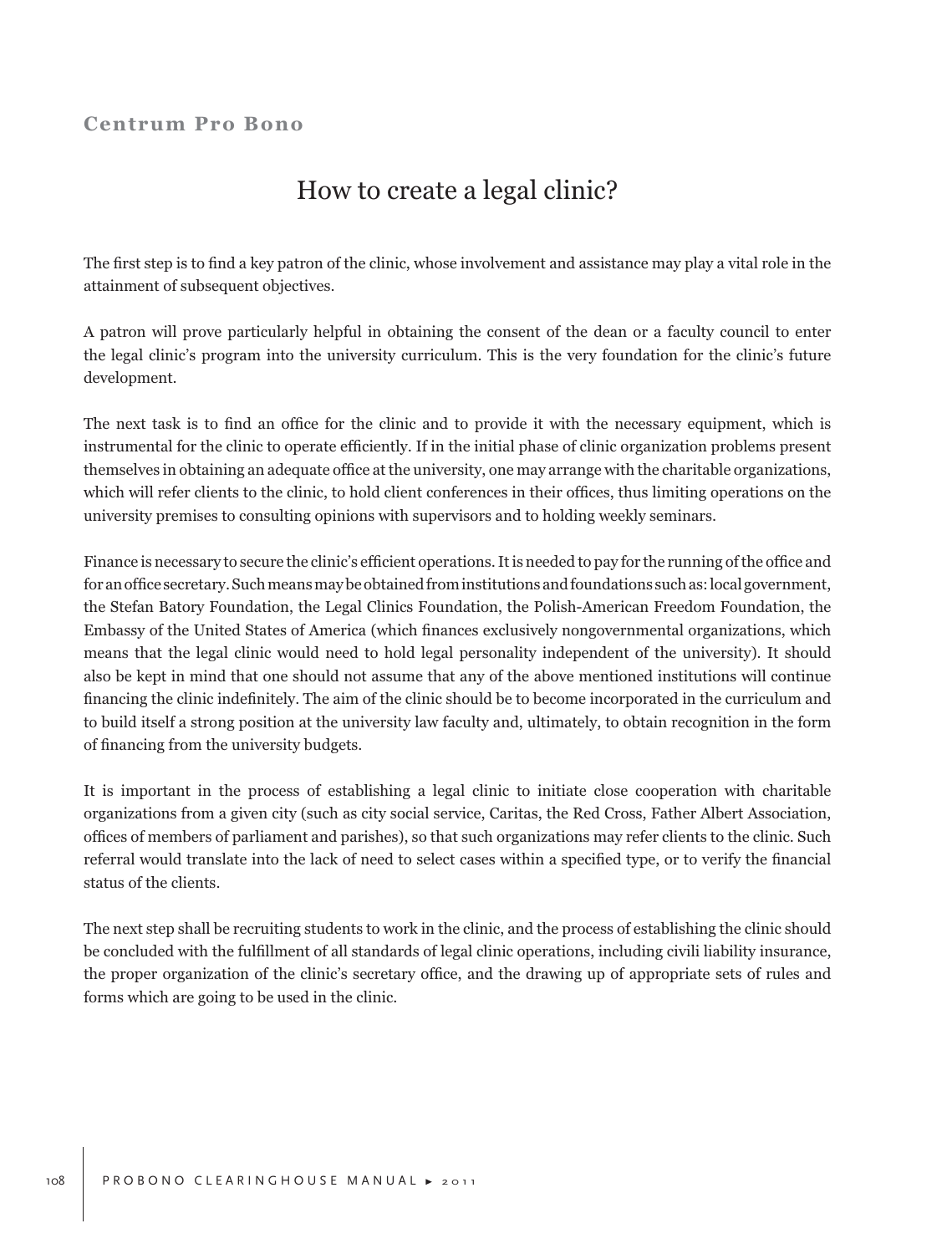## **Centrum Pro Bono**

How to create a legal clinic? - in short:

- find a patron for your clinic,
- obtain consent to incorporate the clinic in the curriculum,
- secure an office,
- research financing options,
- initiate cooperation with charitable institutions in your city,
- promote the clinic and assist with student recruitment,
- make sure that the clinic meets all standards from the onset of its operations.

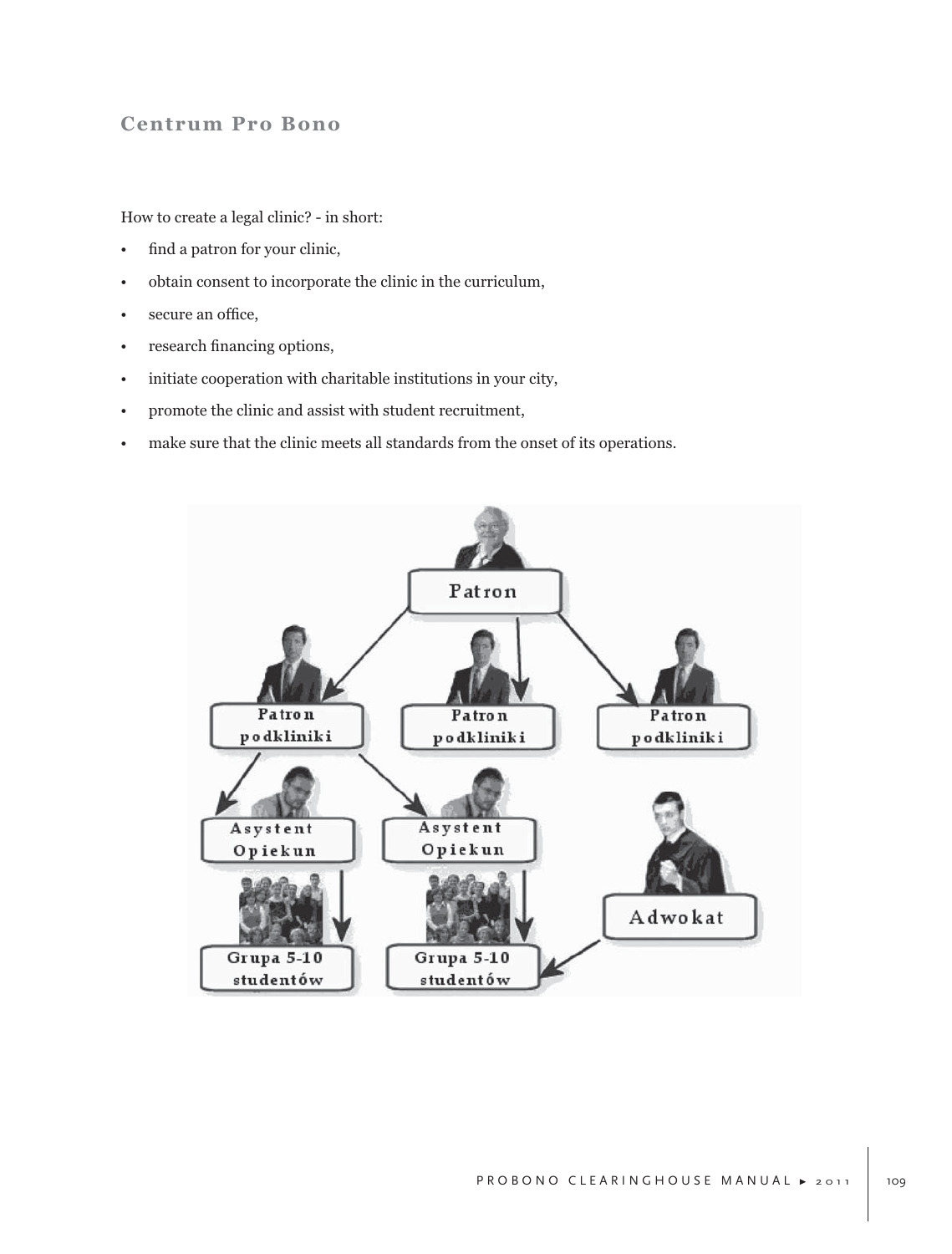



## **Pro bono in the Czech Republic**

**Roundtable for Attorneys and NGO Lawyers** 

## Prague, March 11, 2008

CEELI Institute, Havlíčkovy sady 58, Praha 2

Organized by Public Interest Lawyers Association and League of Human Rights, in cooperation with CEELI Institute Prague and Public Interest Law Institute Budapest

## Program:

- $13:00 13:15$ **Introduction and welcoming participants**
- $13:15 13:30$ Pro bono in the context of access to legal aid in the Czech **Republic** Vítězslav Dohnal (PILA director)
- $13:30 13:45$ **Discussion**

### Issues:

- pro bono and other elements of access to legal aid in the CR: relation between pro bono and state sponsored legal aid system
- law firms and types of pro bono work (legal aid in individual cases, legal research and analysis, strategic litigation and public interest law, technical legal aid to NGOs)

#### $13:45 - 14:00$ Benefits of pro bono for law firms

Mike Haroz (partner Goulston & Storrs, Boston)

 $14:00 - 14:15$ **Discussion** 

### **Issues:**

- transferability of U.S. experience to the Czech environment
- value of pro bono for relation between law firms and commercial clients
- pro bono as a marketing tool
- benefits of pro bono for qualification of young lawyers  $\bullet$
- 14:15 14:45 Coffee break
- $14:45 15:00$ Pro bono in perspective of law firm working in the CR and other **Central European countries** Erwin Hanslik (partner e|n|w|c Attorneys)
- $15:00 15:15$ **Discussion**

### **Issues:**

• perspective of other law firms present at the roundtable

110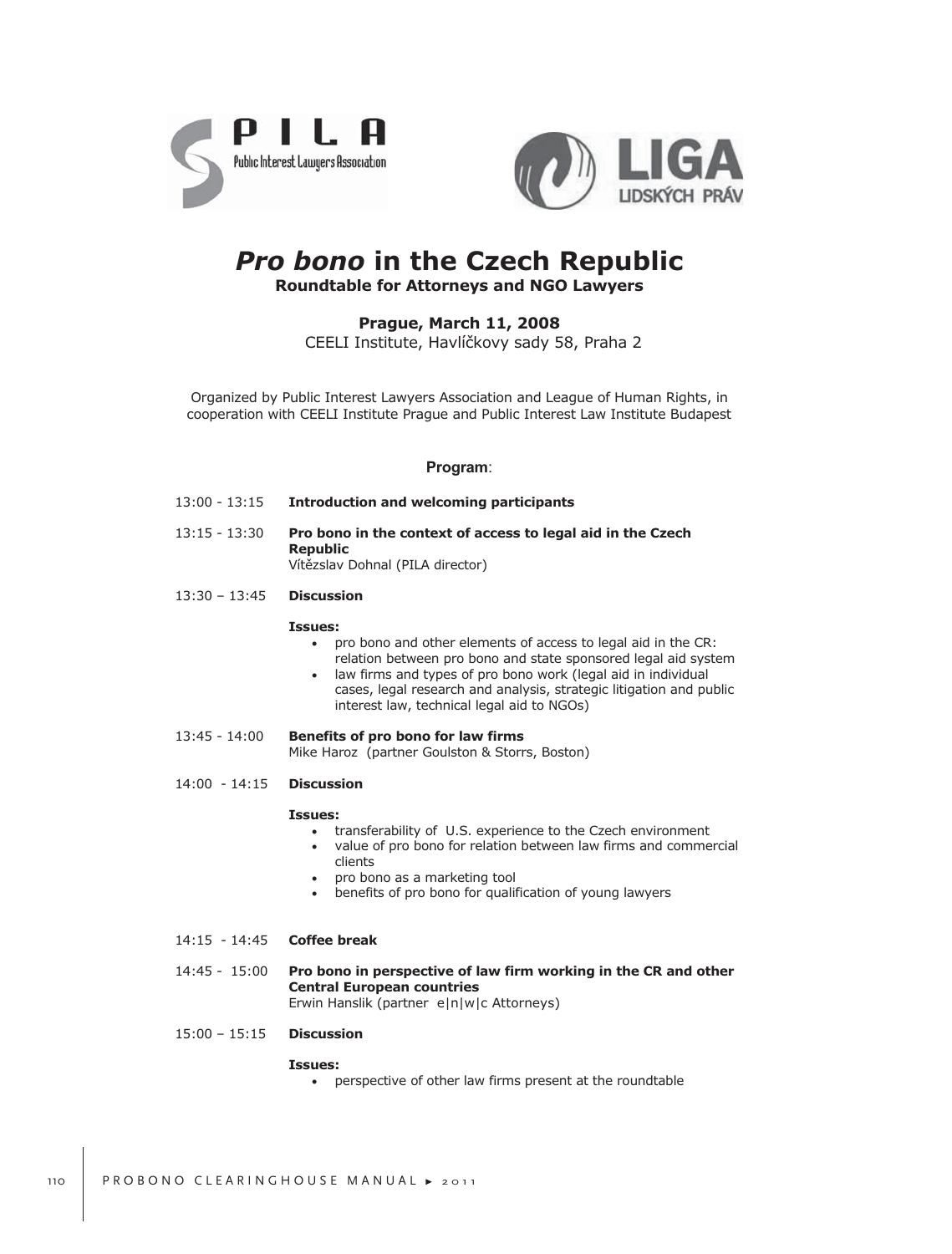



#### 15:15-15:30 Hungarian and Polish experience with pro bono development Atanas Politov, Tamas Barabas (Public Interest Law Institute, Budapest)

#### 15:30 -15:45 **Discussion**

### **Tssues:**

- transferability of Hungarian and Polish experience to Czech environment
- the role of Bar associations in pro bono development
- significance of joint pro bono declaration of law firms for pro bono development

#### $15:45 - 16:00$ Pro bono: cooperation of NGOs and law firms Veronika Kristková (League of Human Rights)

#### **Discussion:**  $16:00 - 16:15$

## Issues:

- clearinghouse practical issues
- how to test clients' means
- specialization of pro bono programs v. general pro bono  $\sim$ programs
- pro bono and cooperation of law firms and legal clinics
- pro bono, public interest law and conflicts of interest

#### $16:15 - 16:30$ Final discussion: Obstacles/Challenges for pro bono development in the Czech republic -further problems to solve

## **Tssues:**

- economic capacity of law firms to undertake pro bono work v. legal qualification not matching clients needs (interest of law firms in training in other legal fields and practical lawyering skills)
- duty to pay VAT from legal services provided free of charge
- pro bono and court fees and proceedings cost as other obstacles to access to justice
- quarantees against abuse of pro bono legal services
- institutionalization of pro bono legal services in the law firm
- need for creating special platform for pro bono development

#### $16:30 - 17:00$ Wrap-up, informal discussion over coffee

Round table prepared with the help of the Public Interest Law Institute



Funded by Rule of Law program, Open Society Fund Prague Funded also by grant from Iceland, Lichtenstein, Norway in a framework of EHP financial mechanism and Norwegian financial mechanism distributed by NROS.







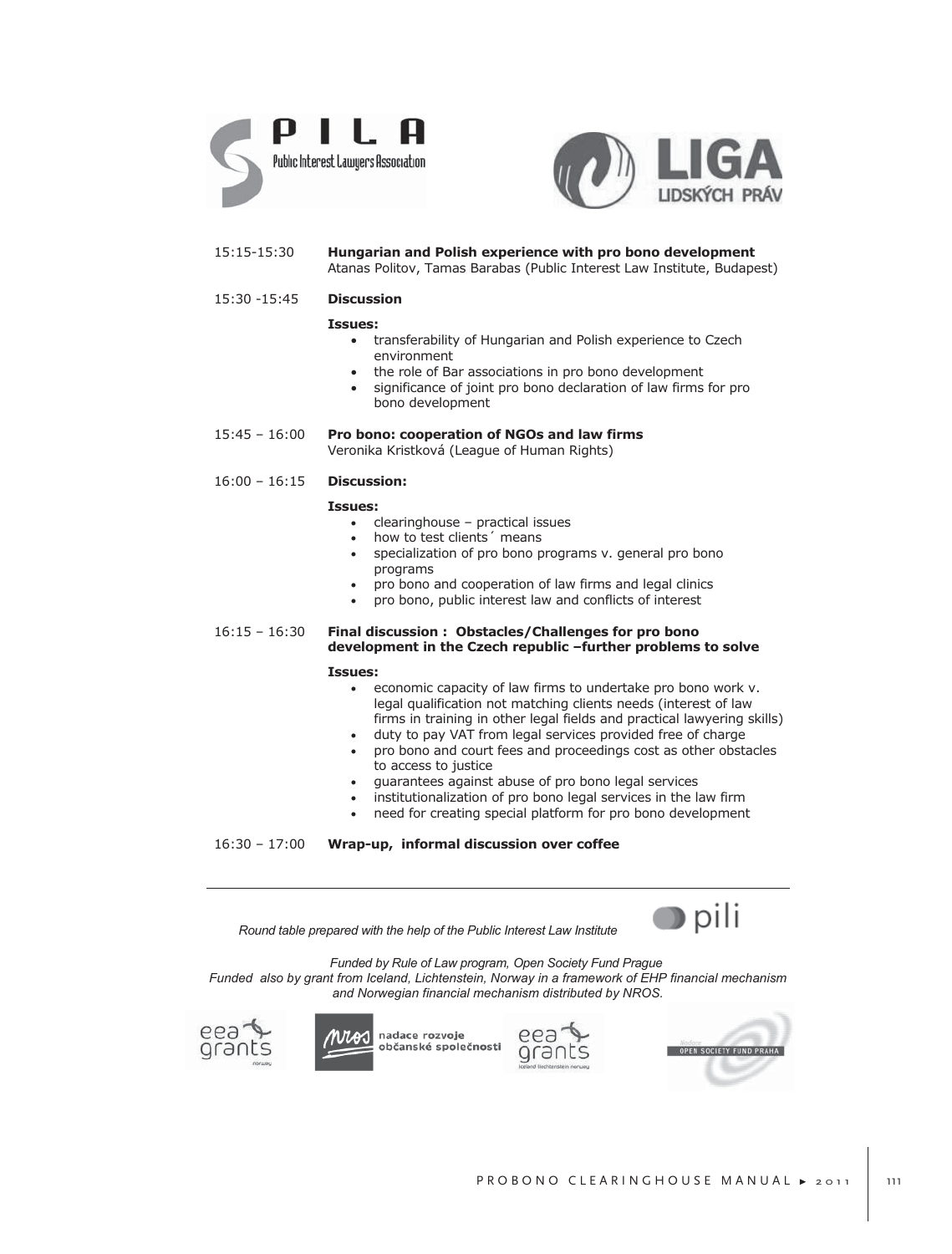**PILnet's 2011 European Pro Bono Forum**

**BERLIN, 17–18 NOVEMBER 2011**

Underwritten by



## **November 16**

| $10:00 - 16:00$ | Pre-Forum Workshop for Pro Bono Clearinghouses                                               |  |
|-----------------|----------------------------------------------------------------------------------------------|--|
|                 | Location: stiftung neue verantwortung, Beisheim Center,<br>Berliner Freiheit 2, 10785 Berlin |  |
| 19:00-21:00     | <b>Welcome Reception</b>                                                                     |  |
|                 | Location: Hotel Concorde Berlin,<br>Augsburger Straße 41, 10789 Berlin                       |  |

## **November 17**

|                 | Location: Hotel Concorde Berlin,<br>Augsburger Straße 41, 10789 Berlin           |
|-----------------|----------------------------------------------------------------------------------|
| $08:00 - 09:00$ | Registration                                                                     |
| 09:00-10:15     | Forum Opening.                                                                   |
|                 | Concorde Room                                                                    |
|                 | Edwin Rekosh   PILnet   USA<br>٠                                                 |
|                 | Viviane Reding   European Commission   Luxembourg<br>۰<br>Recorded video message |
|                 | Andrzej Rzepliński   Constitutional Tribunal   Poland<br>٠                       |
|                 | Axel Filges   German Federal Bar   Germany<br>۰                                  |
|                 | Wolfgang Ewer   German Bar Association   Germany<br>۰                            |
|                 | Joss Saunders   Oxfam   UK<br>٠                                                  |
| $10:15 - 11:00$ | Coffee Break                                                                     |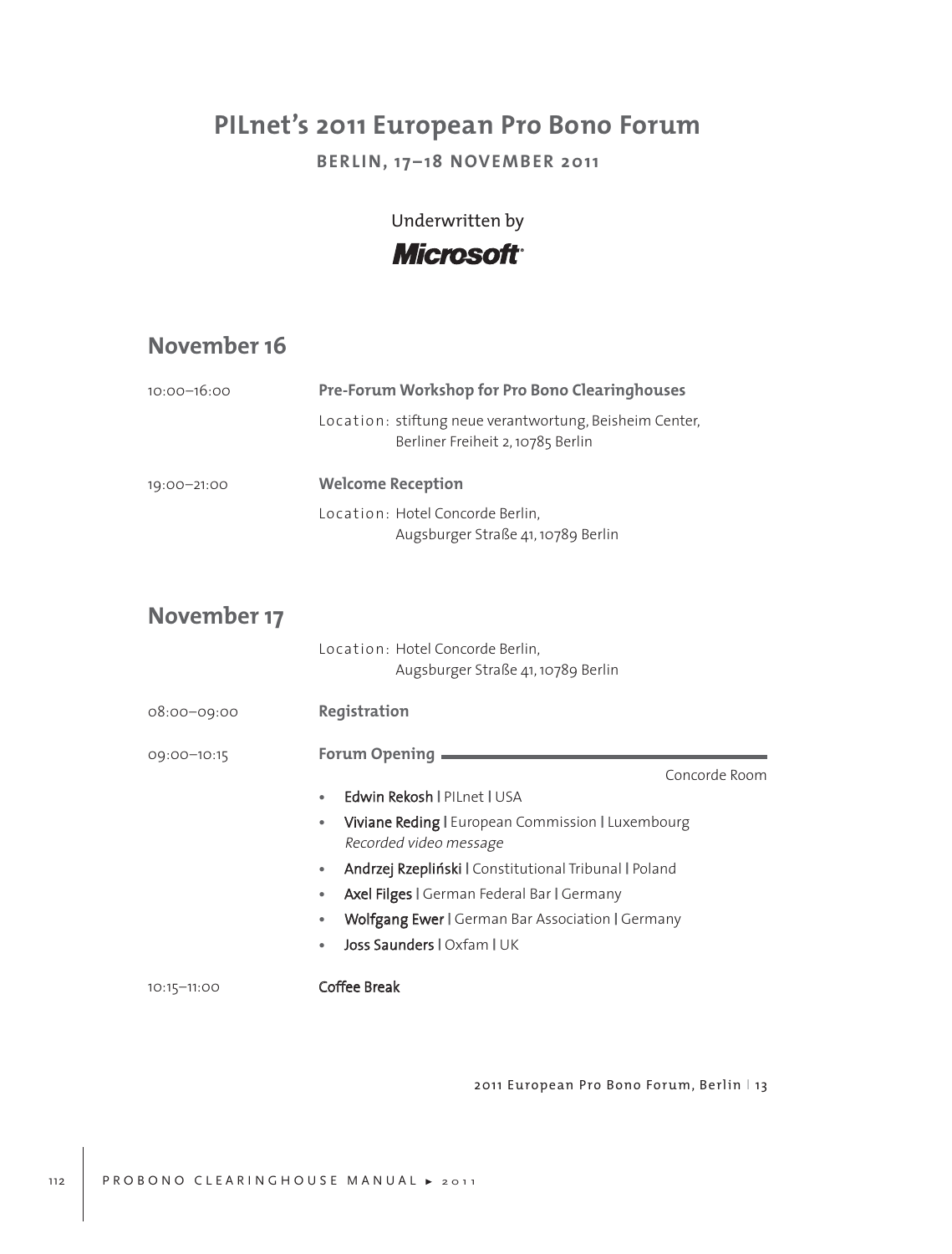## **WORKSHOP STREAMS**

**Pro Bono Developments in Germany Pro Bono Infrastructure Pro Bono and Human Rights Hot Topics in Pro Bono**

## 11:00–12:00 **WORKSHOP SESSION 1**

and  $\overrightarrow{r}$  sponsored by Ashurst LLP Concorde Room A

**Pro Bono in Germany** 

This workshop will explore the main challenges to promoting pro bono in Germany and provide insight into how these challenges can be overcome.

**Moderator:**

**•** Christian Bunsen l Freshfields Bruckhaus Deringer LLP l Germany

**Panelists:** 

- **•** Benno Heussen l Heussen, German Bar Association l Germany
- **•** Malte Richter l Mayer Brown LLP l Germany
- **•** Kathrin Wieland l Save the Children l Germany

**Developing Best Practices to Strengthen Internal Pro Bono Structures**

Odeon Room

 Panelists will address the main organizational challenges to institutionalizing pro bono programs within law firms and will also explore the ways in which law firms and NGOs can take full advantage of clearinghouse systems.

 **Moderator:**

**•** Elisabeth Baraka l A4ID l UK

 **Panelists:** 

- **•** Marga Flader l Afghanistan-Schulen l Germany
- **•** Julie Dickins l Mayer Brown LLP l UK
- **•** Carmen Pombo l Gomez Acebo & Pombo, Fundación Fernando Pombo l Spain

14 l 2011 European Pro Bono Forum, Berlin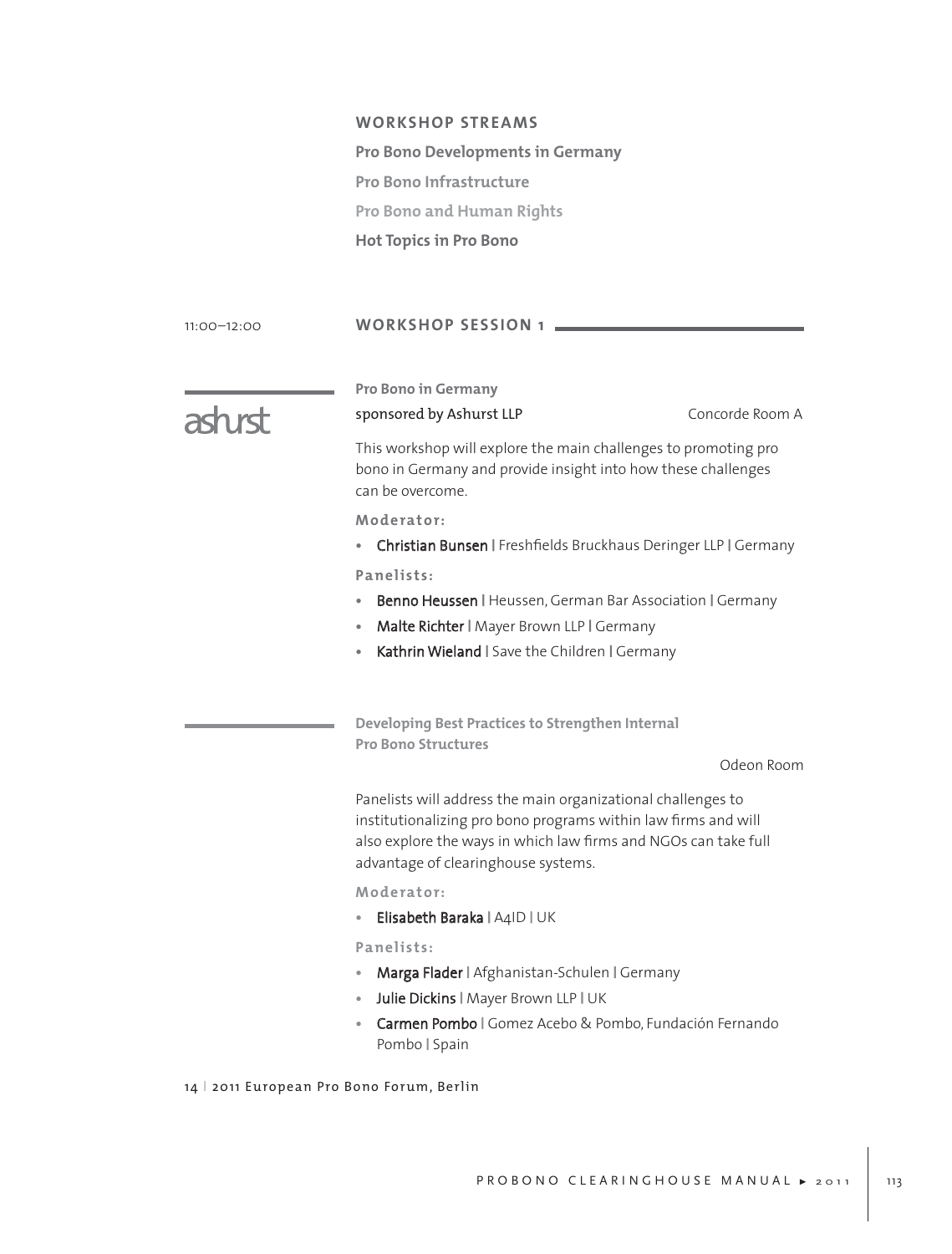**European Migration Issues** 

Concorde Room B

 Pro bono lawyers and human rights NGOs will explore current issues related to migration, including asylum and refugee matters, and highlight ways in which pro bono initiatives can assist European NGOs active on these issues.

 **Moderator:**

**•** Denis Chemla l Droit D'Urgence/Allen & Overy LLP l France

 **Panelists:** 

- **•** Paul Stone l DLA Piper l UK
- **•** Ulrich Stege l International University College of Turin (IUC) l Italy
- **•** Pádraic Kenna l FEANTSA Expert Group on Housing Rights / National University of Ireland Galway l Ireland
- **•** Emilia T. Klepacka l Organization for Security and Co-operation in Europe, Office for Democratic Institutions and Human Rights l Poland



**Corporate Social Responsibility:** 

sponsored by Jones Day Foundation Vendome Room

 Panelists will demonstrate how the corporate social responsibility movement can be effectively harnessed to promote pro bono throughout Europe and encourage variety and innovation in the field.

 **Moderator:**

**•** Birgit Spiesshofer l Salans LLP, CCBE CSR Committee l Germany

 **Panelists:** 

- **•** Peter Kromminga l UPJ l Germany
- **•** James Daffurn l Freshfields Bruckhaus Deringer LLP l UK
- **•** Paul Fraser l UNICEF l UK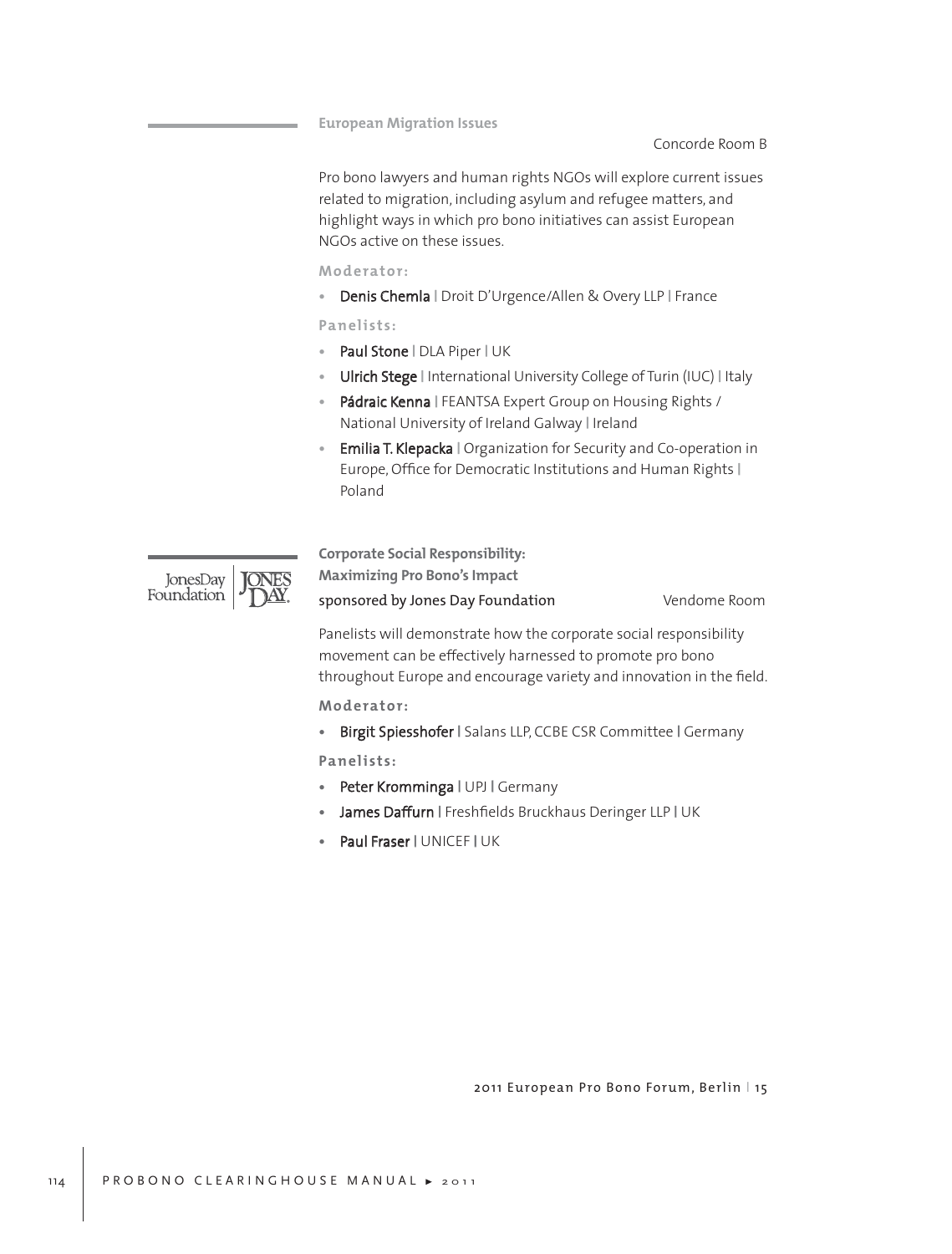| 12:15-13:15               | <b>WORKSHOP SESSION 2</b>                                                                                                                                |                 |  |
|---------------------------|----------------------------------------------------------------------------------------------------------------------------------------------------------|-----------------|--|
|                           | <b>German Firms and International Pro Bono Mandates</b>                                                                                                  | Concorde Room A |  |
|                           | Panelists will discuss various opportunities for German law firms<br>to carry out pro bono work to benefit the public interest outside of<br>Europe.     |                 |  |
|                           | Moderator:                                                                                                                                               |                 |  |
|                           | Florian Mahler   Clifford Chance LLP   Germany                                                                                                           |                 |  |
|                           | Panelists:                                                                                                                                               |                 |  |
|                           | Matthias Koch   Hogan Lovells International LLP   Germany                                                                                                |                 |  |
|                           | Servaas Feiertag   Transparency International   Germany                                                                                                  |                 |  |
|                           | Chaitanya Patel   Reprieve   UK                                                                                                                          |                 |  |
|                           |                                                                                                                                                          |                 |  |
|                           | <b>Overcoming Obstacles to Pro Bono in Europe</b>                                                                                                        |                 |  |
| <b>LATHAM&amp;WATKINS</b> | sponsored by Latham & Watkins LLP                                                                                                                        | Odeon Room      |  |
|                           | Panelists will share ideas and tools from various jurisdictions to<br>highlight ways in which law firms can overcome perceived obstacles<br>to pro bono. |                 |  |
|                           | Moderator:                                                                                                                                               |                 |  |
|                           | Christopher Noblet   Partos & Noblet in cooperation with Hogan<br>Lovells International LLP   Hungary                                                    |                 |  |
|                           | Panelists:                                                                                                                                               |                 |  |
|                           | Emanuela Basso Petrino   Latham & Watkins LLP   Italy                                                                                                    |                 |  |
|                           | Matthias Kilian   University of Cologne, Soldan Institute for Law<br>Practice Management   Germany                                                       |                 |  |
|                           | Tamás Barabás   PILnet   Hungary<br>$\bullet$                                                                                                            |                 |  |
|                           |                                                                                                                                                          |                 |  |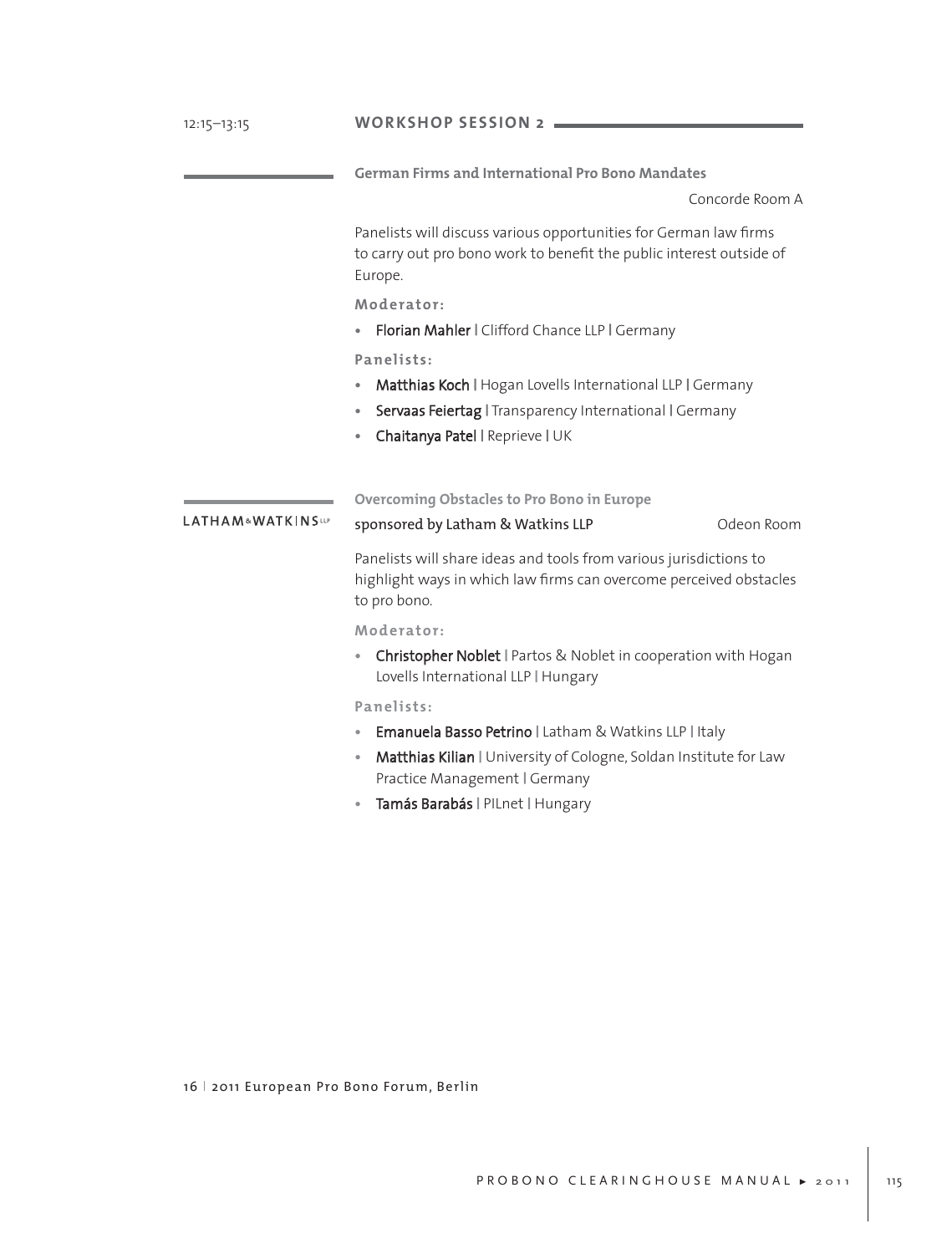**Business and Human Rights**

## Concorde Room B

 Panelists will explore the changing relationship between business and human rights and will discuss opportunities for law firms to engage meaningfully with this issue.

 **Moderator:**

**•** Rae Lindsay l Clifford Chance LLP l UK

 **Panelists:** 

- **•** Wolfgang Kaleck l European Center for Constitutional and Human Rights l Germany
- **•** Claire Methven O'Brien l Danish Institute for Human Rights l Denmark
- **•** Adam Bodnar l Helsinki Foundation for Human Rights l Poland

**Engaging Law Schools in the Delivery of Pro Bono Services**

Vendome Room

 Panelists will look at how law firms can promote the development of pro bono clinics, clinical legal education, and ethics in law schools, including the challenges of developing these areas in European law schools and how they can be overcome.

 **Moderator:**

**•** Ellen P. Chapnick l Columbia Law School l USA

 **Panelists:** 

- **•** Martin Curtis l LawWorks l UK
- **•** José M. de Areilza l IE Law School l Spain
- **Stephan Hocks | Refugee Law Clinic, University of Giessen |** Germany



sponsored by Orrick, Herrington & Sutcliffe LLP

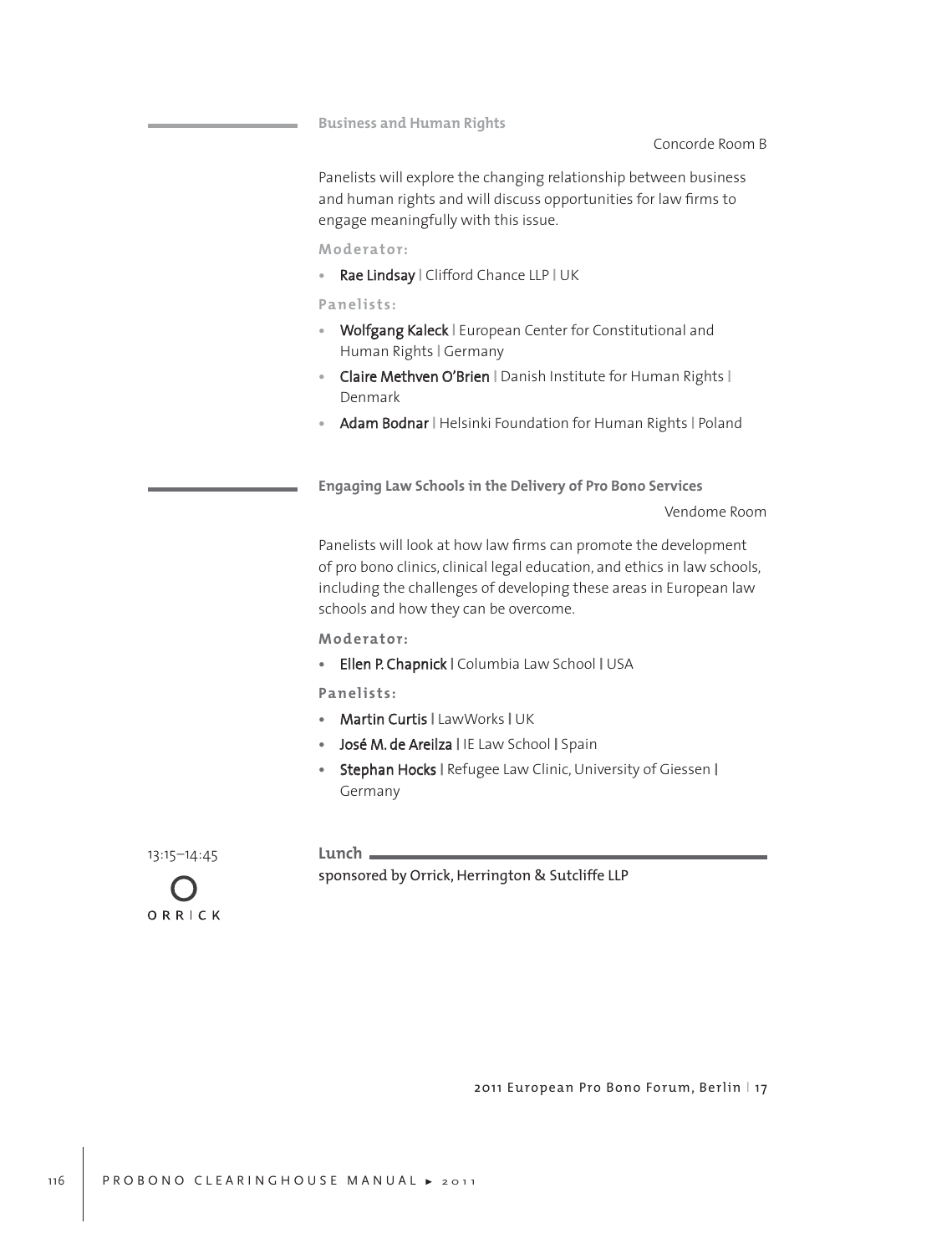| 14:45-15:45 | WORKSHOP SESSION 3                                                                                                                                                                                                                      |                 |
|-------------|-----------------------------------------------------------------------------------------------------------------------------------------------------------------------------------------------------------------------------------------|-----------------|
|             | <b>Contributing to the World of Thinkers</b>                                                                                                                                                                                            | Concorde Room A |
|             | Supporting and strengthening the innovative minds that shape the<br>political, scientific, and intellectual future is an innovative priority for<br>pro bono. Panelists will discuss the opportunities of cooperation in<br>this field. |                 |
|             | Moderator:                                                                                                                                                                                                                              |                 |
|             | Albrecht von Breitenbuch   Orrick Hölters & Elsing   Germany                                                                                                                                                                            |                 |
|             | Panelists:                                                                                                                                                                                                                              |                 |
|             | Lars Zimmermann I stiftung neue verantwortung I Germany                                                                                                                                                                                 |                 |
|             | Deidre Berger   American Jewish Committee   Germany<br>۰                                                                                                                                                                                |                 |
|             | Hans P. Birle   The Nature Conservancy   USA<br>۰                                                                                                                                                                                       |                 |
|             | <b>National and Regional Law Firms</b>                                                                                                                                                                                                  | Odeon Room      |
|             | Panelists will discuss the opportunities and practicalities involved in<br>setting up pro bono initiatives in national and regional law firms.                                                                                          |                 |
|             | Moderator:                                                                                                                                                                                                                              |                 |
|             | Jan Hegemann   Raue LLP   Germany                                                                                                                                                                                                       |                 |
|             | Panelists:                                                                                                                                                                                                                              |                 |
|             | Agostinho Pereira de Miranda   Miranda Correia Amendoeira &<br>۰<br>Associados   Portugal                                                                                                                                               |                 |
|             | Guillermina Ester   Perez Llorca   Spain                                                                                                                                                                                                |                 |
|             | Olga Šipka   Moravčević Vojnović Zdravković in cooperation<br>with Schoenherr   Serbia                                                                                                                                                  |                 |
|             | <b>Advancing Women's Rights</b>                                                                                                                                                                                                         | Concorde Room B |
|             | This panel will discuss current issues and trends in women's rights in<br>Europe and describe law firm-NGO collaborations that are making a<br>difference for European women.                                                           |                 |
|             | Moderator:                                                                                                                                                                                                                              |                 |
|             | lan Forrester, Q.C.   White & Case LLP   Belgium                                                                                                                                                                                        |                 |
|             | Panelists:                                                                                                                                                                                                                              |                 |
|             | Johanna Fine   Center for Reproductive Rights   USA                                                                                                                                                                                     |                 |
|             | Wolfgang Kaleck   European Center for Constitutional and Human<br>$\bullet$<br>Rights   Germany                                                                                                                                         |                 |
|             | Monique Villa   TrustLaw   UK<br>$\bullet$                                                                                                                                                                                              |                 |

18 l 2011 European Pro Bono Forum, Berlin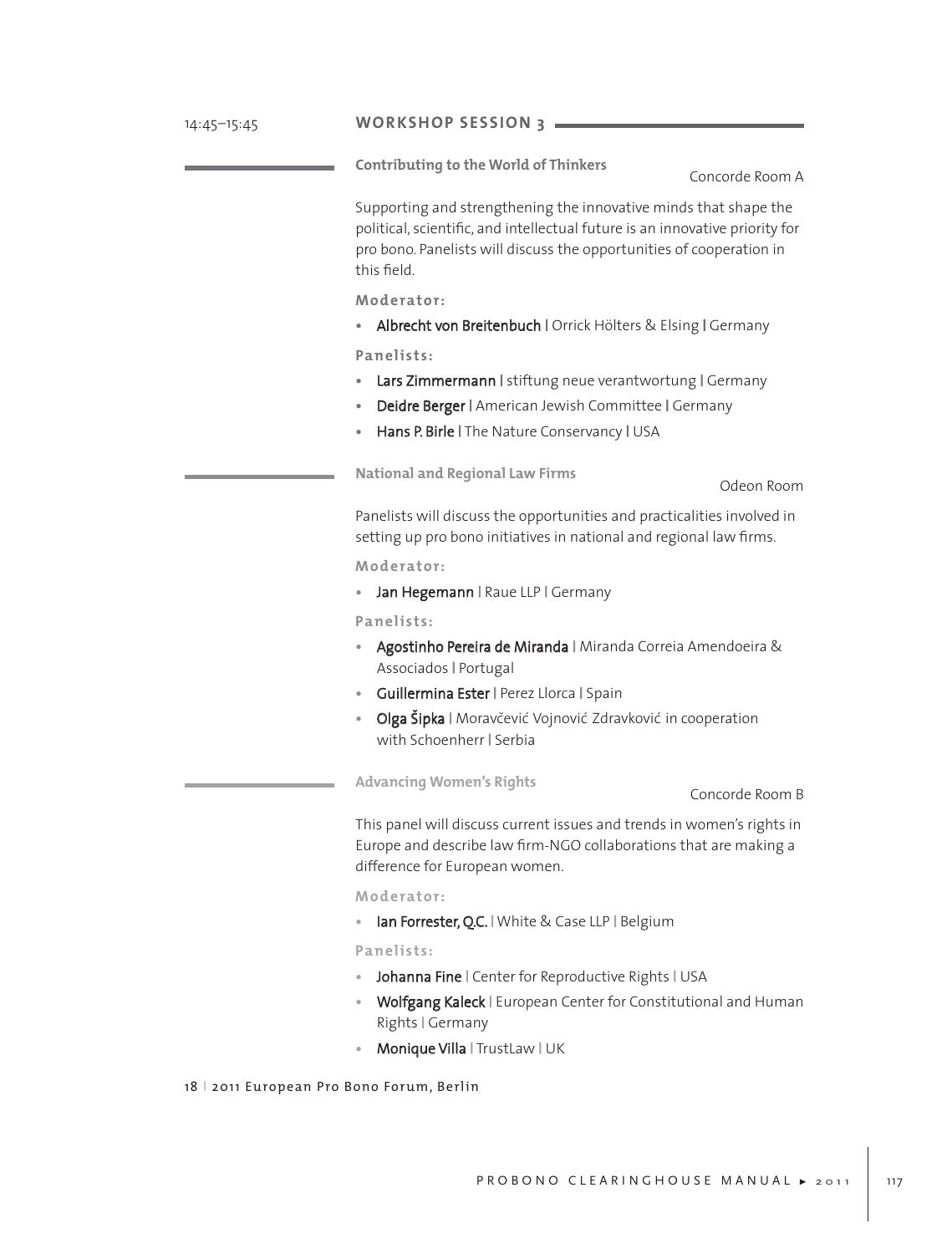|                          | Karolina Więckiewicz   Polish Federation for Women and Family<br>Planning   Poland                                                                                                                                    |                       |  |
|--------------------------|-----------------------------------------------------------------------------------------------------------------------------------------------------------------------------------------------------------------------|-----------------------|--|
|                          | Know Your Rights-Legal Knowledge and Skills for Young People                                                                                                                                                          | Vendome Room          |  |
|                          | Representatives from projects throughout Europe will share their<br>experiences on pro bono projects that involve interaction between<br>lawyers and schools, especially involving socially excluded young<br>people. |                       |  |
|                          | Moderator:                                                                                                                                                                                                            |                       |  |
|                          | Fiona Whittenbury   Citizenship Foundation   UK                                                                                                                                                                       |                       |  |
|                          | Panelists:                                                                                                                                                                                                            |                       |  |
|                          | Lourdes Martín   Uría Menéndez   Spain                                                                                                                                                                                |                       |  |
|                          | Olad Aden   Gangway   Germany<br>۰                                                                                                                                                                                    |                       |  |
|                          | Tudor Botea   CMS Cameron McKenna   Romania                                                                                                                                                                           |                       |  |
| 15:45-16.30              | Coffee Break                                                                                                                                                                                                          |                       |  |
| 15:45-17:45              | NGO Marketplace -                                                                                                                                                                                                     |                       |  |
|                          | sponsored by White & Case LLP                                                                                                                                                                                         | Opera Room, 2nd floor |  |
| <b>WHITE &amp; CASE</b>  |                                                                                                                                                                                                                       |                       |  |
|                          | NGO representatives and pro bono lawyers are invited to join the<br>Marketplace and meet one-on-one to discuss possible new<br>partnerships.                                                                          |                       |  |
|                          |                                                                                                                                                                                                                       |                       |  |
| $16:30-17:45$<br>Dechert | Legal Aid and Pro Bono .<br>sponsored by Dechert LLP                                                                                                                                                                  | Concorde Room         |  |
|                          | This plenary session will address how the pro bono community can<br>best ensure that pro bono is a complement to, not a substitute for,<br>properly funded legal aid systems.                                         |                       |  |
|                          | Moderator:                                                                                                                                                                                                            |                       |  |
|                          | Michael Skrein   Reed Smith LLP   UK                                                                                                                                                                                  |                       |  |
|                          | Panelists:                                                                                                                                                                                                            |                       |  |
|                          | Fernando Piernavieja Niembro   CCBE Access to Justice<br>Committee   Spain                                                                                                                                            |                       |  |
|                          | Javier Rivera   Madrid Bar Association   Spain<br>$\bullet$                                                                                                                                                           |                       |  |
|                          | Dmitry Shabelnikov   PILnet   Russia<br>$\bullet$                                                                                                                                                                     |                       |  |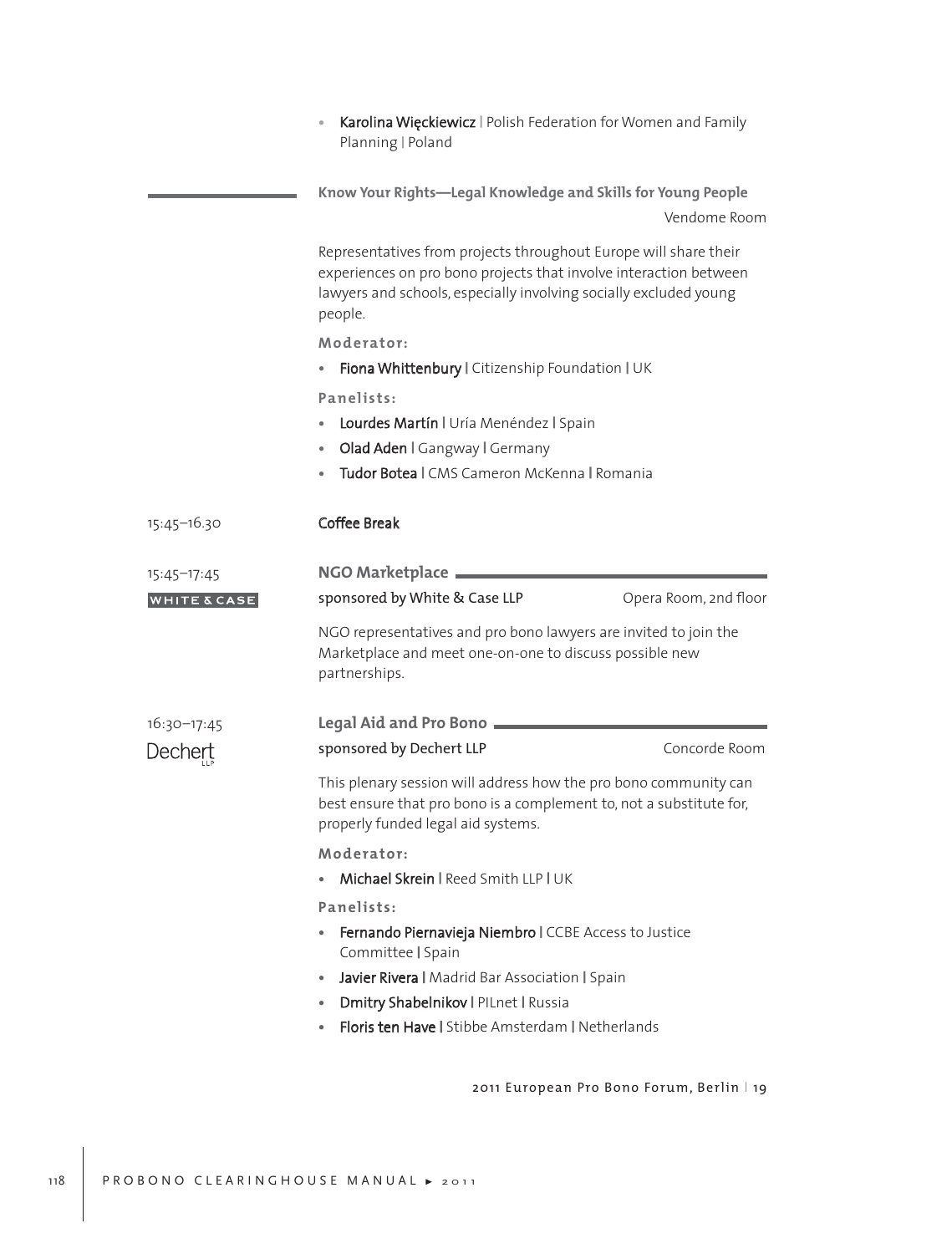| FRESHFIELDS BRUCKHAUS DERINGER<br>sponsored by Freshfields Bruckhaus<br>CineStar Event Cinema<br>Deringer LLP<br>Potsdamer Straße<br>(inside the Sony center)<br>A special screening of the film Our School will start at 21:00 and<br>will be followed by a Q&A with director Mona Nicoara.<br>November 18<br>Location: Hotel Concorde Berlin,<br>Augsburger Straße 41, 10789 Berlin<br>Registration<br>08:00-09:00<br>WORKSHOP SESSION 4<br>09:00-10:00<br>Making Pro Bono Work for In-House Lawyers in Europe<br>Odeon Room<br>sponsored by MSD<br>MSD<br><b>Be well</b><br>Panelists will discuss the practical issues involved in establishing pro<br>bono programs for in-house lawyers in European companies.<br>Moderator:<br>Alexandra Turton   General Electric   UK<br>Panelists:<br>Hannes Meckel   General Electric   Germany<br>Anne Kelley   Microsoft   USA<br>$\bullet$<br>Harold Glasser   Merck & Co.   USA<br>Roma, Travellers, and Sinti<br>Concorde Room B<br>Representatives from human rights NGOs and law firms will share<br>their experiences and expertise to explore the ways in which pro bono<br>initiatives can assist European-based NGOs focused on Roma issues.<br>Moderator:<br><b>Costel Bercus</b>   Roma Education Fund   Romania<br>Panelists:<br>Iulius Rostas   Babes Bolyai University   Romania<br>Siobhan Cummiskey   Irish Traveller Movement   Ireland<br>$\circ$<br>Nina Althoff   German Institute for Human Rights   Germany | 19:30-23:00 | <b>Evening Reception and Film Screening.</b> |  |  |
|--------------------------------------------------------------------------------------------------------------------------------------------------------------------------------------------------------------------------------------------------------------------------------------------------------------------------------------------------------------------------------------------------------------------------------------------------------------------------------------------------------------------------------------------------------------------------------------------------------------------------------------------------------------------------------------------------------------------------------------------------------------------------------------------------------------------------------------------------------------------------------------------------------------------------------------------------------------------------------------------------------------------------------------------------------------------------------------------------------------------------------------------------------------------------------------------------------------------------------------------------------------------------------------------------------------------------------------------------------------------------------------------------------------------------------------------------------------------------------|-------------|----------------------------------------------|--|--|
|                                                                                                                                                                                                                                                                                                                                                                                                                                                                                                                                                                                                                                                                                                                                                                                                                                                                                                                                                                                                                                                                                                                                                                                                                                                                                                                                                                                                                                                                                |             |                                              |  |  |
|                                                                                                                                                                                                                                                                                                                                                                                                                                                                                                                                                                                                                                                                                                                                                                                                                                                                                                                                                                                                                                                                                                                                                                                                                                                                                                                                                                                                                                                                                |             |                                              |  |  |
|                                                                                                                                                                                                                                                                                                                                                                                                                                                                                                                                                                                                                                                                                                                                                                                                                                                                                                                                                                                                                                                                                                                                                                                                                                                                                                                                                                                                                                                                                |             |                                              |  |  |
|                                                                                                                                                                                                                                                                                                                                                                                                                                                                                                                                                                                                                                                                                                                                                                                                                                                                                                                                                                                                                                                                                                                                                                                                                                                                                                                                                                                                                                                                                |             |                                              |  |  |
|                                                                                                                                                                                                                                                                                                                                                                                                                                                                                                                                                                                                                                                                                                                                                                                                                                                                                                                                                                                                                                                                                                                                                                                                                                                                                                                                                                                                                                                                                |             |                                              |  |  |
|                                                                                                                                                                                                                                                                                                                                                                                                                                                                                                                                                                                                                                                                                                                                                                                                                                                                                                                                                                                                                                                                                                                                                                                                                                                                                                                                                                                                                                                                                |             |                                              |  |  |
|                                                                                                                                                                                                                                                                                                                                                                                                                                                                                                                                                                                                                                                                                                                                                                                                                                                                                                                                                                                                                                                                                                                                                                                                                                                                                                                                                                                                                                                                                |             |                                              |  |  |
|                                                                                                                                                                                                                                                                                                                                                                                                                                                                                                                                                                                                                                                                                                                                                                                                                                                                                                                                                                                                                                                                                                                                                                                                                                                                                                                                                                                                                                                                                |             |                                              |  |  |
|                                                                                                                                                                                                                                                                                                                                                                                                                                                                                                                                                                                                                                                                                                                                                                                                                                                                                                                                                                                                                                                                                                                                                                                                                                                                                                                                                                                                                                                                                |             |                                              |  |  |
|                                                                                                                                                                                                                                                                                                                                                                                                                                                                                                                                                                                                                                                                                                                                                                                                                                                                                                                                                                                                                                                                                                                                                                                                                                                                                                                                                                                                                                                                                |             |                                              |  |  |
|                                                                                                                                                                                                                                                                                                                                                                                                                                                                                                                                                                                                                                                                                                                                                                                                                                                                                                                                                                                                                                                                                                                                                                                                                                                                                                                                                                                                                                                                                |             |                                              |  |  |
|                                                                                                                                                                                                                                                                                                                                                                                                                                                                                                                                                                                                                                                                                                                                                                                                                                                                                                                                                                                                                                                                                                                                                                                                                                                                                                                                                                                                                                                                                |             |                                              |  |  |
|                                                                                                                                                                                                                                                                                                                                                                                                                                                                                                                                                                                                                                                                                                                                                                                                                                                                                                                                                                                                                                                                                                                                                                                                                                                                                                                                                                                                                                                                                |             |                                              |  |  |
|                                                                                                                                                                                                                                                                                                                                                                                                                                                                                                                                                                                                                                                                                                                                                                                                                                                                                                                                                                                                                                                                                                                                                                                                                                                                                                                                                                                                                                                                                |             |                                              |  |  |
|                                                                                                                                                                                                                                                                                                                                                                                                                                                                                                                                                                                                                                                                                                                                                                                                                                                                                                                                                                                                                                                                                                                                                                                                                                                                                                                                                                                                                                                                                |             |                                              |  |  |
|                                                                                                                                                                                                                                                                                                                                                                                                                                                                                                                                                                                                                                                                                                                                                                                                                                                                                                                                                                                                                                                                                                                                                                                                                                                                                                                                                                                                                                                                                |             |                                              |  |  |
|                                                                                                                                                                                                                                                                                                                                                                                                                                                                                                                                                                                                                                                                                                                                                                                                                                                                                                                                                                                                                                                                                                                                                                                                                                                                                                                                                                                                                                                                                |             |                                              |  |  |
|                                                                                                                                                                                                                                                                                                                                                                                                                                                                                                                                                                                                                                                                                                                                                                                                                                                                                                                                                                                                                                                                                                                                                                                                                                                                                                                                                                                                                                                                                |             |                                              |  |  |

20 l 2011 European Pro Bono Forum, Berlin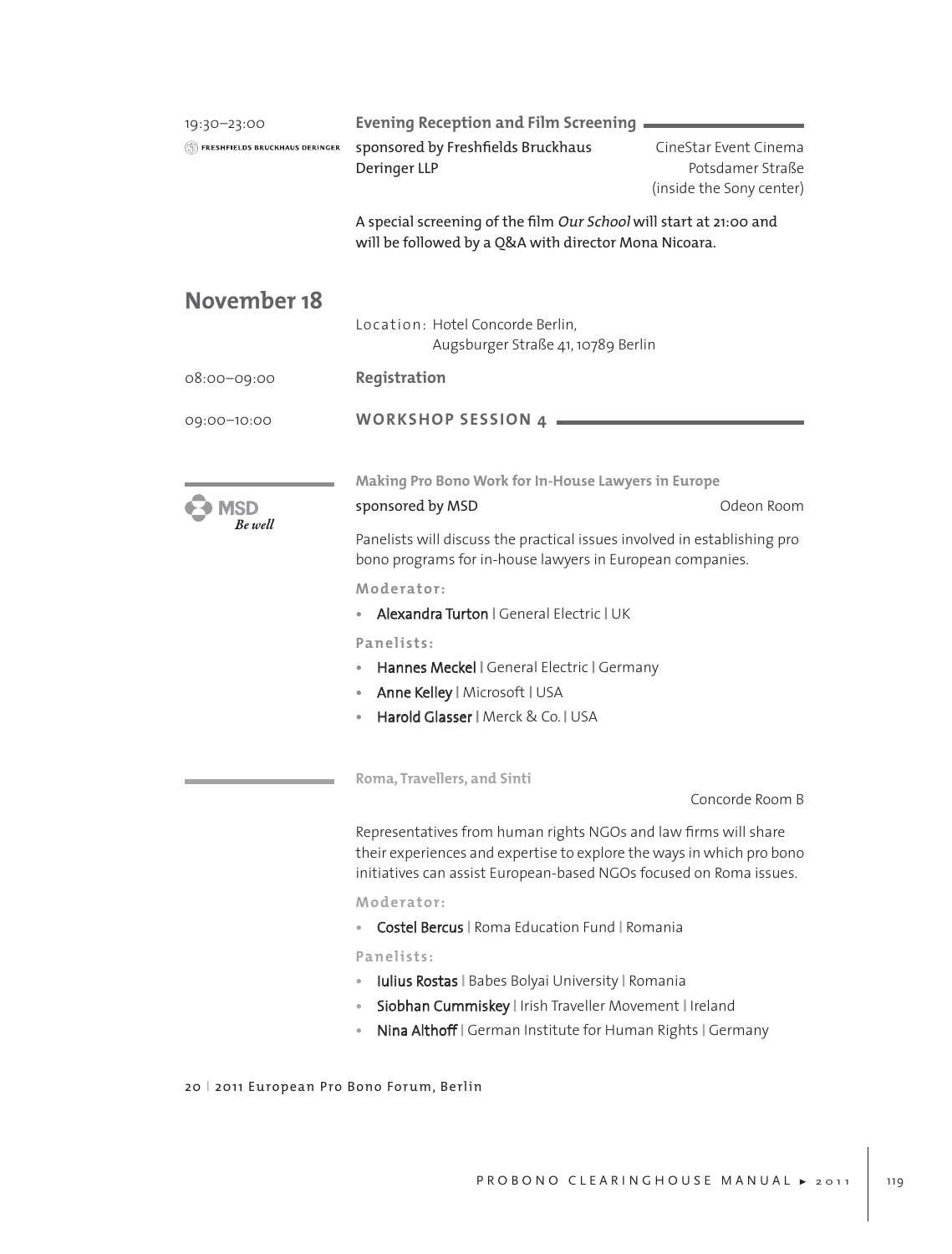|                         | Pro Bono and the Environment                                                                                                                                                                                  |               |  |
|-------------------------|---------------------------------------------------------------------------------------------------------------------------------------------------------------------------------------------------------------|---------------|--|
| PAUL<br><b>HASTINGS</b> | sponsored by Paul Hasting LLP                                                                                                                                                                                 | Vendome Room  |  |
|                         | Representatives from both the legal and NGO fields will explore the<br>growing relationship between pro bono and environmental issues<br>and discuss how pro bono initiatives can help tackle these problems. |               |  |
|                         | Moderator:                                                                                                                                                                                                    |               |  |
|                         | Jasper Teulings   Greenpeace   Netherlands                                                                                                                                                                    |               |  |
|                         | Panelists:                                                                                                                                                                                                    |               |  |
|                         | Anaïs Berthier   Client Earth   Belgium                                                                                                                                                                       |               |  |
|                         | Kristína Šabová   Environmental Law Service   Czech Republic                                                                                                                                                  |               |  |
|                         | Nick Flynn   Weil, Gotshal & Manges LLP   UK<br>۰                                                                                                                                                             |               |  |
|                         | Pierre Kirch   Paul Hastings LLP   France                                                                                                                                                                     |               |  |
| 10:00-11:30             | The Role of the Bar $\blacksquare$                                                                                                                                                                            |               |  |
| Pro Bono                | sponsored by Pro Bono Deutschland e.V.                                                                                                                                                                        | Concorde Room |  |
|                         | This plenary workshop will look at how national and regional<br>bars throughout Europe can engage with and promote pro bono<br>activities.                                                                    |               |  |
|                         | Moderators:                                                                                                                                                                                                   |               |  |
|                         | Jan Hegemann   Raue LLP   Germany                                                                                                                                                                             |               |  |
|                         | Patricia Brannan   Hogan Lovells US LLP   USA                                                                                                                                                                 |               |  |
|                         | Panelists:                                                                                                                                                                                                    |               |  |
|                         | Irene Schmid   Berlin Bar Association   Germany                                                                                                                                                               |               |  |
|                         | Antonio Hernandez-Gil Alvarez-Cienfuegos   Madrid Bar<br>Association   Spain                                                                                                                                  |               |  |
|                         | <b>Christiane Féral-Schuhl   Paris Bar Association   France</b>                                                                                                                                               |               |  |
| $11:30-12:00$           | <b>Coffee Break</b>                                                                                                                                                                                           |               |  |
| 12:00-13:30             | Forum Closing and Presentation of PILnet's Pro Bono Awards                                                                                                                                                    |               |  |
|                         |                                                                                                                                                                                                               | Concorde Room |  |
|                         | Edwin Rekosh   PILnet   USA                                                                                                                                                                                   |               |  |
|                         | Lord Phillips of Sudbury   Bates Wells & Braithwaite LLP   UK                                                                                                                                                 |               |  |
|                         | Jan Hegemann   Raue LLP   Germany                                                                                                                                                                             |               |  |
|                         | Atanas Politov   PILnet   Hungary                                                                                                                                                                             |               |  |
| 13:30-15:00             | Lunch                                                                                                                                                                                                         |               |  |
|                         |                                                                                                                                                                                                               |               |  |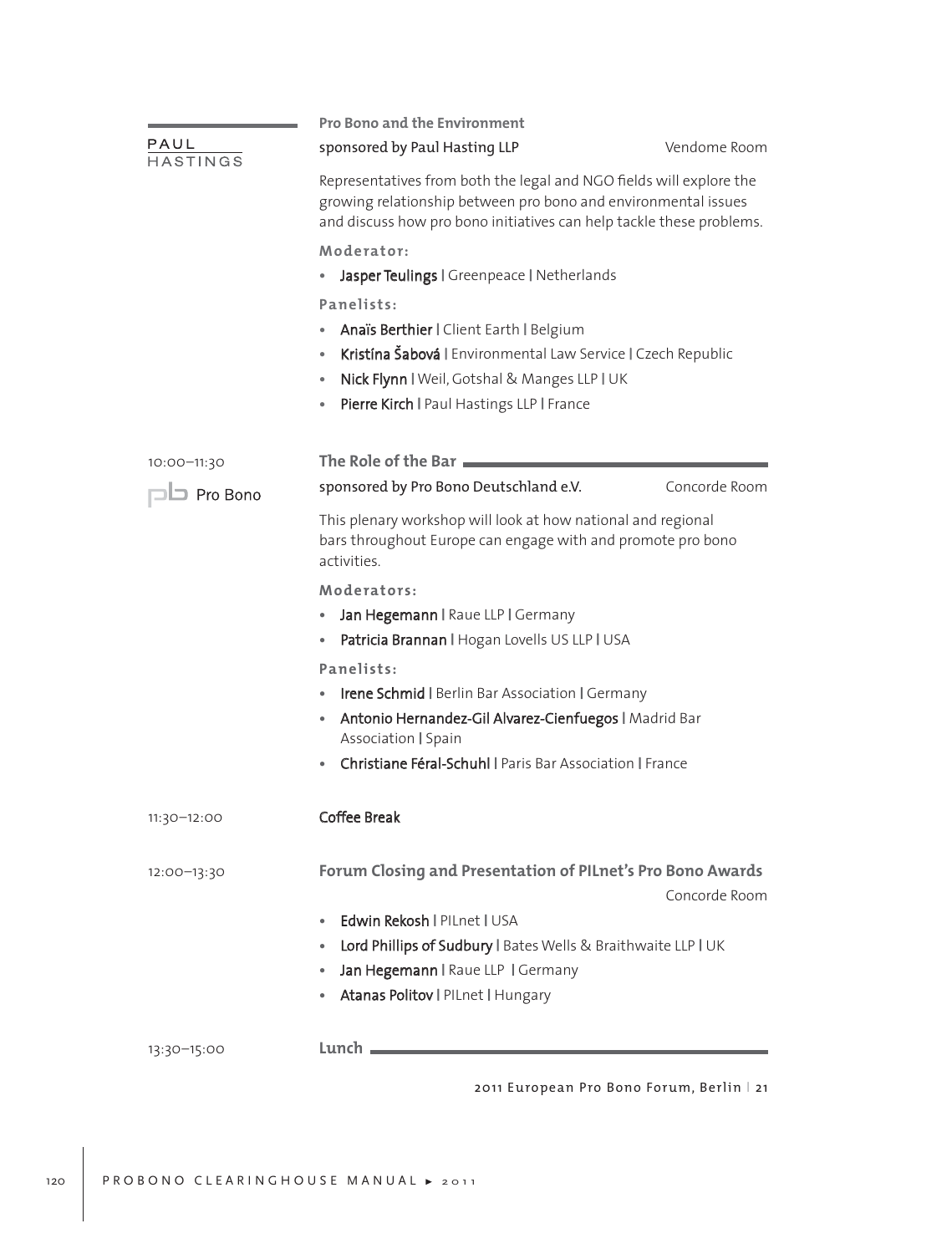# Acknowledgments

The *Pro Bono Clearinghouse Manual* is the outcome of an ongoing collaboration between Advocates for International Development (A4ID) and PILnet: The Global Network for Public Interest Law to support the global provision of pro bono legal services for the public good, human rights, and development.

A4ID and PILnet would like to thank the following staff members who have actively assisted in the production of this manual.

## At A4ID:

- Elisabeth Baraka, Projects Officer
- **Yasmin Batliwala**, Chief Executive
- **Binti Patel**, Intern

## At PILnet:

- Tamas Barabas, Legal Officer
- **Patricia Bednarikova**, Intern
- **Constance Herndon**, Communications Manager
- Daniela Ikawa, Legal Officer
- **Kara Irwin**, Consultant
- **Judit Kovács**, Design Consultant
- Alexander Lapidus, Legal Officer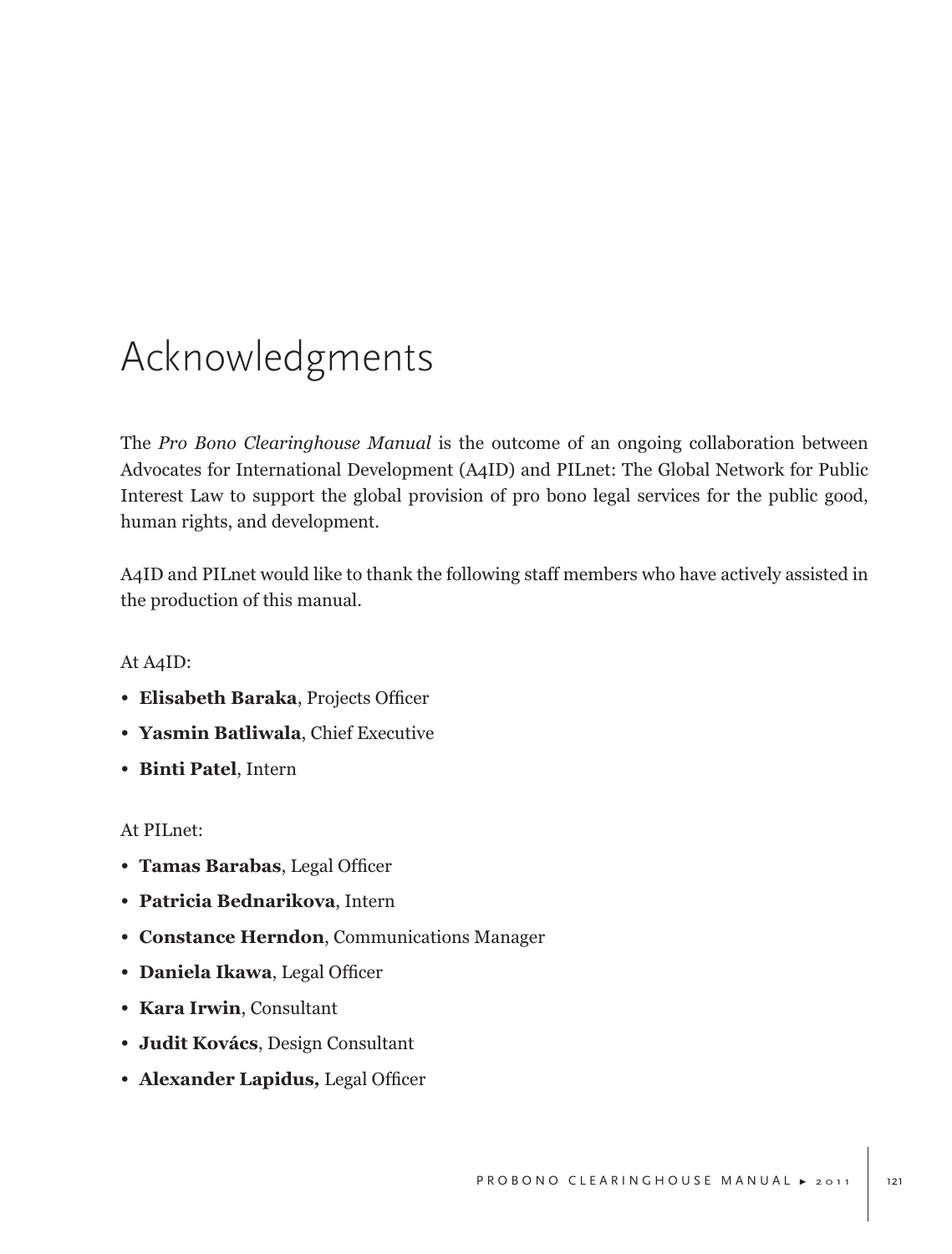- **Anna Moczulska**, Intern
- **Atanas Politov**, Director for Europe
- **Edwin Rekosh**, Executive Director
- **Christine Schmidt**, Communications Officer (ex.)

A4ID and PILnet would particularly like to thank **Kristi Robles**, a litigation associate at Dewey & LeBoeuf LLP in New York, who volunteered at PILnet Budapest as part of Dewey & LeBoeuf's "DL Pursuits" sabbatical program. Kristi played a key role in drafting, editing and organizing the manual and continued to devote her valuable time to the project even after returning to the fi rm.

A4ID and PILnet would also like to thank **Dewey & LeBoeuf LLP** in New York for its assistance during the editing process.

A4ID and PILnet would also like to thank the following pro bono clearinghouses for the comments, anecdotes and documents that they contributed to the manual:

- Australia—**Queensland Public Interest Law Clearinghouse Incorporated**, Tony Woodyatt
- Czech Republic—**Pro Bono Alliance**, Vítězslav Dohnal
- Poland—**Centrum Pro Bono**, Julia Kluczyńska
- Slovenia—**Peace Institute**, Neža Kogovšek Šalamon, L.L.M.
- Turkey—**Bilgi Institute**, İdil Elveriş, L.L.M.

A4ID and PILnet are deeply indebted to **Allen & Overy LLP** for providing the funding for the manual's publication and in particular to Allen & Overy's Pro Bono and Community Affairs Senior Manager and Chair of A4ID's Board (2006–2010) **Chris Marshall**, for his vision, input, and dedication in creating the manual.

Finally, A4ID and PILnet would like to thank participants of the European Pro Bono Forum Workshop for Pro Bono Clearinghouses, co-sponsored by Allen & Overy LLP and Orrick, Herrington & Sutcliffe LLP, which was held 17 November 2010 in Paris, as well as those individuals and organizations, too numerous to name, who helped make this publication possible by sharing their ideas, providing invaluable advice and generously giving their time.